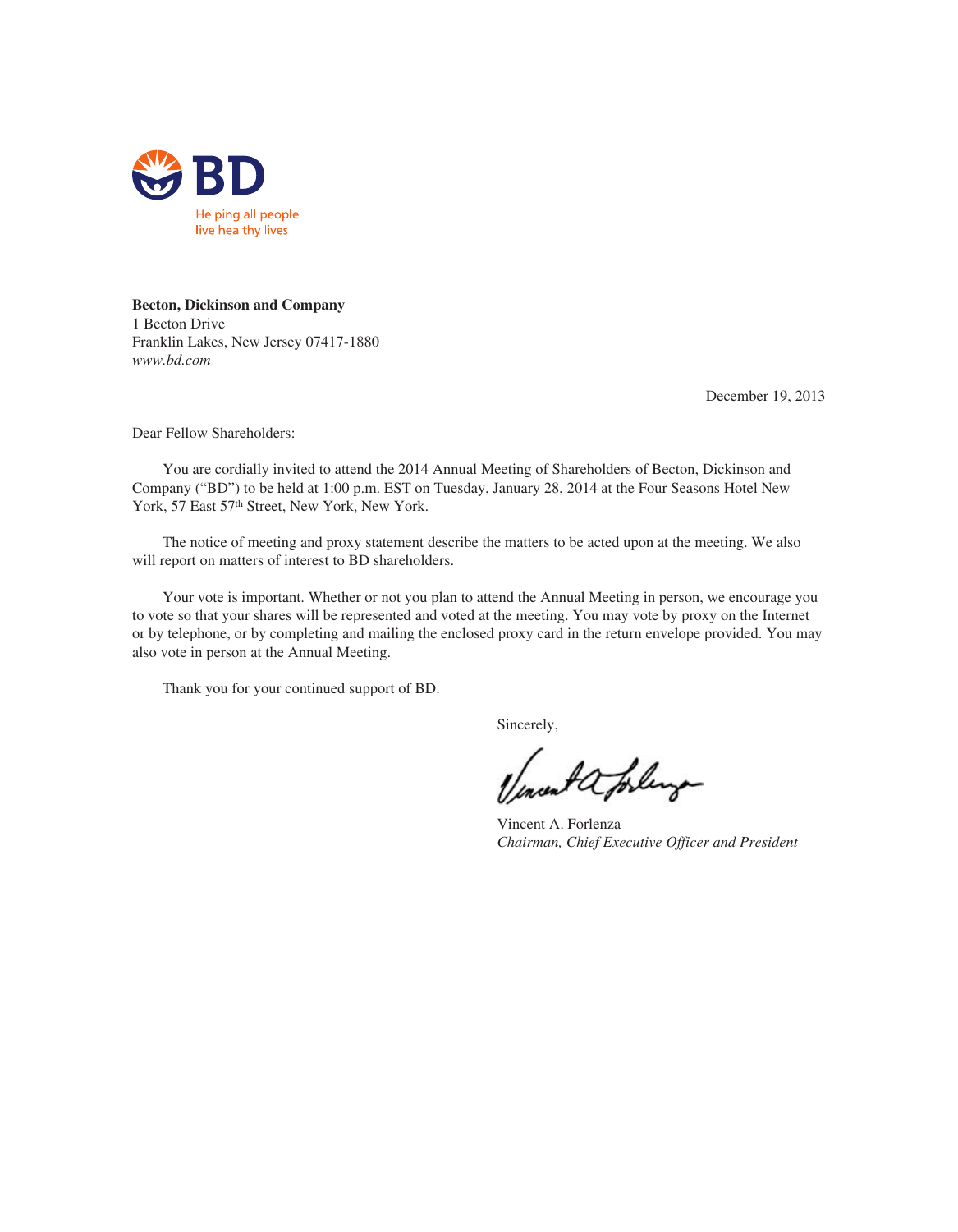# **NOTICE OF ANNUAL MEETING OF SHAREHOLDERS**

# **Becton, Dickinson and Company 1 Becton Drive Franklin Lakes, New Jersey 07417-1880**

December 19, 2013

The 2014 Annual Meeting of Shareholders of Becton, Dickinson and Company ("BD") will be held as follows:

- TIME: 1:00 p.m. EST LOCATION: Four Seasons Hotel New York 57 East 57th Street New York, New York PURPOSE: To consider and act upon the following proposals: 1. The election as directors of the fourteen nominees named in the attached proxy statement for a one-year term; 2. The ratification of the selection of the independent registered public accounting firm; 3. An advisory vote to approve named executive officer compensation; 4. Approval of material terms of performance goals under BD's 2004 Employee and Director Equity-Based Compensation Plan; 5. Approval of material terms of performance goals under BD's Performance Incentive Plan;
	- 6. A shareholder proposal regarding an independent Board Chair; and 7. Such other business as may properly come before the meeting.

DATE: Tuesday, January 28, 2014

Shares represented by properly executed proxies will be voted in accordance with the instructions specified therein. Shares represented by properly executed proxies that do not provide specific voting instructions will be voted in accordance with the recommendations of BD's Board of Directors set forth in this proxy statement.

**Important Notice Regarding the Availability of Proxy Materials for the 2014 Annual Meeting of Shareholders to be held on January 28, 2014. BD's proxy statement and 2013 Annual Report, which includes BD's consolidated financial statements, are available at** *www.bd.com/investors/.*

Shareholders of record at the close of business on December 10, 2013 will be entitled to attend and vote at the meeting.

By order of the Board of Directors,

Gay Delzer

Gary DeFazio *Vice President and Corporate Secretary*

# **It is important that your shares be represented and voted, whether or not you plan to attend the meeting. YOU CAN VOTE BY PROXY OR SUBMIT VOTING INSTRUCTIONS IN ONE OF THREE WAYS:**

- **1. VIA THE INTERNET: Visit the website noted on your proxy/voting instruction card.**
- **2. BY TELEPHONE: Use the telephone number noted on your proxy/voting instruction card.**
- **3. BY MAIL: Promptly return your signed and dated proxy/voting instruction card in the enclosed envelope.**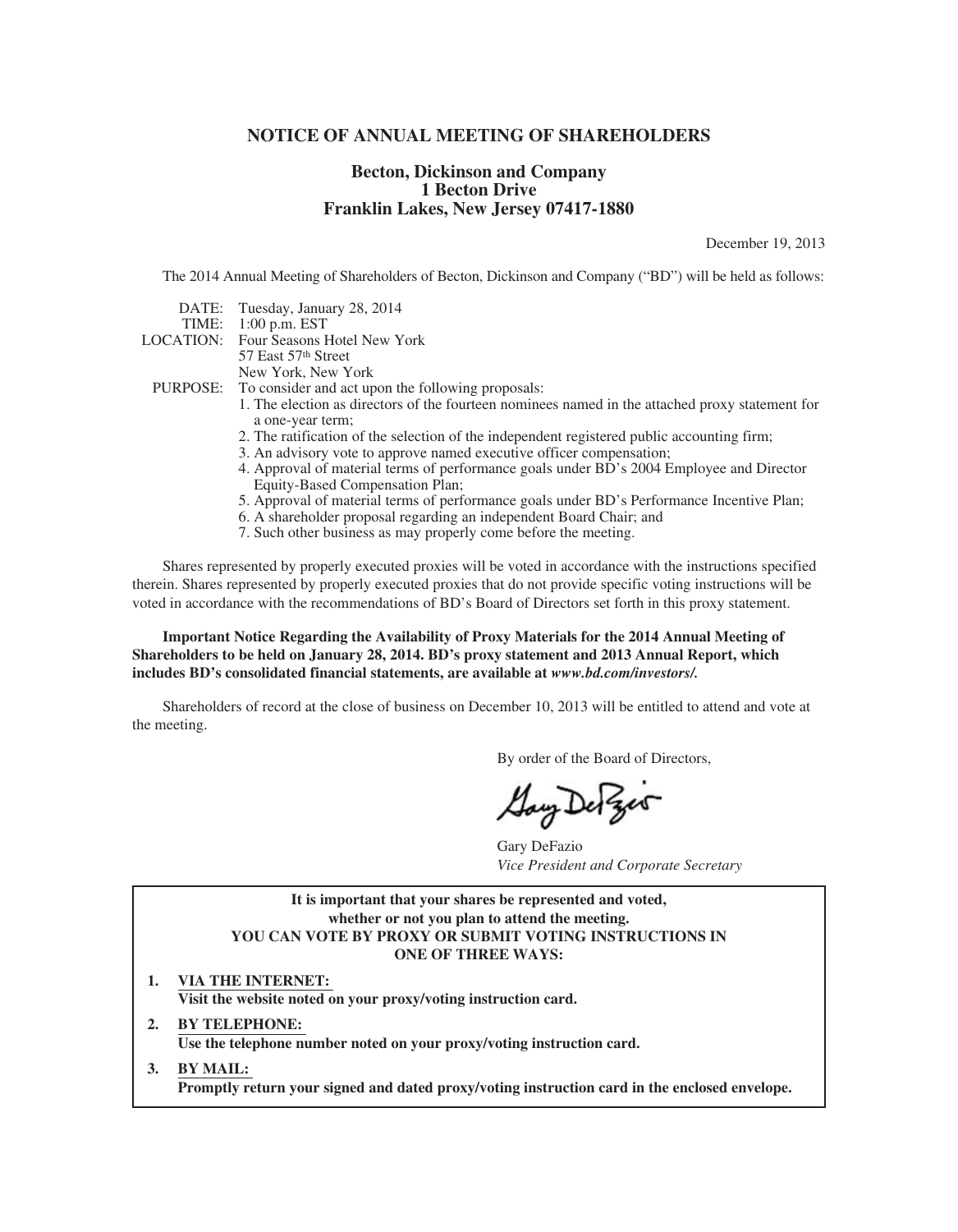# **Table of Contents**

|                                                                     | 1                 |
|---------------------------------------------------------------------|-------------------|
|                                                                     | L                 |
| Shareholders Entitled to Vote; Attendance at the Meeting            | 1                 |
|                                                                     | 1                 |
|                                                                     | $\overline{2}$    |
|                                                                     | 3                 |
|                                                                     | 3                 |
|                                                                     | 3                 |
| Securities Owned by Certain Beneficial Owners                       | 3                 |
|                                                                     | 3                 |
| Section 16(a) Beneficial Ownership Reporting Compliance             | $\overline{4}$    |
|                                                                     | 5                 |
|                                                                     | 5                 |
|                                                                     | 9                 |
|                                                                     | 9                 |
|                                                                     | 9                 |
|                                                                     | 12                |
|                                                                     | 13                |
|                                                                     | 15                |
|                                                                     | 16                |
|                                                                     | 16                |
|                                                                     | 16                |
|                                                                     | 17                |
|                                                                     | 17                |
|                                                                     | 18                |
|                                                                     |                   |
| Director Independence; Policy Regarding Related Person Transactions | 20                |
|                                                                     | 21                |
| REPORT OF THE COMPENSATION AND BENEFITS COMMITTEE                   | 22                |
|                                                                     | 24                |
|                                                                     | 39                |
|                                                                     | 39                |
| Information Regarding Plan Awards in Fiscal Year 2013               | 42                |
|                                                                     | 44                |
|                                                                     | 46                |
|                                                                     | 46                |
| Payments Upon Termination of Employment or Change of Control        | 50                |
| PROPOSAL 2. RATIFICATION OF SELECTION OF INDEPENDENT REGISTERED     |                   |
|                                                                     | 54                |
|                                                                     | 55                |
| PROPOSAL 3. ADVISORY VOTE TO APPROVE NAMED EXECUTIVE OFFICER        |                   |
|                                                                     | 56                |
| PROPOSAL 4. APPROVAL OF MATERIAL TERMS OF PERFORMANCE GOALS UNDER   |                   |
| BD'S 2004 EMPLOYEE AND DIRECTOR EQUITY-BASED COMPENSATION PLAN      | 56                |
| PROPOSAL 5. APPROVAL OF MATERIAL TERMS OF PERFORMANCE GOALS UNDER   |                   |
|                                                                     | 63                |
| PROPOSAL 6. SHAREHOLDER PROPOSAL REGARDING INDEPENDENT BOARD        |                   |
|                                                                     | 65                |
| SHAREHOLDER PROPOSALS OR DIRECTOR NOMINATIONS FOR 2015 ANNUAL       |                   |
|                                                                     | 67                |
|                                                                     | <b>APPENDIX A</b> |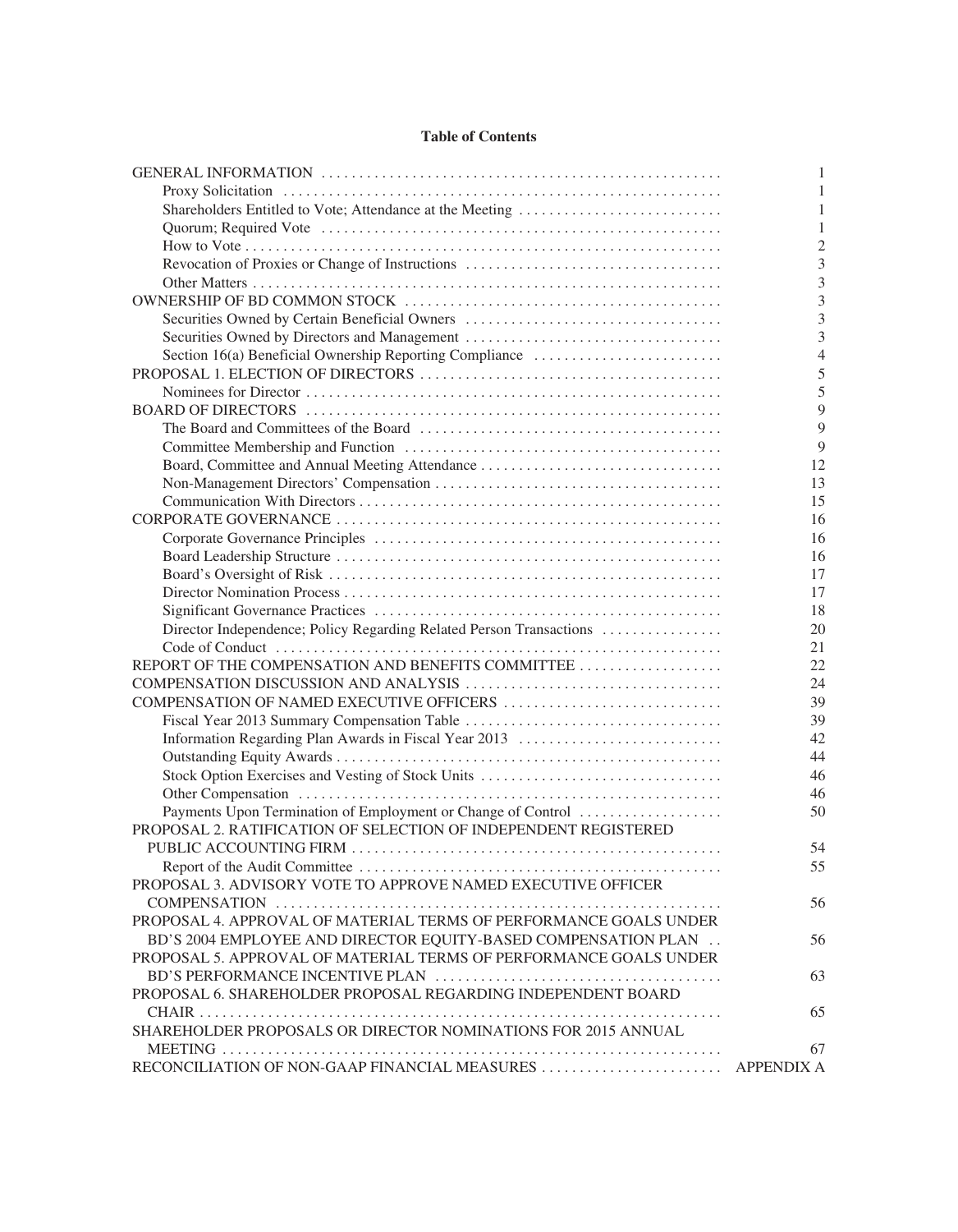#### **PROXY STATEMENT**

# **2014 ANNUAL MEETING OF SHAREHOLDERS Tuesday, January 28, 2014**

# **BECTON, DICKINSON AND COMPANY 1 Becton Drive Franklin Lakes, New Jersey 07417-1880**

### **GENERAL INFORMATION**

### **Proxy Solicitation**

These proxy materials are being mailed or otherwise sent to shareholders of Becton, Dickinson and Company ("BD") on or about December 19, 2013 in connection with the solicitation of proxies by the Board of Directors for BD's 2014 Annual Meeting of Shareholders to be held at 1:00 p.m. EST on Tuesday, January 28, 2014 at the Four Seasons Hotel New York, 57 East 57th Street, New York, New York. **Important Notice Regarding the Availability of Proxy Materials for the 2014 Annual Meeting of Shareholders to be held on January 28, 2014. This proxy statement and BD's 2013 Annual Report to Shareholders are also available at** *www.bd.com/investors/.*

Directors, officers and other BD associates also may solicit proxies by telephone or otherwise. Brokers and other nominees will be requested to solicit proxies or authorizations from beneficial owners and will be reimbursed for their reasonable expenses. BD has retained MacKenzie Partners, Inc. to assist in soliciting proxies for a fee not to exceed \$25,000 plus expenses. The cost of soliciting proxies will be borne by BD.

## **Shareholders Entitled to Vote; Attendance at the Meeting**

Shareholders of record at the close of business on December 10, 2013 are entitled to notice of, and to vote at, the meeting. As of such date, there were 193,977,072 shares of BD common stock outstanding, each entitled to one vote.

If your shares are held in the name of a bank, broker or other nominee (also known as shares held in "street name") and you wish to attend the meeting, you must present proof of ownership as of the record date, such as a bank or brokerage account statement, to be admitted. BD also may request appropriate identification as a condition of admission.

#### **Quorum; Required Vote**

The holders of a majority of the shares entitled to vote at the meeting must be present in person or represented by proxy to constitute a quorum. Directors are elected by a majority of the votes cast at the meeting (Proposal 1). If an incumbent director does not receive the requisite vote, he or she must tender his or her resignation, and the Board will decide whether to accept the resignation in accordance with the process described later in this proxy statement.

Approval of Proposals 2, 3, 4, 5 and 6 requires the affirmative vote of a majority of the votes cast at the meeting. Under New Jersey law, abstentions and shares that brokers do not have the authority to vote in the absence of timely instructions from the beneficial owners will not be counted as votes cast, and, accordingly, will have no effect on the outcome of the vote for any of the proposals. Proposal 2 is a "discretionary item", and New York Stock Exchange ("NYSE") member brokers that do not receive instructions on how to vote from beneficial owners may cast those votes in their discretion on Proposal 2.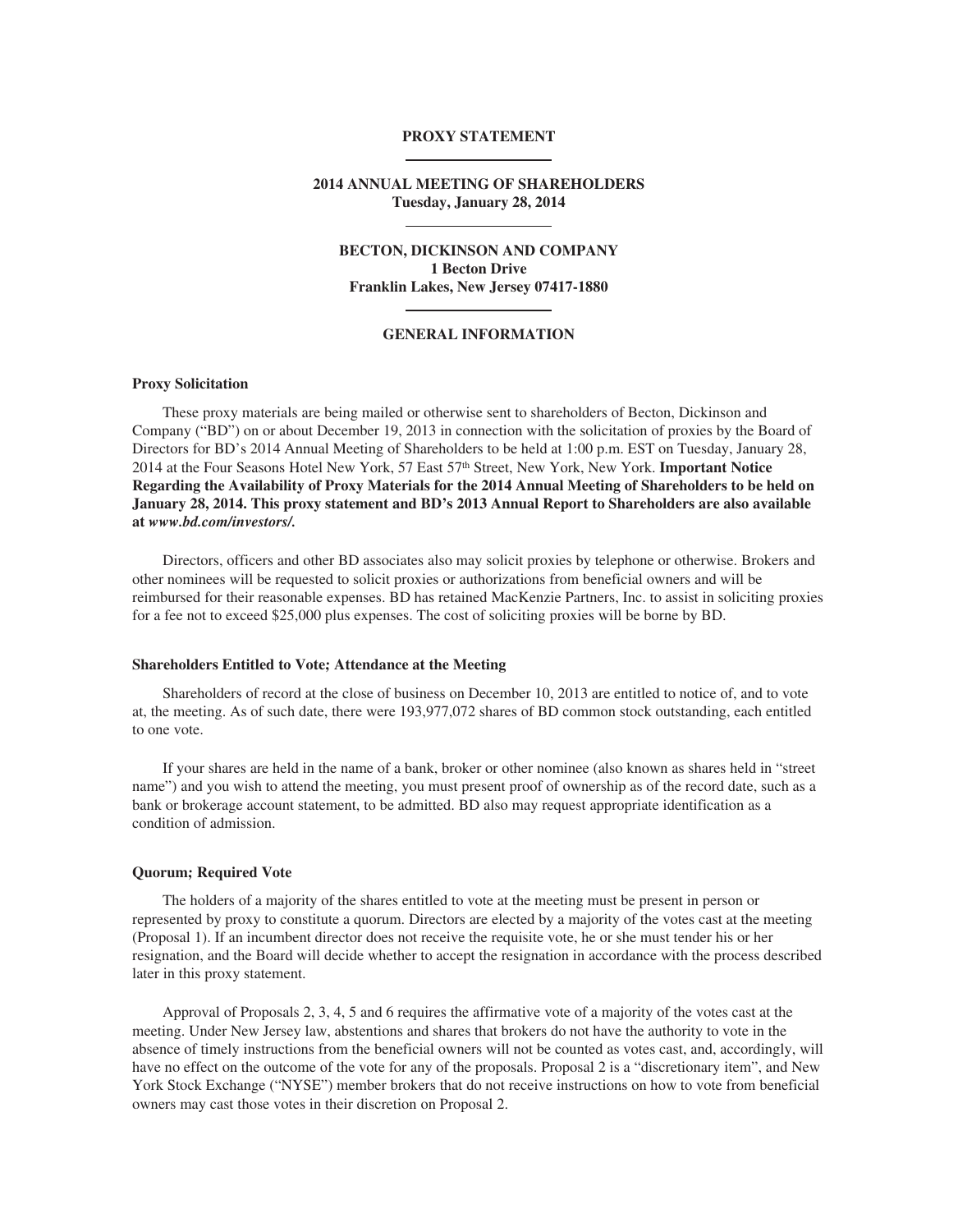#### **How to Vote**

Shareholders of record may cast their votes at the meeting. In addition, shareholders of record may cast their votes by proxy, and participants in the BD plans described below may submit their voting instructions, by:

- using the Internet and voting at the website listed on the enclosed proxy/voting instruction card (the "proxy card");
- using the telephone number listed on the proxy card; or
- signing, completing and returning the proxy card in the enclosed postage-paid envelope.

Votes cast through the Internet and telephone votes are authenticated by use of a personal identification number. This procedure allows shareholders to appoint a proxy, and the various plan participants to provide voting instructions, and to confirm that their actions have been properly recorded. Specific instructions to be followed are set forth on the proxy card. If you vote through the Internet or by telephone, you do not need to return your proxy card. **In order to be timely processed, voting instructions submitted by participants in BD's Global Share Investment Program ("GSIP") must be received by 12:00 p.m. EST on January 22, 2014, and voting instructions submitted by participants in all other BD plans must be received by 12:00 p.m. EST on January 24, 2014. All proxies submitted by record holders through the Internet or by telephone must be received by 11:00 a.m. EST on January 28, 2014.**

If you are the beneficial owner of shares held in "street name", you have the right to direct your bank, broker or other nominee on how to vote your shares by using the voting instruction form provided to you by them, or by following their instructions for voting through the Internet or by telephone. In the alternative, you may vote in person at the meeting if you obtain a valid proxy from your bank, broker or other nominee and present it at the meeting.

Shares represented by properly executed proxies will be voted in accordance with the instructions specified therein. Shares represented by properly executed proxies that do not specify voting instructions will be voted in accordance with the recommendations of the Board of Directors set forth in this proxy statement.

#### *Savings Incentive Plan ("SIP")*

Participants in SIP, BD's 401(k) plan, are named fiduciaries. As named fiduciaries, they may instruct the SIP trustee how to vote the shares of BD common stock allocated to their SIP accounts. Shares for which no voting instructions have been received by the SIP trustee will be voted in the same proportion as those shares for which timely instructions have been received.

#### *Participants in Other Plans*

Participants in BD's Deferred Compensation and Retirement Benefit Restoration Plan (the "Restoration Plan"), the 1996 Directors' Deferral Plan (the "Directors Deferral Plan"), and GSIP (if so provided under the terms of the local country GSIP plan) may provide voting instructions for all shares of BD common stock allocated to their plan accounts. The trustees of these plans will vote the plan shares for which they do not receive instructions in the same proportion as the plan shares for which they do receive instructions.

Proxies representing shares of BD common stock held of record also will serve as proxies for shares held under the Direct Stock Purchase Plan sponsored and administered by Computershare Trust Company, N.A. and any shares of BD common stock allocated to participants' accounts under the plans mentioned above, if the registrations are the same. Separate mailings will be made for shares not held under the same registrations.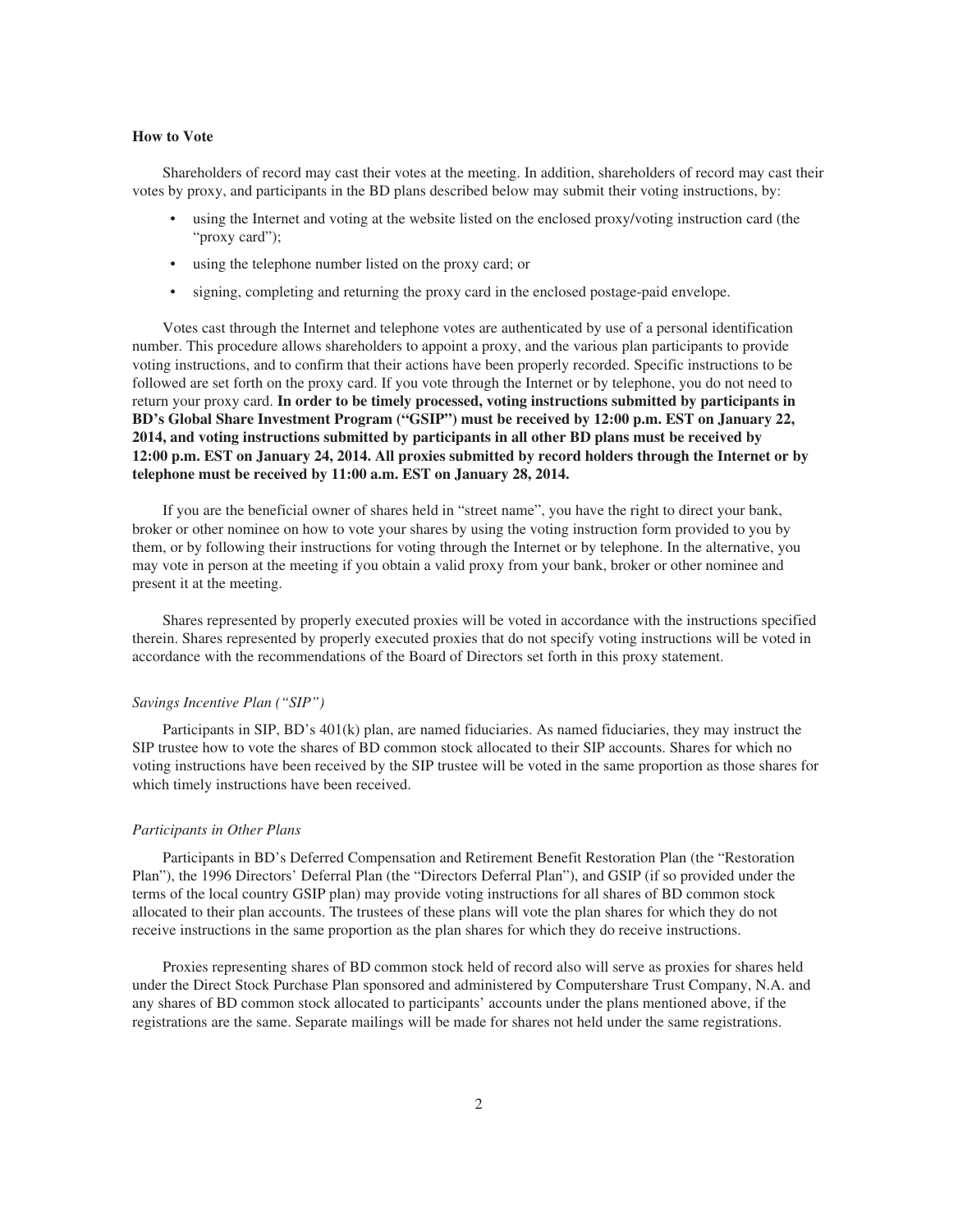### **Revocation of Proxies or Change of Instructions**

A proxy given by a shareholder of record may be revoked or changed at any time before it is voted by:

- sending written notice of revocation to the Corporate Secretary of BD at the address set forth above or delivering such notice at the meeting,
- delivering a proxy (by one of the methods described above under the heading "How to Vote") bearing a later date, or
- voting in person at the meeting.

Participants in the plans described above may change their voting instructions by delivering new voting instructions by one of the methods described above under the heading "How to Vote."

If you are the beneficial owner of shares held in "street name", you may submit new voting instructions in the manner provided by your bank, broker or other nominee, or you may vote in person at the meeting in the manner described above under the heading "How to Vote."

### **Other Matters**

The Board of Directors is not aware of any matters to be presented at the meeting other than those set forth in the accompanying notice. If any other matters properly come before the meeting, the persons named in the proxy card will vote on such matters in accordance with their best judgment.

# **OWNERSHIP OF BD COMMON STOCK**

### **Securities Owned by Certain Beneficial Owners**

The following table sets forth as of September 30, 2013, information concerning those persons known to BD to be the beneficial owner of more than 5% of BD's outstanding common stock. This information is as reported by such persons in their filings with the Securities and Exchange Commission ("SEC").

| <b>Name and Address of Beneficial Owner</b>  | <b>Amount</b> and<br>Nature of<br><b>Beneficial Ownership</b> | <b>Percent of Class</b> |
|----------------------------------------------|---------------------------------------------------------------|-------------------------|
| <b>State Street Corporation</b>              |                                                               |                         |
| State Street Bank and Trust Company, Trustee |                                                               |                         |
| <b>State Street Financial Center</b>         |                                                               |                         |
| <b>One Lincoln Street</b>                    |                                                               |                         |
|                                              | 12,644,396(1)                                                 | $6.5\%$                 |
| Vanguard Group, Inc.                         |                                                               |                         |
| 100 Vanguard Boulevard                       |                                                               |                         |
|                                              | 10,896,421(2)                                                 | 5.6%                    |

(1) The owner has shared investment power with respect to all of these shares and sole voting power with respect to 12,529,483 shares.

(2) The owner has shared investment power with respect to 305,644 shares, sole investment power with respect to 10,590,777 shares, and sole voting power with respect to 329,240 shares.

#### **Securities Owned by Directors and Management**

The following table sets forth as of December 1, 2013 information concerning the beneficial ownership of BD common stock by (i) each director, (ii) the executive officers named in the Summary Compensation Table on page 39, and (iii) all nominees for director and executive officers as a group. In general, "beneficial ownership" includes those shares that a director or executive officer has the sole or shared power to vote or transfer, including shares that may be acquired under outstanding equity compensation awards or otherwise within 60 days.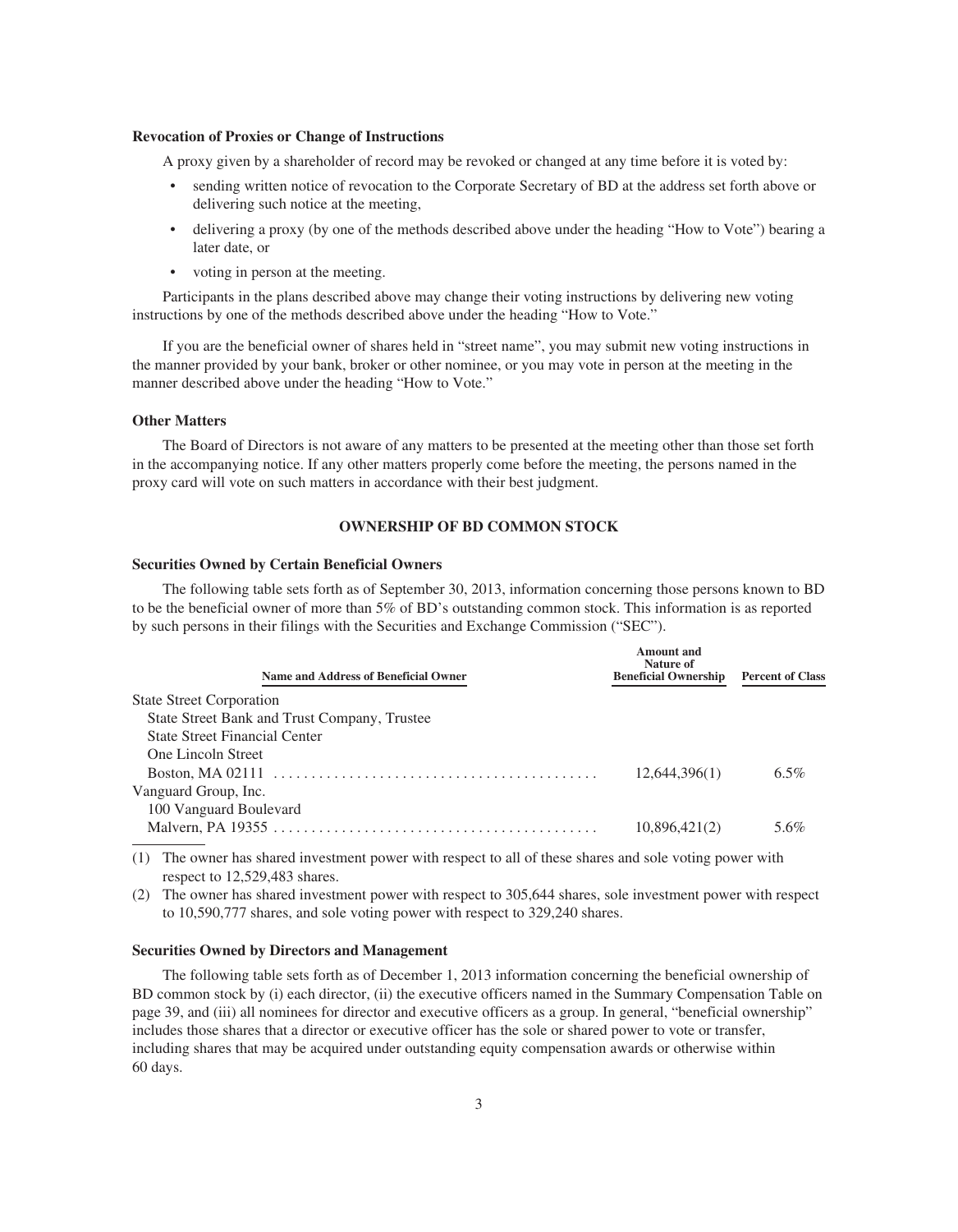Except as indicated in the footnotes to the table, each person has the sole power to vote and transfer the shares he or she beneficially owns. BD has a policy that prohibits directors and employees from pledging BD shares or engaging in transactions that are intended to hedge against the economic risk of owning BD shares. None of BD's directors or executive officers has pledged or hedged against any of the shares listed.

#### **BD COMMON STOCK**

| <b>Name</b>                                                                                      | Amount and<br>Nature of<br><b>Beneficial Ownership(1)</b> | Percentage<br>of Class |
|--------------------------------------------------------------------------------------------------|-----------------------------------------------------------|------------------------|
|                                                                                                  | 23.833                                                    | *                      |
|                                                                                                  | 271,629                                                   | $\ast$                 |
|                                                                                                  | 2,049                                                     | *                      |
|                                                                                                  | 245,137                                                   | *                      |
|                                                                                                  | 31,144                                                    | *                      |
|                                                                                                  | 910.644                                                   | *                      |
|                                                                                                  | 14,031                                                    | *                      |
|                                                                                                  | 10.349                                                    | $\ast$                 |
|                                                                                                  | 497,383                                                   | ∗                      |
|                                                                                                  | 15,084                                                    | *                      |
|                                                                                                  | 14,151                                                    | *                      |
|                                                                                                  | 24,144                                                    | ∗                      |
|                                                                                                  | 31,360                                                    | ∗                      |
|                                                                                                  | 51,496                                                    | *                      |
|                                                                                                  | $\Omega$                                                  | *                      |
|                                                                                                  | 3.478                                                     | ∗                      |
|                                                                                                  | 32,393                                                    | $\ast$                 |
|                                                                                                  | 256,279                                                   | $\ast$                 |
|                                                                                                  | 32,506                                                    | *                      |
| Directors and executive officers as a group $(25 \text{ persons}) \dots \dots \dots \dots \dots$ | 2,724,070                                                 | $1.4\%$                |

Represents less than 1% of the outstanding BD common stock.

- (1) Includes shares held directly, and, with respect to executive officers, indirect interests in BD common stock held under the SIP and Restoration Plan, and, with respect to the non-management directors, indirect interests in BD common stock held under the Directors' Deferral Plan. Additional information on certain of these plans appears on pages 62-63. Includes shares under outstanding stock appreciation rights and restricted stock units that executive officers may acquire within 60 days, as follows: Mr. Cohen, 171,125 shares; Mr. Forlenza, 831,444 shares; Mr. Kozy, 441,446 shares; and Mr. Sherman, 240,210 shares. Also includes, with respect to each non-management director, shares issuable under restricted stock units upon the director's termination of service on the Board as follows: Mr. Anderson, 17,581 shares; Mr. Becton, 18,998 shares; Ms. Burzik, 2,049 shares; Mr. DeGraan, 18,998 shares; Dr. Fraser, 14,031 shares; Mr. Jones, 7,388 shares; Mr. Larsen, 12,258 shares; Dr. Mahmoud, 14,031 shares; Mr. Mecklenburg, 17,581 shares; Mr. Orr, 18,998 shares; Mr. Overlock, 18,998 shares; Ms. Rimel, 3,206 shares; Mr. Scott, 18,998 shares; and Dr. Sommer, 18,998 shares.
- (2) Includes 226,802 shares held by trusts of which Mr. Becton is a co-trustee with shared investment and voting power or held by a limited liability company owned by one of such trusts. Does not include 37,166 shares owned by Mr. Becton's spouse, or 109,012 shares held in trusts for the benefit of his children, and as to each of which he disclaims beneficial ownership.

(3) Mr. Reidy joined BD in July 2013.

### **Section 16(a) Beneficial Ownership Reporting Compliance**

Section 16(a) of the Securities Exchange Act of 1934 requires BD's directors and executive officers to file initial reports of their ownership of BD's equity securities and reports of changes in such ownership with the SEC and the NYSE. Directors and executive officers are required by SEC regulations to furnish BD with copies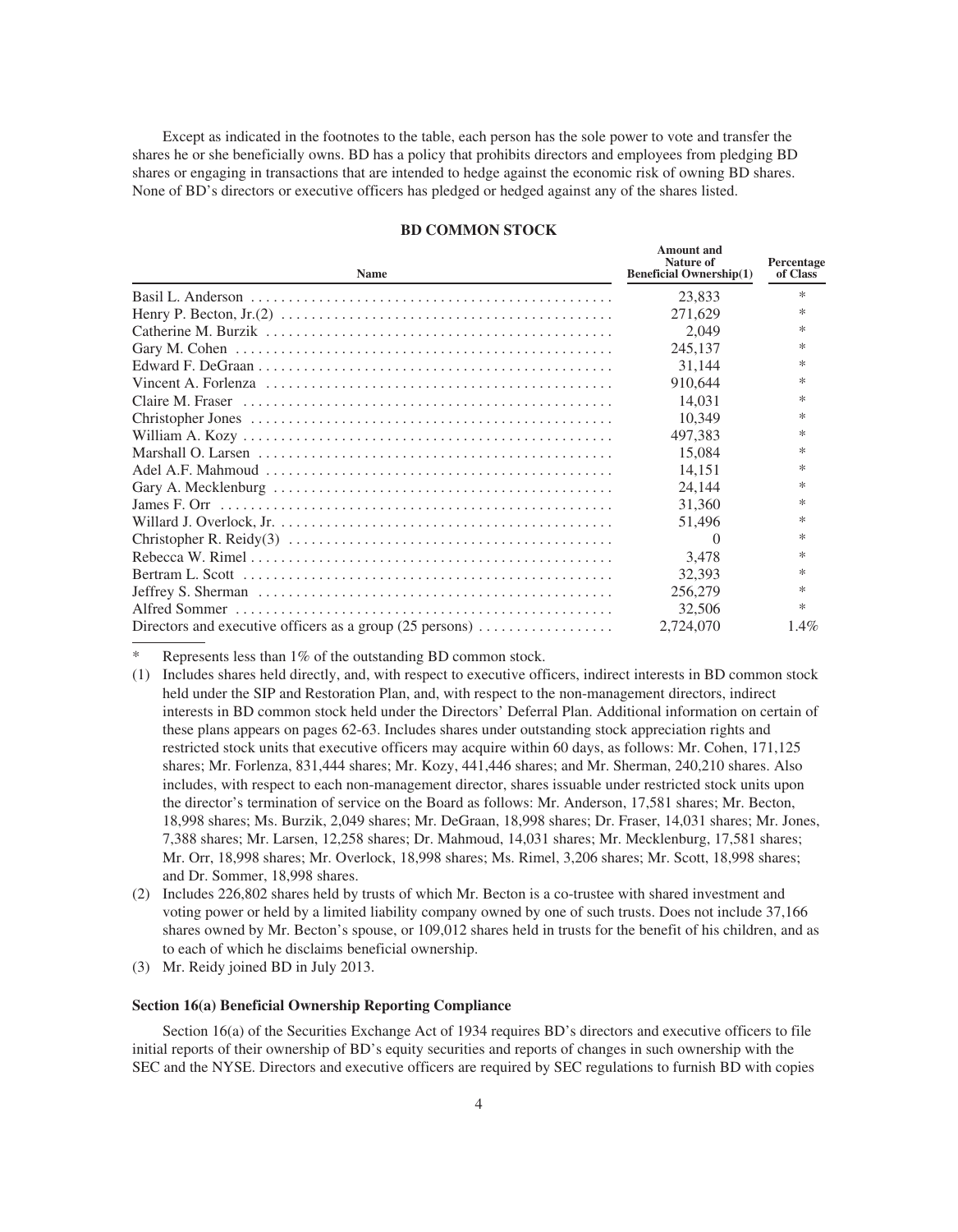of all Section 16(a) forms they file with respect to BD securities. Based solely on a review of copies of such forms and written representations from BD's directors and executive officers, BD believes that, for the period from October 1, 2012 through September 30, 2013, all of its directors and executive officers were in compliance with the reporting requirements of Section 16(a), except that a report regarding Ellen R. Strahlman's sign-on equity grant, and a report for one transaction by Stephen Sichak, were inadvertently filed late.

# **Proposal 1. ELECTION OF DIRECTORS**

Members of our Board of Directors are elected to serve a term of one year and until their successors have been elected and qualified. All of the nominees for director have consented to being named in this proxy statement and to serve if elected. Each of the nominees is a current member of BD's Board. Dr. Adel A.F. Mahmoud, who has reached the mandatory retirement age under BD's Corporate Governance Principles, will retire as a member of the Board effective at the Annual Meeting. BD does not know of any reason why any nominee would be unable to serve as director. If any nominee is unable to serve, the shares represented by valid proxies will be voted for the election of such other person as the Board may nominate, or the size of the Board may be reduced.

BD directors have a variety of backgrounds, which reflects the Board's continuing efforts to achieve a diversity of viewpoint, experience, knowledge, ethnicity and gender. As more fully discussed below, director nominees are considered on the basis of a range of criteria, including their business knowledge and background, prominence and reputation in their fields, global business perspective and commitment to strong corporate citizenship. They must also have experience and ability that is relevant to the Board's oversight role with respect to BD's business and affairs. Each nominee's biography includes the particular experience and qualifications that led the Board to conclude that the nominee should serve on the Board.

# **NOMINEES FOR DIRECTOR**



*Basil L. Anderson*, 68, has been a director since 2004. From 2001 until his retirement in 2006, he served as Vice Chairman of Staples, Inc., a supplier of office products. Prior thereto, he was Executive Vice President – Finance and Chief Financial Officer of Campbell Soup Company. Mr. Anderson also is a director of Hasbro, Inc., Moody's Corporation and Staples, Inc. He was formerly a director of CRA International, Inc.

Mr. Anderson has an extensive business and financial background as both an operating executive and as a chief financial officer of a major multinational public company. His experience includes strategic, business and financial planning and operations; international operations; and service as a director for public companies in different industries.



*Henry P. Becton, Jr., 70, has been a director since 1987. Since 2007, he has served as* Vice Chairman of the WGBH Educational Foundation, a producer and broadcaster of public television, radio and Internet programs, and other educational media materials. He served as President of WGBH Educational Foundation from 1984 to 2007. Mr. Becton also serves as Lead Director of the Belo Corporation, a director of Public Radio International, and a director/trustee of various DWS mutual funds. He was formerly a director of the PBS Foundation.

Mr. Becton possesses a broad range of operational, financial and corporate governance experience developed through his professional and board-related activities in a variety of contexts. This broad background is coupled with Mr. Becton's extensive knowledge of BD, which provides him with a unique perspective on BD.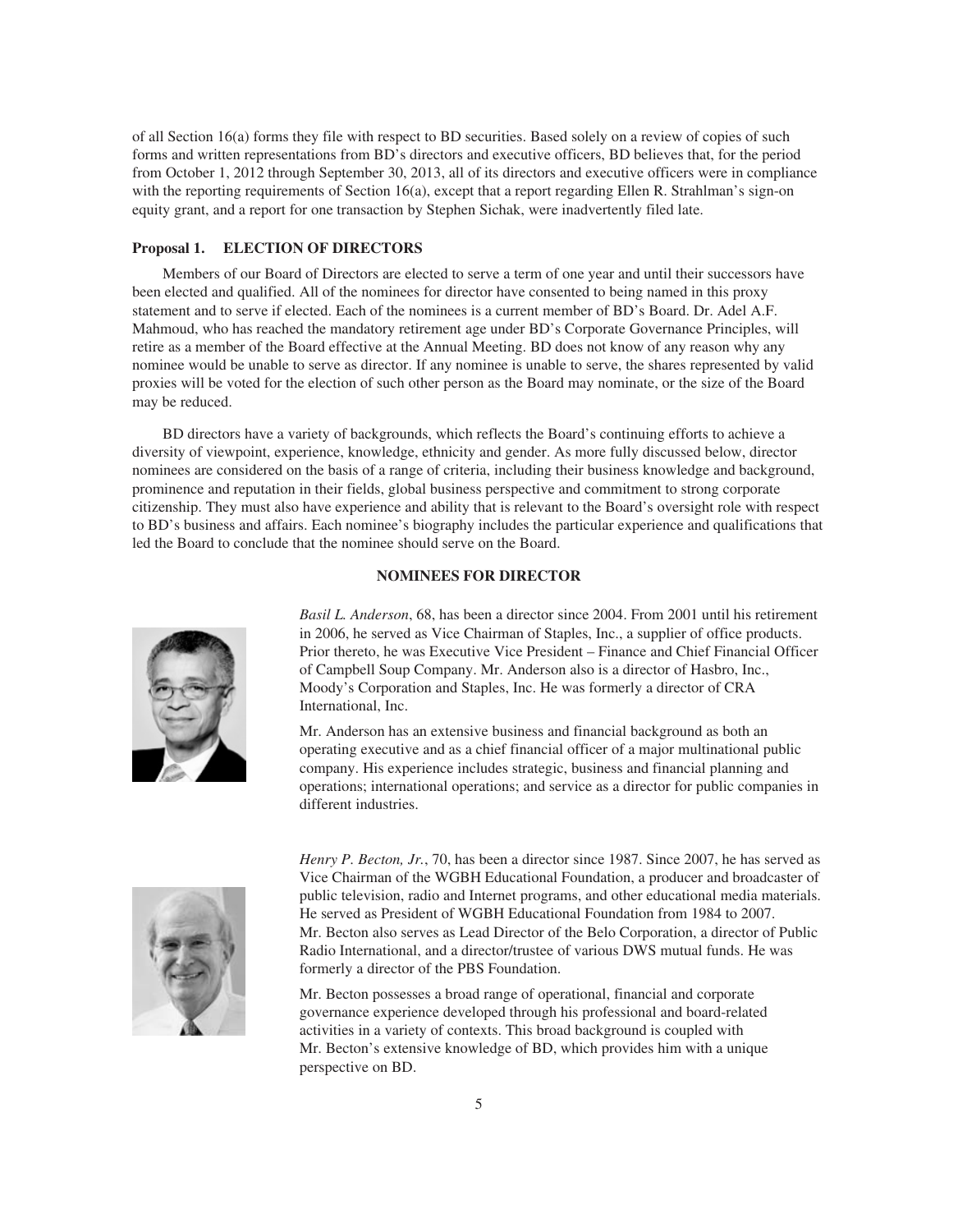

*Catherine M. Burzik*, 63, served as President and Chief Executive Officer of Kinetic Concepts, Inc., a medical device company specializing in the fields of wound care and regenerative medicine, from 2006 until January 2012 when the company was taken private. Ms. Burzik currently serves as Chair of the Board of Directors of the American College of Wound Healing and Tissue Repair, is a member of the San Antonio Branch of the Dallas Federal Reserve Board, and is a general partner of Targeted Technology Fund II, LP. Previously, Ms. Burzik served as President of Applied Biosystems and as President of Ortho-Clinical Diagnostics, Inc., a Johnson & Johnson company, and held senior executive roles at Eastman Kodak Company. Ms. Burzik was formerly a director of Allscripts Healthcare Solutions, Inc. and VitaPath Genetics, Inc.

Ms. Burzik is a seasoned executive in the healthcare industry, having led major medical device, diagnostic, diagnostic imaging and life sciences businesses. She contributes strong strategic and leadership expertise, and extensive knowledge of the global healthcare field.

*Edward F. DeGraan*, 70, has been a director since 2003. In 2006, he retired as Vice Chairman – Gillette of the Procter & Gamble Company, a manufacturer of consumer products. Prior thereto, he was Vice Chairman of The Gillette Company, and served as its President and Chief Operating Officer from 2000 until 2003. He also served as Acting Chief Executive Officer of Gillette from October 2000 to February 2001. Mr. DeGraan also is a director of Amica Mutual Insurance Company and a Senior Advisor of Centerview Partners, L.P.

Mr. DeGraan brings extensive operational, manufacturing and executive experience in a consumer industry with a strong manufacturing base. He possesses a broad background in strategic, business and financial planning and operations, deepened by his global perspective developed through his long tenure with a multinational company.



*Vincent A. Forlenza*, 60, has been a director since October 2011, and became BD's Chairman in July 2012. He was elected BD's Chief Executive Officer in October 2011 and has served as its President since January 2009. He also served as BD's Chief Operating Officer from July 2010 to October 2011, and prior thereto, served as Executive Vice President.

Mr. Forlenza has been with BD for over 30 years in a number of different capacities, including strategic planning, marketing, general management in all three of BD's segments, and overseas roles. Mr. Forlenza brings to the Board extensive business and industry experience, and provides the Board with a unique perspective on BD's strategy and operations, particularly in the area of new product development.



*Claire M. Fraser*, *Ph.D.*, 58, has been a director since 2006. Since 2007, she has been Director of the Institute for Genome Sciences and a Professor of Medicine at the University of Maryland School of Medicine in Baltimore, Maryland. From 1998 to 2007, she served as President and Director of The Institute for Genomic Research, a not-for-profit center dedicated to deciphering and analyzing genomes. Dr. Fraser also serves on the Board of the American Association for the Advancement of Science.

Dr. Fraser is a prominent scientist with a strong background in infectious diseases and molecular diagnostics, including the development of novel diagnostics and vaccines. She also brings considerable managerial experience in her field.

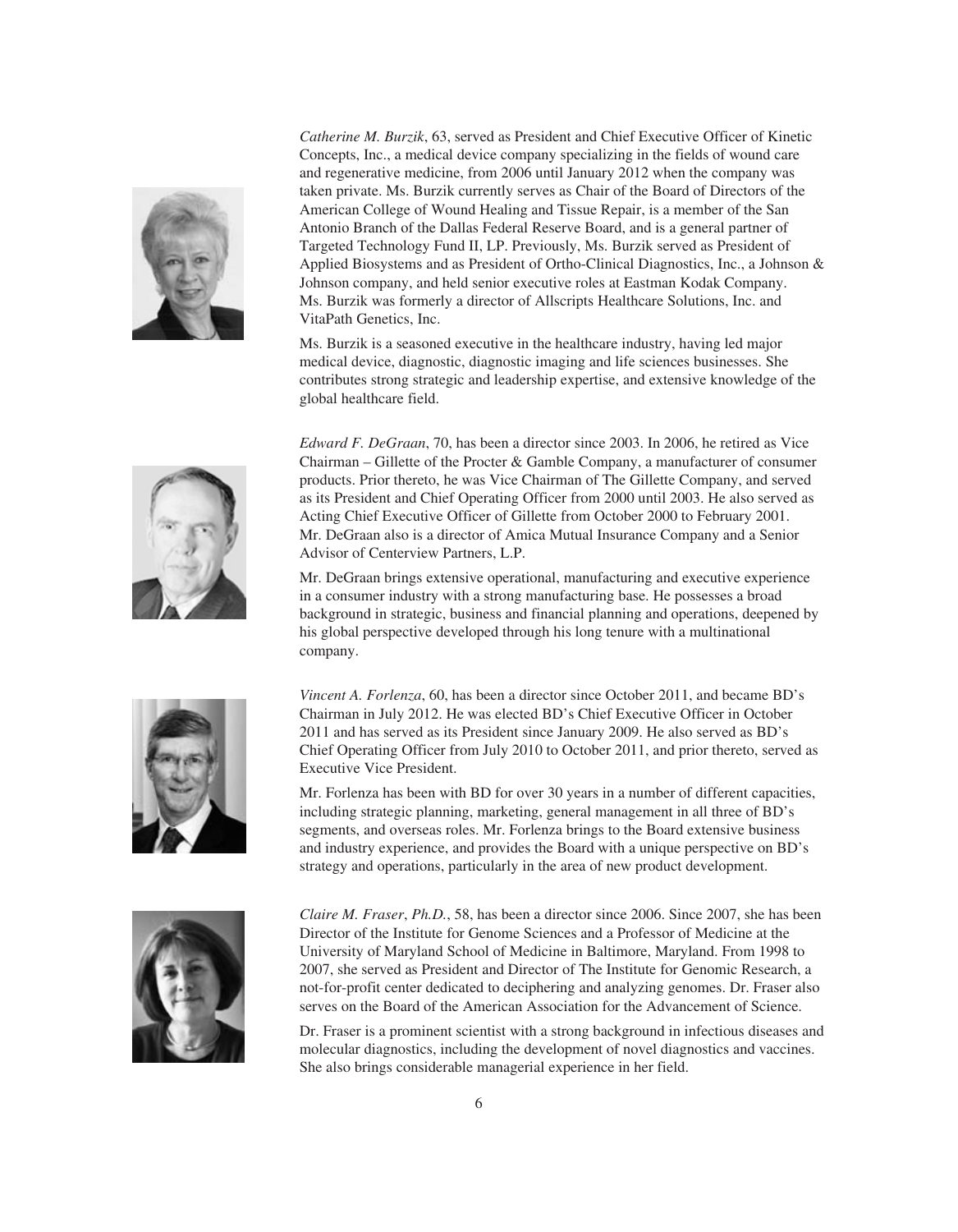

*Christopher Jones*, 58, has been a director since 2010. Mr. Jones retired in 2001 as Chief Executive Officer of JWT Worldwide (previously known as J. Walter Thompson), an international marketing firm. Since 2002, Mr. Jones has been Operating Partner and director at Motion Equity Partners (formerly Cognetas LLP), a pan-European private equity firm. He has been the non-executive Chairman of Results International Group since 2002. He also is Chairman of the Board of The Pavilion Clinic and a member of the Health Advisory Board of The Johns Hopkins University Bloomberg School of Public Health.

Mr. Jones contributes an important international perspective based on his distinguished career as a marketing leader and head of a global marketing firm. He offers substantial marketing, strategic and managerial expertise derived from his broad range of activities in the field.



*Marshall O. Larsen*, 65, has been a director since 2007. Mr. Larsen retired in 2012 as Chairman, President and Chief Executive Officer of Goodrich Corporation, a supplier of systems and services to the aerospace and defense industry. Mr. Larsen also is a director of Lowe's Companies, Inc., United Technologies Corporation and the Federal Reserve Bank of Richmond.

As a veteran chief executive officer of a public company, Mr. Larsen offers the valuable perspective of an individual with highly-developed executive leadership and financial and strategic management skills in a global manufacturing company. These qualities reflect considerable domestic and international business and financial experience.



*Gary A. Mecklenburg*, 67, has been a director since 2004. In 2006, he retired as President and Chief Executive Officer of Northwestern Memorial HealthCare, the parent corporation of Northwestern Memorial Hospital, a position he had held since 1986. He also served as President of Northwestern Memorial Hospital from 1985 to 2002. He is currently an Executive Partner of Waud Capital Partners, L.L.C., a private equity investment firm. Mr. Mecklenburg is also a director of LHP Hospital Partners, Inc., and was formerly a director of Acadia Healthcare Company, Inc.

Mr. Mecklenburg's long tenure in hospital administration affords him a broad perspective on the many facets of the delivery of healthcare and a deep knowledge of healthcare financing and administration. As the former leader of a major teaching hospital, Mr. Mecklenburg possesses strong executive management, financial, strategic and operational knowledge as applied in a healthcare setting.



*James F. Orr*, 68, has been a director since 2000. In 2007, he retired as Chairman of the Board of Convergys Corporation, a provider of customer management, employee care and outsourced billing services, a position he had held since 2000. He also served as Convergys' Chief Executive Officer from 1998 until his retirement in 2007. Mr. Orr also is a director of Ohio National Financial Services, Inc.

Mr. Orr contributes the important insights of a former chief executive officer of a public company. His background reflects extensive managerial, strategic, operational and financial experience from the perspective of a service industry. He also possesses a depth of understanding of corporate governance and enterprise risk management.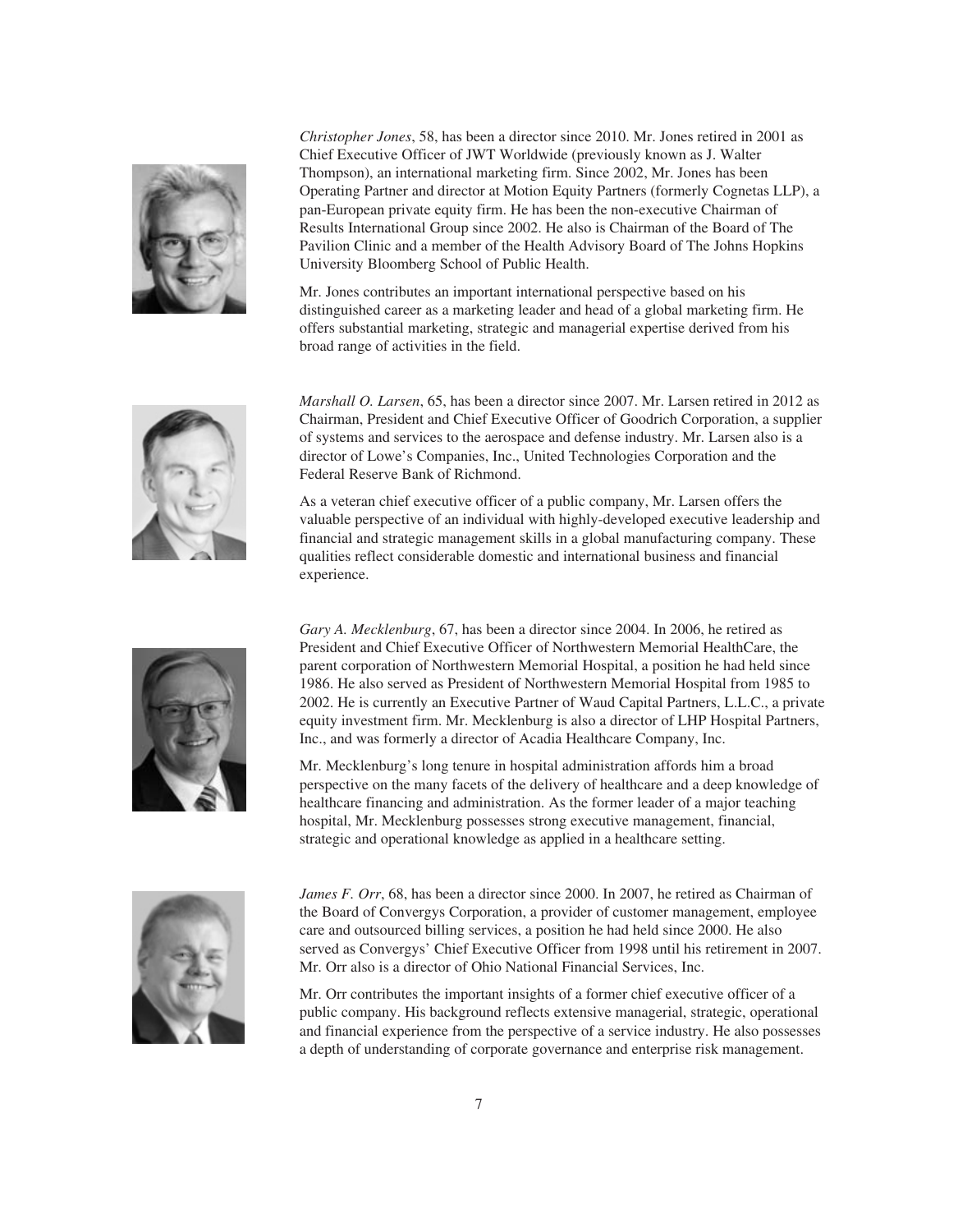



Mr. Overlock has broad financial and investment banking experience based on his senior leadership roles in these areas. He contributes financial and transactional expertise and acumen in mergers and acquisitions and complex financial transactions.



*Rebecca W. Rimel*, 62, has been a director since July 2012. Since 1994, she has served as President and Chief Executive Officer of The Pew Charitable Trusts, a public charity that provides grants to improve public policy and support community service. Ms. Rimel previously served as Assistant Professor in the Department of Neurosurgery at the University of Virginia Hospital and also as Head Nurse of its medical center emergency department. Ms. Rimel also is a director of BioTelemetry, Inc. (formerly CardioNet, Inc.) and a director/trustee of various DWS mutual funds.

Ms. Rimel brings executive leadership and extensive experience in public policy and advocacy, particularly in the area of healthcare. She also offers the perspective of someone with a strong background in the healthcare field.



*Bertram L. Scott*, 62, has been a director since 2002. Mr. Scott is the President and Chief Executive Officer of Affinity Health Plan. He previously served as President, U.S. Commercial of CIGNA Corporation from June 2010 to December 2011. Prior thereto, Mr. Scott served as Executive Vice President of TIAA-CREF from 2000 to 2010 and as President and Chief Executive Officer of TIAA-CREF Life Insurance Company from 2000 to 2007. Mr. Scott also is a director of AXA Financial, Inc.

Mr. Scott possesses strong strategic, operational and financial experience from the variety of executive roles in which he has served during his career. He brings experience in corporate governance and business expertise in the insurance and healthcare fields.



*Alfred Sommer, M.D., M.H.S.*, 71, has been a director since 1998. He is Professor of International Health, Epidemiology, and Ophthalmology at The Johns Hopkins University ("JHU") Bloomberg School of Public Health (the "Bloomberg School") and the JHU School of Medicine, positions he has held since 1986. He is Dean Emeritus of the Bloomberg School, having served as Dean from 1990 to 2005. He is a member of the National Academy of Sciences and the Institute of Medicine. He is a recipient of the Albert Lasker Award for Medical Research. Dr. Sommer also is a director of T. Rowe Price Group, Inc., and Chairman of the Board of Directors of The Albert and Mary Lasker Foundation.

Dr. Sommer is a renowned clinician, researcher and academic administrator with substantial and broad experience in medicine and the public health field, and has valuable board experience in the for-profit and nonprofit realms. These attributes enable him to offer deep insights into global healthcare issues and medical technology.

**THE BOARD OF DIRECTORS RECOMMENDS A VOTE FOR EACH OF THE NOMINEES FOR DIRECTOR.**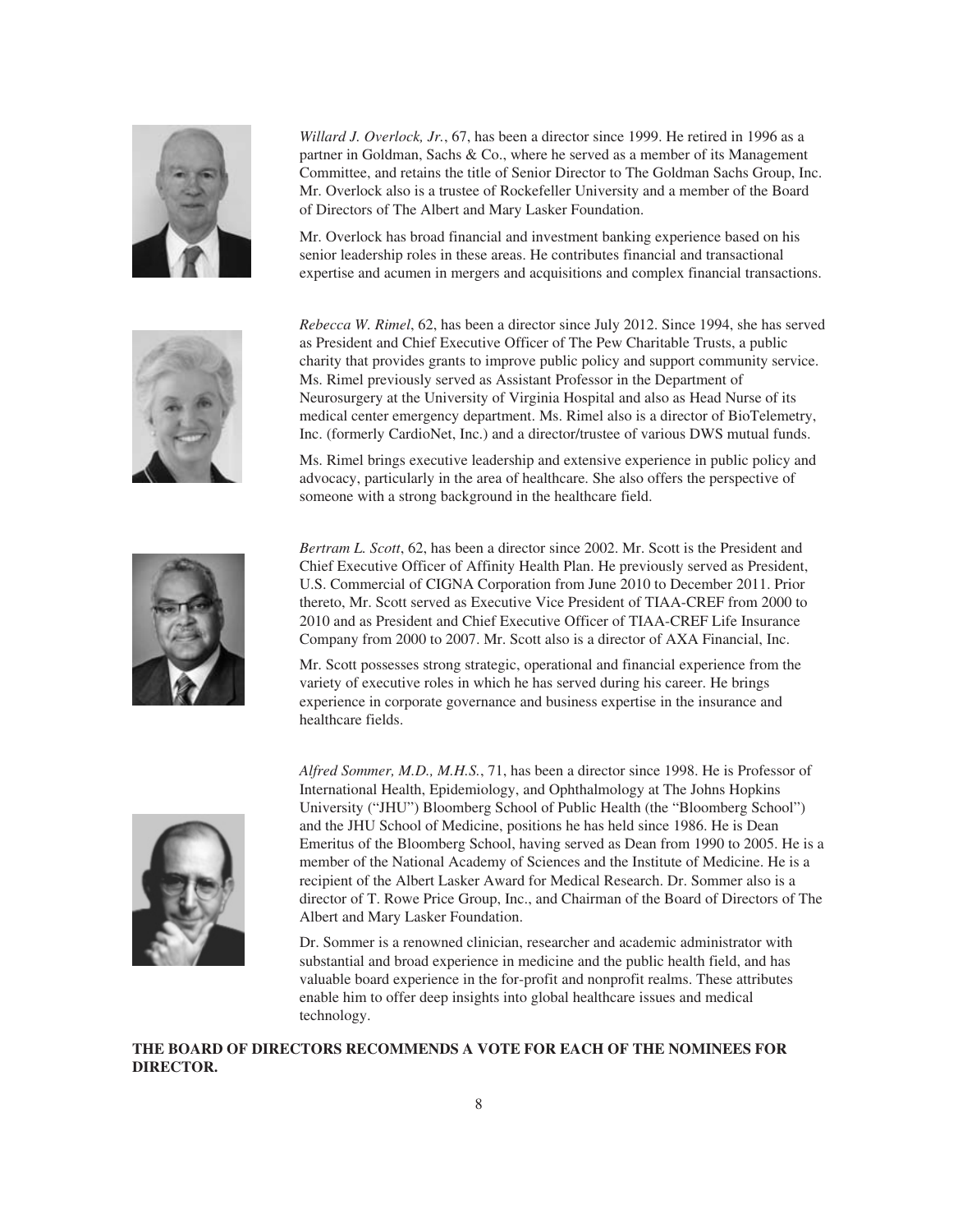### **BOARD OF DIRECTORS**

#### **The Board and Committees of the Board**

BD is governed by a Board of Directors that currently consists of 15 members, 14 of whom have been determined by the Board to be independent. The Board has established four operating committees (the "Committees"): the Audit Committee; the Compensation and Benefits Committee (the "Compensation Committee"); the Corporate Governance and Nominating Committee (the "Governance Committee"); and the Science, Marketing, Innovation and Technology Committee. These Committees meet regularly. The Board has also established an Executive Committee that meets only as needed.

The Board has adopted written charters for each of the Committees that are posted on BD's website at *www.bd.com/investors/corporate\_governance/*. Printed copies of these charters, BD's 2013 Annual Report on Form 10-K, and BD's reports and statements filed with or furnished to the SEC, may be obtained, without charge, by contacting the Corporate Secretary, Becton, Dickinson and Company, 1 Becton Drive, Franklin Lakes, New Jersey 07417-1880, telephone 201-847-6800.

#### **Committee Membership and Function**

Set forth below is a summary description of each of the Committees.

### **AUDIT COMMITTEE**

## *Function*

- Retains and reviews the qualifications, independence and performance of BD's registered public accounting firm (the "independent auditors").
- Reviews BD's public financial disclosures and financial statements, and its accounting principles, policies and practices; the scope and results of the annual audit by the independent auditors; BD's internal audit process; and the effectiveness of BD's internal control over financial reporting.
- Reviews BD's guidelines and policies relating to enterprise risk assessment and risk management, and management's plan for risk mitigation or remediation.
- Oversees BD's ethics and enterprise compliance practices.
- Reviews financial strategies regarding currency, interest rates and use of derivatives, and reviews BD's insurance program.
- Functions as a qualified legal compliance committee, if necessary.
- *Members* Basil L. Anderson—Chair Catherine M. Burzik Christopher Jones Marshall O. Larsen Gary A. Mecklenburg James F. Orr Rebecca W. Rimel Bertram L. Scott

The Board has determined that the members of the Audit Committee meet the independence and financial literacy requirements of the NYSE for audit committee members. The Board also has determined that each of Messrs. Anderson, Larsen, Orr and Scott and Ms. Burzik qualifies as an "audit committee financial expert" under the rules of the SEC.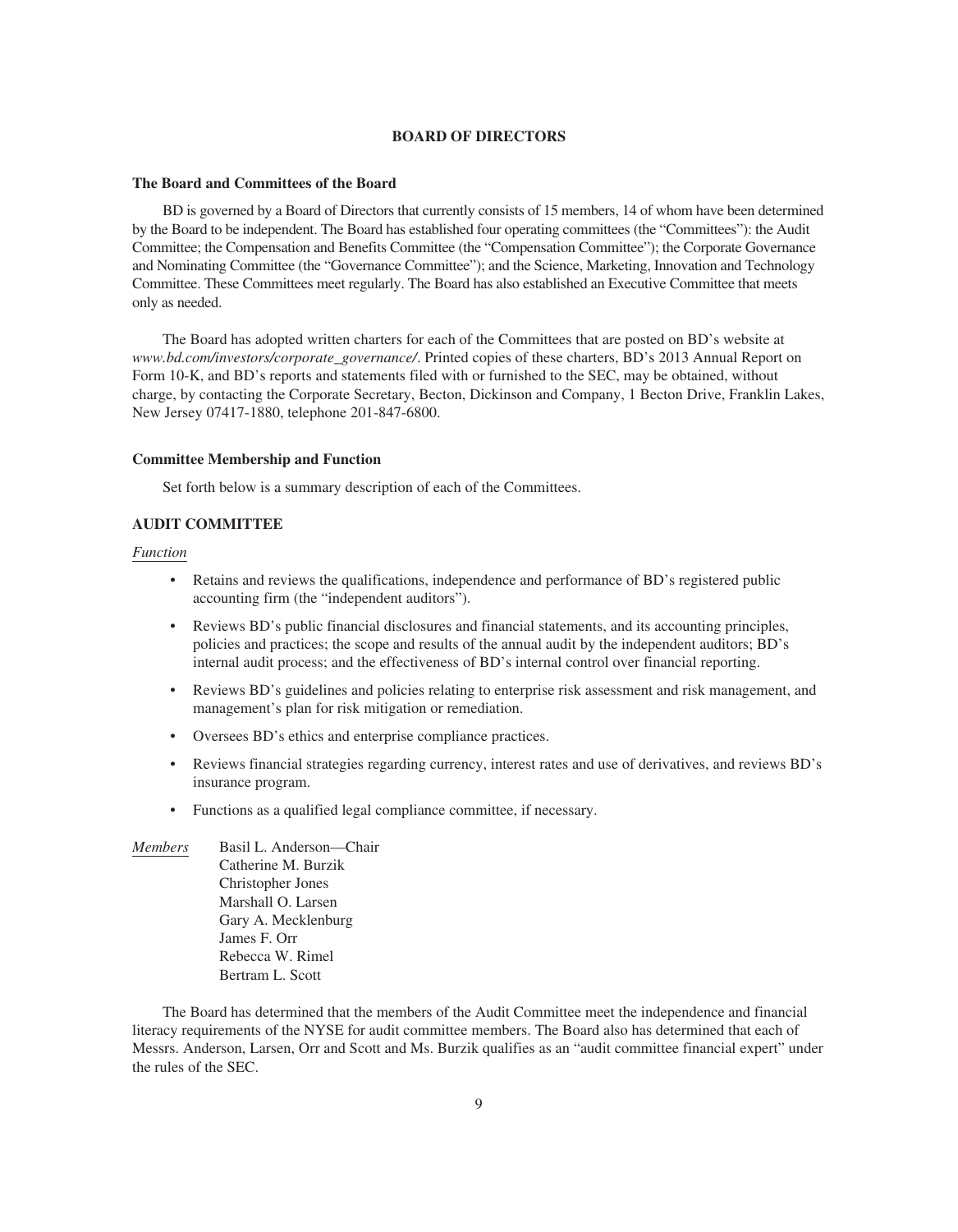### **COMPENSATION AND BENEFITS COMMITTEE**

#### *Function*

- Reviews BD's compensation and benefits policies, recommends the compensation of BD's Chief Executive Officer ("CEO") to the independent members of the Board for their approval, and approves the compensation of BD's other executive officers.
- Approves all employment, severance and change of control agreements of BD with executive officers.
- Serves as the granting and administrative committee for BD's equity compensation plans.
- Oversees certain other BD benefit plans.
- *Members* Edward F. DeGraan—Chair Basil L. Anderson Marshall O. Larsen James F. Orr Willard J. Overlock, Jr. Bertram L. Scott

The Board has determined that each member of the Compensation Committee meets the independence requirements of the NYSE for compensation committee members.

#### *Procedure for Determining Executive Compensation*

The Compensation Committee oversees the compensation program for the named executive officers listed in the Summary Compensation Table on page 39 and for BD's other executive officers. The Compensation Committee recommends compensation actions regarding the CEO to the other independent directors and has the authority to take compensation actions with respect to BD's other executive officers. The Compensation Committee may not delegate these responsibilities to another Committee, an individual director or members of management.

#### *Role of Management*

The Compensation Committee's meetings are typically attended by BD's CEO, Senior Vice President— Human Resources and others who support the Compensation Committee in fulfilling its responsibilities. The Compensation Committee considers management's views relating to compensation matters, including the performance metrics and targets for BD's performance-based compensation. Management also provides information (which is reviewed by our Internal Audit department) to assist the Compensation Committee in determining the extent to which performance targets have been achieved. This includes any recommended adjustments to BD's operating results when assessing BD's performance. The CEO and Senior Vice President— Human Resources also work with the Compensation Committee chair in establishing meeting agendas.

The Compensation Committee meets in executive session with no members of management present for part of each of its regular meetings. The Compensation Committee also meets in executive session when considering compensation decisions regarding our executive officers.

#### *Role of the Independent Consultant*

The Compensation Committee is also assisted in fulfilling its responsibilities by its independent consultant, Pay Governance LLC ("Pay Governance"). Pay Governance is engaged by, and reports directly to, the Compensation Committee. The Compensation Committee is not aware of any conflict of interest on the part of Pay Governance or any factor that would otherwise impair the independence of Pay Governance relating to the services performed by Pay Governance for the Compensation Committee. During fiscal year 2013, Pay Governance was not engaged to perform any services for BD or BD's management. The Compensation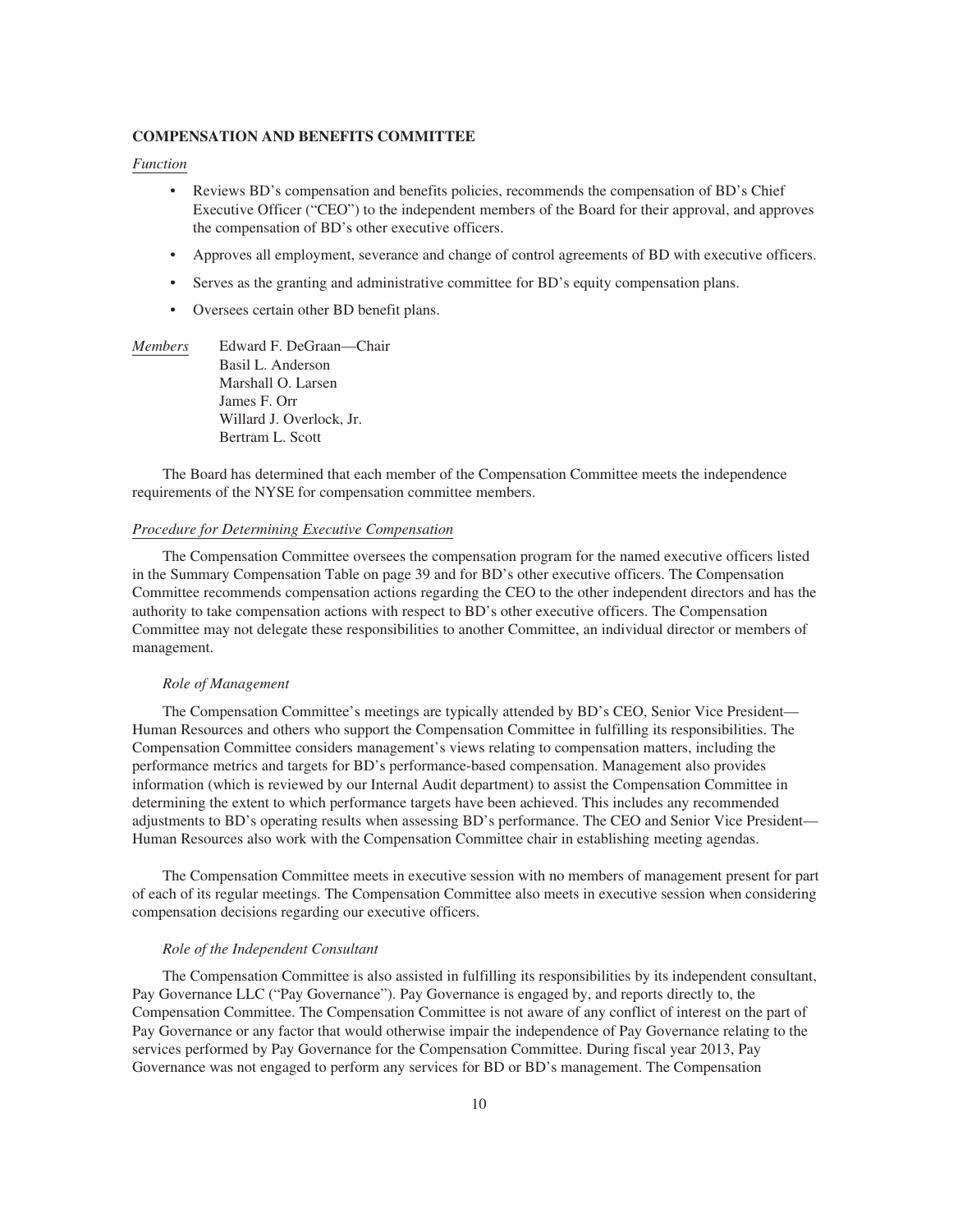Committee has adopted a policy prohibiting Pay Governance from providing any services to BD or BD's management without the Compensation Committee's prior approval, and has expressed its intention that such approval will be given only in exceptional cases. No other consultant was used by the Compensation Committee with respect to the 2013 compensation of BD's executive officers.

Pay Governance reviews all materials prepared for the Compensation Committee by management, prepares additional materials as may be requested by the Compensation Committee, and attends Compensation Committee meetings. In its advisory role, Pay Governance assists the Compensation Committee in the design and implementation of BD's compensation program. This includes assisting the Compensation Committee in selecting the key elements to include in the program, the targeted payments for each element, and the establishment of performance targets. In particular with respect to 2013 compensation, Pay Governance assisted the Compensation Committee in its review of the performance metrics and targets under BD's Performance Incentive Plan and performance-based equity compensation. This assistance included providing information on trends and best practices in the area of executive compensation and the compensation practices at peer companies. To assist it in developing recommendations to the Compensation Committee regarding the appropriate performance metrics under BD's incentive compensation, BD management engaged Exequity as its advisor. Exequity advised BD management on a range of potential performance metrics and modeled payouts under various scenarios for different metrics and performance targets.

Pay Governance also provides market comparison data, which is one of the factors considered by the Compensation Committee in making compensation decisions, and makes recommendations to the Compensation Committee regarding the compensation of BD's CEO. Pay Governance also conducts an annual review of the compensation practices of select peer companies. Based on this review, Pay Governance advises the Compensation Committee with respect to the competitiveness of BD's compensation program in comparison to industry practices, and identifies any trends in executive compensation.

### *Setting Compensation*

At the end of each fiscal year, the independent directors conduct a review of the CEO's performance. At the following Board meeting, the independent directors set the compensation of the CEO after considering the results of the review, market comparison data and the recommendations of the Compensation Committee. Neither the CEO nor any other members of management are present during this session. The CEO does not play a role in determining or recommending his own compensation.

The Compensation Committee is responsible for determining the compensation of BD's other executive officers. The CEO, in consultation with the Senior Vice President—Human Resources, reviews the performance of the other executive officers with the Compensation Committee and makes compensation recommendations for its consideration. The Compensation Committee determines the compensation for these executives, in consultation with Pay Governance, after considering the CEO's recommendations and market comparison data regarding compensation levels among peer companies. All decisions regarding the compensation of BD's other executive officers are made in executive session.

The Board has delegated responsibility for formulating recommendations regarding non-management director compensation to the Governance Committee, which is discussed below.

### **SCIENCE, MARKETING, INNOVATION AND TECHNOLOGY COMMITTEE**

### *Function*

- Oversees BD's research and development activities.
- Oversees BD's strategic marketing activities as they relate to BD's innovation agenda.
- Oversees BD's policies, practices and procedures relating to regulatory compliance and product quality and safety.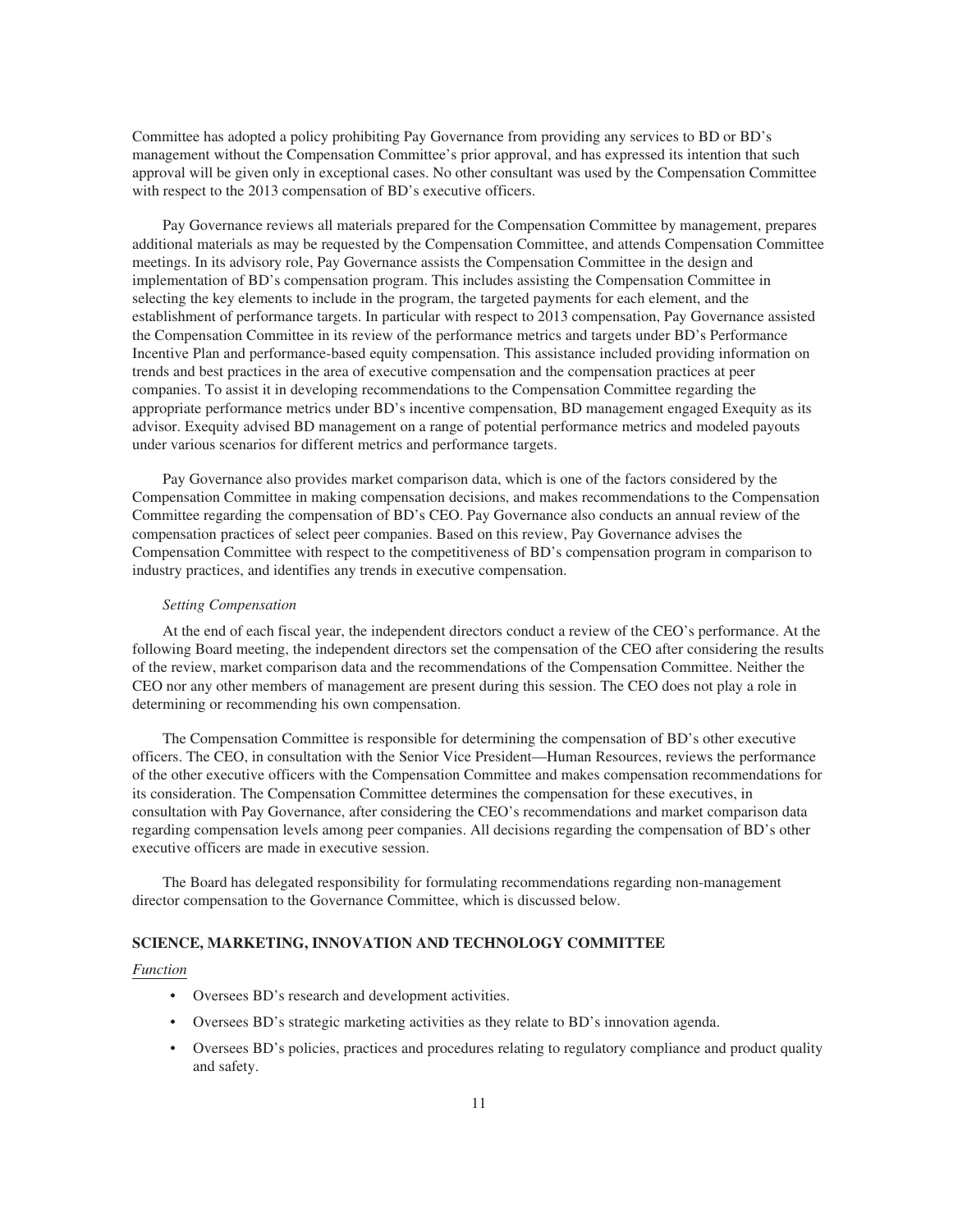*Members* Alfred Sommer—Chair Henry P. Becton, Jr. Catherine M. Burzik Claire M. Fraser Christopher Jones Adel A.F. Mahmoud Gary A. Mecklenburg Rebecca W. Rimel Following the Annual Meeting, this Committee will be chaired by Claire M. Fraser.

# **CORPORATE GOVERNANCE AND NOMINATING COMMITTEE**

# *Function*

- Identifies and recommends candidates for election to the Board.
- Reviews the composition, structure and function of the Board and its Committees, as well as the performance and compensation of non-management directors.
- Monitors BD's corporate governance and Board practices, and oversees the Board's self-evaluation process.
- Oversees BD's policies, practices and procedures impacting BD's image, reputation and corporate responsibility, including, without limitation, communications with BD's key stakeholders, community relations, and public policy and government relations activities.

| <i>Members</i> | Henry P. Becton, Jr.-Chair                                     |
|----------------|----------------------------------------------------------------|
|                | Edward F. DeGraan                                              |
|                | Claire M. Fraser                                               |
|                | Adel A.F. Mahmoud                                              |
|                | Willard J. Overlock, Jr.                                       |
|                | Alfred Sommer                                                  |
|                | $\Gamma$ . 11. $\Gamma$ . 11. A., 11. M., 1., 1., 1., $\Gamma$ |

Following the Annual Meeting, this Committee will be chaired by Alfred Sommer.

The Board has determined that each member of the Governance Committee meets the independence requirements of the NYSE. As stated above, the Governance Committee reviews the compensation program for the non-management directors and makes recommendations to the Board regarding their compensation, and may not delegate these responsibilities to another Committee, an individual director or members of management. The Governance Committee has retained Pay Governance as an independent consultant for this purpose. Pay Governance's responsibilities include providing market comparison data on non-management director compensation at peer companies, tracking trends in non-management director compensation practices, and advising the Governance Committee regarding the components and levels of non-management director compensation. The Governance Committee is not aware of any conflict of interest on the part of Pay Governance arising from these services or any other factor that would impair Pay Governance's independence. Executive officers do not play any role in either determining or recommending non-management director compensation.

### **Board, Committee and Annual Meeting Attendance**

The Board and its Committees held the following number of meetings during fiscal year 2013: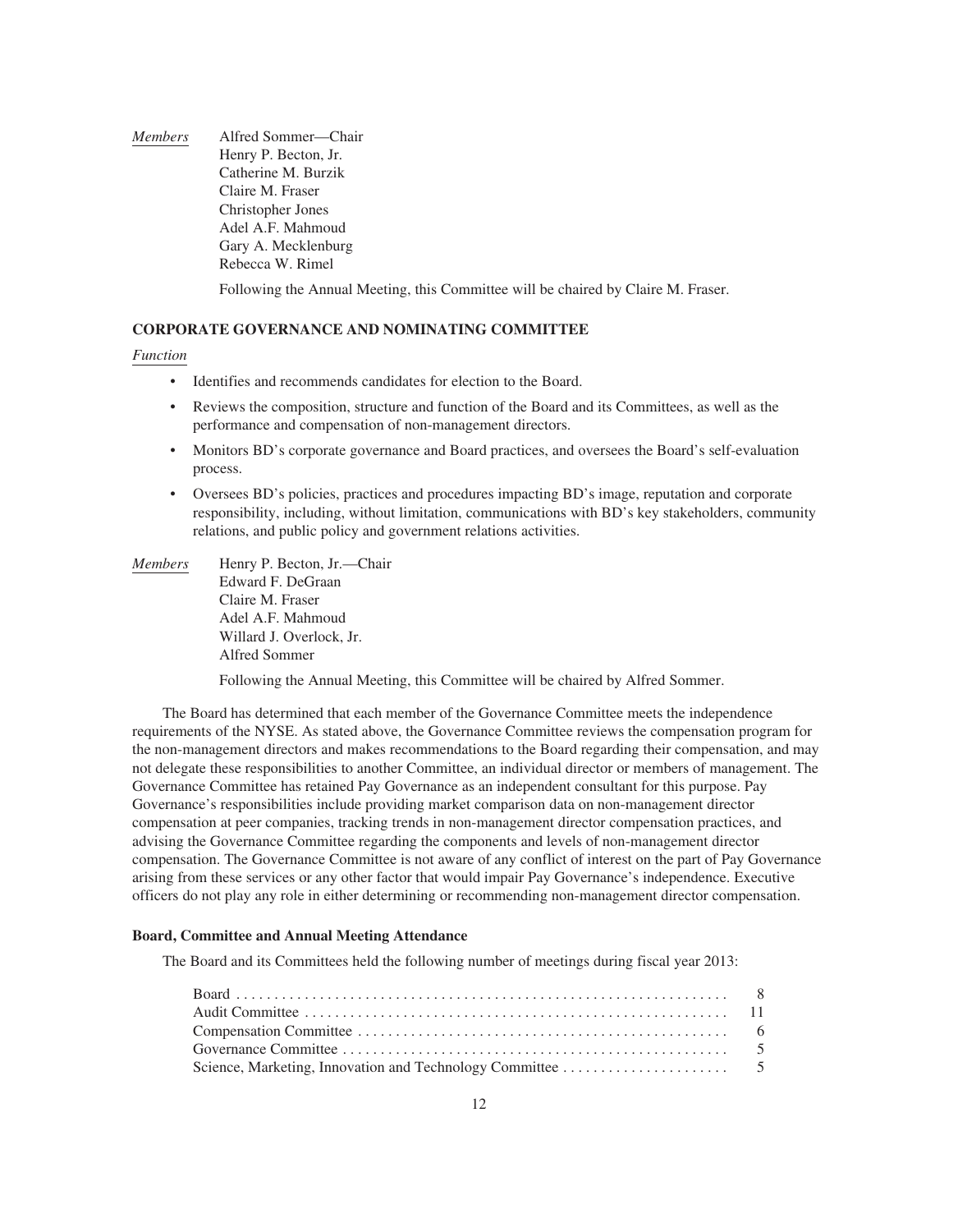The Executive Committee did not meet during fiscal year 2013.

Each director attended 75% or more of the total number of meetings of the Board and the Committees on which he or she served during fiscal year 2013. BD's non-management directors met in executive session at each of the Board meetings held during fiscal year 2013.

The Board has adopted a policy pursuant to which directors are expected to attend the Annual Meeting of Shareholders in the absence of a scheduling conflict or other valid reason. All of the directors attended BD's 2013 Annual Meeting of Shareholders.

#### **Non-Management Directors' Compensation**

The Board believes that providing competitive compensation is necessary to attract and retain qualified nonmanagement directors. The key elements of BD's non-management director compensation are a cash retainer, equity compensation, Committee chair fees and Lead Director fees. Of the base compensation paid to the nonmanagement directors (which does not include Committee chair and Lead Director fees), approximately twothirds currently is equity-based compensation that directors are required to retain until they complete their service on the Board. See "Corporate Governance—Significant Governance Practices—Equity Ownership by Directors" on page 19. This retention feature serves to better align the interests of the directors and BD shareholders and ensure compliance with the director share ownership guidelines. Mr. Forlenza does not receive compensation related to his service as a director.

# *Cash Retainer*

Each non-management director currently receives an annual cash retainer of \$81,000 for services as a director. Directors do not receive meeting attendance fees.

#### *Equity-Based Compensation*

Each non-management director elected at an Annual Meeting of Shareholders is granted restricted stock units then valued at \$162,000 (using the same methodology used to value awards made to executive officers). Directors newly elected to the Board receive a restricted stock unit grant that is prorated from the effective date of their election to the next Annual Meeting of Shareholders. The shares of BD common stock underlying the restricted stock units are not issuable until a director's separation from the Board.

# *Committee Chair/Lead Director Fees*

An annual fee of \$10,000 is paid to each Committee chair, except that the fee for the Audit Committee chair is \$15,000 in recognition of the Audit Committee's responsibilities. An annual fee of \$25,000 is paid to the Lead Director. No fee is paid to the chair of the Executive Committee.

#### *Other Arrangements*

BD reimburses non-management directors for travel and other business expenses incurred in the performance of their services for BD. Directors may travel on BD aircraft in connection with such activities, and, on limited occasions, spouses of directors have joined them on such flights. Per SEC rule, no compensation is attributed to the directors for these flights in the table below, since the aggregate incremental costs of spousal travel were minimal. Directors are also reimbursed for attending director education courses. BD occasionally invites spouses of directors to Board-related business events, for which they are reimbursed their travel expenses.

Directors are eligible, on the same basis as BD associates, to participate in BD's Matching Gift Program, pursuant to which BD matches contributions made to qualifying nonprofit organizations. The aggregate annual limit per participant is \$5,000.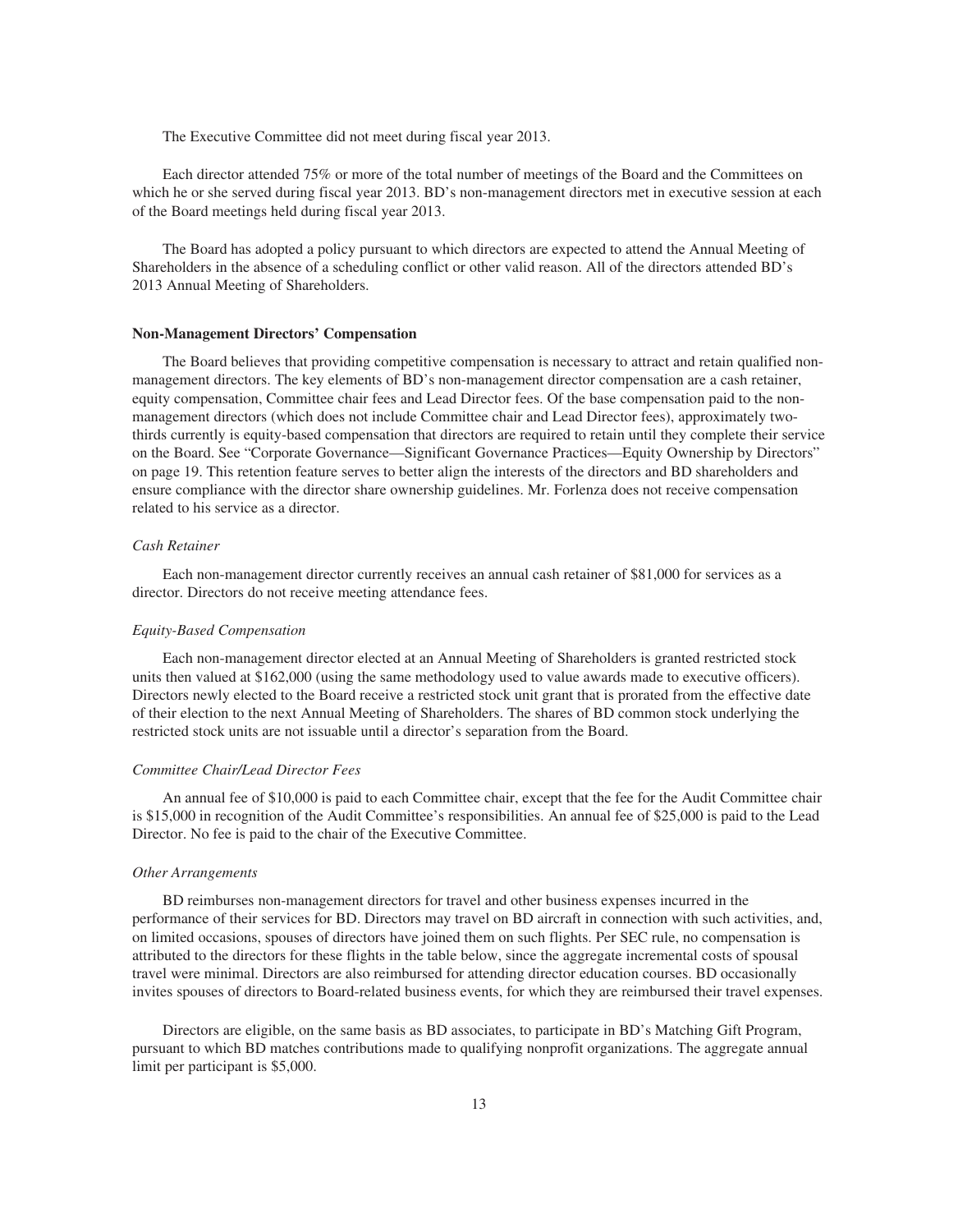The following table sets forth the compensation received by BD's non-management directors during fiscal year 2013.

|                                                    | <b>Fees Earned</b><br>or Paid | <b>Stock</b> | Change in<br><b>Pension Value</b><br>and<br><b>Nonqualified</b><br><b>Deferred</b><br><b>Compensation</b> | <b>All Other</b> |           |
|----------------------------------------------------|-------------------------------|--------------|-----------------------------------------------------------------------------------------------------------|------------------|-----------|
| Name                                               | in $Cash(\$)(1)$              | Awards(3)(2) | Earnings $(\frac{6}{3})$                                                                                  | Comparison(3)(4) | Total(\$) |
| Basil L. Anderson $\dots \dots \dots \dots$        | 96,000                        | 169,150      |                                                                                                           |                  | \$265,150 |
| Henry P. Becton, Jr.                               | 116,000                       | 169,150      | 608                                                                                                       |                  | 285,758   |
| Catherine M. Burzik                                | 54,880                        | 170,077(5)   |                                                                                                           |                  | 224,957   |
| Edward F. DeGraan                                  | 91,000                        | 169,150      |                                                                                                           |                  | 260,150   |
| Claire M. Fraser                                   | 81,000                        | 169,150      |                                                                                                           |                  | 250,150   |
| Christopher Jones                                  | 81,000                        | 169,150      |                                                                                                           |                  | 250,150   |
| Marshall O. Larsen                                 | 81,000                        | 169,150      | 645                                                                                                       |                  | 250,795   |
| Adel A.F. Mahmoud                                  | 81,000                        | 169,150      |                                                                                                           |                  | 250,150   |
| Gary A. Mecklenburg                                | 81,000                        | 169,150      |                                                                                                           | 2,500            | 252,650   |
| James F. Orr $\dots\dots\dots\dots\dots\dots\dots$ | 81,000                        | 169,150      |                                                                                                           | 5,000            | 255,150   |
| Willard J. Overlock, Jr.                           | 81,000                        | 169,150      |                                                                                                           | 5,000            | 255,150   |
| Rebecca W. Rimel                                   | 81,000                        | 169,150      |                                                                                                           |                  | 250,150   |
| Bertram L. Scott                                   | 81,000                        | 169,150      | 518                                                                                                       |                  | 250,668   |
| Alfred Sommer                                      | 91,000                        | 169,150      |                                                                                                           | 5,000            | 265,150   |

#### **Fiscal Year 2013 Non-Management Directors' Compensation**

(1) Reflects cash retainer fee at rate of \$81,000 per year, annual Committee chair fees paid to Messrs. Anderson, Becton, DeGraan and Sommer, and the Lead Director fee paid to Mr. Becton.

(2) The amounts shown in the "Stock Awards" column reflect the grant date fair value under FASB ASC Topic 718 of restricted stock units awarded to non-management directors during the fiscal year. The amounts shown for the annual grant are slightly different than the \$162,000 target award value, since a 30 day average of BD's stock price is used to value the units granted rather than the grant date stock price. For a discussion of the assumptions made by us in arriving at the grant date fair value of these awards, see Note 7 to the consolidated financial statements that are included in our Annual Report on Form 10-K for the fiscal year ended September 30, 2013.

Listed below are the aggregate outstanding restricted stock unit awards and option awards held by each nonmanagement director at the end of fiscal year 2013. Stock options have not been issued to non-management directors since 2005.

| <b>Name</b> | <b>Stock Awards</b><br>Outstanding at<br>September 30,<br>2013(f) | <b>Option Awards</b><br><b>Outstanding at</b><br>September 30,<br>2013(f) |
|-------------|-------------------------------------------------------------------|---------------------------------------------------------------------------|
|             | 17.581                                                            |                                                                           |
|             | 18.998                                                            | 4.436                                                                     |
|             | 2.049                                                             |                                                                           |
|             | 18.998                                                            |                                                                           |
|             | 14.031                                                            |                                                                           |
|             | 7.388                                                             |                                                                           |
|             | 12.258                                                            |                                                                           |
|             | 14.031                                                            |                                                                           |
|             | 17.581                                                            | 2.160                                                                     |
|             | 18.998                                                            |                                                                           |
|             | 18.998                                                            |                                                                           |
|             | 3.206                                                             |                                                                           |
|             | 18.998                                                            |                                                                           |
|             | 18.998                                                            |                                                                           |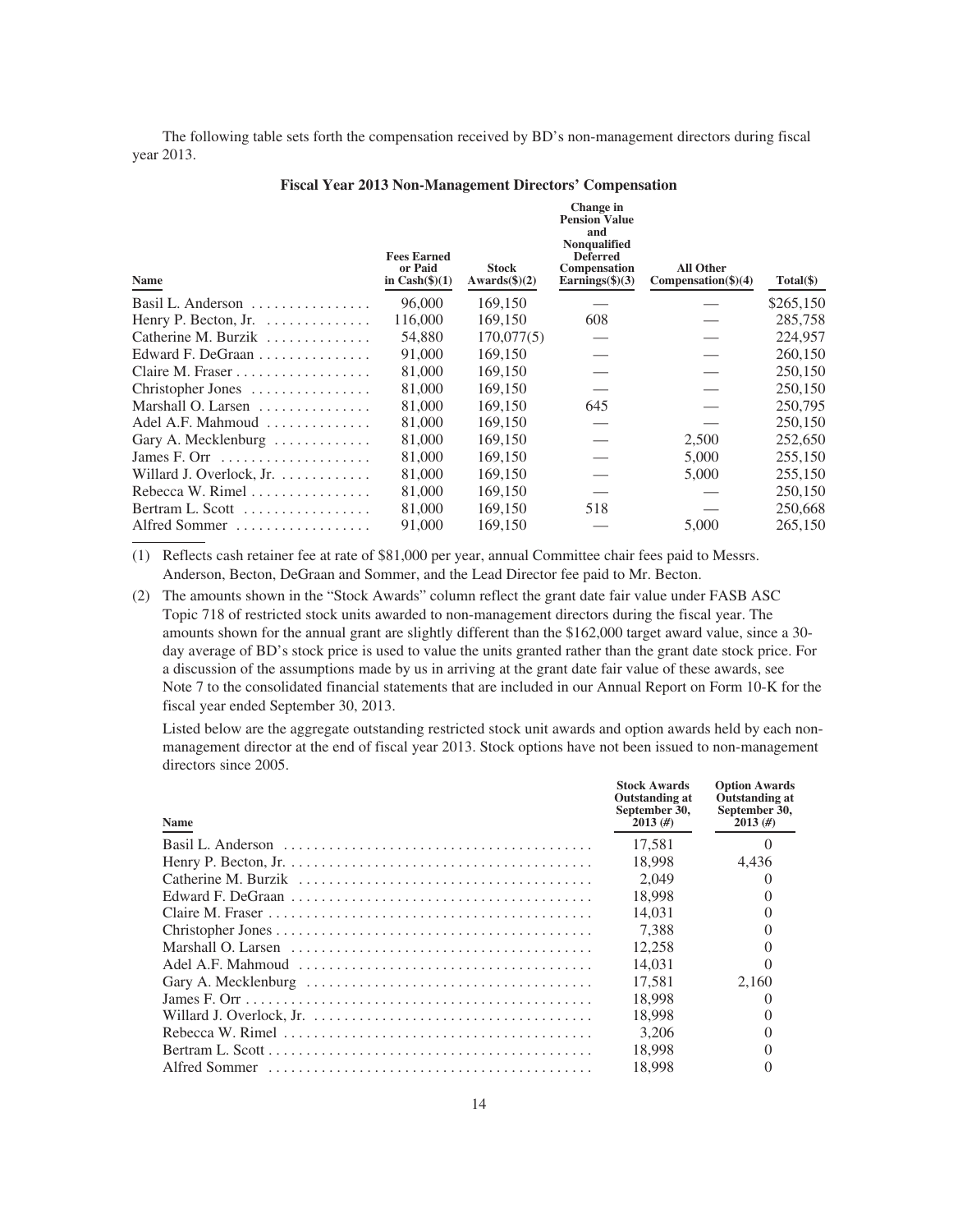- (3) Represents interest on deferred directors' fees in excess of 120% of the federal long-term rate.
- (4) Amounts shown represent matching gifts under BD's Matching Gift Program.
- (5) Includes prorated grant Ms. Burzik received upon joining the Board and the annual grant made in connection with the 2013 Annual Meeting of Shareholders.

#### *Changes to Non-Management Directors' Compensation*

During fiscal year 2013, the Board undertook a review of director compensation, with the assistance of Pay Governance. This review included an analysis of the director compensation practices of certain peer companies, including the forms of equity compensation used, the mix of cash and equity compensation, and total compensation. The peer group used in this analysis was the same as the peer group used for BD's executive compensation analysis and included the following companies: Agilent Technologies, Inc.; Allergan, Inc.; C.R. Bard, Inc.; Baxter International Inc.; Boston Scientific Corporation; Covidien plc; Hospira, Inc.; Medtronic, Inc.; PerkinElmer, Inc.; St. Jude Medical, Inc.; Stryker Corporation; Thermo Fisher Scientific Inc.; and Zimmer Holdings, Inc.

As a result of its review, the Board approved the following changes to the compensation of BD's nonmanagement directors, effective at the conclusion of the 2014 Annual Meeting, so as to better align its compensation with the non-management director compensation being paid by the peer group companies:

- The annual cash retainer will be increased by \$4,000 to \$85,000.
- The value of the annual grant of restricted stock units will be increased by \$13,000 to \$175,000.

# *Directors' Deferral Plan*

Directors may defer receipt of all or part of their annual cash retainer and other cash fees pursuant to the provisions of the Directors' Deferral Plan. Directors may also defer receipt of shares issuable to them under their restricted stock unit awards upon leaving the Board. A general description of the Directors' Deferral Plan appears on page 63.

### **Communication with Directors**

Shareholders or other interested parties wishing to communicate with the Board, the non-management directors or any individual director (including complaints or concerns regarding accounting, internal accounting controls or audit matters) may do so by contacting the Lead Director either:

- by mail, addressed to BD Lead Director, P.O. Box 264, Franklin Lakes, New Jersey 07417-0264;
- by calling the BD Ethics Help Line, an independent toll-free service, at 1-800-821-5452 (callers from outside North America should use "AT&T Direct" to reach AT&T in the U.S. and then dial the above toll-free number); or
- by email to *ethics\_office@bd.com*.

All communications will be kept confidential and promptly forwarded to the Lead Director, who shall, in turn, forward them promptly to the appropriate director(s). Such items that are unrelated to a director's duties and responsibilities as a Board member may be excluded by our corporate security department, including, without limitation, solicitations and advertisements, junk mail, product-related communications, job referral materials and resumes, surveys, and material that is determined to be illegal or otherwise inappropriate.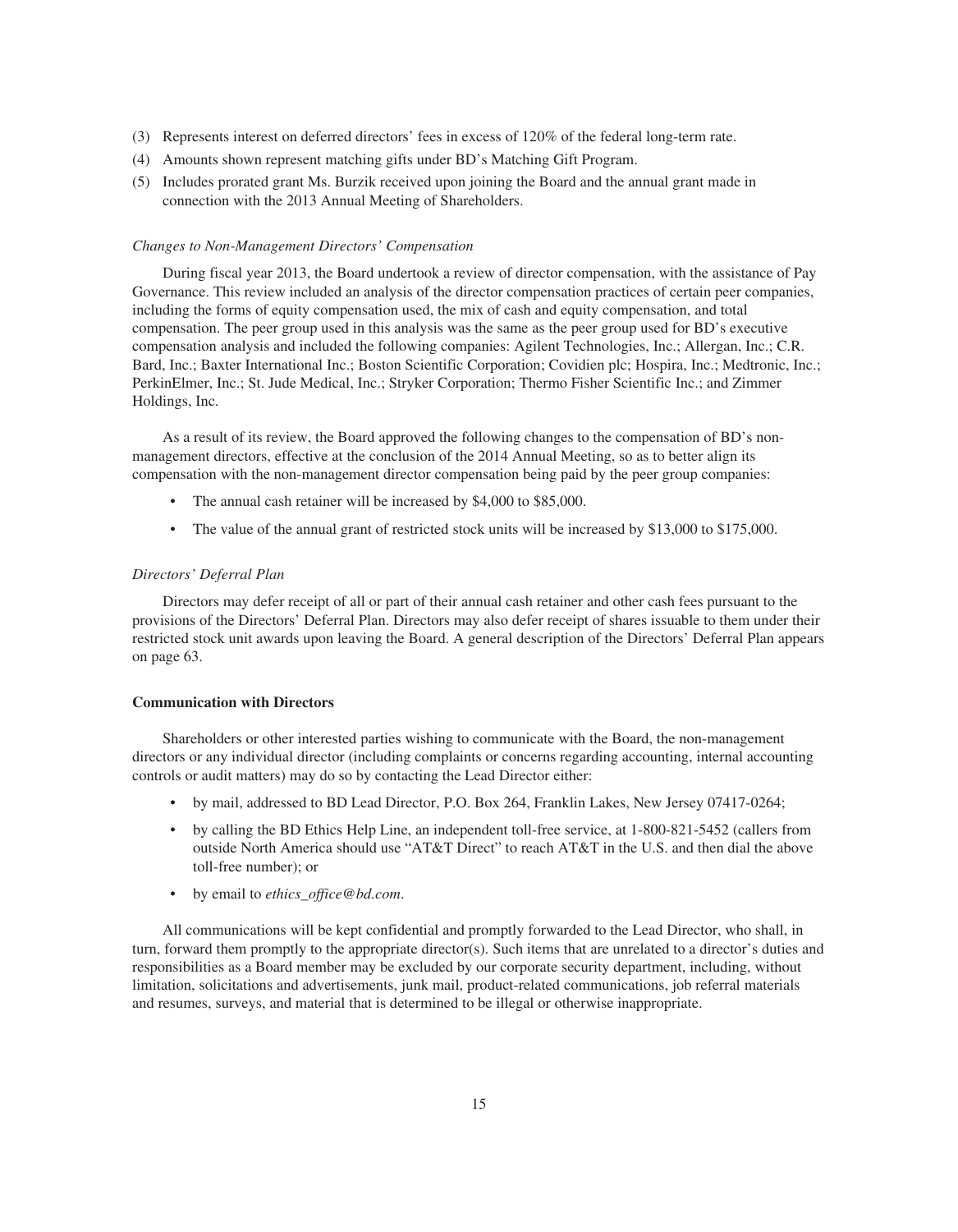### **CORPORATE GOVERNANCE**

## **Corporate Governance Principles**

BD's commitment to good corporate governance is embodied in our Corporate Governance Principles (the "Principles"). The Principles set forth the Board's views and practices regarding a number of governance topics, and the Governance Committee assesses the Principles on an ongoing basis in light of current practices. The Principles are available on BD's website at *www.bd.com/investors/corporate\_governance/.* Printed copies of the Principles may be obtained, without charge, by contacting the Corporate Secretary, Becton, Dickinson and Company, 1 Becton Drive, Franklin Lakes, New Jersey 07417-1880, phone 201-847-6800.

#### **Board Leadership Structure**

The Board's goal is to achieve the best board leadership structure for effective oversight and management of BD's affairs. The Board believes that there is no single, generally accepted approach to providing board leadership, and that each possible leadership structure must be considered in the context of the individuals involved and the specific circumstances facing a company. Accordingly, what the Board believes is the right board leadership structure may vary as circumstances warrant.

At the present time, the Board believes that the most effective leadership structure for BD is for our CEO to also serve as Chairman. This combined role allows one person to speak for and lead the company and the Board, creates clear lines of authority and accountability, and provides the necessary leadership to execute BD's strategy. Mr. Forlenza's over 30 years of experience at BD and knowledge of its complex businesses, along with his extensive industry expertise, also make him uniquely qualified to lead the Board on the most important issues facing the company.

At the same time, the role of Lead Director, currently being served by Henry P. Becton, Jr., allows the nonmanagement directors to provide effective, independent Board leadership and oversight of management. The Principles provide for the appointment of a Lead Director from among the independent directors whenever the Chairman is not independent. Under the Principles, the Lead Director:

- presides over all meetings of the Board at which the Chairman is not present, including executive sessions of the independent directors, and at such other times as the Board deems appropriate,
- has the authority to call meetings of the independent directors,
- approves Board meeting agendas,
- approves Board meeting schedules to ensure that there is sufficient time for discussion of all agenda items,
- together with the Chair of the Compensation Committee, coordinates the evaluation of the performance of the CEO by the non-management directors,
- serves as a liaison between the non-management members of the Board and the Chairman, and as a contact person to facilitate communications by BD's employees, shareholders and others with the nonmanagement members of the Board,
- approves information provided to the Board, and
- if requested by major shareholders, ensures that he or she is available for consultation and direct communication.

The Board believes that having an independent Lead Director provides independent oversight of management, including risk oversight, while avoiding the risk of confusion regarding the Board's oversight responsibilities and the day-to-day management of the business. As such, this structure provides independent Board leadership and engagement, while deriving the benefit of having the CEO also serve as Chairman.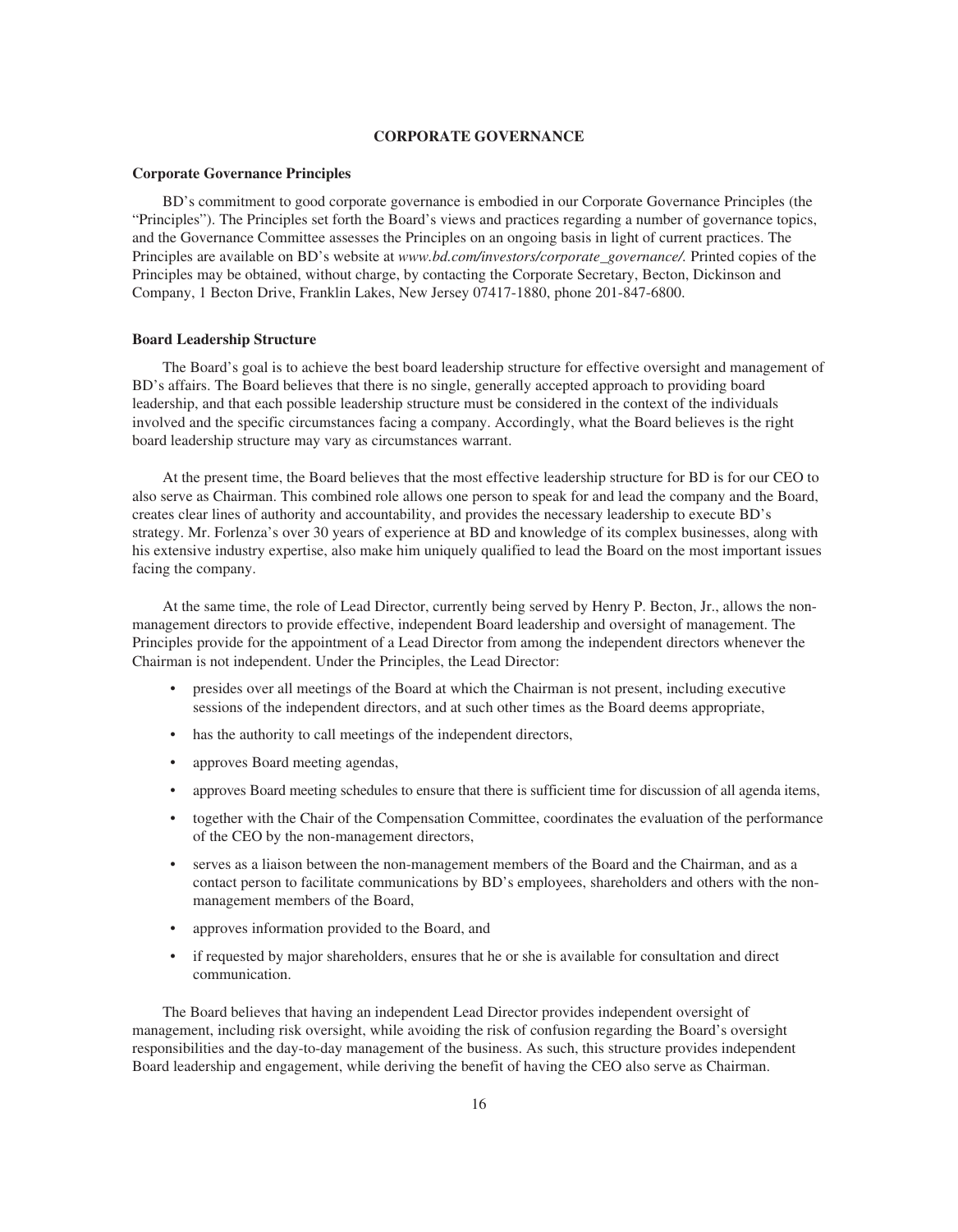### **Board's Oversight of Risk**

BD's management engages in a process referred to as enterprise risk management ("ERM") to identify, assess, manage and mitigate a broad range of risks across BD's businesses, regions and functions and to ensure alignment of our risk assessment and mitigation efforts with BD's corporate strategy. The Audit Committee, through the authority delegated to it by the Board of Directors, is primarily responsible for overseeing BD's ERM activities to determine whether the process is functioning effectively and is consistent with BD's business strategy. At least twice a year, senior management reviews the results of its ERM activities with the Audit Committee, including the process used within the organization to identify risks, management's assessment of the significant categories of risk faced by BD (including any changes in such assessment since the last review), and management's plans to mitigate the potential exposures. On at least an annual basis, the significant risks identified through BD's ERM activities and the related mitigation plans are reviewed with the full Board. Particular risks are then often reviewed in-depth with the Audit Committee or the full Board at subsequent meetings.

In addition, the full Board reviews the risks associated with BD's strategic plan and discusses the appropriate levels of risk in light of BD's objectives. This is done through an annual strategy review process, periodically throughout the year as part of its ongoing review of corporate strategy, and otherwise as necessary. The full Board also regularly oversees other areas of potential risk, including BD's capital structure, acquisitions and divestitures, and succession planning for BD's CEO and other members of senior management.

The various Committees of the Board are also responsible for monitoring and reporting on risks associated with their respective areas of oversight. The Audit Committee oversees BD's accounting and financial reporting processes and the integrity of BD's financial statements, BD's processes to ensure compliance with laws, and its hedging activities and insurance coverages. The Compensation Committee oversees risks associated with BD's compensation practices and programs, and the Governance Committee oversees risks relating to BD's corporate governance practices, including director independence, related person transactions and conflicts of interest. In connection with its oversight responsibilities, each Committee often meets with members of management who are primarily responsible for the management of risk in their respective areas, including BD's Chief Financial Officer, Senior Vice President–Human Resources, General Counsel, Senior Vice President–Regulatory Affairs, Chief Ethics and Compliance Officer and other members of senior management.

#### *Risk Assessment of Compensation Programs*

With respect to our compensation policies and practices, BD's management has reviewed our policies and practices to determine whether they create risks that are reasonably likely to have a material adverse effect on BD. In connection with this risk assessment, management reviewed the design of BD's compensation and benefits programs (in particular, our performance-based compensation programs) and related policies, potential risks that could be created by the programs, and features of our programs and corporate governance generally that help to mitigate risk. Among the factors considered were the mix of cash and equity compensation, and of fixed and variable compensation, paid to our associates; the balance between short- and long-term objectives in our incentive compensation; the performance targets, mix of performance metrics, vesting periods, threshold performance requirements and funding formulas related to our incentive compensation; the degree to which programs are formulaic or provide discretion to determine payout amounts; caps on payouts; our clawback and share ownership policies; and our general governance structure. Based on this review, we believe that our compensation policies and practices do not create risks that are reasonably likely to have a material adverse effect on BD.

### **Director Nomination Process**

The Governance Committee reviews potential director candidates and recommends nominees for director to the full Board for approval. In making its recommendations, the Governance Committee assesses the overall composition of the Board, including diversity, age, skills, international background, and experience and prominence in areas of importance to BD. The Board seeks to achieve among its directors a diversity of viewpoint, experience, knowledge, ethnicity and gender that fits the needs of the Board at that particular time.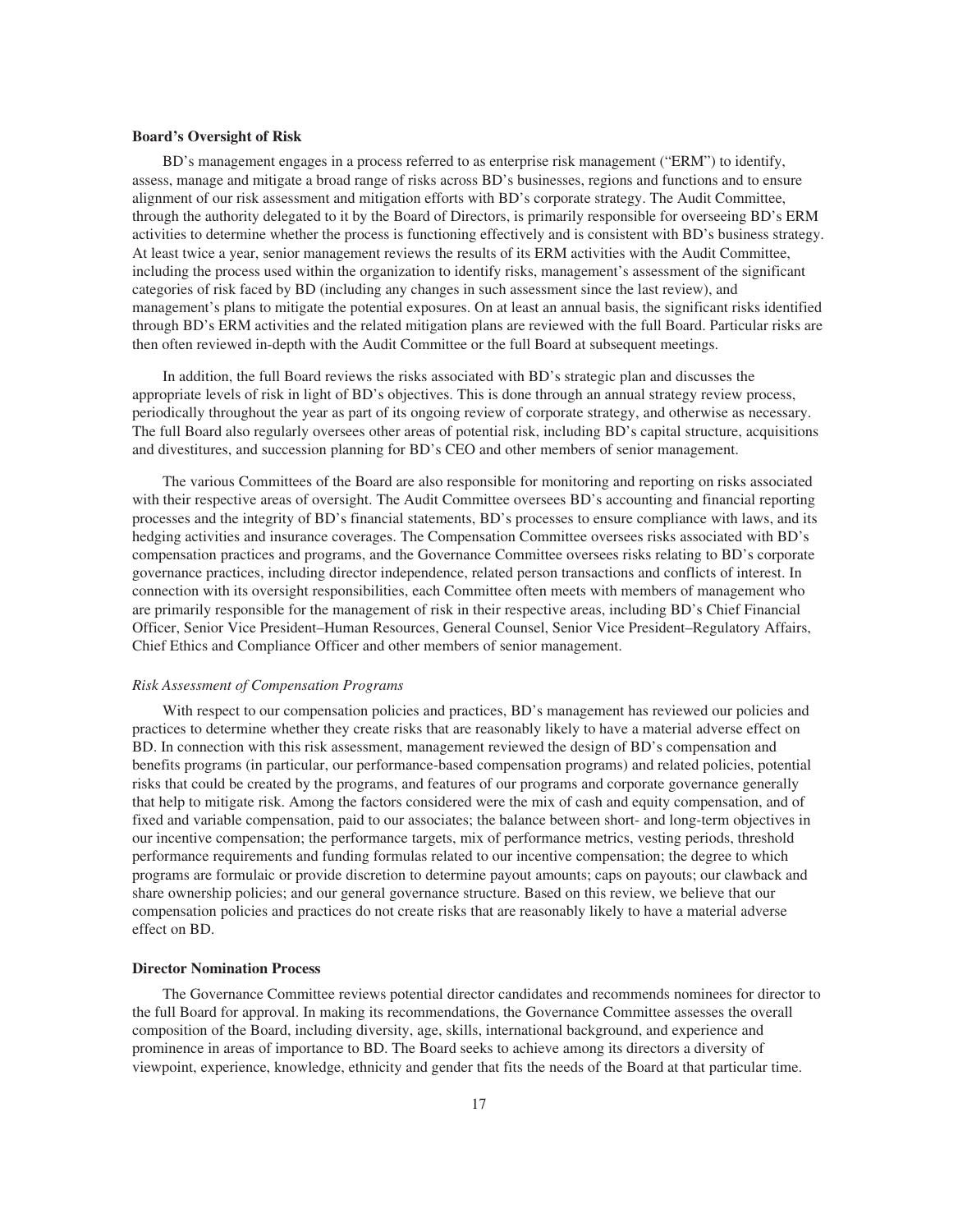When considering individual director candidates, the Governance Committee will seek individuals with backgrounds and qualities that, when combined with those of BD's other directors, provide a blend of skills and experience that will further enhance the Board's effectiveness. From time-to-time, the Governance Committee has retained an executive search firm to assist it in its efforts to identify and evaluate potential director candidates.

The Governance Committee believes that any nominee for director must meet the following minimum qualifications:

- Candidates should be persons of high integrity who possess independence, forthrightness, inquisitiveness, good judgment and strong analytical skills.
- Candidates should demonstrate a commitment to devote the time required for Board duties, including, but not limited to, attendance at meetings.
- Candidates should be team-oriented and committed to the interests of all shareholders as opposed to those of any particular constituency.

The Governance Committee assesses the characteristics and performance of incumbent director nominees against the above criteria as well, and, to the extent applicable, considers the impact of any change in the principal occupations of such directors during the last year. Upon completion of the individual director evaluation process, the Governance Committee reports its conclusions and recommendations for nominations to the full Board.

It is the Governance Committee's policy to consider referrals of prospective nominees for the Board from other Board members and management, as well as shareholders and other external sources, such as retained executive search firms. The Governance Committee utilizes the same criteria for evaluating candidates irrespective of their source.

To recommend a candidate for consideration, a shareholder should submit a written statement of the qualifications of the proposed nominee, including full name and address, to the Corporate Secretary, Becton Dickinson and Company, 1 Becton Drive, Franklin Lakes, New Jersey 07417-1880.

### **Significant Governance Practices**

Described below are some of the significant corporate governance practices that have been instituted by the BD Board.

#### *Annual Election of Directors*

BD's directors are elected annually. The Board believes that annual elections of directors reflect a corporate governance best practice, as it provides shareholders the opportunity to express their views on the performance of the entire Board each year.

#### *Voting for Directors*

Under our By-Laws, in uncontested elections (where the number of nominees does not exceed the number of directors to be elected), nominees for director must receive the affirmative vote of a majority of the votes cast in order to be elected to the Board of Directors. Any incumbent director who fails to receive the requisite affirmative vote is required to offer to submit his or her resignation to the Board following the shareholder vote. The Governance Committee will consider and recommend to the Board whether to accept the resignation offer. The Board will act on such recommendation and publicly disclose its decision within 90 days following the shareholder vote. This structure allows the Board the opportunity to identify and assess the reasons for the vote, including whether the vote is attributable to dissatisfaction with a director's overall performance or is the result of shareholder views on a particular issue, and enables it to avoid undesirable and disruptive governance consequences.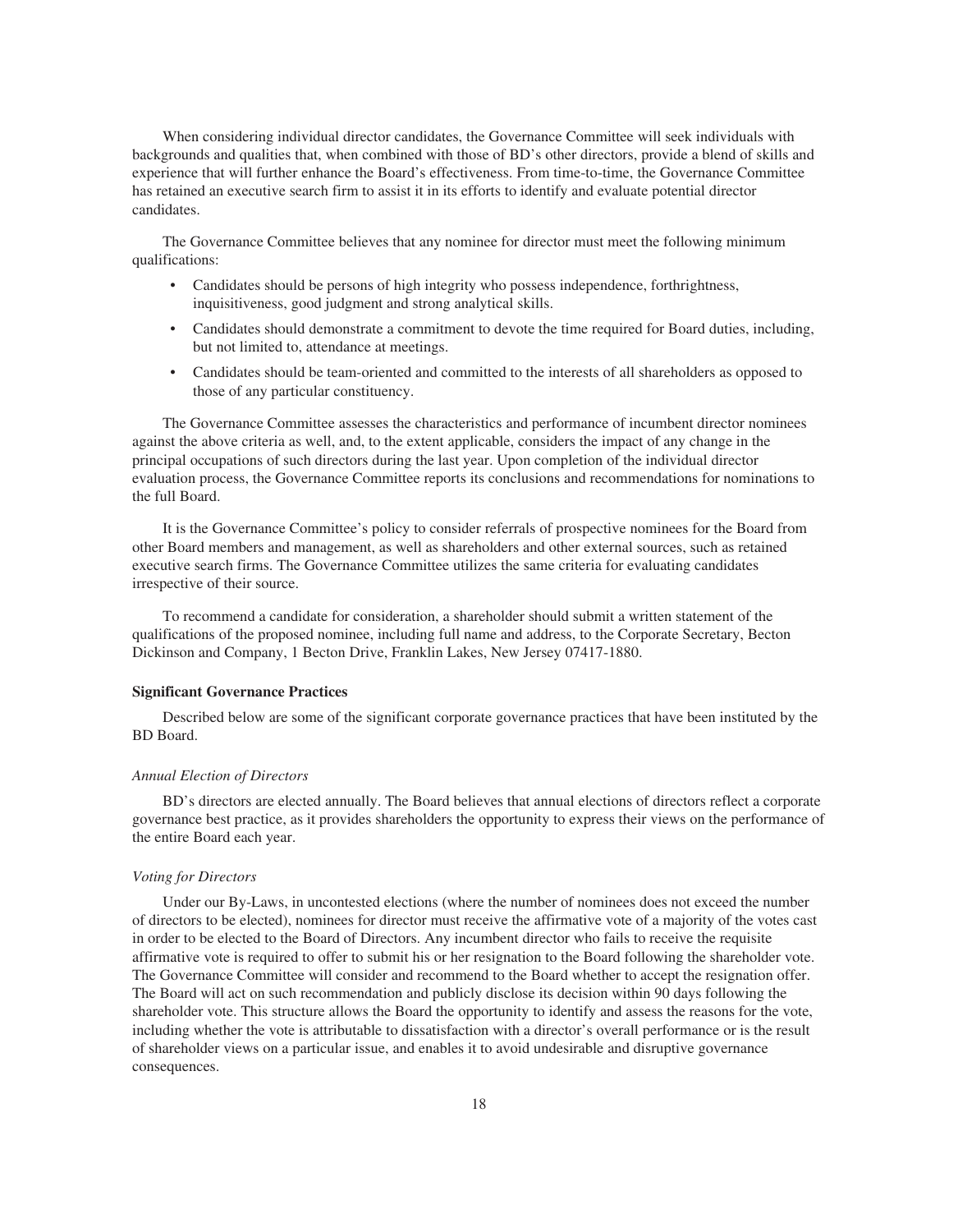#### *Board Self-Evaluation*

Each year the Board conducts a self-evaluation of its performance and effectiveness. As part of this process, each director completes an evaluation form on specific aspects of the Board's role, organization and meetings. The collective comments are then presented by the chair of the Governance Committee to the full Board. As part of the evaluation, the Board assesses the progress in the areas targeted for improvement a year earlier, and develops actions to be taken to enhance the Board's effectiveness over the next year. The Board's evaluation covers many areas (a complete list is available on BD's website at *www.bd.com/investors/corporate\_governance)*. Additionally, each Committee conducts an annual self-evaluation of its performance through a similar process.

### *Equity Ownership by Directors*

The Board believes that directors should hold meaningful equity ownership positions in BD. To that end, a significant portion of non-management director compensation is in the form of restricted stock units that are not distributable until a director completes his or her service on the Board. The Board believes that these equity interests help to better align the interests of the non-management directors with shareholders. Under the Board's share ownership guidelines, each non-management director is required to own shares of common stock (which includes restricted stock units) valued at five times the annual cash retainer and must comply with the guidelines within three years of joining the Board. All of our non-management directors either have achieved the required share ownership or are within the three-year grace period.

#### *Annual Report of Charitable Contributions*

In furtherance of BD's commitment to good governance and disclosure practices, the Principles require that BD's charitable contributions or pledges in an aggregate amount of \$50,000 or more (not including contributions under BD's Matching Gift Program) to entities with which BD's directors and executive officers, or their families, are affiliated must be approved by the Governance Committee. In addition, BD posts on its website, at *www.bd.com/investors/corporate\_governance/*, an Annual Report of Charitable Contributions (the "Contributions Report") listing all contributions and pledges made by BD to organizations affiliated with any director or executive officer during the preceding fiscal year in an amount of \$10,000 or more. The Contributions Report includes a discussion of BD's contributions philosophy and the alignment of BD's philanthropic activities with its philosophy.

#### *Enterprise Compliance*

Under the oversight of the Audit Committee, BD's enterprise compliance function seeks to ensure that BD has policies and procedures designed to prevent and detect violations of the many laws, regulations and policies affecting its business, and that BD continuously encourages lawful and ethical conduct. Launched in 2005, BD's enterprise compliance function supplements the various compliance and ethics functions that are also in place at BD, and seeks to ensure better coordination and effectiveness through program design, prevention, and promotion of an organizational culture of compliance. A Compliance Committee comprised of members of senior management oversees the activities of the Chief Ethics and Compliance Officer. Another key element of this program is training. Courses offered include a global on-line compliance training program focused on BD's Code of Conduct, as well as other courses covering various compliance topics such as antitrust, anti-bribery, conflicts of interest, financial integrity, industry marketing codes and information security.

#### *Political Contributions*

We prohibit the use of BD corporate funds and assets to support any candidate, political party, ballot measure or referendum campaign, unless approved by the CEO and General Counsel. Contributions outside the United States must also be approved by the relevant country leaders. If an exception is approved, it may only be granted without regard to the personal political affiliations or views of any individual BD associates at any level across the organization.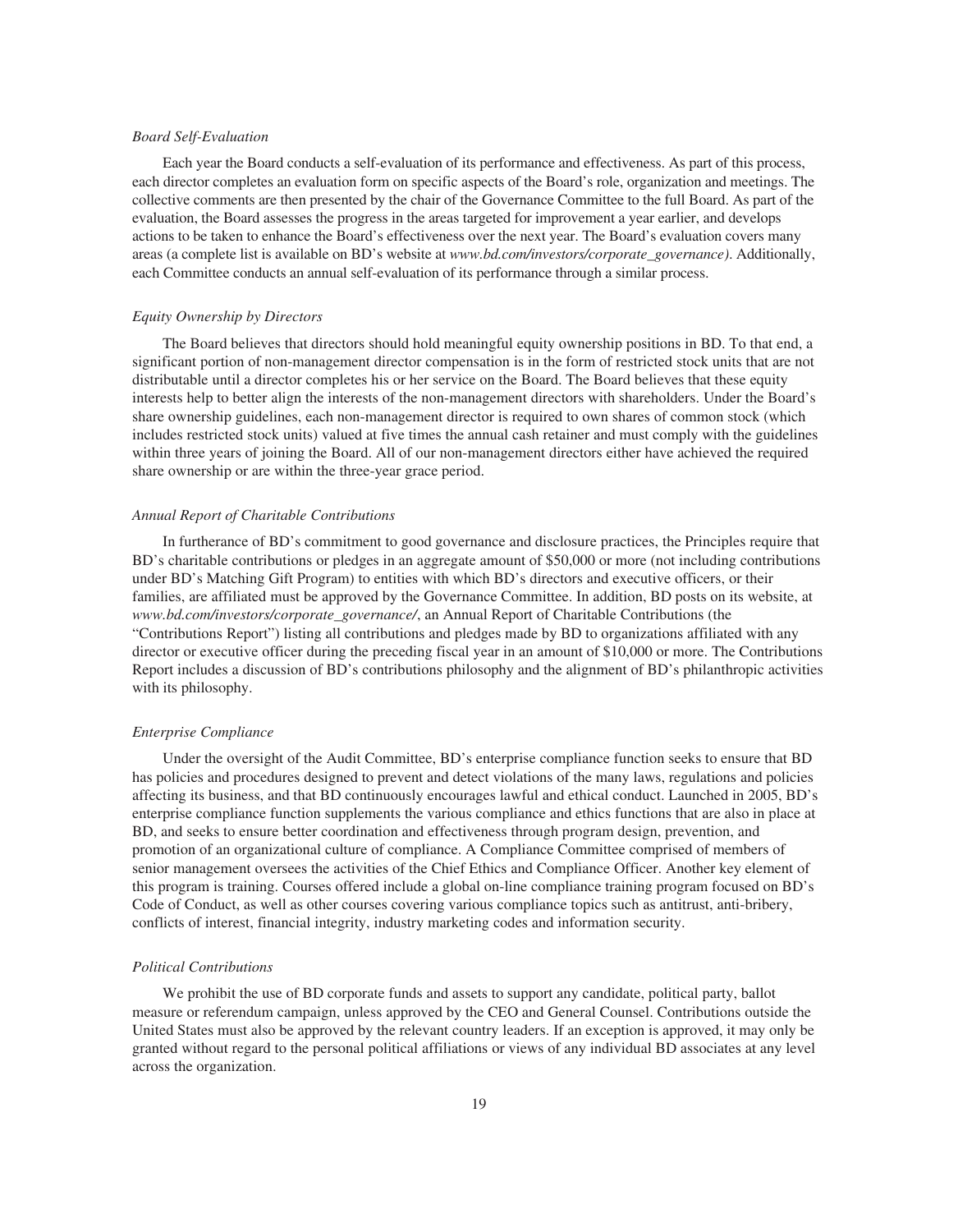BD is a member of numerous trade associations that provide a venue for the medical technology sector to work together to advocate its position on issues that impact our industry. In the U.S., the major associations of which BD is a member include AdvaMed and AdvaMedDx, the Healthcare Institute of New Jersey and the California Healthcare Institute. In Europe, BD is a member of MedTech Europe and other national medical device associations. We have informed our major U.S. trade associations that they are not permitted to use any BD fees to support any candidate, political party, ballot measure or referendum campaign, unless approved by BD's CEO and General Counsel.

#### **Director Independence; Policy Regarding Related Person Transactions**

*Director Independence*. Under the NYSE rules and our Principles, a director is deemed not to be independent if the director has a direct or indirect material relationship with BD (other than his or her relationship as a director). The Governance Committee annually reviews the independence of all directors and nominees for director and reports its findings to the full Board. To assist in this review, the Board has adopted director independence guidelines ("Independence Guidelines") that are contained in the Principles. The Independence Guidelines set forth certain categories of relationships (and related dollar thresholds) between BD and directors and their immediate family members, or entities with which they are affiliated, that the Board, in its judgment, has deemed to be either material or immaterial for purposes of assessing a director's independence. In the event that a director has any relationship with BD that is not addressed in the Independence Guidelines, the independent members of the Board review the facts and circumstances to determine whether such relationship is material. The Principles are available on BD's website at *www.bd.com/investors/corporate-governance/*. The Independence Guidelines are contained in Principle No. 7.

The Board has determined that the following nominees for director are independent under the NYSE rules and our Independence Guidelines: Basil L. Anderson, Henry P. Becton, Jr., Catherine M. Burzik, Edward F. DeGraan, Claire M. Fraser, Christopher Jones, Marshall O. Larsen, Adel A.F. Mahmoud, Gary A. Mecklenburg, James F. Orr, Willard J. Overlock, Jr., Rebecca W. Rimel, Bertram L. Scott and Alfred Sommer. Vincent A. Forlenza is an employee of BD and, therefore, is not independent under the NYSE rules and the Principles.

In determining that each of the nominees is independent, the Board reviewed BD's transactions or other dealings with organizations with which a director may be affiliated. Such affiliations included service by the director as an employee or member of a governing or advisory board. In conducting its review, the Board determined that, in each instance, the nature of the relationship, the degree of the director's involvement with the organization and the amount involved would not impair the director's independence under the Independence Guidelines. Accordingly, the Board determined that none of these relationships was material or impaired the director's independence or judgment.

The types of transactions with director-affiliated organizations considered by the Board consisted of payments related to the purchase or sale of products and/or services (in the cases of Anderson, Burzik, Fraser, Jones, Larsen, Mecklenburg, Overlock, Scott, and Sommer), the licensing of intellectual property rights (in the cases of Fraser, Jones, Mahmoud and Sommer) and charitable contributions (in the cases of Messrs. Jones and Sommer).

*Related Persons Transactions*. The Board has also established a written policy (the "Policy") requiring Board approval or ratification of transactions involving more than \$120,000 per year in which a director, executive officer or shareholder owning more than 5% of BD's stock (excluding certain passive investors) or their immediate family members has, or will have, a material interest. The Policy is available on BD's website at *www.bd.com/investors/corporate\_governance/*. The Policy excludes certain specified transactions, including certain charitable contributions and transactions available to BD associates generally. The Governance Committee is responsible for the review and approval or ratification of transactions subject to the Policy. The Governance Committee will approve or ratify only those transactions that it determines in its business judgment are fair and reasonable to BD and in (or not inconsistent with) the best interests of BD and its shareholders, and that do not impact the director's independence.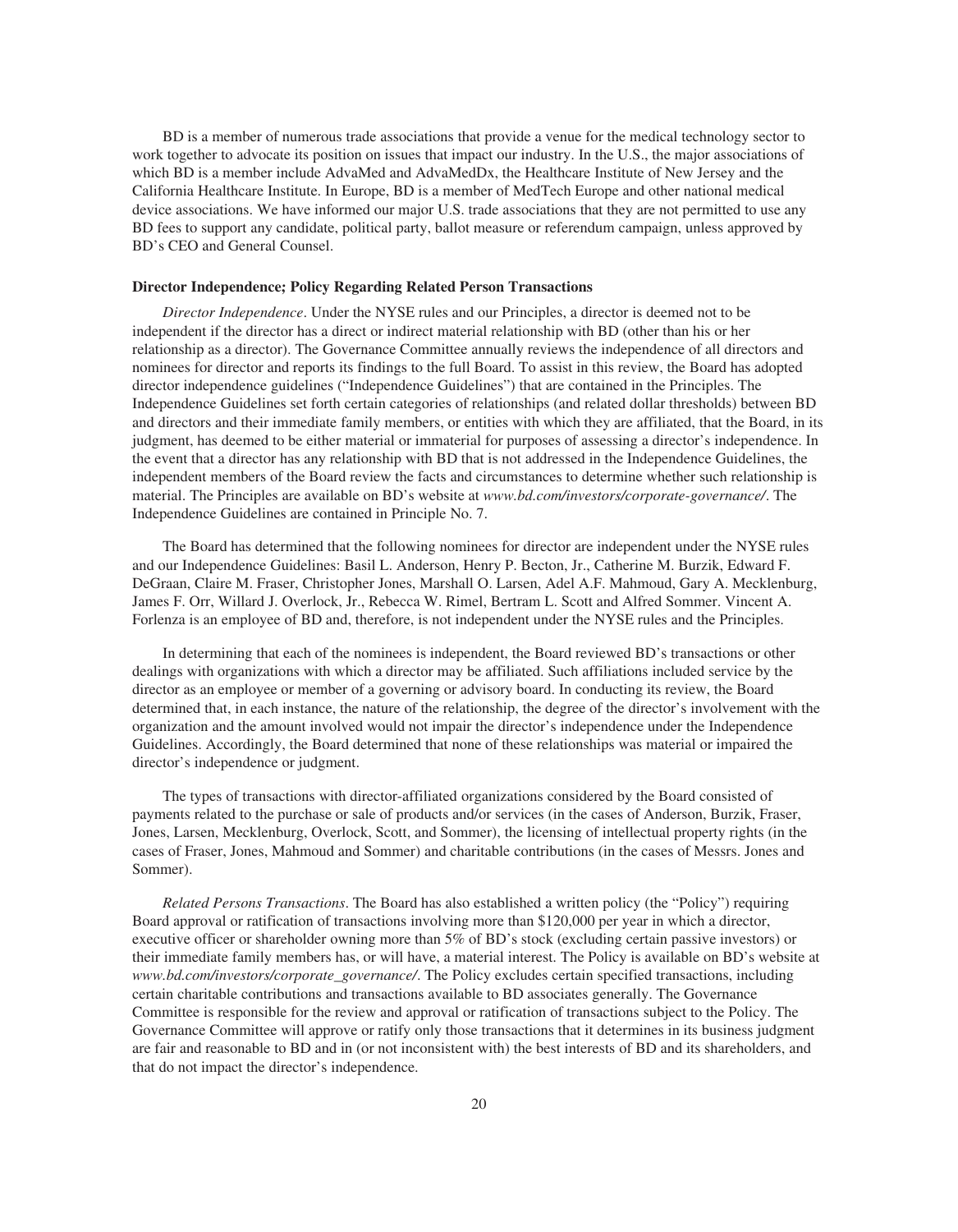During fiscal year 2013, BD paid affiliates of State Street Corporation ("State Street"), a holder of more than 5% of BD common stock, \$930,000 for serving as trustee of BD's 401(k) plan, banking services and investment management of various 401(k) funds. These transactions were not required to be approved under the Policy, since State Street is considered a passive investor in BD.

#### **Code of Conduct**

BD maintains a Code of Conduct that is applicable to all directors, officers and associates of BD, including its CEO, Chief Financial Officer, principal accounting officer and other senior financial officers. It sets forth BD's policies and expectations on a number of topics, including conflicts of interest, confidentiality, compliance with laws (including insider trading laws), preservation and use of BD's assets, and business ethics. The Code of Conduct also sets forth procedures for the communicating and handling of any potential conflict of interest (or the appearance of any conflict of interest) involving directors or executive officers, and for the confidential communication and handling of issues regarding accounting, internal control and auditing matters.

BD also maintains an Ethics Help Line telephone number (the "Help Line") for BD associates as a means of raising concerns or seeking advice. The Help Line is serviced by an independent contractor and is available to all associates worldwide. Associates using the Help Line may choose to remain anonymous and all inquiries are kept confidential to the extent practicable in connection with the investigation of an inquiry. All Help Line inquiries are forwarded to BD's Chief Ethics and Compliance Officer for investigation. The Audit Committee is informed of any matters reported to the Chief Ethics and Compliance Officer, whether through the Help Line or otherwise, involving accounting, internal control or auditing matters, or any fraud involving management or persons who have a significant role in BD's internal controls.

The Chief Ethics and Compliance Officer leads the BD Ethics Office, which administers BD's ethics program. In addition to the Help Line, the ethics program provides for broad communication of BD's Core Values, associate education regarding the Code of Conduct and its requirements, and ethics training sessions.

Any waivers from any provisions of the Code of Conduct for executive officers and directors will be promptly disclosed to shareholders. In addition, certain amendments to the Code of Conduct, as well as any waivers from certain provisions of the Code of Conduct given to BD's CEO, Chief Financial Officer or principal accounting officer, will be posted at the website address set forth below.

The Code of Conduct is available on BD's website at *www.bd.com/investors/corporate\_governance/*. Printed copies of the Code of Conduct may be obtained, without charge, by contacting the Corporate Secretary, Becton, Dickinson and Company, 1 Becton Drive, Franklin Lakes, New Jersey 07417-1880, phone 201-847- 6800.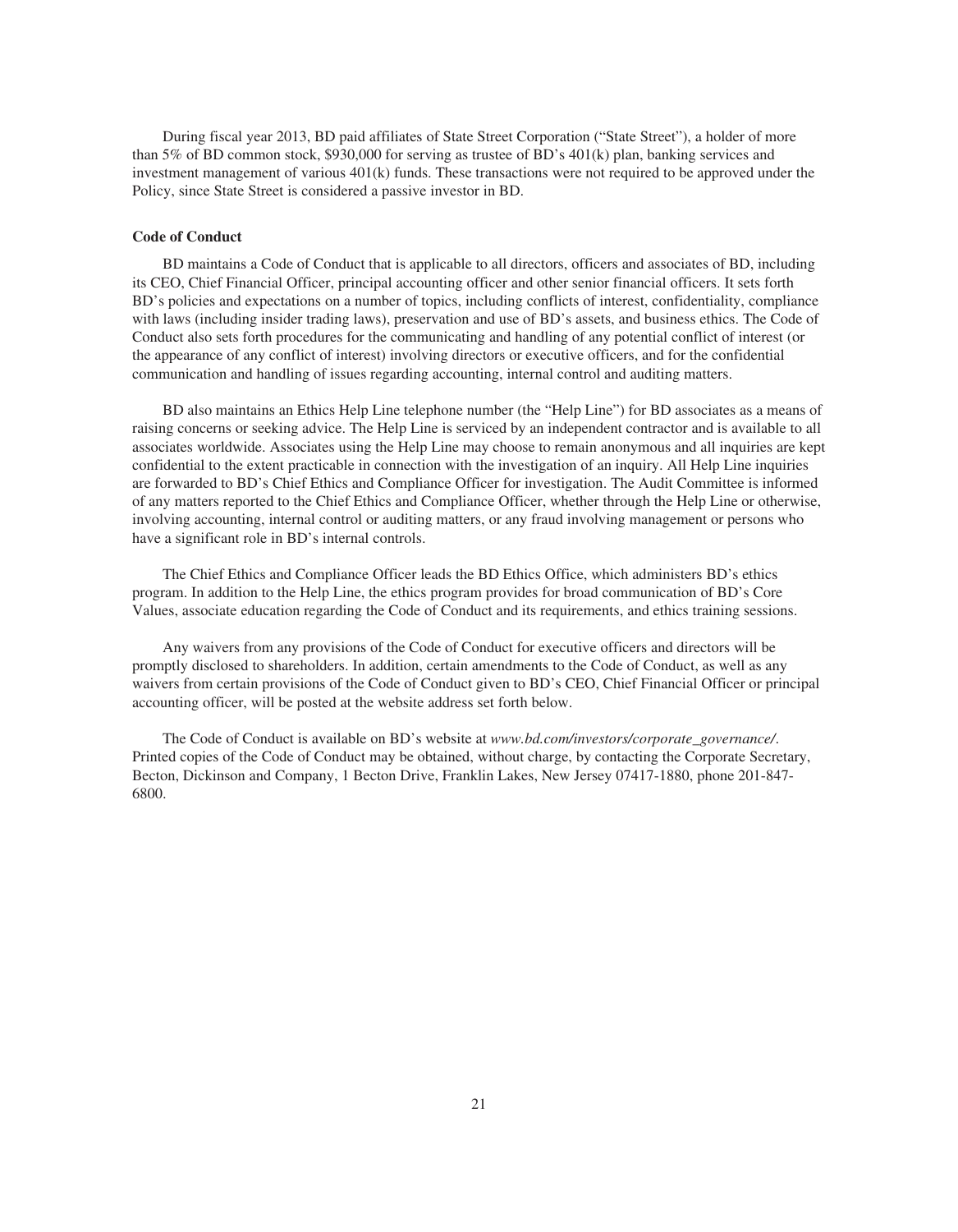### **REPORT OF THE COMPENSATION AND BENEFITS COMMITTEE**

The primary objective of the BD compensation program is to fully support the strategic business goal of delivering superior long-term shareholder returns through sustained revenue growth, EPS growth, return on capital and other metrics. As such, we intend to ensure a high degree of alignment between pay and the long-term value and financial soundness of BD. The Compensation and Benefits Committee of the Board of Directors (the "Committee") has established the following compensation principles to meet this objective:

### **• Aligning the interests of executives and shareholders**

• Through equity compensation and equity ownership guidelines for executives, we seek to align the interests of executives with those of BD's shareholders. This represents the largest portion of our compensation structure in terms of target value.

# **• Linking rewards to performance**

• We maintain a pay-for-performance philosophy based on actual performance as against clear, measurable company performance targets, particularly those metrics that support the creation of longterm shareholder value.

# **• Delivering superior business and financial results**

• Performance targets are set to reward executives for achieving short- and long-term results in line with our objective of enhancing long-term shareholder value. In setting short-term goals and in rewarding performance, we will take care to ensure that we do not create incentives to take inappropriate risks.

# **• Offering a competitive compensation structure**

• We have established and intend to maintain a competitive structure that supports the recruitment and retention of high-performance executives essential to driving the business results required to execute our strategy and create long-term value for shareholders. This structure is determined, in part, by evaluating peer group data which is provided and analyzed by the Committee's independent consultant, Pay Governance LLC.

# **• Maintaining a transparent compensation structure**

• The Committee strives to provide absolute transparency to executives, employees and shareholders of all aspects of BD's compensation and benefits structure. This includes disclosure of performance targets, payout formulas, details of other earned benefits and the Committee's use of discretion in determining award payouts.

# **• Maintaining Committee independence**

• The Committee is made up exclusively of independent directors and utilizes an independent compensation consultant, Pay Governance LLC, which, by Committee policy, is prohibited from performing any services for BD or its management without the Committee's prior approval.

# **• Retaining prerogative to adjust programs**

• The Committee retains the prerogative to change or modify compensation and benefit programs to reflect prevailing economic, market or company financial conditions.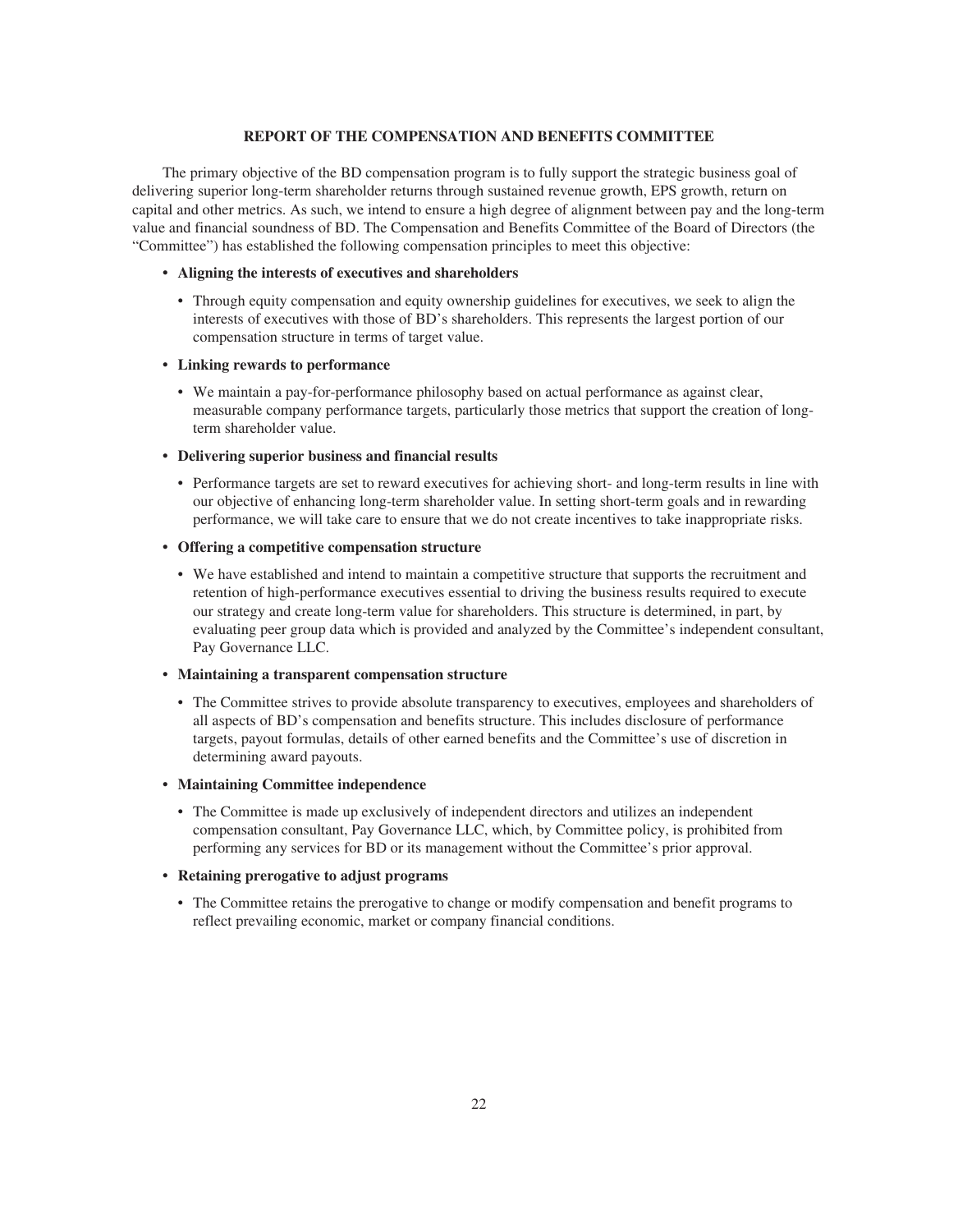The Committee has reviewed and discussed the Compensation Discussion and Analysis with management and, based on such review and discussions, has recommended to the Board of Directors that the Compensation Discussion and Analysis be included in BD's Annual Report on Form 10-K for the fiscal year ended September 30, 2013 and in this proxy statement.

## **COMPENSATION AND BENEFITS COMMITTEE**

**Edward F. DeGraan—Chair Basil L. Anderson Marshall O. Larsen James F. Orr Willard J. Overlock, Jr. Bertram L. Scott**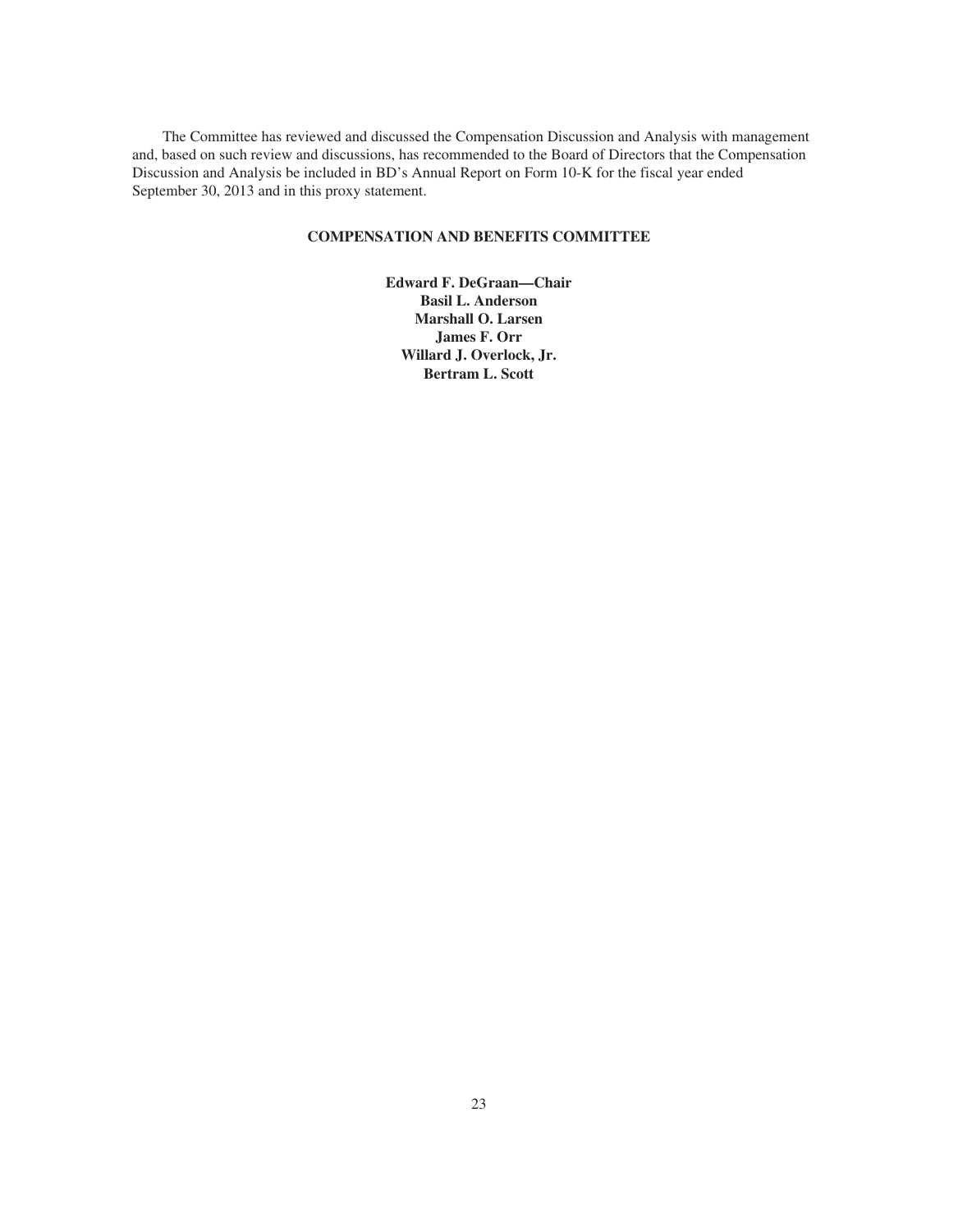### **COMPENSATION DISCUSSION AND ANALYSIS**

This section discusses our executive compensation program and the compensation actions taken with respect to the persons named in the Summary Compensation Table on page 39. All references in this section to years are references to our fiscal year, which ends on September 30, unless otherwise noted.

During fiscal year 2013, the role of Chief Financial Officer ("CFO") was filled initially by David V. Elkins, until he left BD on November 9, 2012. Suketu Upadhyay served as BD's Acting CFO following Mr. Elkins' departure until Mr. Reidy joined BD as CFO on July 15, 2013. Accordingly, information regarding the compensation of Messrs. Elkins and Upadhyay is included towards the end of this section, but the focus is on our five currently active named executive officers, and references in this section to our "named executive officers" or "NEOs" are references to Messrs. Forlenza, Reidy, Kozy, Cohen and Sherman.

In this section, in discussing our operating results, awards made under our Performance Incentive Plan (the "PIP") and the payout of Performance Units, we refer to certain non-GAAP financial measures, including earnings per share from continuing operations ("EPS") on an adjusted, currency-neutral basis, adjusted currencyneutral revenues and adjusted free cash flow as a percentage of sales. Appendix A to this proxy statement contains reconciliations of these measures to the comparable GAAP financial measures.

*This section includes a discussion of performance targets in the limited context of our executive compensation program. These targets are not statements of management's expectations of our future results or other guidance. Investors should not use or evaluate these targets in any other context or for any other purpose.*

### **Executive Summary**

### **Overview of our compensation program**

Our goal is to provide an executive compensation program that best serves the long-term interests of our shareholders. We believe that attracting and retaining superior talent is a key to delivering long-term shareholder returns, and that a competitive compensation plan is critical to that end. Therefore, we strive to provide a competitive compensation package to our executives that ties a significant portion of pay to performance and uses components that align the interests of our executives with those of BD's shareholders.

The following is a summary of important aspects of our executive compensation program discussed later in this section.

- *Balanced mix of pay components and incentives.* Our compensation program targets a balanced mix of cash and equity compensation, and of annual and long-term incentives. The key elements of our program are salary, annual cash incentives under the PIP and long-term equity compensation consisting of stocksettled Performance Units, stock appreciation rights ("SARs") and Time-Vested Units ("TVUs").
- *Significant performance-based compensation*. We emphasize pay-for-performance to align executive compensation with our business strategy and the creation of long-term shareholder value.
	- Approximately 74% of the total target compensation of our Chief Executive Officer ("CEO") in 2013 was performance-based.
	- While we emphasize "at risk" pay tied to performance, we believe that our program does not encourage excessive risk taking by management.
- *Share retention and hedging policies.* Our executives are subject to robust share retention guidelines and are prohibited from pledging BD shares or hedging against the economic risk of such ownership.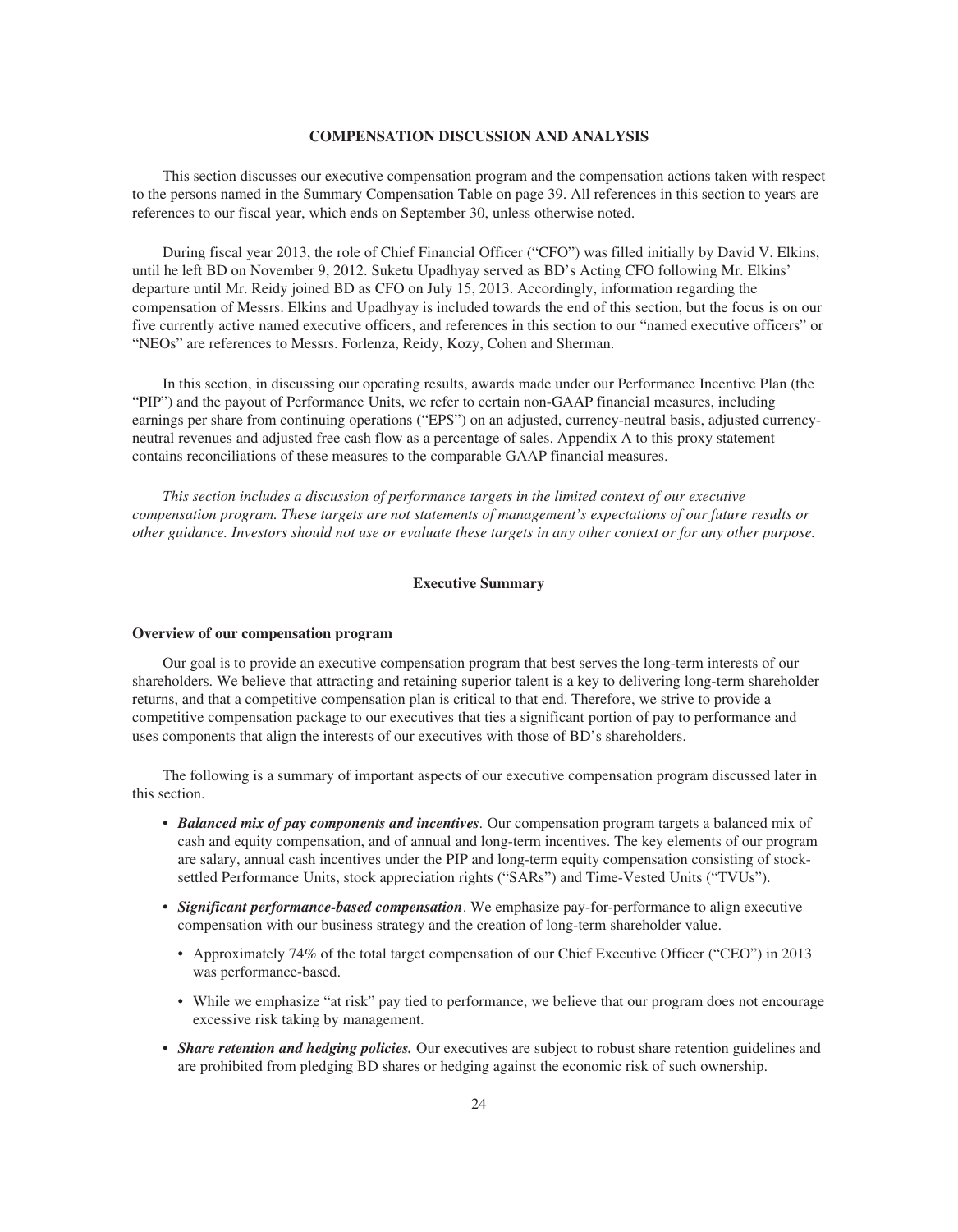- *Limited perquisites*. We offer our named executive officers very limited perquisites, and none of them have employment agreements.
- *Compensation recovery.* We have a compensation recovery policy that gives the Board discretion to recover incentive compensation paid to senior management in the event of a restatement of our financial statements due to misconduct.
- *Change of control agreements***.** We have "double-trigger" change of control agreements with our executives to provide continuity of management in the event of an actual or potential change of control of BD. We have adopted a policy of eliminating excise tax gross-ups from future change of control agreements.
- *Use of independent consultant*. The Compensation and Benefits Committee (the "Compensation" Committee") has engaged an independent, third-party consultant to assist it in designing our compensation program and making compensation decisions. The independent consultant did not provide any services to BD or BD management in 2013.

### **Changes to our compensation program in 2013**

The Compensation Committee regularly reviews our compensation program in light of current trends and best practices in order to identify ways to improve the program. As a result of its ongoing review, the following actions were taken for 2013:

### *Changes to PIP*

• In addition to the existing revenue and EPS measures used in the PIP, free cash flow as a percentage of sales was added as a third performance measure. This new measure was added because we view the efficient use of cash as an important driver of BD's ability to fund ongoing product development and innovation and geographic expansion, which are key strategic priorities for BD. We also believe that adding this free cash flow metric to the PIP provides for a more balanced set of performance targets that focuses on both profitability and operating efficiency.

### *Changes to equity compensation*

• Relative total shareholder return ("TSR") replaced revenue growth as a performance metric for the Performance Units issued in 2013. Relative TSR measures BD's stock performance during the performance period against that of peer companies. Relative TSR was chosen as a new performance metric because it allows payouts to be based in part on how BD's performance, as reflected in our stock price over time, compares to peer companies facing similar business conditions, and it is directly tied to shareholder returns.

#### **Overview of 2013 operating performance and executive compensation**

BD achieved solid financial performance in 2013 under sustained challenging market conditions, as we continued to deliver on our long-term strategy. Our results were driven by strong underlying growth of sales in safety-engineered devices and in emerging markets, and new product launches and sales from recent acquisitions also contributed significantly to our growth.

Highlights of our performance include:

- Reported revenues grew 4.5% and our currency-neutral revenue growth for the year was 5.4%.
- We reported EPS of \$4.67, or \$5.95 after adjusting for certain items, which represents approximately 11% growth over 2012 adjusted EPS of \$5.37. We also improved our underlying operating margin, reflecting continued improvement in the quality of our earnings.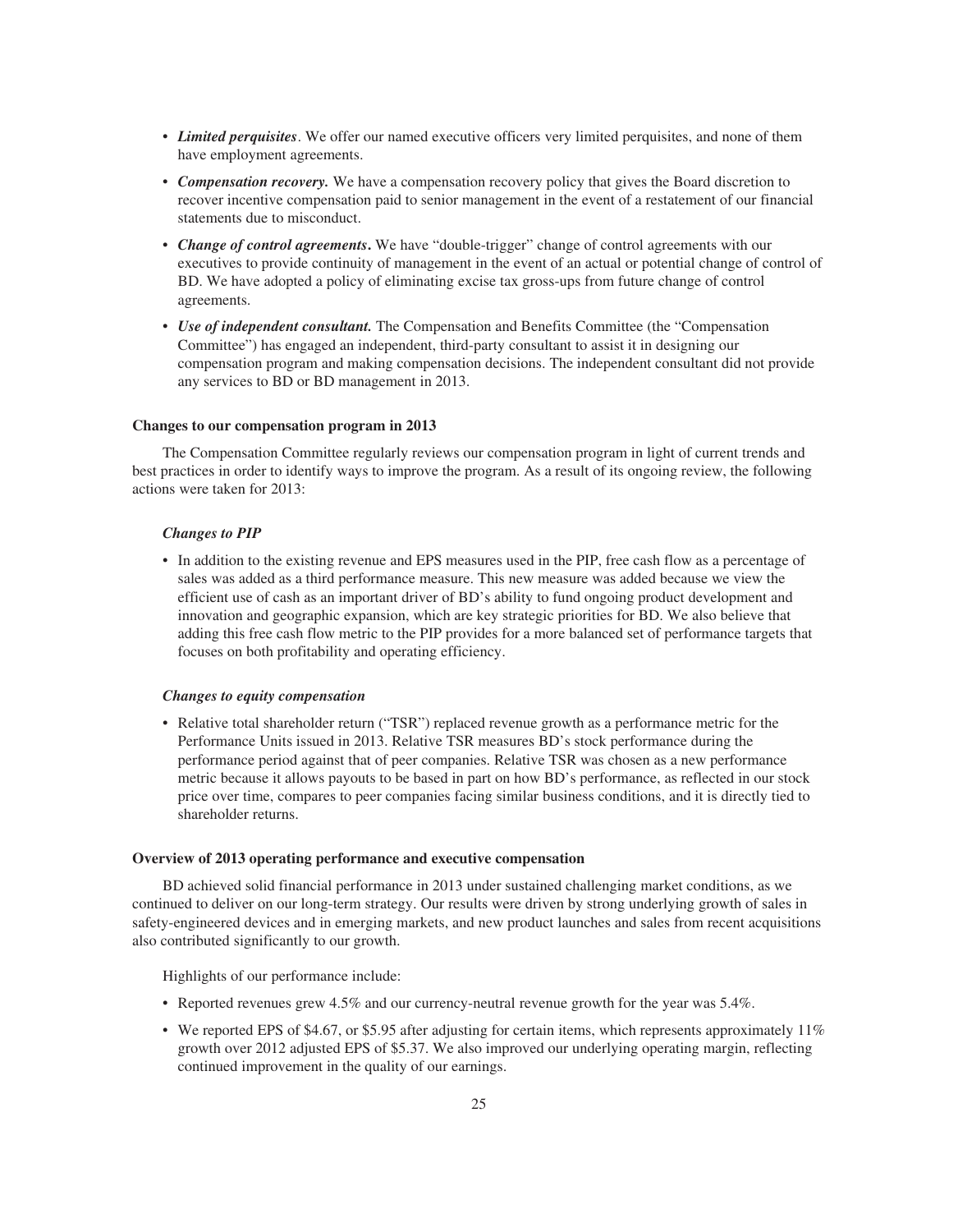- We continued to see results from our strategy of investing in high-growth areas in emerging markets and research and development. We launched a number of new products during the year across all three of our business segments, as sales from new products reached approximately 13% of total sales for the year, and emerging markets accounted for 24% of 2013 sales.
- We continued to benefit from our focus on increased operational effectiveness. Our ReLoCo (Reliable Low Cost) program resulted in savings of close to \$50 million during the year.
- We furthered our strategy of supplementing internal growth with strategic acquisitions, including the acquisition of Safety Syringes, Inc., a developer of anti-needlestick devices for prefilled syringes, and of Cato Software Solutions, a provider of software that offers medication safety solutions for pharmacy and healthcare workers.
- We completed the sale of our Discovery Labware business, which allows us to focus our BD Biosciences resources on the growth drivers for that segment.
- Cash flows from operations were \$1.7 billion, and we returned \$836 million to shareholders through dividends and share repurchases. BD increased its dividend for the 41st consecutive year.

*PIP awards*. For 2013, our adjusted revenues, EPS and free cash flow as a percentage of sales all met or exceeded the performance targets set under the PIP. This resulted in available funding for PIP awards at 107% of target awards. The PIP award made to our CEO was 109% of his target award opportunity, and awards ranged from 96% to 112% of target opportunity for our other named executive officers. We believe that the 2013 PIP compensation appropriately reflected our strong financial performance during the year and the individual contributions of our executive officers to that performance.

*Equity compensation*. Consistent with our past practice, equity compensation represented a significant component of compensation in 2013. Among the changes in equity-based compensation awards in 2013 was an increase in Mr. Kozy's award value to recognize his appointment to the additional role of BD's Chief Operating Officer in early 2013.

*2011-2013 Performance Unit payouts.* BD's revenues during the 2011-2013 fiscal years were below target performance, and return on invested capital was below threshold performance for the performance period. This limited the payout of these Performance Units to 32% of target, continuing a trend over several years of belowtarget payouts for these awards.

### **Objectives of Our Executive Compensation Program**

The objectives of our executive compensation program include:

*Aligning executives with our shareholders***.** We seek to align the interests of our executives with those of our shareholders through equity compensation and share retention guidelines.

*Linking compensation to performance***.** We seek to implement a pay-for-performance philosophy by tying a significant portion of pay to financial and other goals that support long-term shareholder value.

*Offering competitive compensation***.** We seek to offer a competitive compensation package that helps us attract and retain our executives.

## **The Process for Setting Executive Compensation**

#### **The role of the Compensation Committee, its consultant and management**

The Compensation Committee oversees the compensation program for the named executive officers and our other executive officers. The Compensation Committee is assisted in fulfilling its responsibilities by its independent consultant, Pay Governance LLC ("Pay Governance"), and BD's senior management. Additional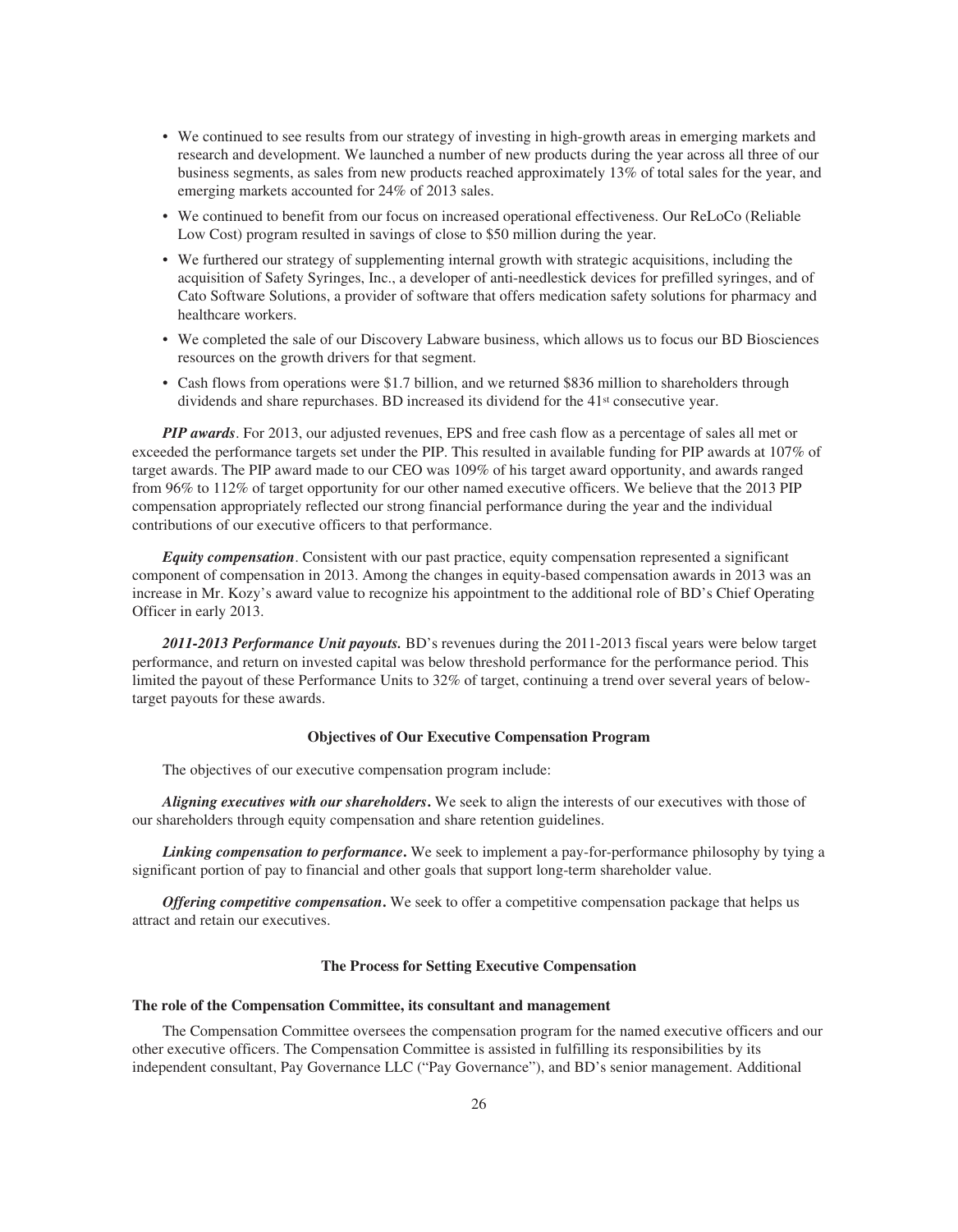information about our process for setting executive compensation, including the roles of Pay Governance and management, may be found on pages 10-11. In order to maintain the independence of its outside consultant, the Compensation Committee has established a policy that prohibits its consultant from performing any services for BD or BD's management without the Compensation Committee's prior approval. In accordance with this policy, Pay Governance did not perform services for BD or BD management in 2013.

Approximately 95% of the shares voted at last year's annual meeting were cast in support of BD's advisory vote to approve executive compensation. The Compensation Committee viewed the results of this vote as broad general shareholder support for our executive compensation program. Based on this result and its ongoing review of our compensation policies and decisions, the Compensation Committee believes that our compensation program effectively aligns the interests of our named executive officers with the long-term goals of BD.

#### **The use of market comparison data**

The Compensation Committee considers a number of factors in determining pay components, structuring our program and making compensation decisions. This includes the compensation practices of select peer companies in the healthcare industry, which we refer to as the "Comparison Group." These companies were chosen by the Compensation Committee after considering the recommendations of Pay Governance and management, and were selected because they have significant lines of business that are similar to BD's. The Compensation Committee believes that reference to the Comparison Group is appropriate when reviewing BD's compensation program because it believes that we compete with these companies for executive talent. The Compensation Committee reviews the composition of the Comparison Group at least annually. The companies in the Comparison Group for 2013 were:

| Agilent Technologies, Inc.           |
|--------------------------------------|
| Allergan, Inc.                       |
| C.R. Bard, Inc.                      |
| Baxter International Inc.            |
| <b>Boston Scientific Corporation</b> |
| Covidien plc                         |
| Hospira, Inc.                        |

Medtronic, Inc. PerkinElmer, Inc. St. Jude Medical, Inc. Stryker Corporation Thermo Fisher Scientific Inc. Zimmer Holdings, Inc.

In addition to the Comparison Group, compensation data regarding certain positions at Abbott Laboratories, Johnson & Johnson and Roche Diagnostics is considered by the Compensation Committee when reviewing the compensation of Mr. Kozy in order to increase the number of comparable positions for which compensation data is available. Also, because of a lack of positions within the healthcare industry that are comparable to Mr. Cohen's role as the head of BD's Global Health initiative, which involves, among other things, serving as a liaison to governments and non-government organizations throughout the world, we also reviewed general industry data.

The table below sets forth revenue and market capitalization information regarding the Comparison Group:

|                             | Revenue for the<br>twelve months ended<br>September 30, 2013<br>(in millions) | <b>Market capitalization</b><br>on September 30, 2013<br>(in millions) |
|-----------------------------|-------------------------------------------------------------------------------|------------------------------------------------------------------------|
| 25 <sup>th</sup> Percentile | \$4,563                                                                       | \$13,927                                                               |
| Median                      | \$6,831                                                                       | \$16,953                                                               |
| 75 <sup>th</sup> Percentile | \$10,235                                                                      | \$28,032                                                               |
| <b>BD</b>                   | \$8,054                                                                       | \$19,425                                                               |
| <b>Percentile Rank</b>      | 63%                                                                           | 52%                                                                    |

The Compensation Committee attempts to set the compensation of our executive officers at levels that are competitive with the companies listed above, and uses market comparison data regarding these companies as a guide. The Compensation Committee estimates the median salary, annual cash incentive and long-term equity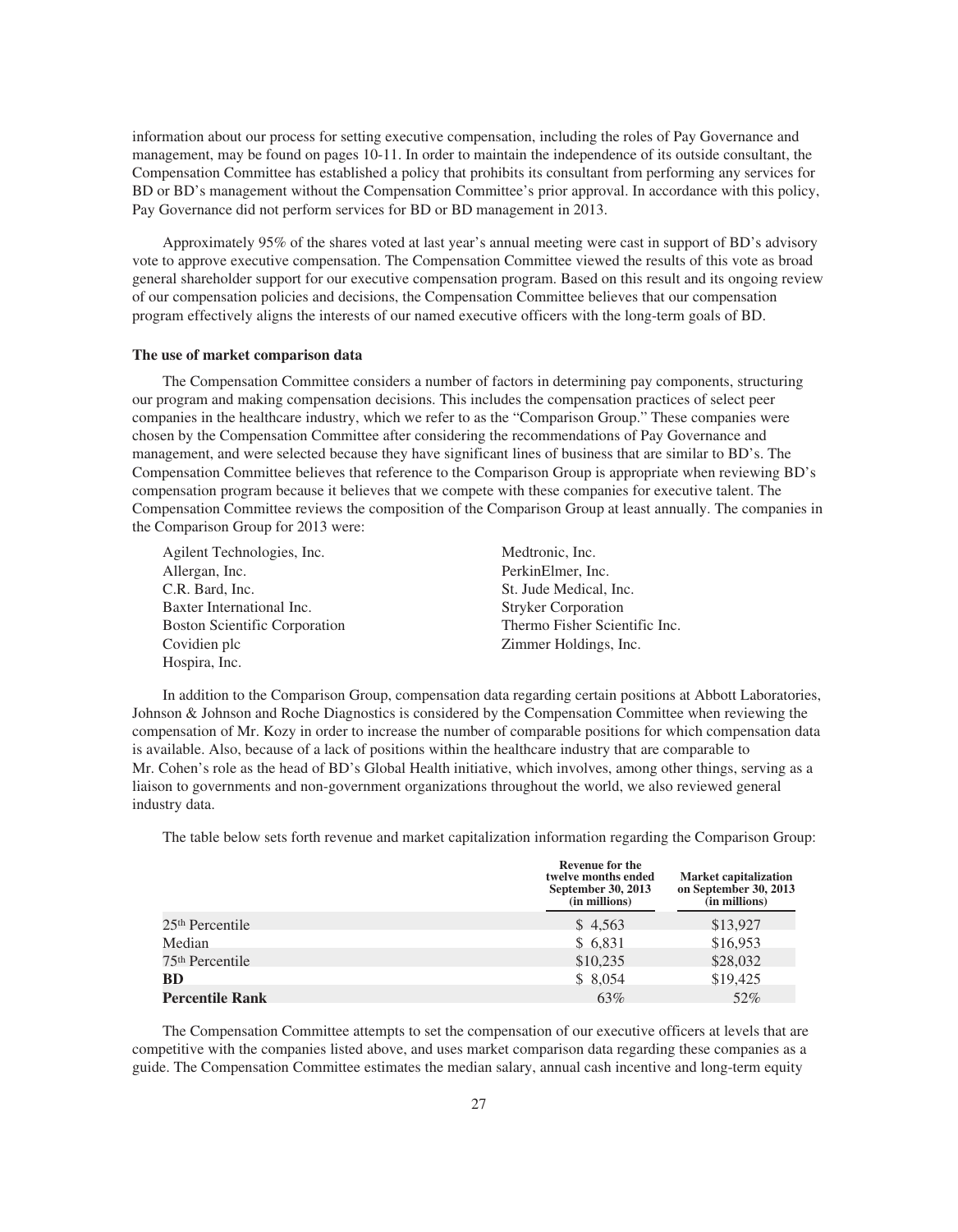compensation (and the combined total of these elements) of persons holding the same or similar positions at the companies listed above, based on the most recent market data available. The Compensation Committee then generally seeks to set the compensation of our executive officers for each of these elements within a competitive range of the median, assuming payout of performance-based compensation at target. An executive's actual compensation may vary from the target amount set by the Compensation Committee based on the individual's and BD's performance and changes in our stock price. The use of market comparison data, however, is just one of the tools the Compensation Committee uses to determine executive compensation, and the Compensation Committee retains the flexibility to set target compensation at levels it deems appropriate for an individual or for a specific element of compensation. Based on the market data provided by Pay Governance, the Compensation Committee believes that the total target compensation set for the named executive officers in 2013 was competitive with median levels, except that the Compensation Committee continued to set Mr. Forlenza's compensation towards the lower end of the range for CEOs at the Comparison Group companies due to his relatively short tenure as CEO.

Because the Compensation Committee reviews each compensation element individually, compensation decisions made with respect to one element of compensation generally do not affect decisions made with respect to other elements. It is also for this reason that no specific formula is used to determine the allocation between cash and equity compensation, although it is the Compensation Committee's intent that equity compensation represent the largest portion of total target compensation. In addition, because an executive's compensation target is set by reference to persons with similar duties at the Comparison Group companies, the Compensation Committee does not establish any fixed relationship between the amount of compensation paid to our CEO and that paid to the other named executive officers.

### **The use of tally sheets**

The Compensation Committee is from time-to-time provided a "tally sheet" report prepared by management for each named executive officer. The tally sheet includes, among other things, total annual compensation, the value of unexercised or unvested equity compensation awards, and amounts payable upon termination of employment under various circumstances, including retirement or following a change of control. The Compensation Committee uses tally sheets to provide additional perspective on the value the executives have accumulated from prior equity awards and plan accruals and the retentive value of such awards, consider any changes to our program that may be appropriate (including the mix of compensation elements), and provide additional context for their compensation decisions.

#### **Our emphasis on pay-for-performance**

### *Performance-based compensation*

We do not use a specific formula to determine the mix of performance-based and fixed compensation. However, performance-based compensation represents a significant portion of the compensation paid to our named executive officers. The charts below show the performance-based portion of 2013 target compensation for Mr. Forlenza and the other named executive officers (excluding Mr. Reidy, who joined BD in the last quarter of the fiscal year).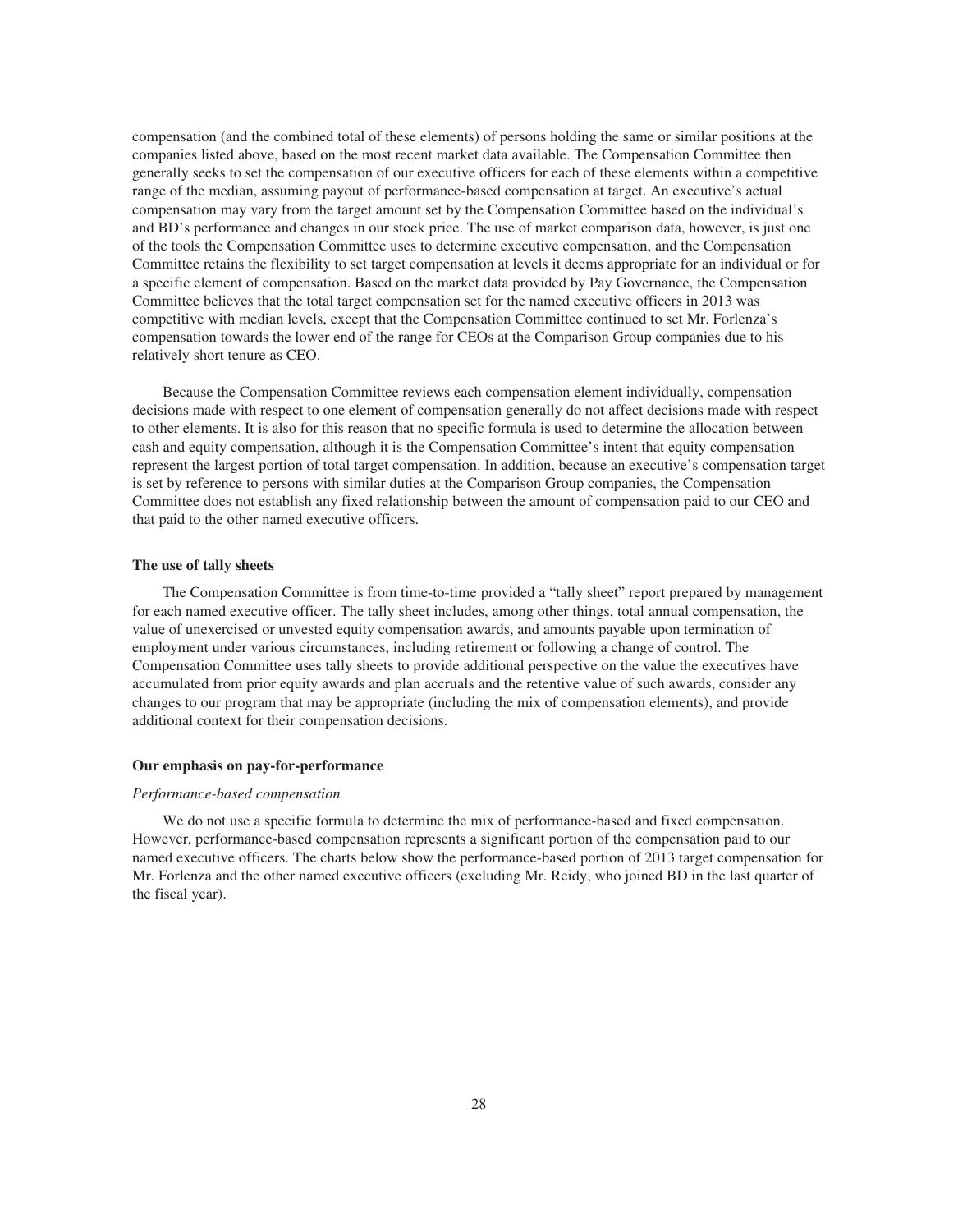#### **2013 Total Target Compensation**



The above charts are based on the target values of performance-based compensation. For purposes of these charts, we consider PIP awards, Performance Units and SARs as performance-based compensation. Actual amounts received (and the percentage of total compensation coming from performance-based compensation) may differ based on actual performance and BD's stock price.

#### *How we measure performance*

Previously, BD's compensation programs focused on key financial indicators of operating success, including revenue and EPS growth and return on invested capital ("ROIC"). Over the past few years, increased competition, changes in government healthcare and research funding, pricing pressures and other factors have affected overall healthcare utilization and, in turn, industry revenue growth rates. As a result, the strategic objectives for BD going forward will, to a greater extent, focus not only on revenues, EPS and ROIC, but also on operational efficiency, which allows BD to free up funds that can be used to invest in product development and innovation, and in geographic expansion. Therefore, the Compensation Committee believes it is important that our compensation program reinforce and reward behaviors that support a balance of growth, profitability and operating efficiency. In addition, given the market conditions BD has faced over the last few years, the Compensation Committee also believes that our program should incorporate a measure that compares BD's performance to peer companies facing these same market conditions.

With these considerations in mind, the Compensation Committee, with input and recommendations from Pay Governance and management, conducted a review of BD's annual and long-term incentives to identify ways to improve the design of our executive compensation program. Based on this evaluation, the Compensation Committee approved certain changes to our performance-based compensation, as discussed below.

*PIP*. Our compensation program is structured to provide incentives for both near-term and long-term performance. The vehicle for rewarding near-term performance is the PIP. For the past several years, we used revenues and EPS as the performance measures under this plan. The Compensation Committee uses EPS as a performance measure because it is the primary basis on which BD sets performance expectations for the year and it is a widely used measure of overall company performance. Revenue is used because it focuses management on achieving strong "top-line" growth, consistent with our business strategy. For 2013, free cash flow as a percentage of sales was added as a third measure. "Free cash flow" means cash flow from our operating activities, less capital expenditures and capitalized software. This measure was added to recognize the importance of efficient use of cash to our ability to fund ongoing investments in our business and the increased focus on this metric by the investor community. Adding this free cash flow measure also provides a more balanced set of performance targets that focus on growth, profitability and operating efficiency. The Compensation Committee believes that consistent performance in these areas will result in the creation of longterm shareholder value.

*Equity compensation*. The vehicle for rewarding long-term performance is equity compensation, including Performance Units. For the Performance Units granted in 2013, the two metrics used to measure performance are ROIC and relative TSR. ROIC measures profitability and how effectively company assets are being used. This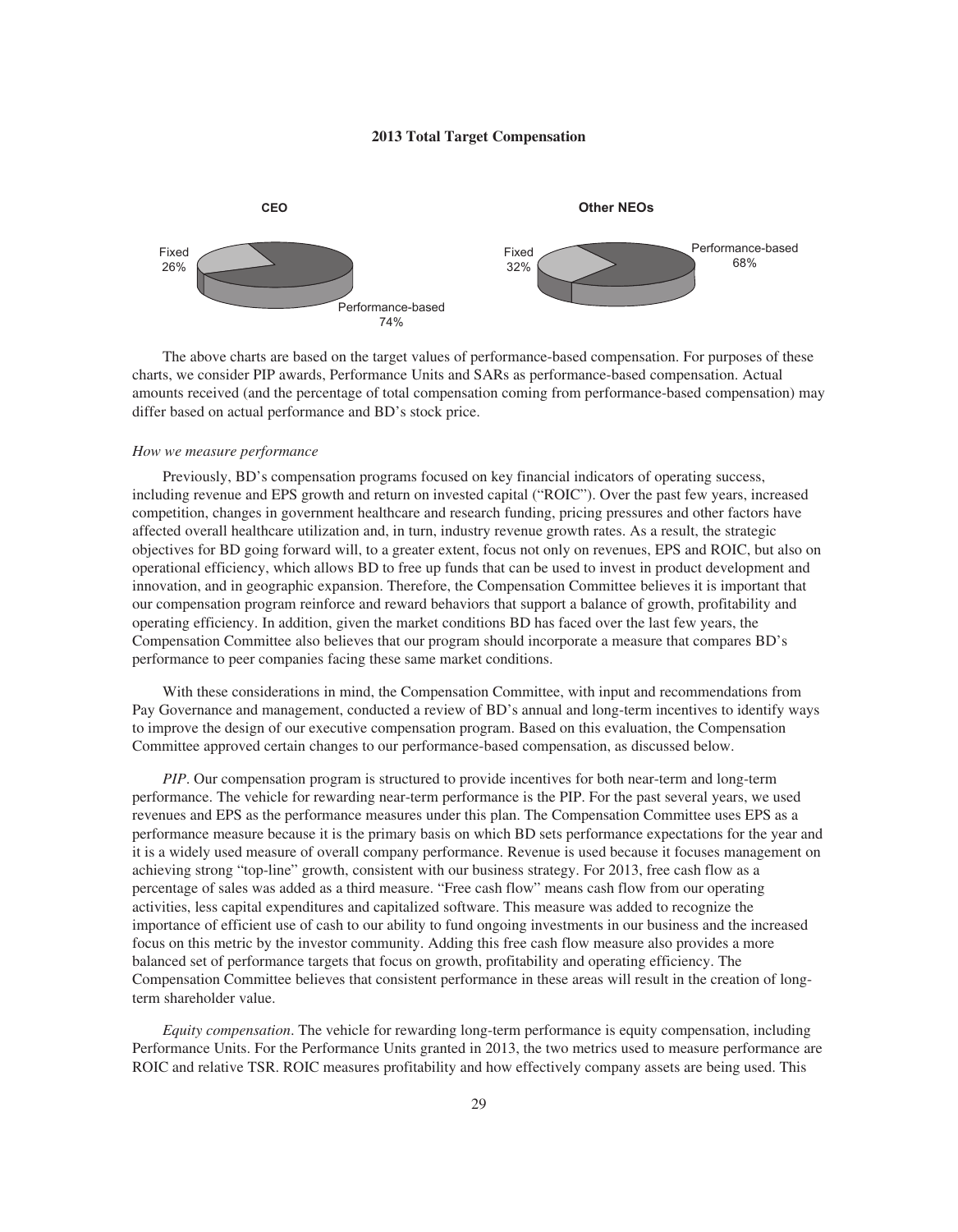metric requires management to effectively manage a number of different aspects of the business, including new product introductions, productivity improvements and geographic expansion. Relative TSR measures BD's stock performance (assuming reinvestment of dividends) during the performance period against that of a group of 18 companies in the healthcare industry. Relative TSR replaced the revenue growth measure that had been used for prior Performance Unit awards. This measure compares BD's performance, as reflected in our stock price over time, to peer companies facing similar business conditions and is directly tied to shareholder returns. A majority of Comparison Group companies that include performance-based stock units in their equity compensation report that they use relative TSR as a performance metric.

Equity compensation is also tied to our long-term performance by its linkage to the BD stock price. We believe that sustained performance should, over time, result in the creation of long-term shareholder value and be reflected in our stock price.

#### *How performance goals are set*

When setting corporate performance targets for the PIP and Performance Units, the Compensation Committee considers the environment in which BD is operating. As stated above, the healthcare industry has been facing very challenging conditions over the last several years. The Compensation Committee seeks to reward what it deems to be superior performance by management in light of these economic conditions and the growth trends in the markets that BD serves, and sets what it believes are reasonably achievable performance targets for BD at the time. The Compensation Committee also structures these plans so that payouts are aligned with BD's performance against these targets.

#### **Our risk analysis of performance-based compensation**

While a significant portion of executive compensation is performance-based, we do not believe that our program encourages excessive or unnecessary risk-taking. While risk-taking is a necessary part of operating and growing a business, the Compensation Committee focuses on aligning BD's compensation policies with our long-term strategy and attempts to avoid short-term rewards for management decisions that could pose long-term risks to BD. This includes:

- *Limits on PIP awards.* We do not overweight short-term incentives as a proportion of total pay. PIP awards are also capped at 200% of an executive's target award to protect against disproportionately large short-term incentives, and the Compensation Committee has discretion to lower PIP awards based on any factors it deems appropriate, including whether management has taken unnecessary or excessive risk.
- *Share retention and ownership guidelines.* Our share retention guidelines ensure that our executives have a significant amount of their personal assets tied to long-term holdings in BD stock.
- *Use of long-term equity compensation.* The largest portion of the compensation paid to our named executive officers is long-term equity compensation that vests over a period of years, which encourages our executives to focus on sustaining BD's long-term performance.
- *Use of Performance Units.* A significant portion of each executive's equity compensation consists of Performance Units that have a three-year performance cycle, which focuses management on sustaining BD's long-term performance. We also cap the payout of these awards at 200% of target.
- *Use of multiple performance metrics.* We include a number of different performance metrics in our performance-based compensation. We believe that sustained performance in these metrics correlates to long-term shareholder value.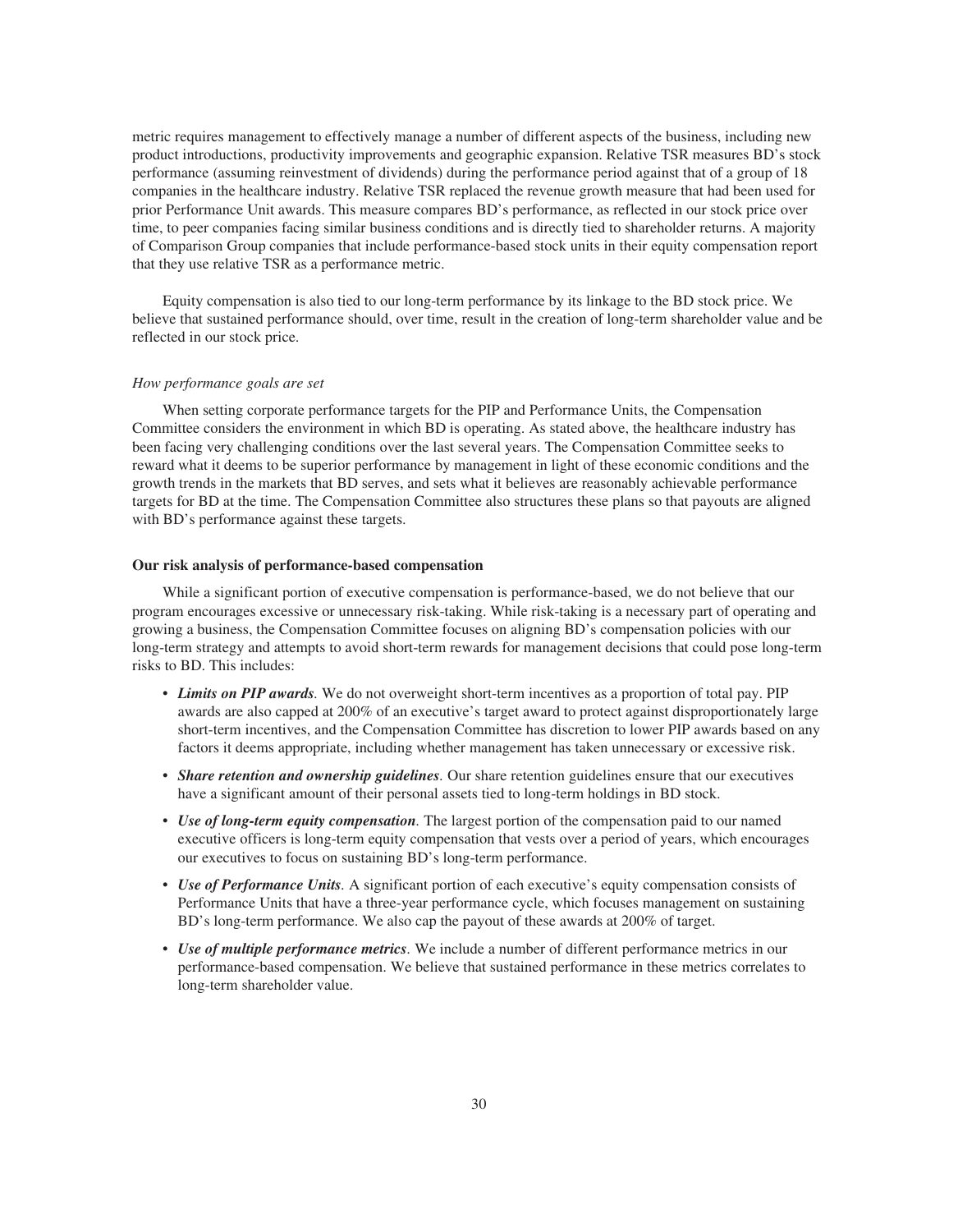### **The Key Elements of Our Compensation Program**

The key elements of our executive compensation program are summarized in the table below.

| Component                                 | <b>Description</b>                                                                                                                                   | <b>Purpose</b>                                                                                                                              |  |
|-------------------------------------------|------------------------------------------------------------------------------------------------------------------------------------------------------|---------------------------------------------------------------------------------------------------------------------------------------------|--|
| Base salary                               | Fixed cash compensation that is<br>based on performance, scope of<br>responsibilities, experience and<br>competitive pay practices.                  | Provide a fixed, baseline level of<br>compensation.                                                                                         |  |
| Performance Incentive Plan                | Annual cash payment tied to<br>performance during the fiscal<br>year.                                                                                | Reward executives for BD's<br>performance based on annual<br>performance objectives and<br>individual contributions to such<br>performance. |  |
| Long-term equity compensation:            |                                                                                                                                                      |                                                                                                                                             |  |
| • Stock appreciation rights $\dots \dots$ | Right to receive shares equal in<br>value to the difference between<br>exercise price and current BD<br>stock price.<br>Performance-based restricted | Increase executive ownership,<br>promote executive retention, align<br>compensation with the<br>achievement of long-term                    |  |
| • Time-Vested Units                       | stock units tied to BD's<br>performance over three-year<br>performance period.<br>Restricted stock units that yest                                   | performance objectives and<br>reward the creation of shareholder<br>value.                                                                  |  |
|                                           | three years after grant.                                                                                                                             |                                                                                                                                             |  |

### **How PIP Payments and Equity Compensation Are Awarded**

### **PIP**

The PIP provides our executives an opportunity to receive a cash award for BD's performance for the fiscal year and their contribution to that performance, as part of our pay-for-performance philosophy.

**Target awards.** Target PIP awards for the named executive officers are expressed as a percentage of base salary earned during the year. The "Grants of Plan-Based Awards in Fiscal Year 2013" table on page 42 shows the range of possible awards under the PIP, based on certain assumptions.

The factors that the Compensation Committee and the Board consider when setting PIP awards include BD's overall performance for the year compared to the pre-set performance targets and the level of available funding (discussed below), as well as the executive's target award and individual performance. Our CEO's performance is measured against the individual goals for the year established by the Board. For the other named executive officers, the CEO provides an assessment to the Compensation Committee of how those executive officers performed against the performance objectives set for the businesses or functions they oversee. In each case, the performance objectives for a named executive officer involve a combination of quantitative and qualitative goals. However, no specific formula or weighting of individual performance objectives is used to determine a named executive officer's PIP award, nor is the achievement of any particular individual performance objective a condition to receiving an award. Instead, the Compensation Committee and the Board use their business judgment to determine the appropriate PIP award to recognize BD's performance and the executive's contribution to that performance.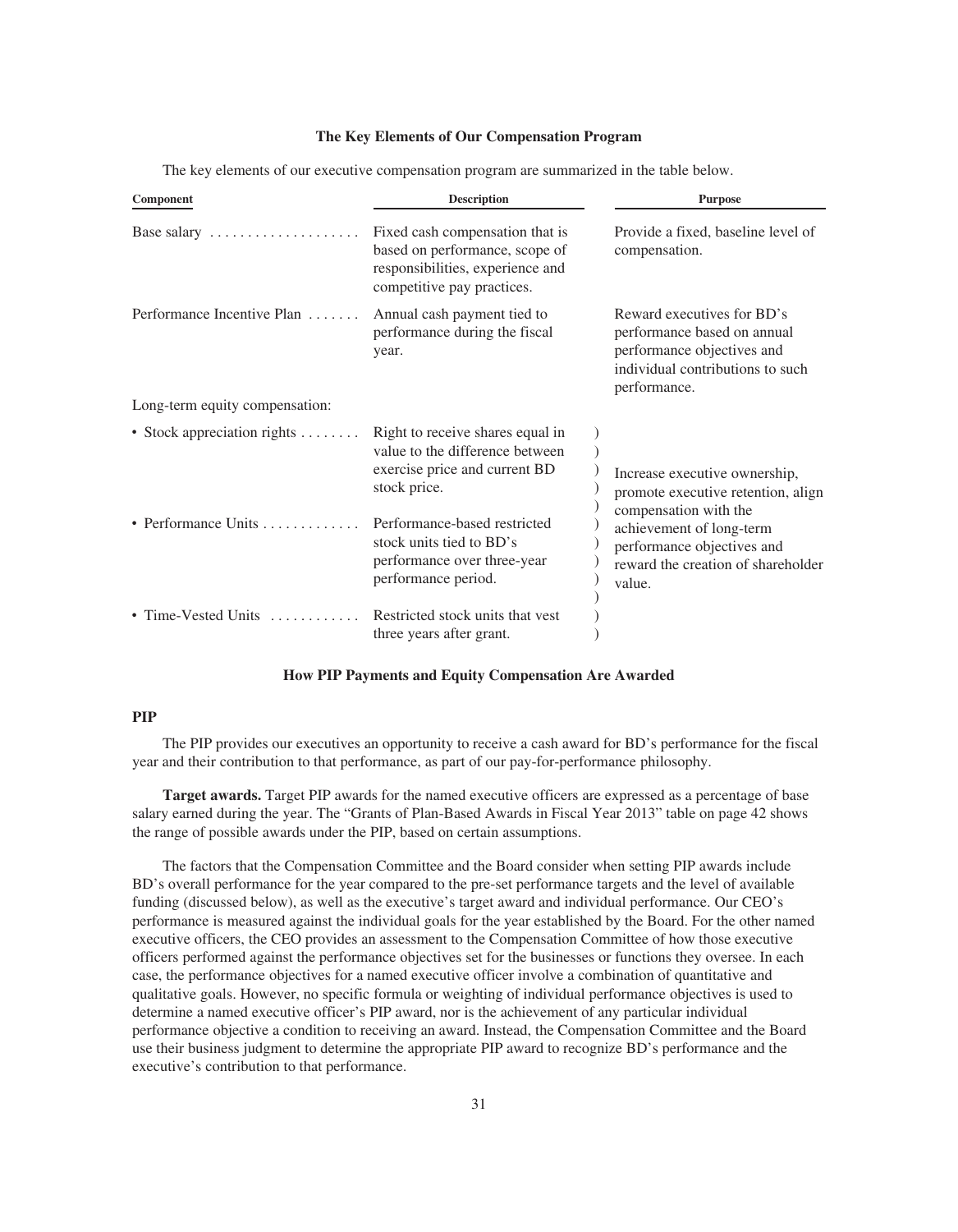**Performance targets.** As mentioned earlier, for 2013, the performance measures under the PIP included EPS, revenues and free cash flow as a percentage of sales targets. EPS performance is weighted 50% and the other two metrics are each weighted 25%. As previously discussed, EPS is the primary basis on which we set our performance expectations for the year, and for this reason, it is more heavily weighted than the other measures. The performance targets were based on BD's business plan for the fiscal year. Revenues and EPS for the year are measured after eliminating the estimated effects of foreign currency translation so that only BD's underlying performance is considered in determining available funding.

**Funding for Awards.** Available funding for PIP awards is determined by a formula. For each measure, the Compensation Committee reviews how BD performed against the target goal set by the Compensation Committee in order to arrive at a performance factor for that measure. For every 1% of performance above target, funding with respect to that measure is increased 5% (up to a maximum of 150%), and for every 1% below target, funding decreases 2.5%. Performance below 90% of target for revenues and EPS results in no funding for that particular measure, while performance below 80% of target will result in no funding for the free cash flow measure. The performance factors for the three measures are then weighted to arrive at a final funding amount. Because PIP awards are discretionary, actual awards, as a percentage of a named executive officer's target, may be more or less than the overall funding factor.

When comparing BD's operating results against the performance targets, the Compensation Committee has the discretion to adjust BD's results to account for acquisitions and divestitures, and for items that are not considered part of our ordinary operations. This ensures that business decisions are made based on what management believes is in the best interests of BD, rather than the possible effects on compensation. This discretion is also used to make sure our executives are not unfairly penalized or rewarded by these types of events.

### **Long-term equity compensation**

The equity compensation awards made to the named executive officers in 2013 consisted of SARs, Performance Units and TVUs. A description of each type of award is on page 43. The Compensation Committee uses this mix of equity vehicles to promote the objectives of our program. SARs are intended to reward the executives for the creation of shareholder value over the term of the award. Performance Units are intended to reward sustained long-term operating performance. TVUs, which represent the smallest portion of the awards, are used to reduce the volatility in amounts realized from equity compensation that can arise when purely performance-based equity compensation is used. All of these awards also serve to align the interests of our executives with those of our shareholders and help promote executive retention.

**How equity awards are determined.** The Compensation Committee determines the grant date dollar value of the award to be made to each named executive officer based on market comparison data and individual performance. SARs, Performance Unit and TVU awards are then made based on their estimated grant date values, with SARs and Performance Units each making up approximately 40% of the total award value, and TVUs the remaining 20%. The estimated value given to Performance Units and TVUs are based on a 30-day average stock price, while the estimated value of the SARs is calculated using an option valuation model that uses certain assumptions, such as stock volatility, dividend yield and the expected life of the SARs. The values given to equity compensation awards by the Compensation Committee are only estimates and actual amounts realized from these awards may differ from these estimated values.

**Performance Unit targets.** The performance measures used for the Performance Units granted in 2013 were average annual ROIC and relative TSR, each weighted 50%. To determine the number of shares issued under an award, a payout factor for each performance measure is calculated and then weighted to determine a final payout factor, which can range anywhere from zero (if BD fails to meet the minimum performance threshold for both measures) to 200% of the share target (if BD meets or exceeds the maximum performance threshold for each).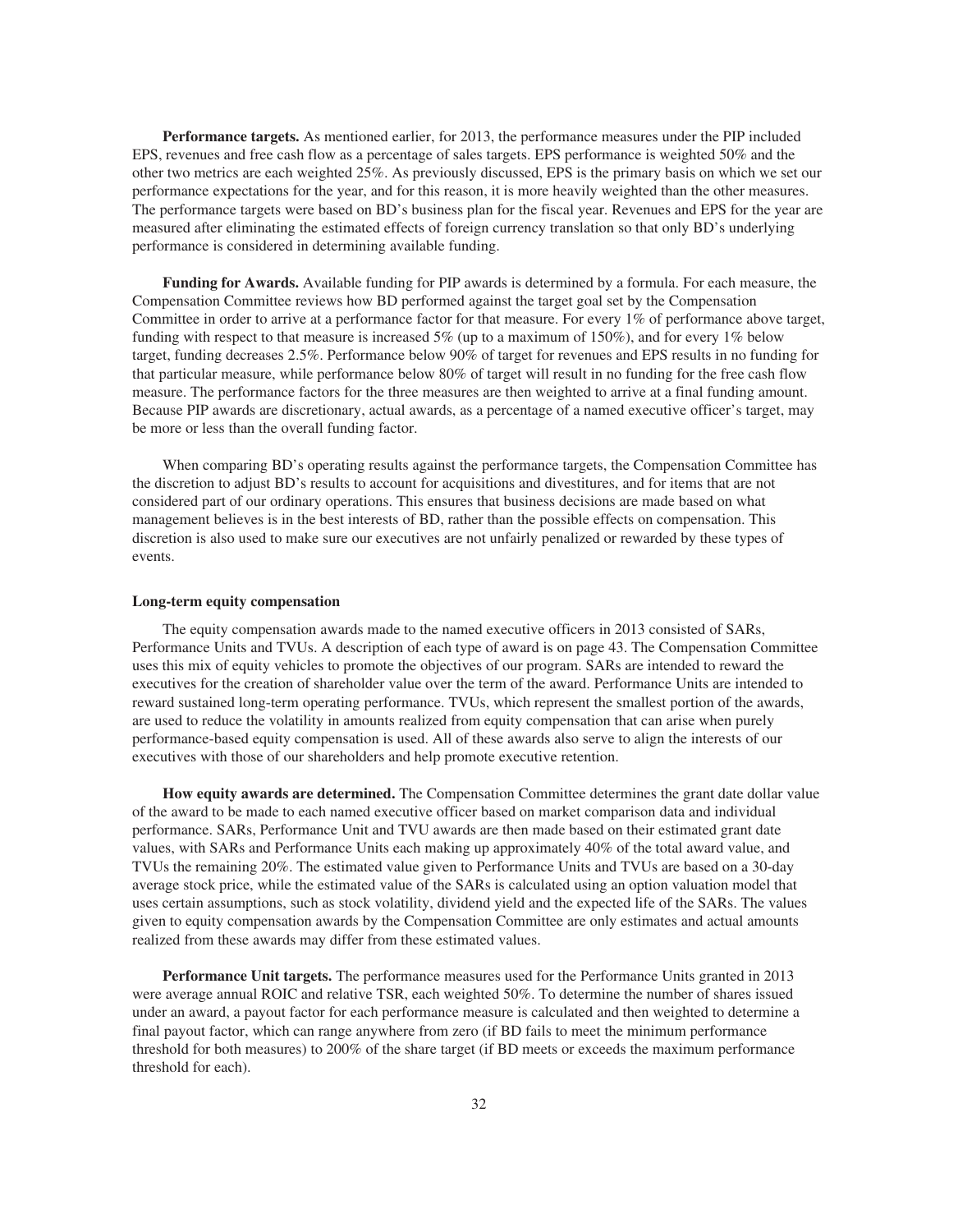The payout factor for ROIC performance is determined by a scale based on how far above or below ROIC is from target performance. Threshold performance is set at 5% below the ROIC target, and maximum performance is 5% above target.

The payout factor for relative TSR performance is determined by the following table:

| <b>BD's Percentile Rank</b> | <b>TSR Factor</b> |  |  |
|-----------------------------|-------------------|--|--|
| $\geq$ 85th                 | 200%              |  |  |
| 75 <sup>th</sup>            | 165%              |  |  |
| 50 <sup>th</sup>            | $100\%$           |  |  |
| 2.5 <sup>th</sup>           | 35%               |  |  |
| Less than $25th$            | $\mathbf{0}$      |  |  |

In the event BD has a negative TSR for the Performance Period, the payout factor assigned to relative TSR is capped at 100%. In determining payouts, the Compensation Committee has the discretion to adjust BD's ROIC to account for events that occur during the performance period, similar to its discretion under the PIP, and make adjustments to the peer group, or the TSR of companies within the peer group or BD, to account for acquisitions or mergers or other significant events, such as a changes in capital structure.

### **Compensation Actions**

Below is a discussion of compensation actions taken with respect to the named executive officers.

### **Salary adjustments**

The base salaries of the named executive officers are reviewed each November, and any adjustments go into effect on January 1 of the following calendar year. Effective January 1, 2013, Mr. Forlenza's salary was increased about 4.4% from \$900,000 to \$940,000. Messrs. Kozy and Sherman received approximate 6% and 7% increases, respectively, to adjust for their performance and market practices. Mr. Reidy's base salary was set at \$675,000 when he joined BD in July 2013.

### **PIP awards**

The threshold performance, target performance and maximum performance under the PIP for 2013, along with BD's adjusted performance during the year, is set forth below. Adjusted currency-neutral EPS, adjusted currency-neutral revenues and adjusted free cash flow as a percentage of sales are non-GAAP financial measures. Appendix A to this proxy statement contains reconciliations of these measures to the comparable GAAP financial measure.

|                                               | <b>Range of Performance</b> |               | <b>Adjusted</b> | Percentage of<br><b>Target</b> | Weighted<br>Performance |        |
|-----------------------------------------------|-----------------------------|---------------|-----------------|--------------------------------|-------------------------|--------|
|                                               | <b>Minimum</b>              | <b>Target</b> | <b>Maximum</b>  | Performance                    | Achieved                | Factor |
| Currency-neutral EPS $(50\%)$ \$ 5.05 \$ 5.61 |                             |               | \$ 6.17         | \$5.73                         | $102.1\%$               | 55%    |
| Currency-neutral revenues $(25\%)^*$ \$7,130  |                             | \$7,922       | \$8.714         | \$8,029                        | $101.4\%$               | 27%    |
| Free cash flow as % of sales $(25\%)$ 10.2%   |                             | $12.7\%$      | $14.0\%$        | $12.7\%$                       | $100.0\%$               | 25%    |
|                                               |                             |               |                 |                                |                         | 107%   |

\* *Amounts in millions.*

The EPS target of \$5.61 set by the Compensation Committee represented 4.5% growth over 2012 adjusted EPS, or 7.4% on a currency-neutral basis given the anticipated impact of currency translation for the year. However, the 2013 EPS target also reflected the anticipated impact of the medical device excise tax that went into effect for the first time in January 2013 under the U.S. healthcare reform. Without the impact of this tax, our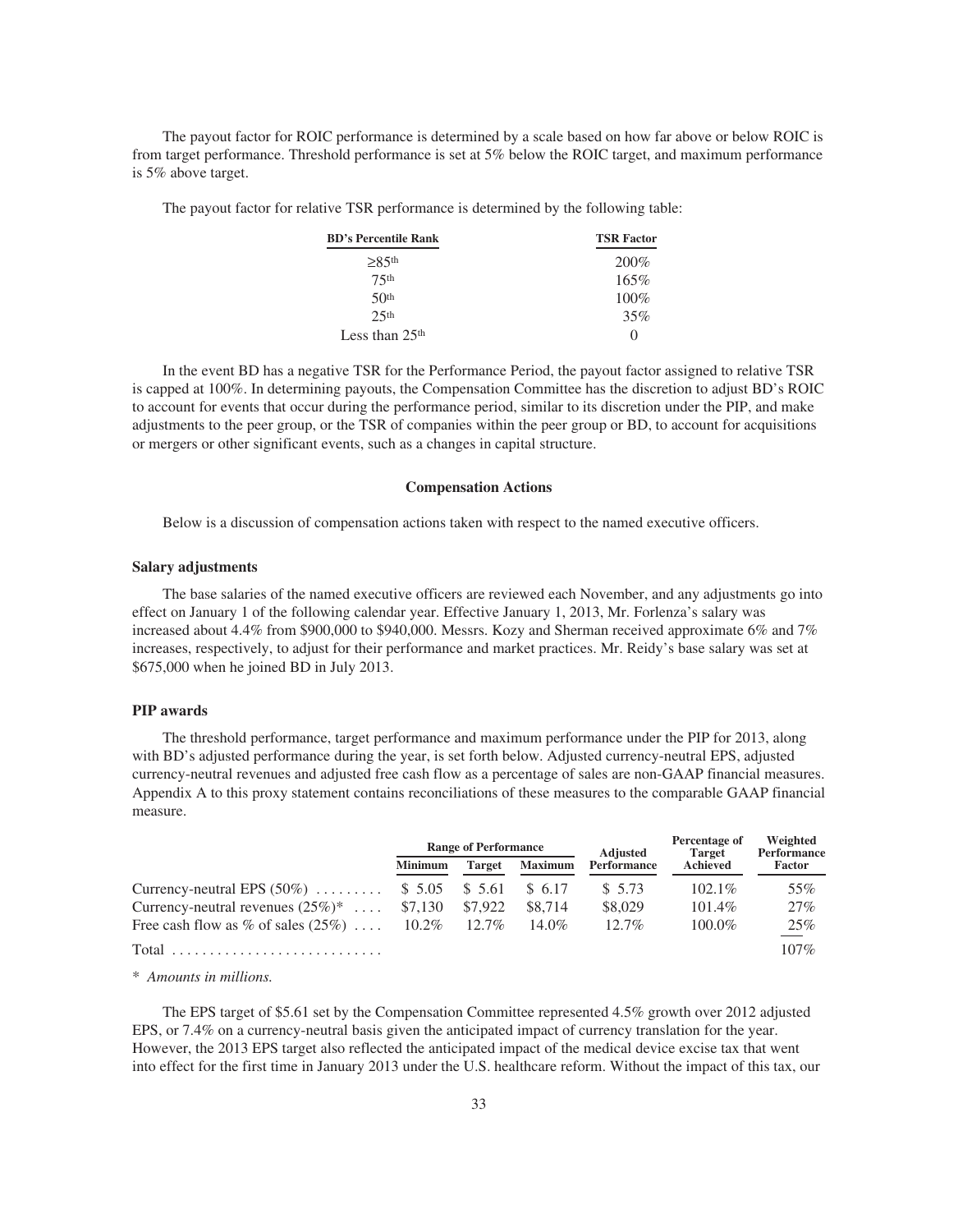EPS target would represent 10.2% growth. The revenue target represented a 2.8% increase over 2012 revenues, or 4% on a currency-neutral basis, while the free cash flow as a percentage of sales target was consistent with BD's historical performance. Our reported EPS, revenues and free cash flow as a percentage of sales for the year were \$4.67, \$8.054 billion and 14.0%, respectively.

In reviewing BD's 2013 performance, the Compensation Committee made adjustments for:

- The revenue, cash flow and EPS impact of acquisitions;
- The EPS impact of non-cash charges BD took during the year relating to various pension settlements, the settlement of antitrust class action litigation and the verdict in our litigation with Retractable Technologies, Inc.; and
- The favorable impact on free cash flow of unbudgeted items, including incremental depreciation and amortization, and the favorable timing of certain tax payments.

The Committee makes adjustments when determining the PIP funding factor so that funding for awards appropriately reflects the Company's underlying operating results and executives do not benefit from, and are not penalized by, unplanned events that occurred during the course of the year. To that end, the adjustment for acquisitions and the adjustments to free cash flow were made because these items were not budgeted for at the beginning of the year when the PIP performance targets were set. Also, the pension and litigation-related charges were eliminated from EPS because neither of these items relate to BD's underlying operating performance.

The following table shows the PIP awards granted for 2013. These awards are also set forth in the Summary Compensation Table on page 39 under the heading "Non-Equity Incentive Plan Compensation."

| Name | Target Incentive Actual Incentive<br>Award | Award     |
|------|--------------------------------------------|-----------|
|      | \$1,128,000                                | 1.225,000 |
|      | 122,610                                    | 131.192   |
|      | 770,000                                    | 865,095   |
|      | 484,560                                    | 466,631   |
|      | 472,500                                    | 530,854   |

\* *Mr. Reidy's target and actual awards are prorated for the time he was employed at BD during 2013.*

The PIP awards made to the named executive officers were generally in-line with our financial performance for the year, as measured against the PIP targets, and no individual's actual award, as a percentage of his target, exceeded the performance factor by more than 5%. In making these awards, the Compensation Committee considered BD's performance during the year and individual contributions to BD's performance. During the year, BD experienced strong financial performance that exceeded management's business plan in terms of revenue and EPS growth. Management continued to deliver on its strategy for growth, as evidenced by the percentage of sales coming from new products, continued strong growth in emerging markets and the significant contributions from recent acquisitions. The year was also marked by significant progress on key initiatives intended to position BD for long-term growth, including progress on the establishment of a new company-wide innovation system to enhance innovation capabilities within BD and the roll-out of management's strategic marketing program. Significant contributions to BD's overall performance also came from management's operating efficiency programs, including BD's ReLoCo program, which contributed savings of close to \$50 million during the year, and the continued roll-out of our shared service centers in the U.S., Europe and Asia.

### **Equity compensation awards**

The Compensation Committee made the equity compensation awards to the named executive officers shown on page 42. Changes in equity-based compensation paid to NEOs during 2013 compared to 2012 were based on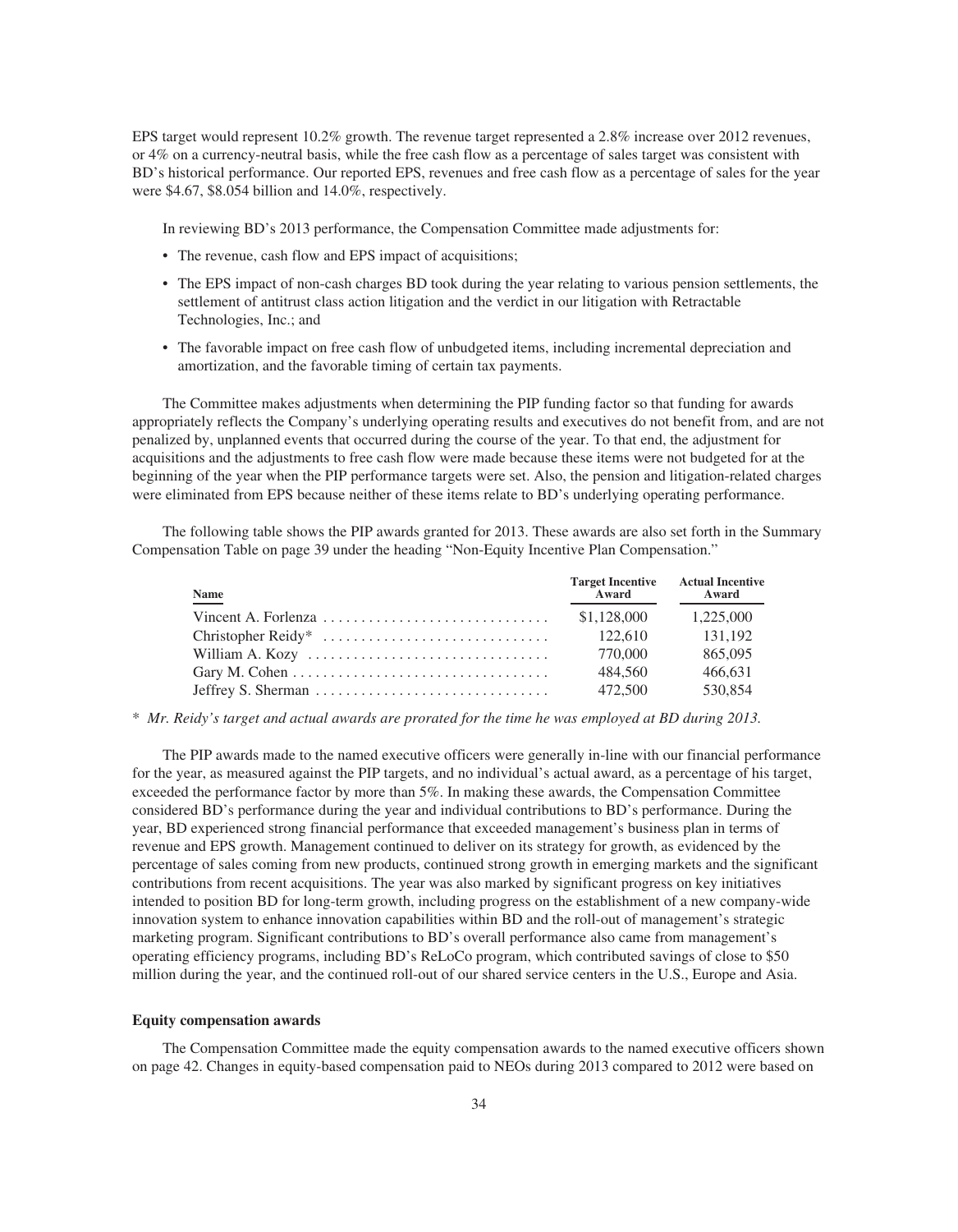individual performance, adjustments to align award values with market practices, and, in the case of Mr. Kozy, to recognize his appointment to the additional role of BD's Chief Operating Officer in early 2013. The Performance Units included in these awards cover the 2013-2015 performance period and have a target ROIC of 21.9%.

### **Payout of prior Performance Unit awards**

## **2010-2012 performance period**

In November 2012, Performance Units covering the 2010-2012 performance period vested. These awards had performance targets of 7% currency-neutral revenue growth and 32% ROIC. Our revenue growth and ROIC over the performance period were 3.9% and 27.2%, respectively. Based on our results, there were no payouts for these awards.

### **2011-2013 performance period**

In November 2013 (our 2014 fiscal year), Performance Units covering the 2011-2013 performance period vested. These awards had performance targets of 6% currency-neutral revenue growth and 30% ROIC. Our reported revenue growth and ROIC over the performance period were 4.2% and 23.3%, respectively. Revenue growth, adjusted for acquisitions and divestitures, was 3.7%. This adjusted performance reduced the payout of the awards from 38% to 32% of the share target. The Compensation Committee made adjustments for acquisitions and divestitures because these events were not contemplated at the beginning of the performance period.

#### **Performance Unit payout trend**

As stated earlier, BD has been operating in a challenging economic environment the last several years. The impact of global economic conditions on BD's revenue growth and ROIC has been reflected in Performance Unit payouts over this period, with the last five payouts all being below target. We believe BD's revenue growth over this time reflects slower growth in the medical technology industry generally as a result of these macroeconomic conditions, rather than weaker growth of BD relative to industry trends. However, we believe these payouts demonstrate a high degree of alignment between pay and BD's performance against the preset targets, as shown in the table below.

| <b>Performance Period</b> | Revenue<br>Growth | <b>ROIC</b> | <b>Performance</b><br><b>Unit Payout</b> |
|---------------------------|-------------------|-------------|------------------------------------------|
|                           |                   |             | $6.1\%$ 31.7\% 77\%                      |
|                           | 5.8%              | 30.8%       | 44%                                      |
|                           | $4.5\%$           | 29.0%       | 20%                                      |
|                           | 3.9%              | $27.2\%$    | $0\%$                                    |
|                           |                   |             | 32%                                      |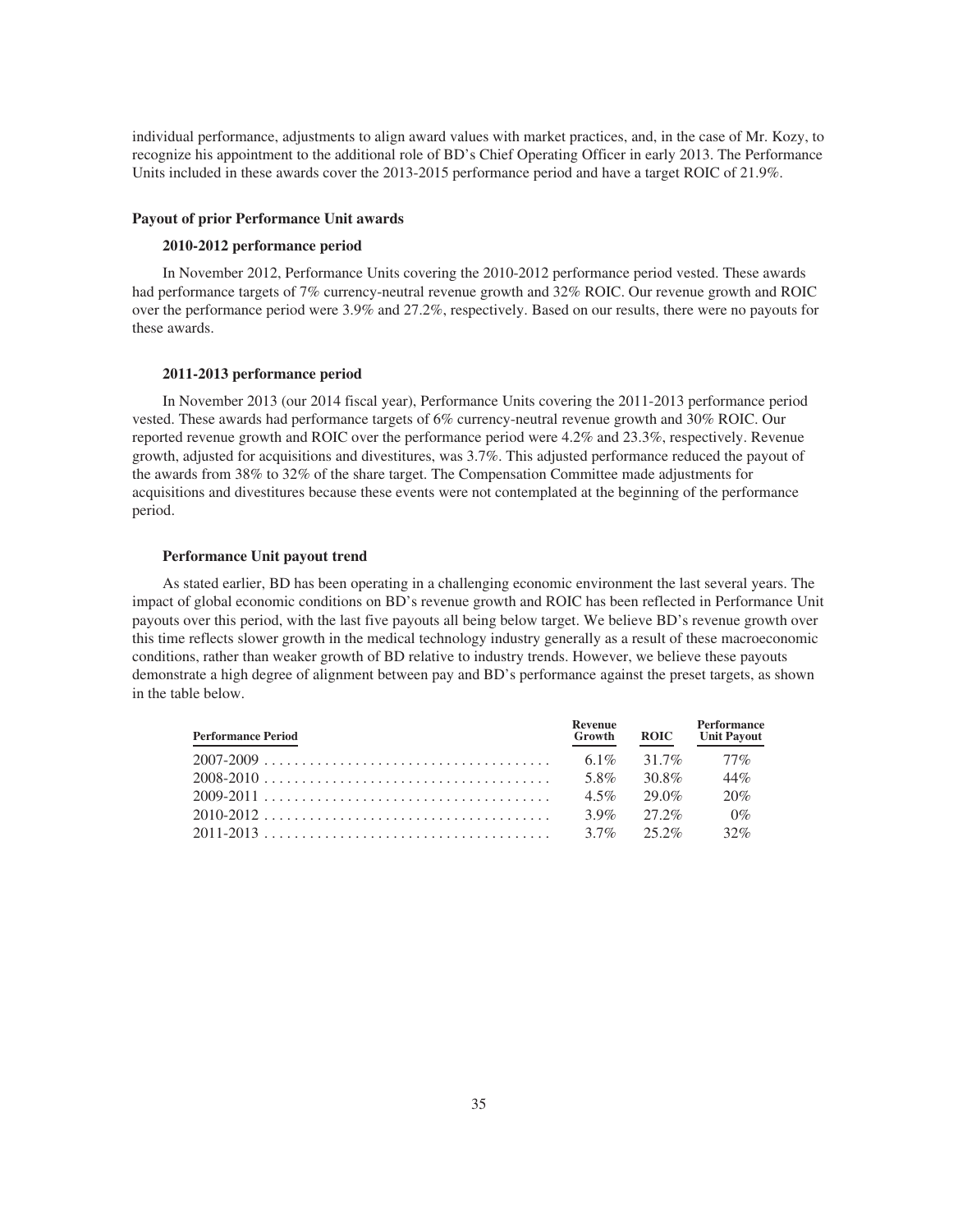These reduced Performance Unit payouts have resulted in significant differences between the original grant date value of these awards and the amounts actually realized by the named executive officers listed below, as shown in the following table for the last three payouts.

|                                                     |                            | 2009-2011 Grant          | 2010-2012 Grant            |                          | 2011-2013 Grant            |                                 |  |
|-----------------------------------------------------|----------------------------|--------------------------|----------------------------|--------------------------|----------------------------|---------------------------------|--|
| Name                                                | <b>Grant Date</b><br>Value | <b>Realized</b><br>Value | <b>Grant Date</b><br>Value | <b>Realized</b><br>Value | <b>Grant Date</b><br>Value | <b>Realized</b><br><b>Value</b> |  |
| Vincent A. Forlenza  \$679,000                      |                            |                          | \$163,980 \$1,064,038      | \$0                      | \$1,393,622 \$677,682      |                                 |  |
| William A. Kozy $\dots\dots\dots\dots\dots$ 470,188 |                            | 113.563                  | 782,014                    | $\theta$                 | 846.106                    | 411,454                         |  |
|                                                     |                            | 113.563                  | 782,014                    | $\theta$                 | 846.106                    | 411,454                         |  |
| Jeffrey S. Sherman $\dots \dots \dots \dots \dots$  | 322,500                    | 77.865                   | 505,435                    | $\theta$                 | 607.219                    | 295.361                         |  |

*Note: Realized values are determined based on the closing BD stock price on the vesting date and include dividend reinvestments during the vesting period. Mr. Reidy's first Performance Unit grant was for the 2014- 2016 performance cycle.*

### **Other Compensation Actions**

*Compensation of Mr. Reidy*. In connection with his election as CFO in July 2013, Mr. Reidy's base salary was set at \$675,000. Mr. Reidy was also guaranteed an equity compensation award in fiscal year 2014 with a grant date value of \$2 million, and entered into an agreement providing for his continued employment following a change of control of BD, similar to agreements with other executive officers, which are discussed below. These terms were the result of negotiations between BD and Mr. Reidy in connection with his recruitment and were approved by the Compensation Committee as a reasonable inducement for Mr. Reidy to join BD.

*Compensation of Messrs. Elkins and Upadhyay*. Mr. Elkins served as CFO until he left BD in November 2012. As a result of his departure, he did not receive any equity compensation or PIP award in 2013, and he forfeited his outstanding equity compensation awards to the extent they were not vested at the time of his departure.

Mr. Upadhyay was our Acting CFO from November 10, 2012 until Mr. Reidy's appointment. Upon Mr. Reidy's joining BD, Mr. Upadhyay was appointed Senior Vice President-Finance, and his base salary was increased from \$349,650 to 400,000. Mr. Upadhyay eventually left BD in September 2013. Because he was not employed by BD at the end of the fiscal year, Mr. Upadhyay was not eligible for a PIP award. However, in connection with his separation, he received a payment of \$214,000 in recognition for his services as Acting CFO and in exchange for certain releases and covenants given to BD. Because he was not an executive officer at the beginning or end of 2013, decisions regarding Mr. Upadhyay's compensation were not made by the Compensation Committee.

### **Other Benefits Under Our Executive Compensation Program**

## **Company transportation**

Mr. Forlenza is encouraged to use BD aircraft for his personal and business travel in order to make more efficient use of his travel time, for his personal security and to reduce business continuity risk. Mr. Forlenza has entered into a time-sharing arrangement with BD under which he makes payments to BD for his personal use of BD aircraft. For 2013, Mr. Forlenza's time-share payments exceeded BD's incremental costs relating to the one personal flight he took during the year. Additional information on the time-sharing arrangement is set forth in the notes to the Summary Compensation Table beginning on page 40.

#### **Deferred compensation**

Our Deferred Compensation and Retirement Benefit Restoration Plan (the "Restoration Plan") is an unfunded, nonqualified plan that, among other things, allows eligible associates to defer receipt of cash compensation and shares issuable under certain equity compensation awards. The plan gives eligible associates the opportunity to defer compensation on a pre-tax basis in addition to what is allowed under our tax-qualified 401(k) plan. The plan is offered to our eligible associates as part of a competitive compensation program. We do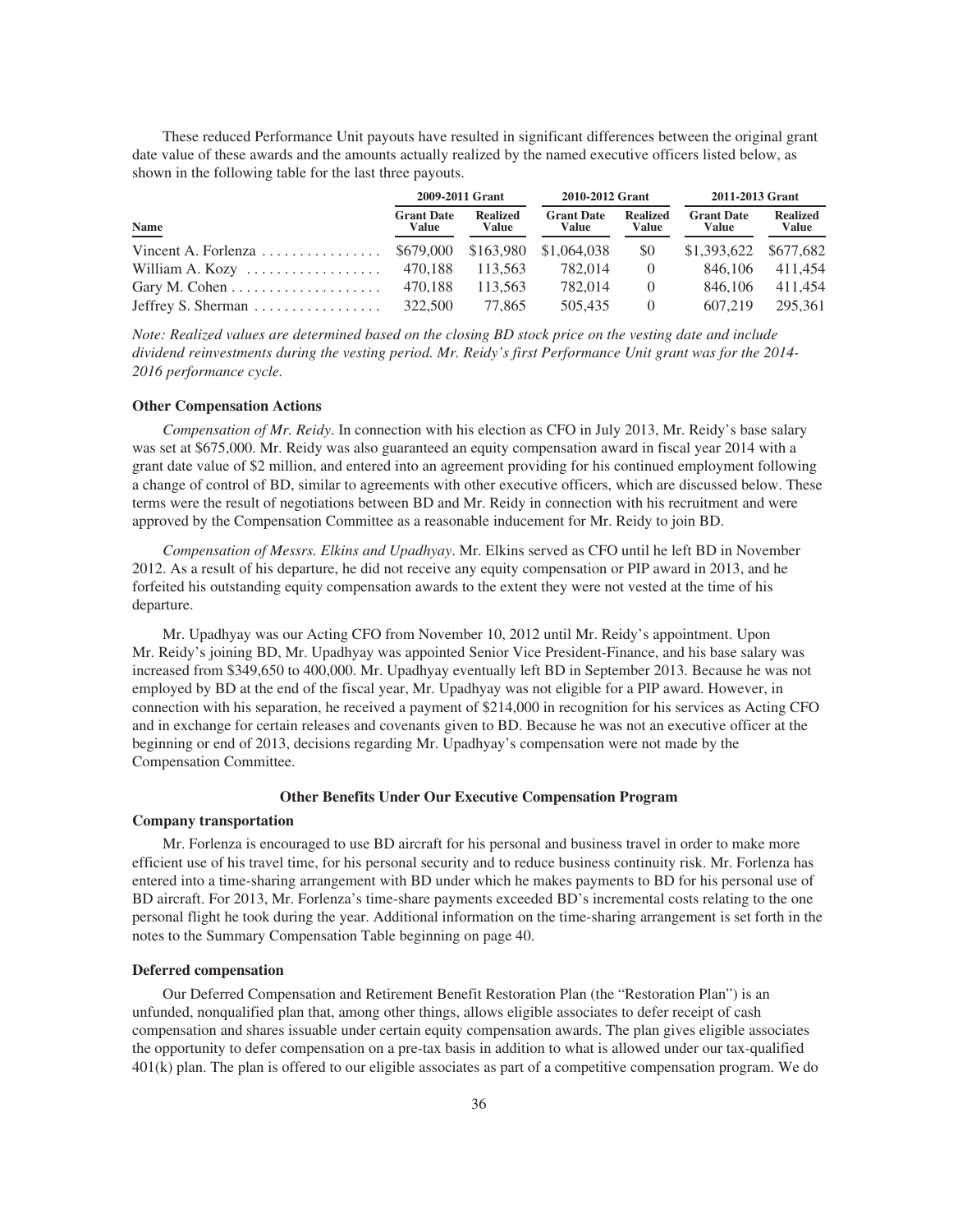not provide any guaranteed earnings on amounts deferred by the named executive officers, and earnings on these accounts are based on their individual investment elections. BD provides matching contributions on cash amounts deferred under the plan, subject to certain limits. A more complete description of the deferred compensation provisions of the plan begins on page 49.

### **Pension benefits**

We offer retirement benefits for all of our U.S. associates. Because the Internal Revenue Code limits the maximum annual benefit that may be paid to an individual under the BD Retirement Plan, our qualified defined benefit retirement plan, we provide additional retirement benefits through our Restoration Plan. Together, these plans are designed to provide a market-competitive level of income replacement for our retirement-eligible associates, reduce associate turnover and contribute towards a competitive compensation package. The named executive officers participate in these plans on the same basis as all eligible associates. We do not include the value of equity compensation in calculating pension benefits. A more complete description of our pension benefits begins on page 46.

### **Change of control agreements**

We have entered into agreements with the named executive officers relating to their employment following a change of control. These agreements provide the executives with continued employment for a period of two years following a change of control of BD, and provide certain benefits to the executives in the event their employment is terminated without cause or they leave their employment for "good reason" (also known as a constructive termination) during such period. Generally, these benefits include a severance payment equal to a multiple of the executive's salary and PIP award, and certain other benefits. A more complete description of the terms and potential payouts of our change of control agreements begins on page 51.

**General purpose.** Our change of control agreements are intended to retain the executives and provide continuity of management in the event of an actual or potential change of control of BD. These change of control benefits are reviewed from time-to-time by the Compensation Committee to ensure that they are consistent with our compensation objectives and market practices. Based on information provided by Pay Governance, change of control arrangements are used by a substantial majority of the companies in the Comparison Group, and the terms of our agreements, including the severance multiple, are consistent with the prevailing practices at those companies. The Compensation Committee believes the benefits provided under these agreements are appropriate and are consistent with our objective of attracting and retaining highly qualified executives.

**Triggering events.** Our agreements contain a "double trigger"—that is, there must be a change of control of BD *and* a termination of the executive's employment in order for any payments to be made. We opted for a double trigger, rather than a "single trigger" that provides for severance payments solely on the basis of a change of control, since a double trigger is consistent with the purpose of encouraging the continued employment of the executive following a change of control.

**Tax reimbursement payments.** In certain instances, payments made to an executive on account of his termination may be subject to a 20% excise tax. Under certain of our agreements, to offset the effect of this tax, we will reimburse the executive for any resulting excise tax. We provide for these payments because they allow the executive to recognize the full intended economic benefit of his agreement and eliminate unintended disparities between executives that the excise tax can arbitrarily impose, owing to the particular structure of this tax provision. However, while we believe these tax reimbursement provisions serve a valid purpose, in light of trends in executive compensation practices, it has been our policy since 2011 that any new change of control agreements that we enter into with executive officers will not contain these provisions. For instance, the agreement we entered into with Mr. Reidy upon his joining BD this year does not contain these provisions.

### **Other change in control provisions**

Upon a change in control, all outstanding equity compensation awards granted to our associates, including the named executive officers, immediately vest. Unlike the "double trigger" discussed above, no termination of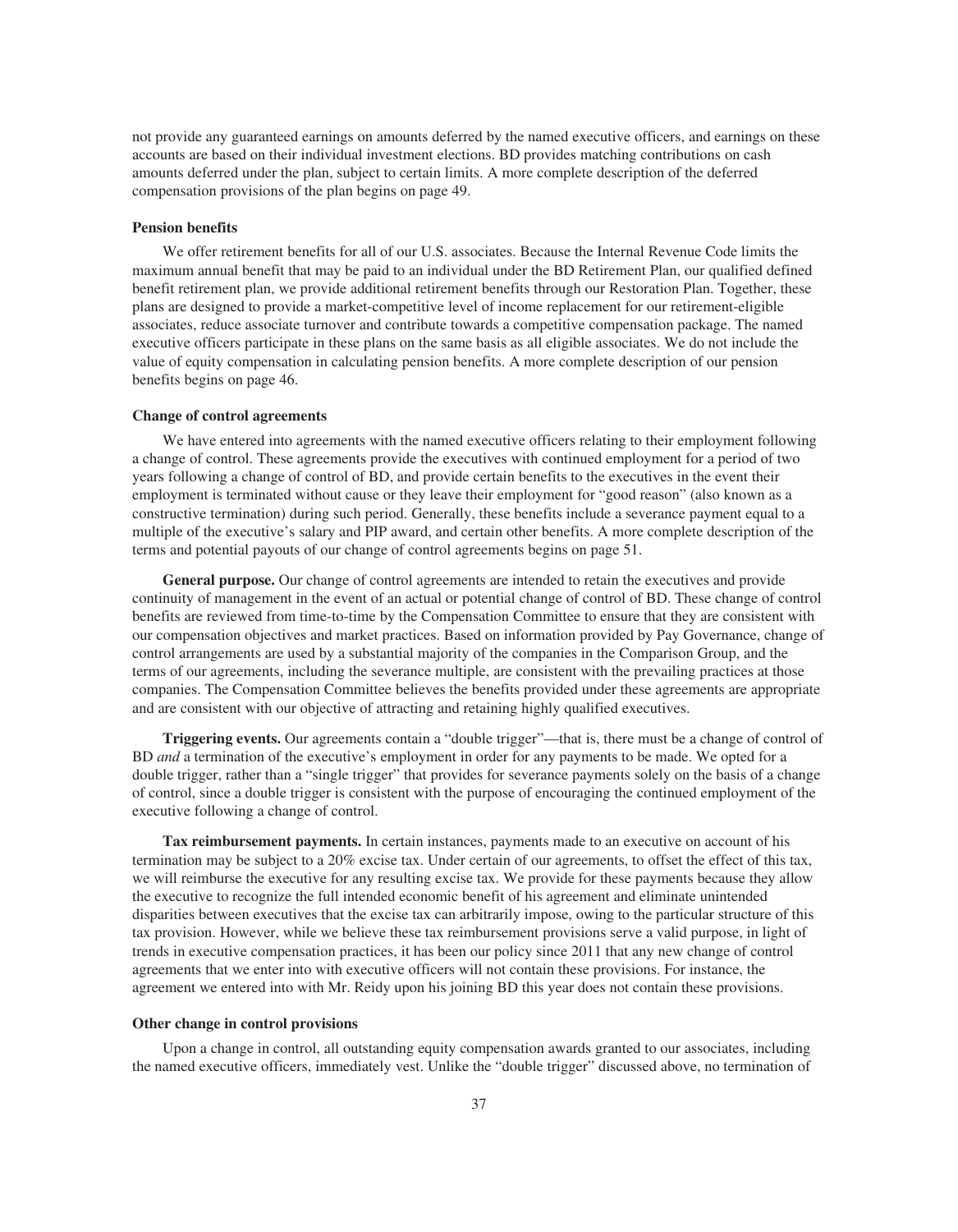employment is required for the accelerated vesting of the awards. This "single-trigger" vesting provides our associates with the same opportunity as our shareholders to realize the value created by the transaction.

## **Significant Policies and Additional Information Regarding Executive Compensation**

## **Recovery of prior compensation**

We have a policy that gives the Board the discretion to require a member of the BD Leadership Team (which includes 57 senior BD leaders, including the named executive officers) to reimburse BD for any PIP award or Performance Unit payout that was based on financial results that were subsequently restated as a result of that person's misconduct. The Board also has the discretion to cancel any equity compensation awards (or recover payouts under such awards) that were granted to such person with respect to the restated period, and require the person to reimburse BD for any profits realized on any sale of BD stock occurring after the public issuance of the financial statements that were subsequently restated.

The policy also gives the Board the authority to require members of the BD Leadership Team who were not involved in the misconduct to reimburse BD for the amount by which their PIP award or Performance Unit payouts exceeded the amount they would have received based on the restated results.

### **Share retention and ownership guidelines**

To increase executive share ownership and promote a long-term perspective when managing our business, our executive officers and other members of the BD Leadership Team are required to retain, in shares of BD stock, 75% of the net after-tax proceeds from any equity compensation awards granted to them after they become members of the BD Leadership Team. They are subject to these requirements until they achieve the required ownership level. The required ownership levels are:

Shares held directly, shares held indirectly through our 401(k) plan and Restoration Plan, and TVUs are included in determining a person's share ownership. Messrs. Forlenza, Kozy, Cohen and Sherman have holdings in excess of their ownership requirement. We have a policy that prohibits our directors and associates from pledging BD shares, or engaging in options, puts, calls or other transactions that are intended to hedge against the economic risk of owning BD shares.

## **Timing of equity award grants**

The Compensation Committee has adopted a policy that prohibits the backdating of any equity compensation award and requires our annual equity compensation awards and any "off-cycle" awards approved by our CEO to be made on fixed dates. The policy also prohibits manipulating the timing of either the public release of information or the grant of an award in order to increase the value of the award. Under the policy, the exercise price of any stock option or SAR award will be the closing price of BD stock on the grant date.

### **Tax considerations**

Section 162(m) of the Internal Revenue Code precludes BD from taking a federal income tax deduction for compensation paid in excess of \$1 million to its CEO and its three other most highly-compensated executive officers other than the CFO. This limitation does not apply, however, to "performance-based" compensation. While the Compensation Committee generally attempts to maximize the deductibility of compensation, the Compensation Committee believes that the primary purpose of our compensation program is to support BD's business strategy and the long-term interests of our shareholders. Therefore, the Compensation Committee maintains the flexibility to award compensation that may not be tax-deductible if doing so furthers the objectives of our executive compensation program.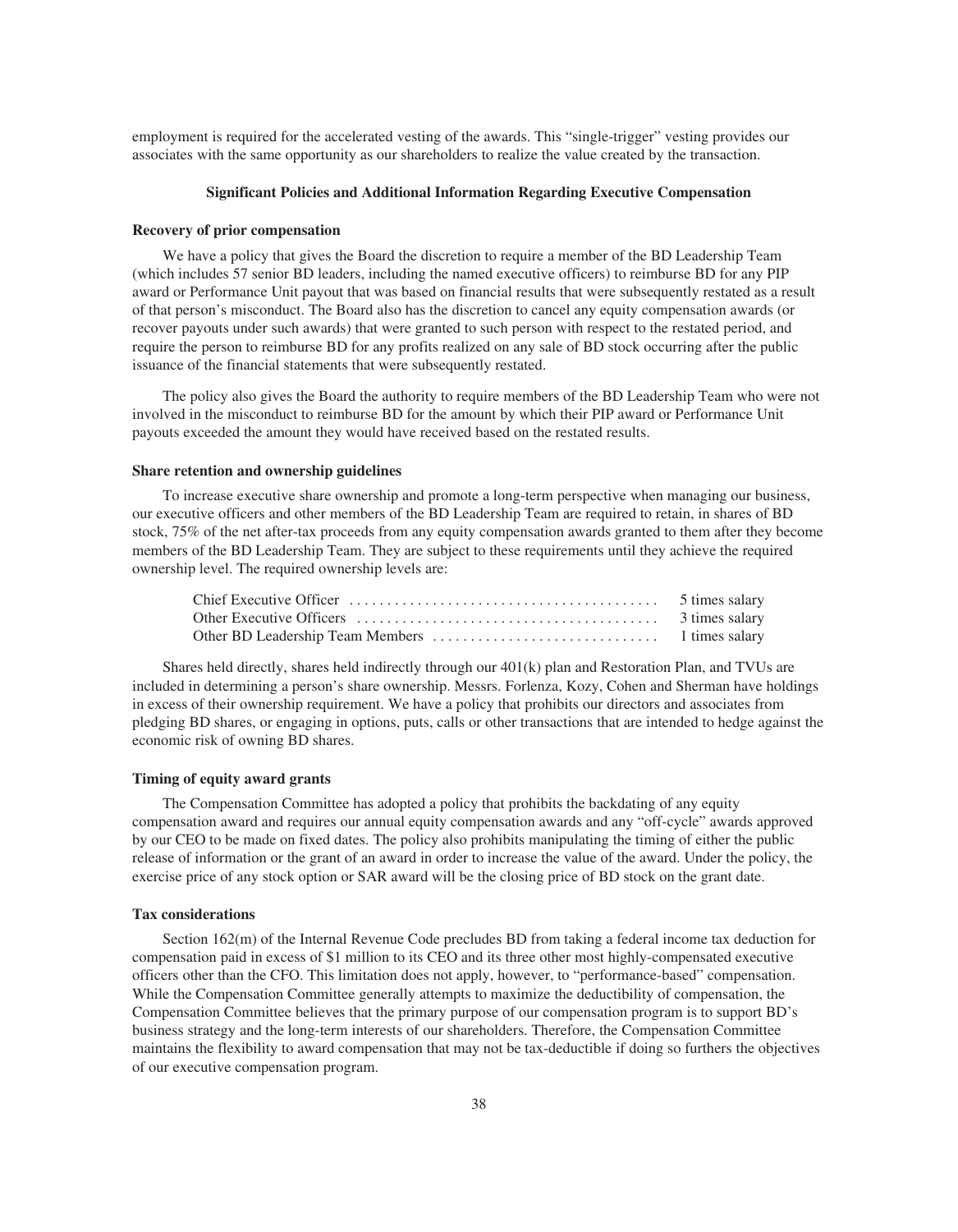## **COMPENSATION OF NAMED EXECUTIVE OFFICERS**

The following table shows the compensation provided by BD to each of the named executive officers in fiscal year 2013.

## **FISCAL YEAR 2013 SUMMARY COMPENSATION TABLE**

**Change in**

| Name and<br><b>Principal Position</b>                                                                                  |                      |                               | <b>Stock</b>                        | Option                              | <b>Non-Equity</b><br><b>Incentive Plan</b><br>Year Salary(\$) Awards(\$)(1) Awards(\$)(1) Compensation(\$)(2) | Спанде пі<br><b>Pension Value</b><br>and<br><b>Nonqualified</b><br><b>Deferred</b><br>Compensation | All<br>Other<br>Earnings $(\frac{6}{3})$ Compensation( $\frac{6}{3}$ )(4) | Total(\$)                           |
|------------------------------------------------------------------------------------------------------------------------|----------------------|-------------------------------|-------------------------------------|-------------------------------------|---------------------------------------------------------------------------------------------------------------|----------------------------------------------------------------------------------------------------|---------------------------------------------------------------------------|-------------------------------------|
| Vincent A. Forlenza<br>Chairman, Chief<br><b>Executive Officer</b><br>and President                                    | 2013<br>2012<br>2011 | 930,000<br>900,000<br>725,000 | 3,758,005<br>3,441,639<br>1,393,622 | 2,449,317<br>2,292,422<br>1,434,250 | 1,225,000<br>1,080,000<br>723,077                                                                             | 784,753<br>1,662,465<br>709,038                                                                    | 35,958<br>41,750<br>33,867                                                | 9,183,033<br>9,418,276<br>5,018,854 |
| Christopher R. Reidy $(5)$ .<br><b>Chief Financial Officer</b><br>and Executive Vice<br>President of<br>Administration | 2013                 | 144,247                       | $\overline{0}$                      | $\mathbf{0}$                        | 131,192                                                                                                       | 6,346                                                                                              | 7,189                                                                     | 288,974                             |
| William A. Kozy<br><b>Executive Vice</b><br>President and Chief<br><b>Operating Officer</b>                            | 2013<br>2012<br>2011 | 690,000<br>643,250<br>588,500 | 1,844,731<br>1,369,703<br>846,106   | 1,202,322<br>912,346<br>870,794     | 865,095<br>724,500<br>500,000                                                                                 | 741.154<br>1,116,174<br>575,624                                                                    | 39,704<br>44,622<br>33,701                                                | 5,383,006<br>4,810,595<br>3,414,725 |
| Gary M. Cohen $\dots$ .<br><b>Executive Vice</b><br>President                                                          | 2013<br>2012<br>2011 | 605,700<br>601,275<br>583,500 | 601,293<br>899,409<br>846,106       | 391.887<br>599,114<br>870,794       | 466.631<br>250,000<br>470,000                                                                                 | $\mathbf{0}$<br>1,300,415<br>356,996                                                               | 34,615<br>43,556<br>33.696                                                | 2,100,126<br>3,693,769<br>3,161,092 |
| Jeffrey S. Sherman<br>Senior Vice<br>President and<br><b>General Counsel</b>                                           | 2013<br>2012         | 516,250<br>486,250            | 903,154<br>839,910                  | 588,622<br>559,430                  | 530,854<br>444,300                                                                                            | 603.993<br>116,370                                                                                 | 38.975<br>34,300                                                          | 3,181,848<br>2,480,560              |
| David V. Elkins(6).<br>Former Executive<br>Vice President and<br><b>Chief Financial</b><br>Officer                     | 2013<br>2012<br>2011 | 78,125<br>618,750<br>575,000  | $\Omega$<br>1,200,221<br>846,106    | $\Omega$<br>799,461<br>870,794      | $\theta$<br>599,900<br>550,000                                                                                | 30,546<br>49,307<br>42,863                                                                         | 22,500<br>35,175<br>70,693                                                | 131,171<br>3,302,814<br>2,955,456   |
| Suketu Upadhyay(7)<br>$\cdots$<br>Former Acting Chief<br><b>Financial Officer</b>                                      |                      | 2013 351,477                  | 240,545                             | 156,750                             | $\overline{0}$                                                                                                | 24,717                                                                                             | 237,284                                                                   | 1,010,773                           |

(1) *Stock Awards and Option Awards.* The amounts shown in the "Stock Awards" column (which includes performance-based and time-vested restricted stock units) and "Option Awards" column (which includes stocksettled stock appreciation rights) reflect the grant date fair value of the awards under FASB ASC Topic 718 (disregarding estimated forfeitures). For a description of the methodology and assumptions used to determine the amounts reflected in these columns, see note 7 to the consolidated financial statements contained in our Annual Reports on Form 10-K for the fiscal years ended September 30, 2013, 2012 and 2011, respectively.

Amounts shown in the "Stock Awards" column for 2013 include awards of Performance Units, which are performance-based restricted stock units. The amounts included in this column are the grant date fair values of these awards at target payout, which we believe is the most probable outcome based on the applicable performance conditions. Below are the grant date fair values of these awards, assuming maximum payout (200% of target):

| <b>Name</b>                                                                             | <b>Grant date fair</b><br>value at<br>target payout | <b>Grant date fair</b><br>value at<br>maximum payout |
|-----------------------------------------------------------------------------------------|-----------------------------------------------------|------------------------------------------------------|
| Vincent A. Forlenza $\ldots, \ldots, \ldots, \ldots, \ldots, \ldots, \ldots, \ldots$    | \$2,508,019                                         | \$5,016,038                                          |
|                                                                                         | 1.231.141                                           | 2.462.282                                            |
| Gary M. Cohen $\dots \dots \dots \dots \dots \dots \dots \dots \dots \dots \dots \dots$ | 401.315                                             | 802.630                                              |
|                                                                                         | 602.730                                             | 1.205.460                                            |
|                                                                                         | 160,512                                             | 321,024                                              |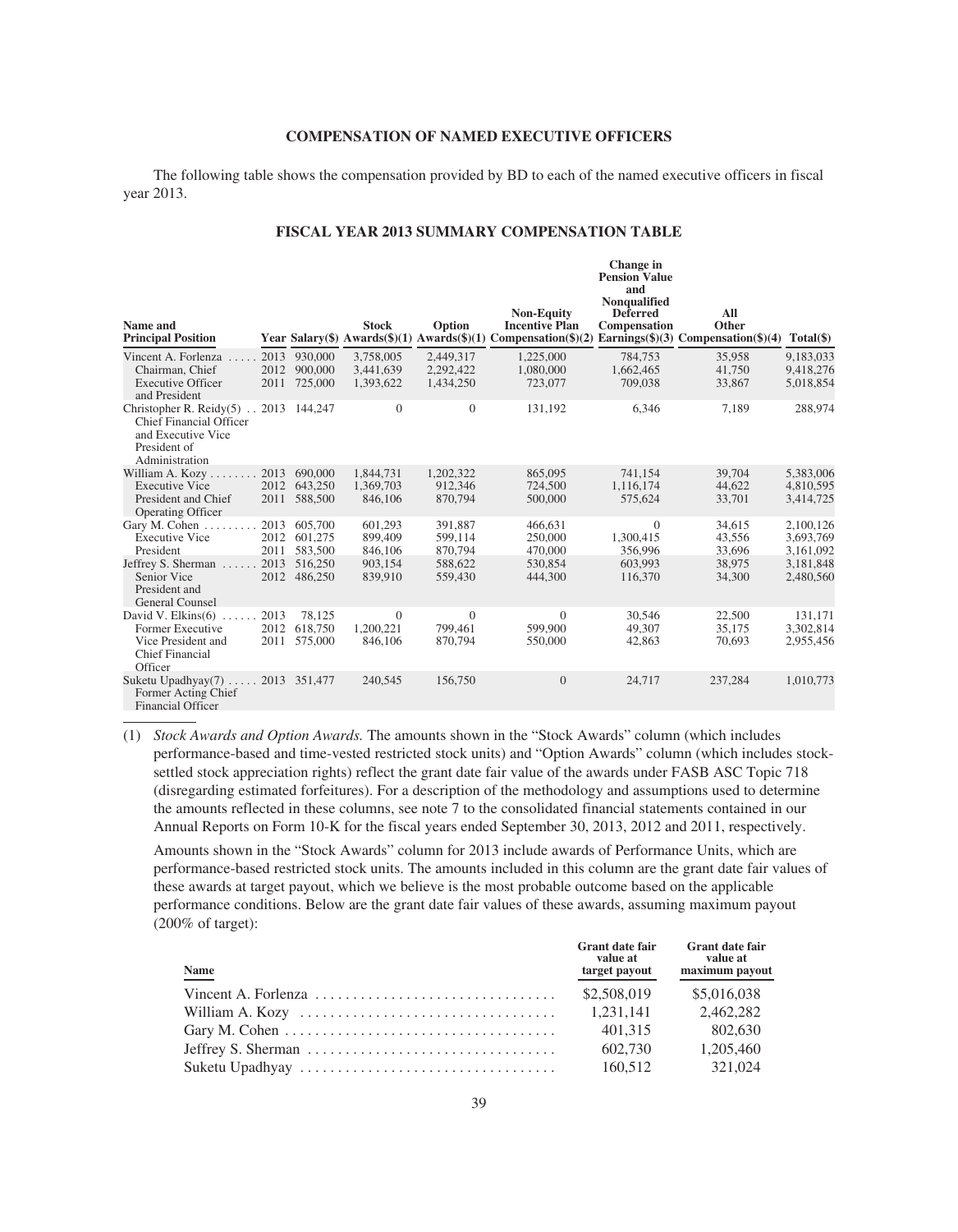- (2) *Non-Equity Incentive Plan Compensation.* Includes amounts earned under BD's Performance Incentive Plan ("PIP"). These amounts are paid in January following the fiscal year in which they are earned, unless deferred at the election of the named executive officer.
- (3) *Change in Pension Value and Nonqualified Deferred Compensation Earnings.*

*Pension*—Amounts shown are the aggregate changes in the actuarial present value of accumulated benefits under our defined benefit pension plans (including our restoration plan). These amounts represent the difference between the present value of accumulated pension benefits at normal retirement age (or, in the case of Messrs. Forlenza and Kozy, the earliest date they can retire without any reduction in benefits) at the beginning and end of the fiscal year (or, in the case of Messrs. Elkins and Upadhyay, the date they separated from BD). A decrease in present value is shown in the table as "0". The actuarial present value of Mr. Cohen's accumulated pension benefits decreased \$184,793 during the year. Information regarding our pension plans begins on page 46. BD's pension plans allow for early retirement in certain cases without any reduction in benefits if a participant's combined age and years of service reach a certain amount.

*Deferred Compensation*—Earnings on nonqualified deferred compensation are not included in this column, since no named executive officer earned above-market or preferential earnings on nonqualified deferred compensation during the fiscal years shown. Information on the named executive officers' nonqualified deferred compensation accounts is on page 49.

(4) *All Other Compensation.* Amounts shown for fiscal year 2013 include the following:

|                                                                     | Forlenza | Vincent A. Christopher R. William A. Gary M. Jeffrey S. David V.<br><b>Reidy</b> | Kozy     |           |                      | Suketu<br>Cohen Sherman Elkins Upadhyay |
|---------------------------------------------------------------------|----------|----------------------------------------------------------------------------------|----------|-----------|----------------------|-----------------------------------------|
| Matching contributions under plans  \$33,975                        |          | \$7,089                                                                          | \$33,975 |           |                      | \$33,975 \$33,975 \$22,500 \$23,284     |
| Matching charitable gifts                                           | 1,000    | 100                                                                              |          | $5.000 -$ | 5,000                |                                         |
| Term life insurance                                                 | 983      |                                                                                  | 729      | 640       |                      |                                         |
| Separation payment $\dots\dots\dots\dots\dots$                      |          |                                                                                  |          |           |                      | 214,000                                 |
| $Total \dots \dots \dots \dots \dots \dots \dots \dots \dots \dots$ | 35,958   | 7.189                                                                            | 39.704   |           | 34,615 38,975 22,500 | 237.284                                 |

The following is a description of these benefits:

- *Matching Contributions Under Plans—*The amounts shown reflect matching contributions made by BD pursuant to our 401(k) plan and Deferred Compensation and Retirement Benefit Restoration Plan.
- *Matching Charitable Gifts—*The amounts shown are matching contributions under BD's Matching Gift Program, under which BD matches up to \$5,000 of contributions per calendar year made by an associate to qualifying non-profit organizations.
- *Term Life Insurance—*BD provides incremental term life insurance benefits to certain named executive officers beyond those provided to BD associates generally. The amounts shown reflect the dollar value of the insurance premiums paid by BD for this incremental insurance.
- *Separation Payment—*In connection with his separation, Mr. Upadhyay received a payment of \$214,000 in recognition for his services as Acting CFO and for certain releases and covenants given to BD*.*

Pursuant to a policy adopted by the Board of Directors, Mr. Forlenza is encouraged to use BD aircraft for his personal and business travel. The value of Mr. Forlenza's personal use of BD aircraft is measured by the incremental variable costs incurred by BD in connection with these personal flights that are not reimbursed by Mr. Forlenza. These variable costs include fuel, trip-related maintenance, crew travel expenses, on-board catering, and landing and parking fees. If the aircraft flies empty before picking up or after dropping off Mr. Forlenza at a destination, the costs of the empty flight are included in the incremental cost. Since BD aircraft are used predominantly for business purposes, we do not include fixed costs that do not change in amount based on usage, such as depreciation and pilot salaries.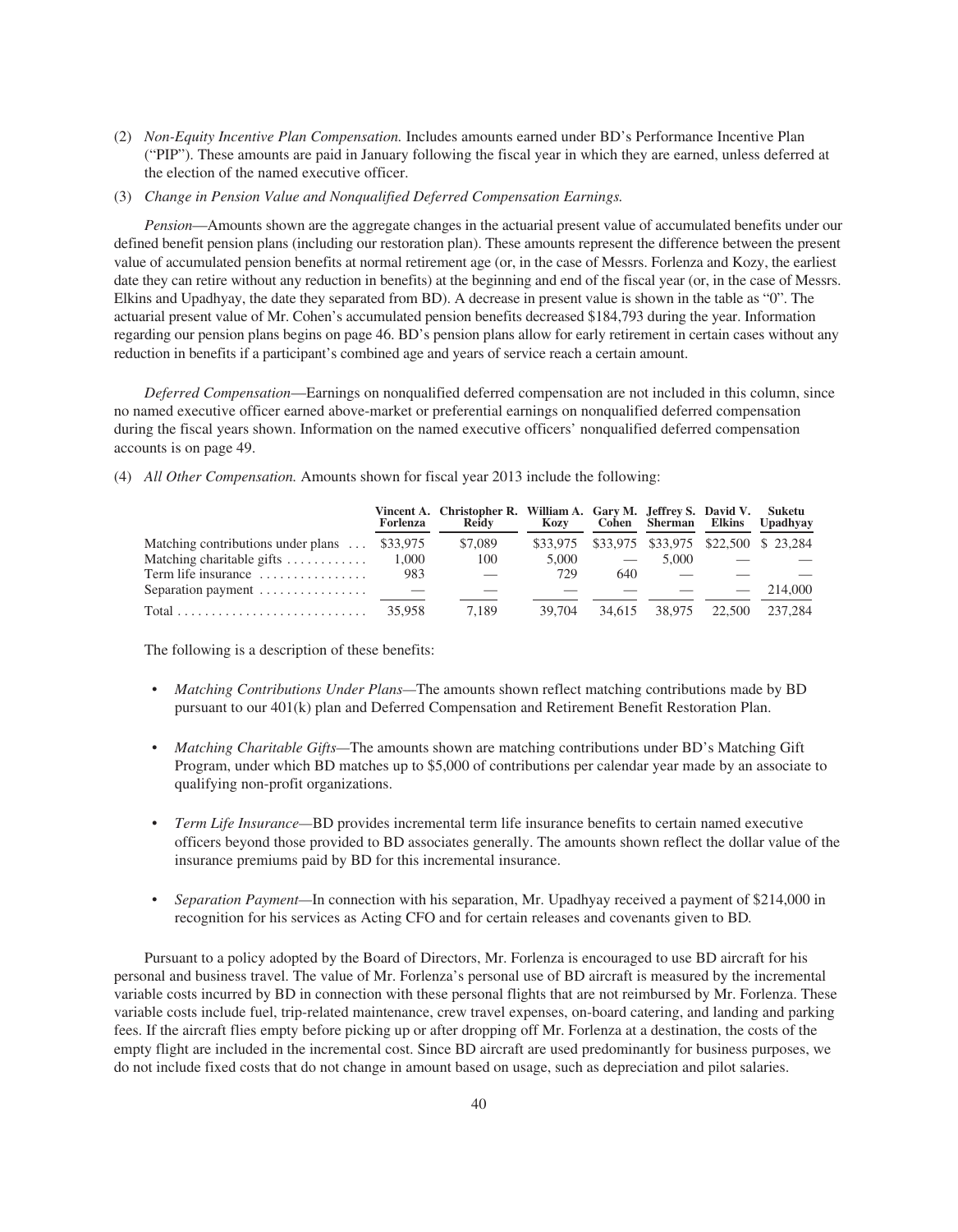BD and Mr. Forlenza have entered into a time-sharing arrangement under which Mr. Forlenza makes timeshare payments to BD for his personal use of BD aircraft. The payments are for the maximum amount permitted by Federal Aviation Administration regulations without subjecting BD to regulation as a charter carrier. Mr. Forlenza's payments under this arrangement for the one personal flight taken in fiscal year 2013 exceeded the variable costs incurred by BD in connection with these flights. Accordingly, no value has been attributed to his use of corporate aircraft in the Summary Compensation Table. Mr. Forlenza is responsible for the payment of any tax on any income imputed to him as a result of his personal use of corporate aircraft.

- (5) Mr. Reidy joined BD on July 15, 2013.
- (6) Mr. Elkins resigned from BD effective November 9, 2012.
- (7) Mr. Upadhyay served as Acting Chief Financial Officer from November 10, 2012 to July 14, 2013. He subsequently resigned from BD effective September 20, 2013.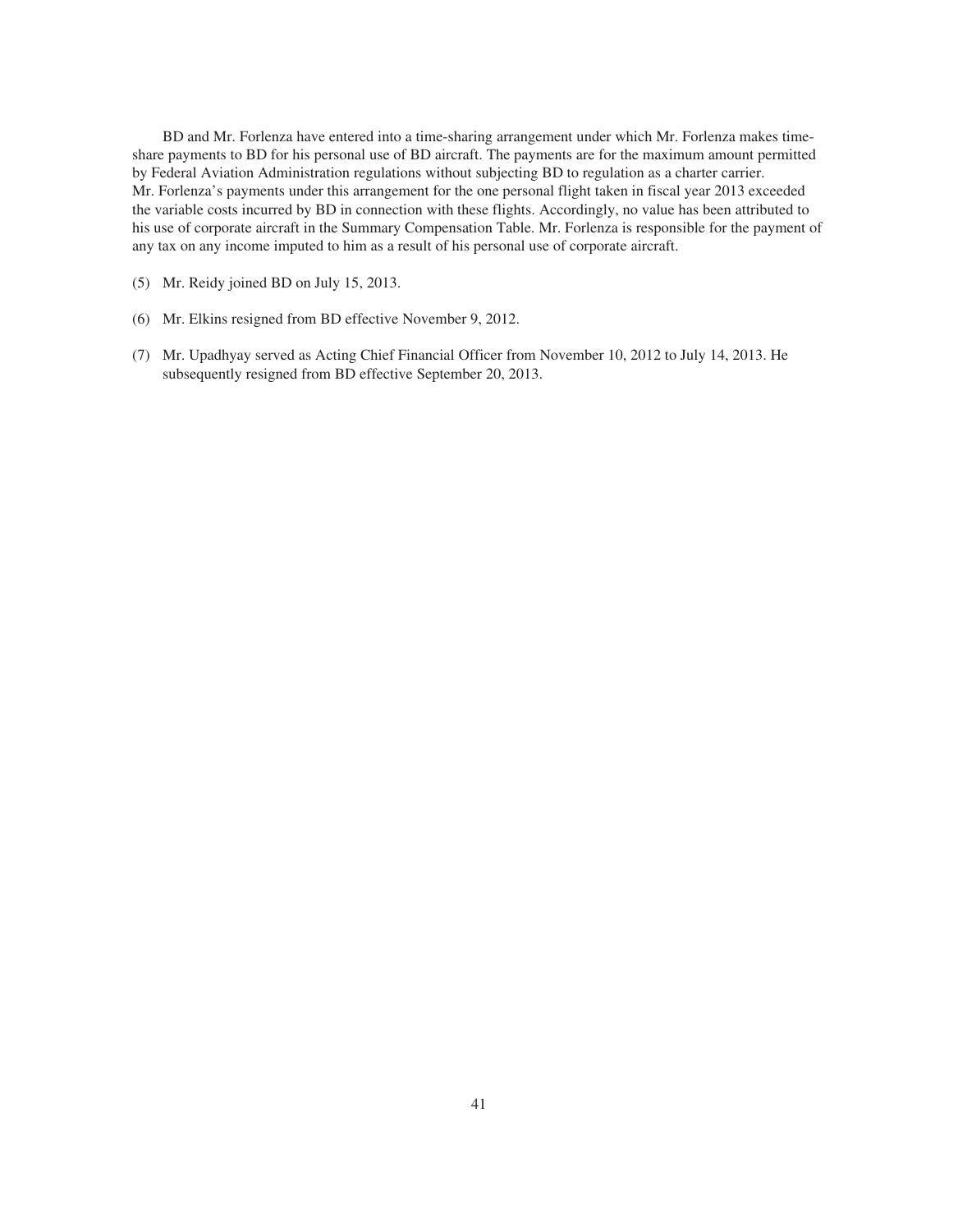## **INFORMATION REGARDING PLAN AWARDS IN FISCAL YEAR 2013**

Set forth below is information regarding awards granted to the named executive officers in fiscal year 2013. The non-equity incentive awards were made under the PIP. The equity awards were made under BD's 2004 Employee and Director Equity-Based Compensation Plan. Mr. Elkins did not receive any plan-based awards in 2013.

# **Grants of Plan-Based Awards in Fiscal Year 2013**

**All Other**

|                      |                                       | <b>Estimated Possible Payouts</b><br><b>Under Non-Equity Incentive</b><br>Plan Awards(2) |                           |                         | <b>Estimated Future Payouts</b><br><b>Under Equity Incentive</b><br>Plan Awards(3) |               |        | <i>An Ounce</i><br><b>Stock</b><br>Awards:<br><b>Number</b><br>of Shares<br>of Stock | <b>All Other</b><br>Option<br>Awards:<br>Number of<br><b>Securities</b> | <b>Exercise</b><br>or Base<br><b>Price of</b><br>Option | Grant<br><b>Date Fair</b><br>Value of<br><b>Stock and</b> |                                                   |
|----------------------|---------------------------------------|------------------------------------------------------------------------------------------|---------------------------|-------------------------|------------------------------------------------------------------------------------|---------------|--------|--------------------------------------------------------------------------------------|-------------------------------------------------------------------------|---------------------------------------------------------|-----------------------------------------------------------|---------------------------------------------------|
| Name                 | Award                                 | Type(1) Grant Date                                                                       | <b>Threshold</b><br>$($)$ | <b>Target</b><br>$(\$)$ | $(\$)$                                                                             | #)            | #)     | Maximum Threshold Target Maximum<br>#)                                               | or Units<br>#)                                                          | Underlying                                              | Awards                                                    | Option<br>Options $(\#)$ (\$/Sh)(4) Awards(\$)(5) |
| Vincent A. Forlenza  | PIP<br>TVU<br>PU<br><b>SAR</b>        | N/A<br>11/20/12<br>11/20/12<br>11/20/12                                                  |                           |                         | 778,320 1,128,000 2,256,000                                                        | 14,776 34,766 |        | 69,532                                                                               | 17,758                                                                  | 202,758                                                 | 76.18                                                     | 1,249,986<br>2,508,019<br>2,449,317               |
| Christopher R. Reidy | PIP                                   | N/A                                                                                      | 84,601                    | 122,610                 | 245,220                                                                            |               |        |                                                                                      |                                                                         |                                                         |                                                           |                                                   |
| William A. Kozy      | PIP<br><b>TVU</b><br>PU<br><b>SAR</b> | N/A<br>11/20/12<br>11/20/12<br>11/20/12                                                  | 531,300                   |                         | 770,000 1,540,000                                                                  | 7,253         | 17,066 | 34,132                                                                               | 8,717                                                                   | 99,530                                                  | 76.18                                                     | 613,590<br>1,231,141<br>1,202,322                 |
| Gary M. Cohen        | PIP<br>TVU<br>PU<br><b>SAR</b>        | N/A<br>11/20/12<br>11/20/12<br>11/20/12                                                  | 334,346                   | 484,560                 | 969,120                                                                            | 2,364         | 5,563  | 11,126                                                                               | 2,841                                                                   | 32,441                                                  | 76.18                                                     | 199,978<br>401,315<br>391,887                     |
| Jeffrey S. Sherman   | PIP<br><b>TVU</b><br>PU<br><b>SAR</b> | N/A<br>11/20/12<br>11/20/12<br>11/20/12                                                  | 326,025                   | 472,500                 | 945,000                                                                            | 3,551         | 8,355  | 16,710                                                                               | 4,268                                                                   | 48,727                                                  | 76.18                                                     | 300,425<br>602,730<br>588,622                     |
| Suketu Upadhyay(6)   | TVU<br>PU<br><b>SAR</b>               | 11/20/12<br>11/20/12<br>11/20/12                                                         |                           |                         |                                                                                    | 946           | 2,225  | 4,450                                                                                | 1,137                                                                   | 12,976                                                  | 76.18                                                     | 80,033<br>160,512<br>156,750                      |

(1) Award Type:

PIP = Performance Incentive Plan TVU = Time-Vested Unit PU = Performance Unit SAR = Stock Appreciation Right

- (2) The amounts shown represent the range of possible dollar payouts that a named executive officer could earn under the PIP for fiscal year 2013, based on certain assumptions. Actual payments under the Performance Incentive Plan for fiscal year 2013 are reflected in the "Non-Equity Incentive Plan Compensation" column of the Summary Compensation Table on page 39. The amount in the "Threshold" column assumes BD achieved the minimum performance levels, resulting in available funding for awards at 69% of target, and that the named executive officer received a payment equal to 69% of his award target. Because the Compensation Committee has discretion in setting PIP awards, actual awards may be higher or lower than the threshold amount shown. The "maximum" column reflects an award at 200% of target, the maximum award an individual may receive under the plan. Messrs. Elkins and Upadhyay also were not eligible for PIP awards for fiscal year 2013, as they were not employed by BD at the end of the fiscal year.
- (3) The amounts shown represent the range of potential share payouts under Performance Unit awards. The amount in the "Threshold" column shows the number of shares that will be paid out, assuming BD achieves the minimum performance required for the payment of shares.
- (4) The exercise price is the closing price of BD common stock on the date of grant, as reported on the New York Stock Exchange.
- (5) The amounts shown in this column reflect the grant date fair value of the awards under FASB ASC Topic 718 used by BD for financial statement reporting purposes (disregarding estimated forfeitures). For a discussion of the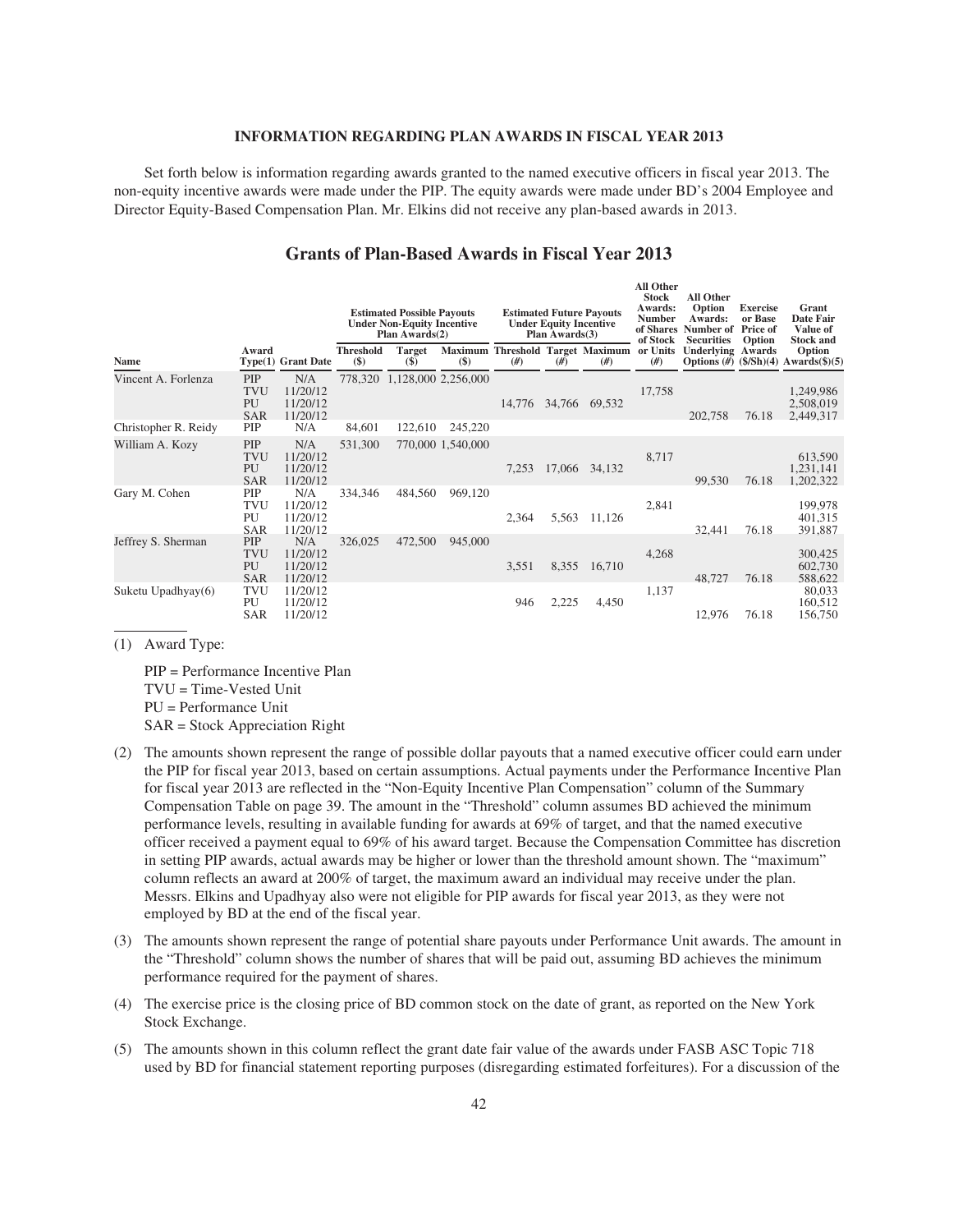assumptions made to determine the grant date fair value of these awards, see Note 7 to the consolidated financial statements that are included in our Annual Report on Form 10-K for the fiscal year ended September 30, 2013.

(6) Mr. Upadhyay forfeited his fiscal year 2013 equity-based compensation awards upon his resignation from BD.

## **Description of Awards**

## *Performance Incentive Plan*

The PIP provides an opportunity for annual cash incentive payments to eligible associates. A more detailed discussion of the PIP and the performance targets established under the PIP for fiscal year 2013 appears in the Compensation Discussion and Analysis section of this proxy statement. Total awards to BD's executive officers may not, in the absence of special circumstances, exceed 3% of our reported after-tax net income for the fiscal year.

## *Equity Compensation Awards*

Performance Units. Performance Units are performance-based restricted stock units that vest three years after grant. The potential payouts under these awards range from zero to 200% of the award's share target. The actual payout will be based on BD's performance against the performance targets over the three-year performance period covering fiscal years 2013-2015. A more detailed discussion of the performance targets for these awards appears in the Compensation Discussion and Analysis section of this proxy statement. Performance Units are not transferable, and holders may not vote shares underlying the award until the shares have been distributed. Dividends do not accrue on these awards.

Time-Vested Units. A TVU is a restricted stock unit that represents the right to receive one share of BD common stock upon vesting. TVUs vest three years after grant. TVUs are not transferable, and holders may not vote shares underlying the award until the shares have been distributed. Dividends do not accrue on these awards.

Stock-Settled Stock Appreciation Rights. A SAR represents the right to receive, upon exercise, shares of BD common stock equal in value to the difference between the market price of BD common stock at the time of exercise and the exercise price. SARs have a ten-year term, and become exercisable in four equal annual installments, beginning one year following the grant date.

Change of Control. Performance Units, TVUs and SARs fully vest upon a change of control (see "Accelerated Vesting of Equity Compensation Awards Upon a Change of Control" on page 52).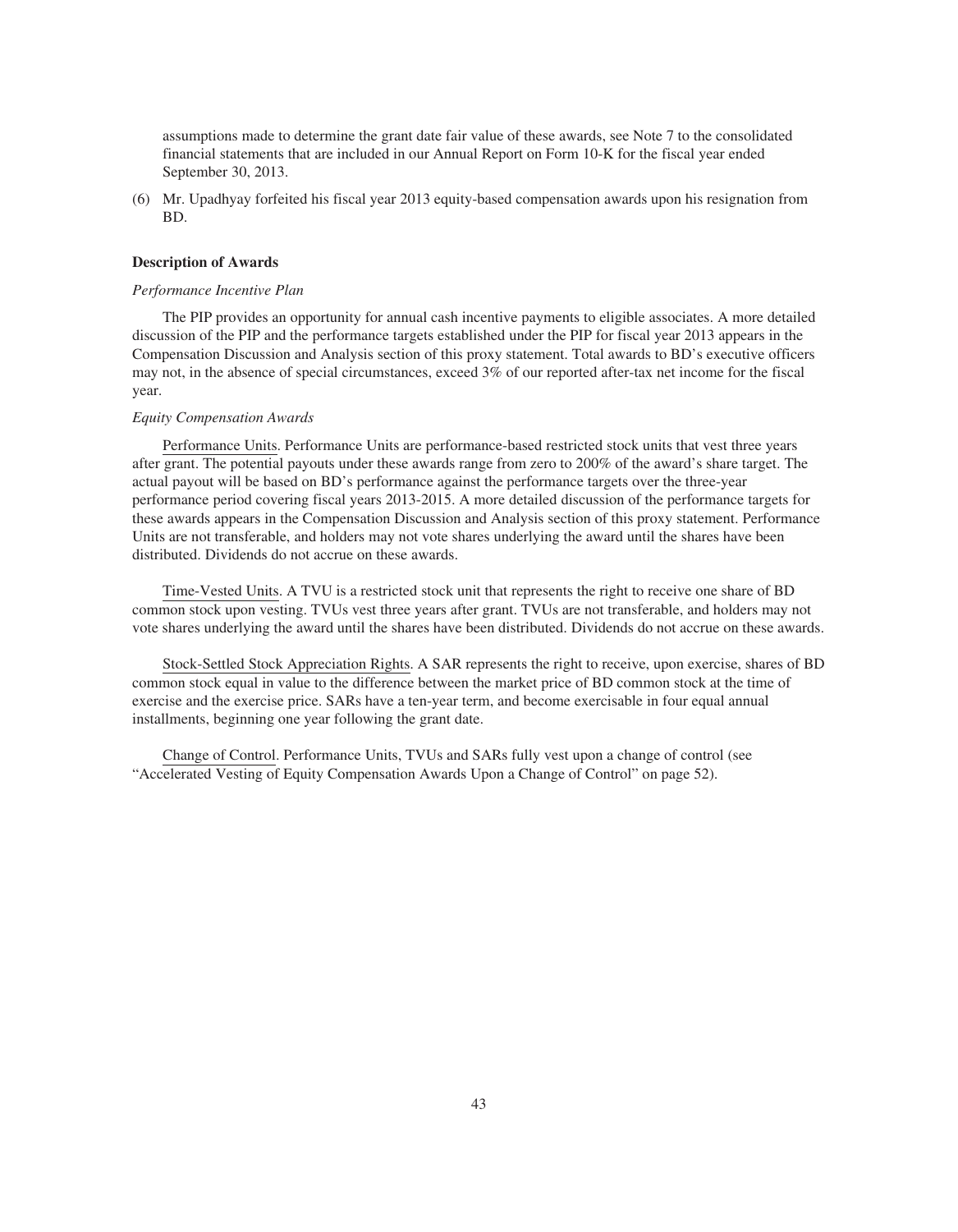## **OUTSTANDING EQUITY AWARDS**

The following table sets forth the outstanding equity-based compensation awards held by the named executive officers at the end of fiscal year 2013.

# **Outstanding Equity Awards at 2013 Fiscal Year-End**

| Name                | Grant<br>Date | Number of<br><b>Securities</b><br>Underlying<br><b>Unexercised</b><br><b>Options</b><br>(H)(1) | Number of<br><b>Securities</b><br>Underlying<br>Unexercised<br><b>Options</b><br><b>Exercisable Unexercisable</b><br>(H)(1) | Option<br><b>Exercise</b><br>Price<br>$(\$/Sh)$ | Option<br><b>Expiration</b><br>Date | <b>Number of Shares or</b><br><b>Shares</b> or<br><b>Units</b> of<br><b>Stock That That Have</b><br><b>Have Not</b><br><b>Vested</b><br>(H)(2) | <b>Market</b><br>Value of<br>Units of<br><b>Stock</b><br><b>Not</b><br><b>Vested</b><br>$(\$)(3)$ | <b>Equity</b><br><b>Incentive Plan</b><br>Awards:<br>Number of<br><b>Unearned</b><br><b>Shares</b> , Units<br>or Other<br><b>Rights That</b><br><b>Have Not</b><br>Vested $(H)(4)$ | <b>Equity</b><br><b>Incentive Plan</b><br>Awards:<br>Market or<br><b>Payout Value</b><br>of Unearned<br><b>Shares</b> , Units<br>or Other Rights<br><b>That Have Not</b><br>Vested $(\text{$}5)(3)$ |
|---------------------|---------------|------------------------------------------------------------------------------------------------|-----------------------------------------------------------------------------------------------------------------------------|-------------------------------------------------|-------------------------------------|------------------------------------------------------------------------------------------------------------------------------------------------|---------------------------------------------------------------------------------------------------|------------------------------------------------------------------------------------------------------------------------------------------------------------------------------------|-----------------------------------------------------------------------------------------------------------------------------------------------------------------------------------------------------|
| Vincent A. Forlenza | 11/23/2004    | 22,923                                                                                         | $\mathbf{0}$                                                                                                                |                                                 | \$54.41 11/23/2014                  |                                                                                                                                                |                                                                                                   |                                                                                                                                                                                    |                                                                                                                                                                                                     |
|                     | 11/21/2005    | 21,118                                                                                         | $\mathbf{0}$                                                                                                                |                                                 | \$59.16 11/21/2015                  |                                                                                                                                                |                                                                                                   |                                                                                                                                                                                    |                                                                                                                                                                                                     |
|                     | 11/21/2006    | 18,073                                                                                         | $\mathbf{0}$                                                                                                                |                                                 | \$71.72 11/21/2016                  |                                                                                                                                                |                                                                                                   |                                                                                                                                                                                    |                                                                                                                                                                                                     |
|                     | 11/20/2007    | 18,157                                                                                         | $\overline{0}$                                                                                                              |                                                 | \$84.33 11/20/2017                  |                                                                                                                                                |                                                                                                   |                                                                                                                                                                                    |                                                                                                                                                                                                     |
|                     | 11/25/2008    | 34,544                                                                                         | $\overline{0}$                                                                                                              |                                                 | \$62.50 11/25/2018                  |                                                                                                                                                |                                                                                                   |                                                                                                                                                                                    |                                                                                                                                                                                                     |
|                     | 11/24/2009    | 41,055                                                                                         | 13,687                                                                                                                      |                                                 | \$75.63 11/24/2019                  |                                                                                                                                                |                                                                                                   |                                                                                                                                                                                    |                                                                                                                                                                                                     |
|                     | 11/23/2010    | 42,686                                                                                         | 42,686                                                                                                                      |                                                 | \$76.64 11/23/2020                  |                                                                                                                                                |                                                                                                   |                                                                                                                                                                                    |                                                                                                                                                                                                     |
|                     | 11/22/2011    | 45,448                                                                                         | 136,346                                                                                                                     |                                                 | \$72.12 11/22/2021                  |                                                                                                                                                |                                                                                                   |                                                                                                                                                                                    |                                                                                                                                                                                                     |
|                     | 11/20/2012    | $\theta$                                                                                       | 202,758                                                                                                                     |                                                 | \$76.18 11/20/2022                  |                                                                                                                                                |                                                                                                   |                                                                                                                                                                                    |                                                                                                                                                                                                     |
|                     | Various       |                                                                                                |                                                                                                                             |                                                 |                                     | 68,782                                                                                                                                         | 6,879,576                                                                                         | 68,040                                                                                                                                                                             | 6,805,361                                                                                                                                                                                           |
| William A. Kozy     | 11/21/2005    | 21,118                                                                                         | $\boldsymbol{0}$                                                                                                            |                                                 | \$59.16 11/21/2015                  |                                                                                                                                                |                                                                                                   |                                                                                                                                                                                    |                                                                                                                                                                                                     |
|                     | 11/21/2006    | 18,073                                                                                         | $\boldsymbol{0}$                                                                                                            |                                                 | \$71.72 11/21/2016                  |                                                                                                                                                |                                                                                                   |                                                                                                                                                                                    |                                                                                                                                                                                                     |
|                     | 11/20/2007    | 18,157                                                                                         | $\boldsymbol{0}$                                                                                                            |                                                 | \$84.33 11/20/2017                  |                                                                                                                                                |                                                                                                   |                                                                                                                                                                                    |                                                                                                                                                                                                     |
|                     | 11/25/2008    | 23,922                                                                                         | $\overline{0}$                                                                                                              |                                                 | \$62.50 11/25/2018                  |                                                                                                                                                |                                                                                                   |                                                                                                                                                                                    |                                                                                                                                                                                                     |
|                     | 11/24/2009    | 30,174                                                                                         | 10,061                                                                                                                      |                                                 | \$75.63 11/24/2019                  |                                                                                                                                                |                                                                                                   |                                                                                                                                                                                    |                                                                                                                                                                                                     |
|                     | 11/23/2010    | 25,916                                                                                         | 25,917                                                                                                                      |                                                 | \$76.64 11/23/2020                  |                                                                                                                                                |                                                                                                   |                                                                                                                                                                                    |                                                                                                                                                                                                     |
|                     | 11/22/2011    | 18,087                                                                                         | 54,264                                                                                                                      |                                                 | \$72.12 11/22/2021                  |                                                                                                                                                |                                                                                                   |                                                                                                                                                                                    |                                                                                                                                                                                                     |
|                     | 11/20/2012    | $\mathbf{0}$                                                                                   | 99,530                                                                                                                      |                                                 | \$76.18 11/20/2022                  |                                                                                                                                                |                                                                                                   |                                                                                                                                                                                    |                                                                                                                                                                                                     |
|                     | Various       |                                                                                                |                                                                                                                             |                                                 |                                     | 51,742                                                                                                                                         | 5,175,235                                                                                         | 30,308                                                                                                                                                                             | 3,031,406                                                                                                                                                                                           |
| Gary M. Cohen       | 11/21/2006    | 18,073                                                                                         | $\mathbf{0}$                                                                                                                |                                                 | \$71.72 11/21/2016                  |                                                                                                                                                |                                                                                                   |                                                                                                                                                                                    |                                                                                                                                                                                                     |
|                     | 11/20/2007    | 18,157                                                                                         | $\overline{0}$                                                                                                              |                                                 | \$84.33 11/20/2017                  |                                                                                                                                                |                                                                                                   |                                                                                                                                                                                    |                                                                                                                                                                                                     |
|                     | 11/25/2008    | 23,922                                                                                         | $\overline{0}$                                                                                                              |                                                 | \$62.50 11/25/2018                  |                                                                                                                                                |                                                                                                   |                                                                                                                                                                                    |                                                                                                                                                                                                     |
|                     | 11/24/2009    | 30,174                                                                                         | 10,061                                                                                                                      |                                                 | \$75.63 11/24/2019                  |                                                                                                                                                |                                                                                                   |                                                                                                                                                                                    |                                                                                                                                                                                                     |
|                     | 11/23/2010    | 25,916                                                                                         | 25,917                                                                                                                      |                                                 | \$76.64 11/23/2020                  |                                                                                                                                                |                                                                                                   |                                                                                                                                                                                    |                                                                                                                                                                                                     |
|                     | 11/22/2011    | 11,877                                                                                         | 35,634                                                                                                                      |                                                 | \$72.12 11/22/2021                  |                                                                                                                                                |                                                                                                   |                                                                                                                                                                                    |                                                                                                                                                                                                     |
|                     | 11/20/2012    | $\overline{0}$                                                                                 | 32,441                                                                                                                      |                                                 | \$76.18 11/20/2022                  |                                                                                                                                                |                                                                                                   |                                                                                                                                                                                    |                                                                                                                                                                                                     |
|                     | Various       |                                                                                                |                                                                                                                             |                                                 |                                     |                                                                                                                                                | 35,194 3,520,104                                                                                  | 14,259                                                                                                                                                                             | 1,426,185                                                                                                                                                                                           |
| Jeffrey S. Sherman  | 11/21/2006    | 12,769                                                                                         | $\boldsymbol{0}$                                                                                                            |                                                 | \$71.72 11/21/2016                  |                                                                                                                                                |                                                                                                   |                                                                                                                                                                                    |                                                                                                                                                                                                     |
|                     | 11/20/2007    | 12,380                                                                                         | $\boldsymbol{0}$                                                                                                            |                                                 | \$84.33 11/20/2017                  |                                                                                                                                                |                                                                                                   |                                                                                                                                                                                    |                                                                                                                                                                                                     |
|                     | 11/25/2008    | 16,408                                                                                         | $\overline{0}$                                                                                                              |                                                 | \$62.50 11/25/2018                  |                                                                                                                                                |                                                                                                   |                                                                                                                                                                                    |                                                                                                                                                                                                     |
|                     | 11/24/2009    | 19,500                                                                                         | 6,502                                                                                                                       |                                                 | \$75.63 11/24/2019                  |                                                                                                                                                |                                                                                                   |                                                                                                                                                                                    |                                                                                                                                                                                                     |
|                     | 11/23/2010    | 18,598                                                                                         | 18,600                                                                                                                      |                                                 | \$76.64 11/23/2020                  |                                                                                                                                                |                                                                                                   |                                                                                                                                                                                    |                                                                                                                                                                                                     |
|                     | 11/22/2011    | 11,091                                                                                         | 33,273                                                                                                                      |                                                 | \$72.12 11/22/2021                  |                                                                                                                                                |                                                                                                   |                                                                                                                                                                                    |                                                                                                                                                                                                     |
|                     | 11/20/2012    | $\mathbf{0}$                                                                                   | 48,727                                                                                                                      |                                                 | \$76.18 11/20/2022                  |                                                                                                                                                |                                                                                                   |                                                                                                                                                                                    |                                                                                                                                                                                                     |
|                     | Various       |                                                                                                |                                                                                                                             |                                                 |                                     | 27,776                                                                                                                                         | 2,778,156                                                                                         | 16,476                                                                                                                                                                             | 1,647,930                                                                                                                                                                                           |
| Suketu Upadhyay     | 11/23/2010    | 2,668                                                                                          | $\boldsymbol{0}$                                                                                                            |                                                 | \$76.64 12/20/2013                  |                                                                                                                                                |                                                                                                   |                                                                                                                                                                                    |                                                                                                                                                                                                     |
|                     | 11/22/2011    | 2,673                                                                                          | $\overline{0}$                                                                                                              |                                                 | \$72.12 12/20/2013                  |                                                                                                                                                |                                                                                                   |                                                                                                                                                                                    |                                                                                                                                                                                                     |

(1) Stock options and SARs are included in these columns. Stock options and SARs become exercisable in four equal annual installments, beginning one year following the date of grant.

Set forth below is the value of the exercisable options and SARs held by named executive officers at the end of fiscal year 2013. The value represents the difference between \$100.02, the closing price of BD common stock on September 30, 2013, and the exercise price of each exercisable option or SAR held by the named executive officer. These values may not reflect the value actually realized by the named executive officers upon exercise. Messrs. Elkins and Reidy did not have any outstanding equity awards at the end of fiscal year 2013.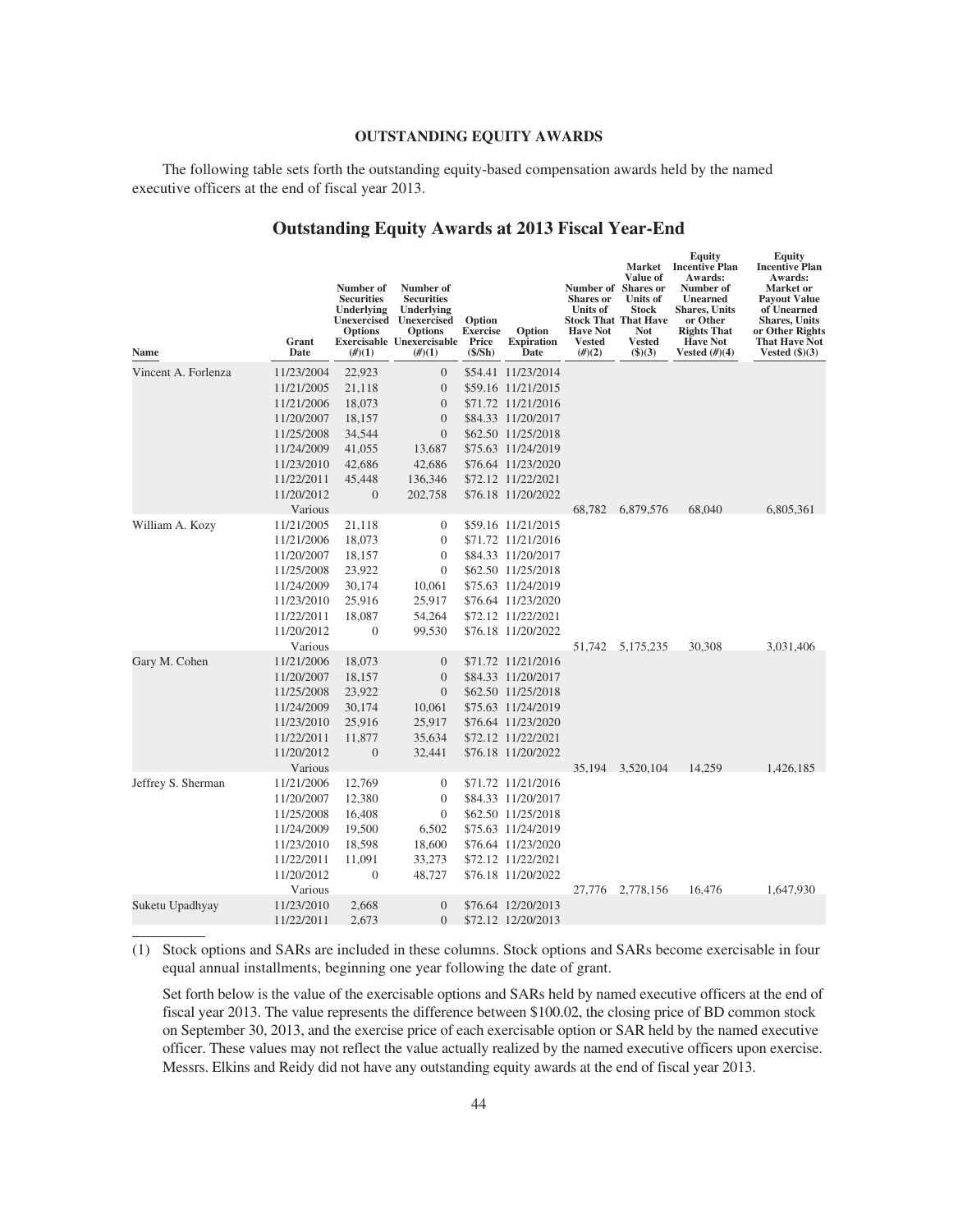| <b>Name</b>                                                                           | <b>Value of Vested Options and SARs</b> |
|---------------------------------------------------------------------------------------|-----------------------------------------|
|                                                                                       | \$7,268,275                             |
|                                                                                       | 4.403.377                               |
| Gary M. Cohen $\ldots \ldots \ldots \ldots \ldots \ldots \ldots \ldots \ldots \ldots$ | 3.367.131                               |
|                                                                                       | 2.391.098                               |
|                                                                                       | 136,955                                 |

- (2) The amounts shown in this column include grants of restricted stock unit awards that are not performancebased. These include TVUs granted on November 22, 2011 and November 20, 2012, respectively, which vest three years after grant. The amounts shown for certain named executive officers also include awards that vest at, or one year following, the retirement of the named executive officer. Also includes shares under the Performance Units granted on November 23, 2010, which cover the 2011-2013 fiscal year period.
- (3) Market value has been calculated by multiplying the number of unvested units by \$100.02, the closing price of BD common stock on September 30, 2013. These values may not reflect the value actually realized by the named executive officers.
- (4) The amounts in this column represent the Performance Unit awards shown below. The amounts shown reflect the target shares issuable under the awards plus, with respect to the November 2011 grant, accrued dividend shares. Dividends do not accrue on the November 2012 grant. The actual number of shares issued under these awards will be based on BD's performance over the applicable performance period.

| For Mr. Forlenza: |                                  |                           |                     |
|-------------------|----------------------------------|---------------------------|---------------------|
| <b>Grant Date</b> | <b>Number of Shares Issuable</b> | <b>Performance Period</b> | <b>Vesting Date</b> |
| 11/22/2011        | 33,274                           | Fiscal years $2012-2014$  | 11/22/2014          |
| 11/20/2012        | 34,766                           | Fiscal years 2013-2015    | 11/20/2015          |
| For Mr. Kozy:     |                                  |                           |                     |
| <b>Grant Date</b> | <b>Number of Shares Issuable</b> | <b>Performance Period</b> | <b>Vesting Date</b> |
| 11/22/2011        | 13,242                           | Fiscal years $2012-2014$  | 11/22/2014          |
| 11/20/2012        | 17,066                           | Fiscal years 2013-2015    | 11/20/2015          |
| For Mr. Cohen:    |                                  |                           |                     |
| <b>Grant Date</b> | <b>Number of Shares Issuable</b> | <b>Performance Period</b> | <b>Vesting Date</b> |
| 11/22/2011        | 8,696                            | Fiscal years $2012-2014$  | 11/22/2014          |
| 11/20/2012        | 5,563                            | Fiscal years 2013-2015    | 11/20/2015          |
| For Mr. Sherman:  |                                  |                           |                     |
| <b>Grant Date</b> | <b>Number of Shares Issuable</b> | <b>Performance Period</b> | <b>Vesting Date</b> |
| 11/22/2011        | 8,121                            | Fiscal years 2012-2014    | 11/22/2014          |
| 11/20/2012        | 8,355                            | Fiscal years 2013-2015    | 11/20/2015          |
|                   |                                  |                           |                     |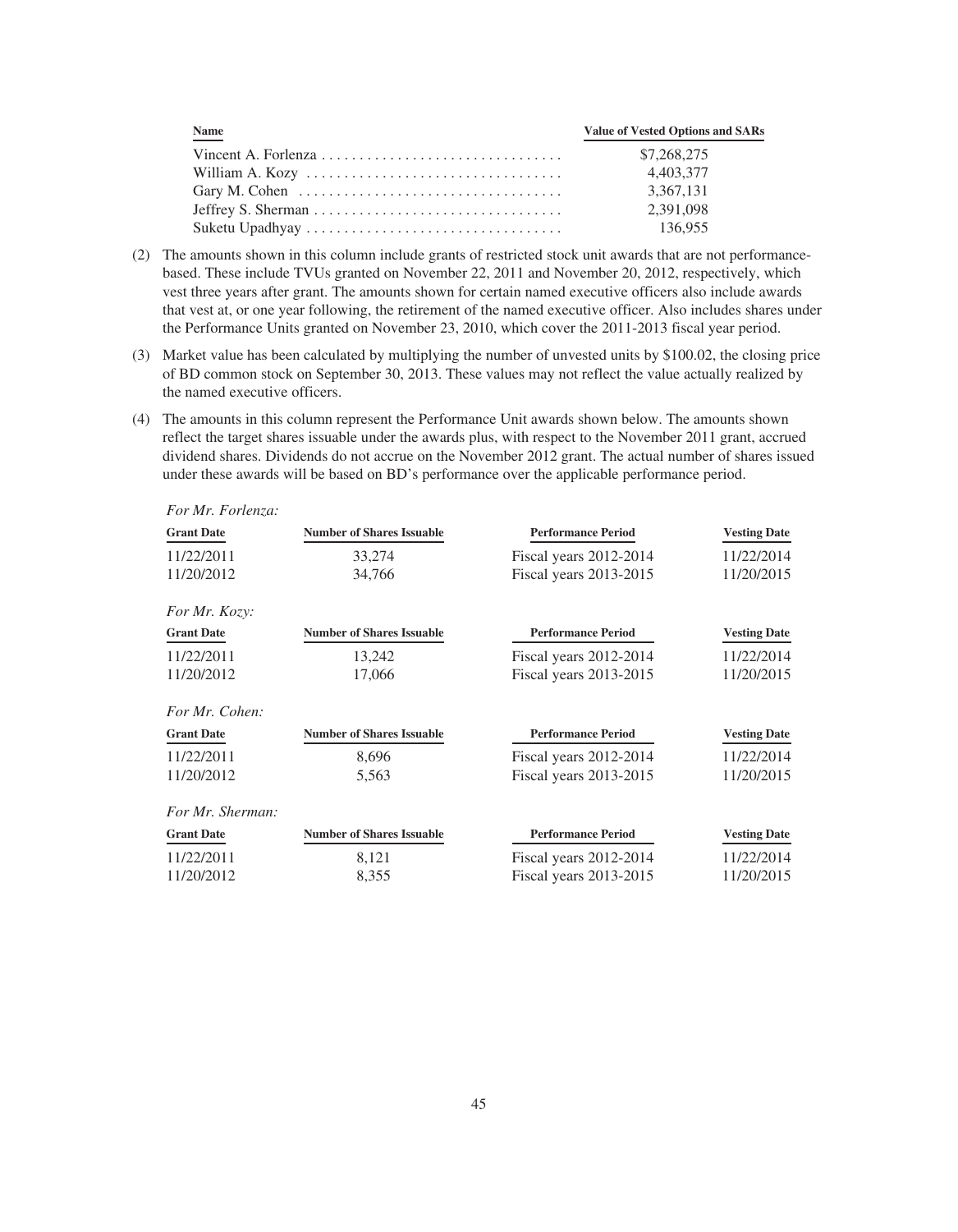## **STOCK OPTION EXERCISES AND VESTING OF STOCK UNITS**

The following table contains information relating to the exercise of stock options and SARs, and the vesting of Performance Units and TVUs, during fiscal year 2013.

|                                                           | <b>Option Awards</b>                                     |                                                          | <b>Stock Awards</b>                                        |                                                      |  |
|-----------------------------------------------------------|----------------------------------------------------------|----------------------------------------------------------|------------------------------------------------------------|------------------------------------------------------|--|
| Name                                                      | Number of<br><b>Shares Acquired</b><br>on Exercise $(H)$ | <b>Value</b><br><b>Realized on</b><br>Exercise $(\$)(1)$ | Number of<br><b>Shares Acquired</b><br>on Vesting $(H)(2)$ | <b>Value Realized</b><br>on Vesting $(\text{$}5)(3)$ |  |
| Vincent A. Forlenza $\dots\dots\dots\dots\dots\dots\dots$ | 26,000                                                   | 1,277,869                                                |                                                            |                                                      |  |
|                                                           | 22,923                                                   | 759,966                                                  |                                                            |                                                      |  |
|                                                           | 44,530                                                   | 1,858,654                                                |                                                            |                                                      |  |
| Jeffrey S. Sherman                                        | 31,318                                                   | 1,110,837                                                |                                                            |                                                      |  |
|                                                           | 29.380                                                   | 125,924                                                  |                                                            |                                                      |  |
| Suketu Upadhyay                                           |                                                          |                                                          | 1.511                                                      | 147.141                                              |  |

## **Option Exercises and Stock Vested in Fiscal Year 2013**

(1) Represents the difference between the exercise price and the fair market value of BD common stock at exercise. Mr. Cohen's exercises amounts include 21,353 SARs resulting in the acquisition of 8,753 net shares. Mr. Sherman's exercises amounts include 15,017 SARs resulting in the acquisition of 5,899 net shares. Mr. Elkins' exercise of 29,380 SARs resulted in the acquisition of 1,567 net shares.

- (2) There was no payout of the Performance Units vesting in fiscal year 2013, which covered the fiscal year 2010-2012 performance period, as the performance factor was zero. Mr. Upadhyay vested in shares under TVUs granted in September 2010.
- (3) The value for Mr. Upadhyay is based on the closing price of BD stock of \$97.38 on his vesting date.

## **OTHER COMPENSATION**

## **Retirement Plan**

*General.* BD's Retirement Plan is a non-contributory defined benefit plan that provides for normal retirement at age 65 and permits earlier retirement in certain cases. The Retirement Plan is generally available to all active full-time and part-time U.S. BD associates.

The Internal Revenue Code limits the maximum annual benefit that may be paid to an individual under the Retirement Plan and the amount of compensation that may be recognized in calculating these benefits. BD makes supplemental payments to its nonqualified Deferred Compensation and Retirement Benefit Restoration Plan (the "Restoration Plan") to offset any reductions in benefits that result from these limitations. BD's obligations to pay retirement benefits under the Restoration Plan are funded through a trust. The trust is currently secured by a letter of credit. The trustee is required to draw on the letter of credit, up to specified limits, following a change of control of BD (as defined in the trust agreement).

The Retirement Plan and the Restoration Plan generally provide retirement benefits on a "cash balance" basis. Under the cash balance provisions, an associate has an account that is increased by pay credits based on compensation, age and service, and by interest credits based on the rate prescribed by the plan.

Prior to January 1, 2013, benefits were based on a "final average pay" formula for associates who were hired before April 1, 2007 and who did not elect to be covered under the cash balance formula. Effective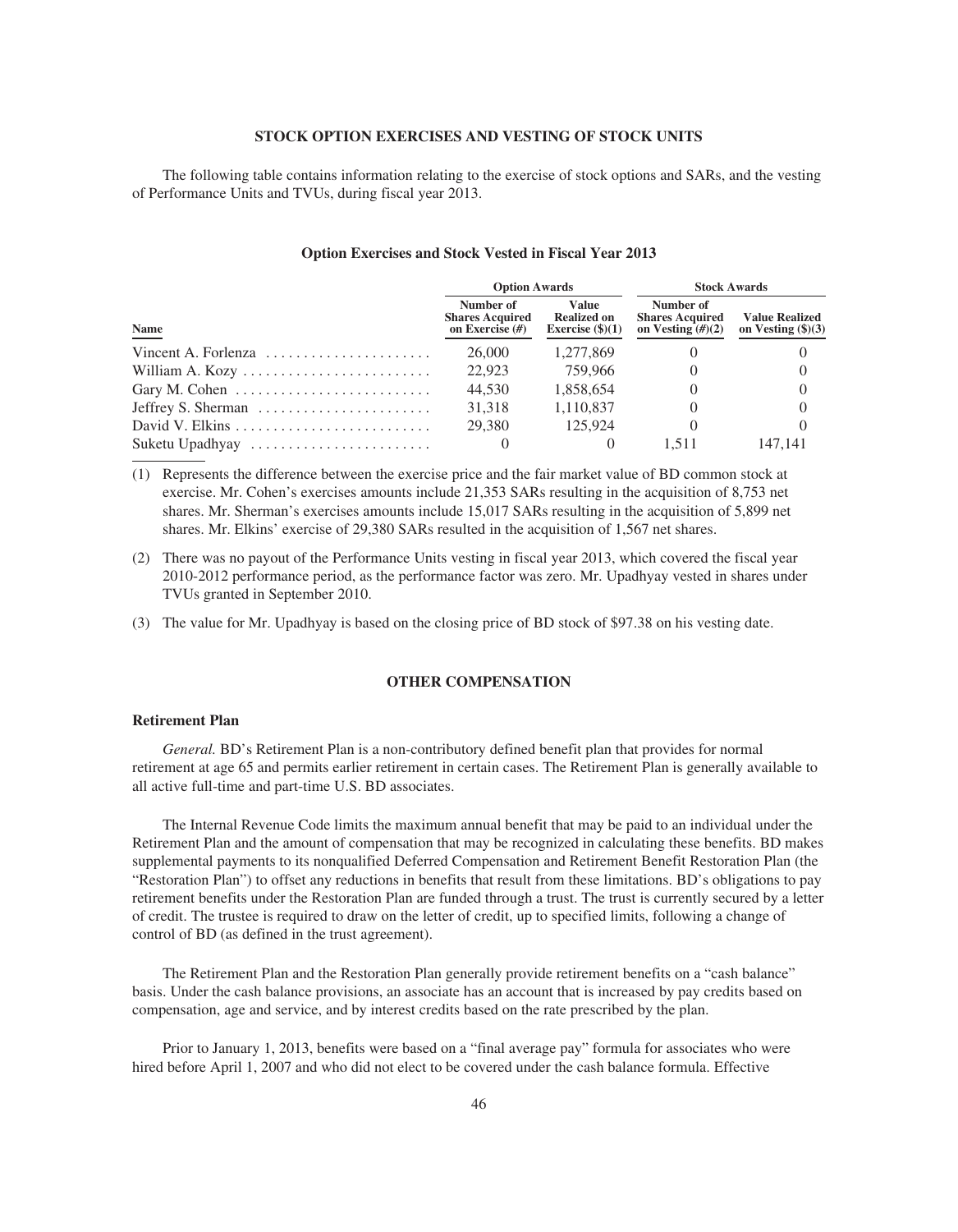January 1, 2013, all final average pay participants were converted to the cash balance formula with an opening cash balance equal to the actuarial present value of the final average pay benefit accrued, based on service and pay through December 31, 2012. Upon retirement, the value of this opening cash balance (with interest credits) is compared to the value of the December 31, 2012 benefit accrued under the final average pay formula and the greater of the two is payable to the participant. Benefits accrued after December 31, 2012 are determined under the cash balance formula only.

*Estimated Benefits.* The following table shows the lump sum actuarial present value on September 30, 2013 of accumulated retirement benefits payable under our plans at the earliest date on which the named executive officer can retire without any reduction in retirement benefits, assuming benefits payable as a single life annuity (see discussion of early retirement benefits below). For a description of the other assumptions used in calculating the present value of these benefits, see note 8 to the consolidated financial statements contained in our Annual Report on Form 10-K for the fiscal year ended September 30, 2013.

| Name                 | Plan name               | <b>Number of years</b><br>credited service $(\#)(1)$ | <b>Present value of</b><br>accumulated benefit (\$) | <b>Payments during last</b><br>fiscal year $(\$)$ |
|----------------------|-------------------------|------------------------------------------------------|-----------------------------------------------------|---------------------------------------------------|
| Vincent A. Forlenza  | Retirement Plan         | 33                                                   | 1,522,552                                           |                                                   |
|                      | <b>Restoration Plan</b> | 33                                                   | 8,051,507                                           |                                                   |
| Christopher R. Reidy | Retirement Plan         |                                                      | 6.346                                               |                                                   |
| William A. Kozy      | Retirement Plan         | 39                                                   | 1,832,617                                           | $\Omega$                                          |
|                      | <b>Restoration Plan</b> | 39                                                   | 7.047.225                                           |                                                   |
| Gary M. Cohen        | Retirement Plan         | 30                                                   | 1,452,860                                           |                                                   |
|                      | <b>Restoration Plan</b> | 30                                                   | 4,833,706                                           |                                                   |
| Jeffrey S. Sherman   | Retirement Plan         | 10                                                   | 316,707                                             |                                                   |
|                      | <b>Restoration Plan</b> | 10                                                   | 739.485                                             |                                                   |
| David V. Elkins      | Retirement Plan         | 4                                                    |                                                     | 44,147                                            |
|                      | <b>Restoration Plan</b> | 4                                                    |                                                     | 128,659                                           |
| Suketu Upadhyay      | Retirement Plan         | 3                                                    | 36,683                                              |                                                   |
|                      | <b>Restoration Plan</b> |                                                      | 20.547                                              |                                                   |

### **PENSION BENEFITS AT 2013 FISCAL YEAR-END**

(1) Years of credited service are rounded up.

Amounts shown are not subject to any further deduction for Social Security benefits or other offsets. Associates may elect to receive a lifetime pension or the actuarial value of their retirement benefits in a lump sum, as described below.

### *Calculation of Benefits*

Final average pay provisions used to determine benefits accrued prior to January 1, 2013. The monthly pension benefit payable in cases of retirement at normal retirement age under the final average pay provisions of the Retirement Plan is calculated using the following formula:

(1% of average final covered compensation, plus 1.5% of average final excess compensation) multiplied by years and months of credited service

For purposes of the formula, "average final covered compensation" is generally the portion of an associate's covered compensation subject to Social Security tax, and "average final excess compensation" is the portion that is not subject to such tax.

The final average pay formula does not apply to any service rendered or compensation earned after December 31, 2012.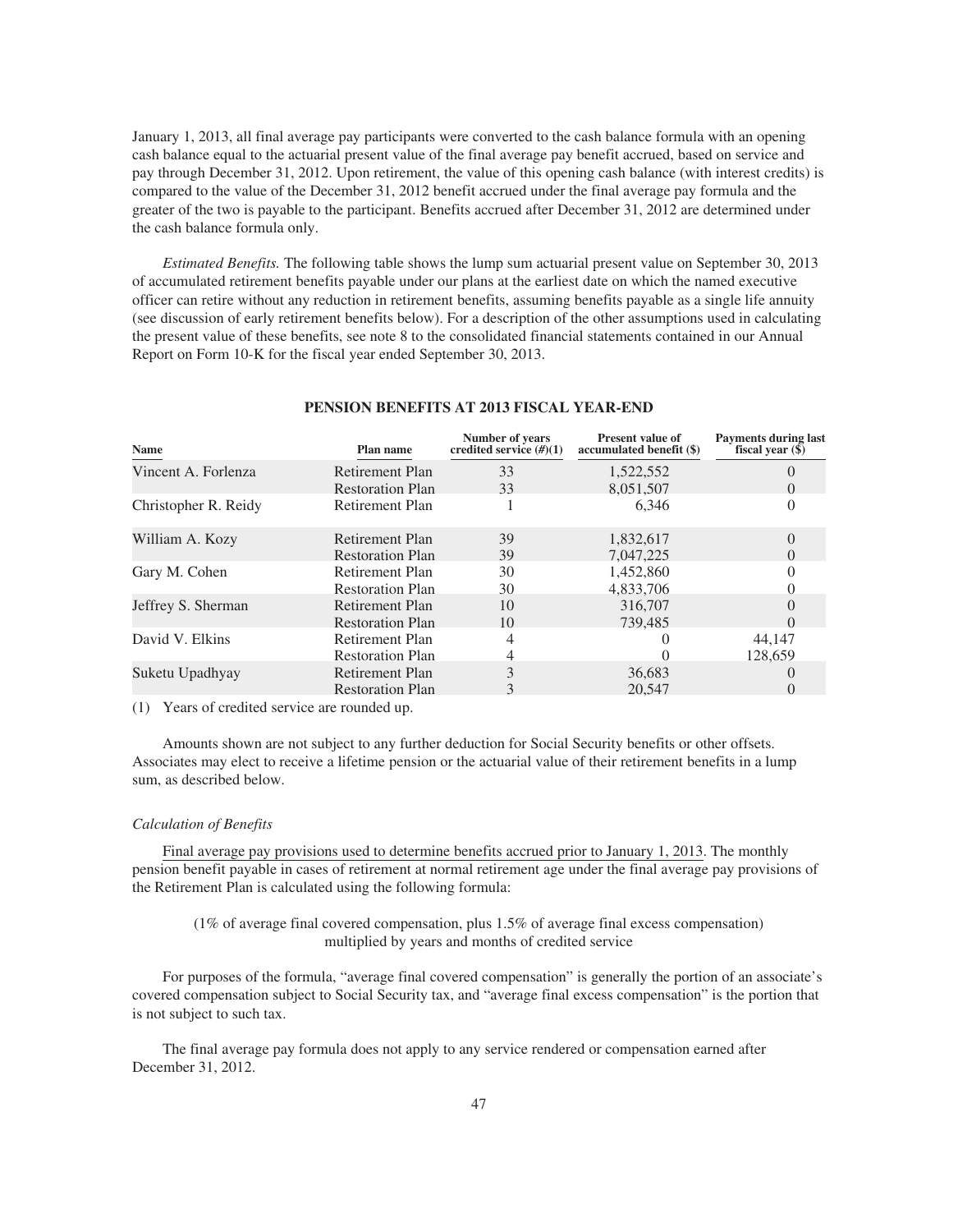Cash balance provisions. Each month, an associate's cash balance account is credited with an amount equal to a percentage of the associate's total compensation for the month (generally, salary and other forms of regular compensation, including commissions and PIP awards). Such percentage is calculated as follows:

| Age plus vears of credited service<br>as of the upcoming December 31 | Credit percentage |
|----------------------------------------------------------------------|-------------------|
|                                                                      | $3\%$             |
|                                                                      | 4%                |
|                                                                      | 5%                |
|                                                                      | 6%                |
|                                                                      | 7%                |

In addition, each month the associate's account is credited with interest. The rate used during the year is determined based on the 30-year U.S. Treasury rates in effect during the prior September.

*Early Retirement.* Early retirement is available for an associate who has reached age 55 and has at least 10 years of vesting service. Messrs. Forlenza and Kozy are currently eligible for early retirement under the plans.

For benefits earned prior to January 1, 2013 under the final average pay provisions of the Retirement Plan, an associate's pension benefit is reduced by  $4/10$  of  $1\%$  (0.004) for each month that the associate receives benefits before the earlier of (i) age 65 or (ii) the date the associate's age plus years of credited service would have equaled 85 had his or her employment continued. For example, if an associate were to retire at age 63 with 22 years of service, the associate's final average pay benefit would not be reduced, because the sum of the associate's age and service equals 85.

Under the cash balance provisions, the amount of the associate's benefit will be the associate's vested account balance on the early retirement date. The associate may elect to begin payment of the account balance on the early retirement date or delay payment until the normal retirement date.

For those named executive officers who formerly participated in the final average pay formula and were converted to cash balance, the portion of the cash balance account attributable to the converted final average pay benefit is compared to the value of the final average pay benefit accrued through December 31, 2012 under the final average formula. The result that produces the higher benefit is payable.

*Form of Benefit.* Participants may elect to receive their benefits in various forms. Participants may select a single life annuity, in which pension payments will be payable only during the associate's lifetime. Associates may also elect to receive their benefits in a single lump sum payment. Under the final average pay provisions, this lump sum is actuarially equivalent to the benefit payable under the single life annuity option. Under the cash balance provisions, the lump sum is equal to the associate's account balance.

Married participants may select a joint and survivor annuity option. Under this option, the associate receives a reduced benefit during his or her lifetime, and, upon death, the associate's spouse will receive monthly payments for the remainder of the spouse's lifetime. The associate can choose a continuation benefit of 50%, 75% or 100% of the amount that was paid to the associate. The degree to which the pension benefit is reduced depends upon the age difference of the associate and the spouse, and on the percentage of the continuation benefit that is selected.

Associates may also select a guaranteed payment option. The associate chooses a designated number of guaranteed monthly payments (either a 60-month minimum guarantee or a 120-month minimum guarantee). If the associate dies before receiving all of the minimum payments, the associate's beneficiary will receive the balance of the payments. If this option is selected, the single life annuity otherwise payable is reduced to cover the cost of the guarantee. The amount of the reduction is 3% if the 60-month option is chosen, and 7% if the 120month option is chosen.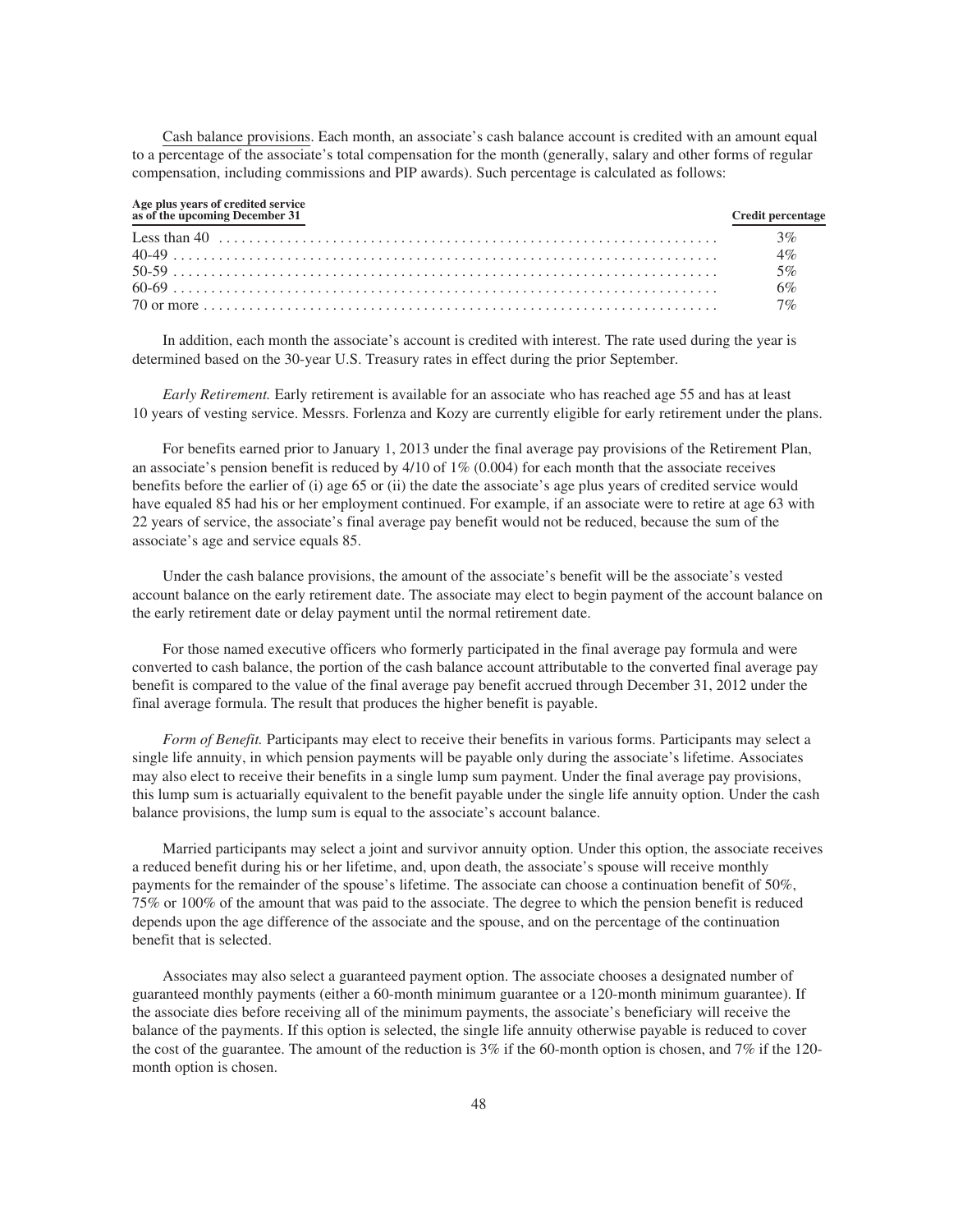## **Deferred Compensation**

*Cash Deferrals.* The Restoration Plan also allows an eligible BD associate to defer receipt of up to 75% of salary and/or up to 100% of a PIP award until the date or dates elected by the associate. The amounts deferred are invested in a BD common stock account or in cash accounts that mirror the gains and/or losses of several different publicly available investment funds, based on the investment selections of the participants. The investment risk is borne solely by the participant. Participants are entitled to change their investment elections at any time with respect to prior deferrals, future deferrals or both. The plan does not offer any above-market or preferential rates of return to the named executive officers. The investment options available to participants may be changed by BD at any time.

*Deferral of Equity Awards.* The plan also allows associates to defer receipt of up to 100% of the shares issuable under their Performance Units and TVUs. These deferred shares are allocated to the participant's BD stock account and must stay in such account until they are distributed.

*Withdrawals and Distributions.* Participants may elect to receive deferred amounts either while they are still employed at BD or following termination of employment. Participants may elect to receive distributions in installments or in a lump sum. Except in an unforeseen emergency, participants may not withdraw deferred funds prior to their scheduled distribution date.

*Matching Contributions.* BD provides matching contributions on cash amounts deferred under the plan. These contributions are made in the first calendar quarter following the calendar year in which the compensation was deferred. BD matches 75% of the first 6% of salary and PIP award deferred by a participant under the plan to the extent the total cash compensation from which a participant makes contributions to the plan does not exceed two times the limit for qualified plans.

*Unfunded Liability.* BD is not required to make any contributions to the plan with respect to its obligations to pay deferred compensation. BD has unrestricted use of any cash amounts deferred by participants. Participants have an unsecured contractual commitment from BD to pay the amounts due under the plan. When such payments are due, the cash and/or stock will be distributed from BD's general assets. BD has purchased corporate-owned life insurance that mirrors the returns on amounts deferred under the plan to substantially offset this liability.

*Account Information.* The following table sets forth information regarding activity during fiscal year 2013 in the plan accounts maintained by the named executive officers.

| Name                        | <b>Executive</b><br>contributions in<br>last fiscal year $(\text{$}0)(1)$ | Registrant<br>contributions<br>in last fiscal<br>year $(\$)(2)$ | <b>Aggregate earnings</b><br>in last fiscal year (\$) | Aggregate<br>withdrawals/<br>distributions <sub>(</sub> ) | <b>Aggregate balance</b><br>at last<br>fiscal year-end $(\text{$}^{\circ})$ $(3)$ |
|-----------------------------|---------------------------------------------------------------------------|-----------------------------------------------------------------|-------------------------------------------------------|-----------------------------------------------------------|-----------------------------------------------------------------------------------|
| Vincent A. Forlenza $\dots$ | 161,254                                                                   | 22,500                                                          | 178,688                                               |                                                           | 1,392,736                                                                         |
| Christopher R. Reidy        | 3.427                                                                     | 2,570                                                           | 22                                                    |                                                           | 3.449                                                                             |
| William A. Kozy $\dots$ .   | 112,393                                                                   | 22,500                                                          | 183,678                                               |                                                           | 1,392,866                                                                         |
| Gary M. Cohen $\dots \dots$ | 51,342                                                                    | 22,500                                                          | 706,170                                               |                                                           | 4,574,085                                                                         |
| Jeffrey S. Sherman $\dots$  | 57,593                                                                    | 22,500                                                          | 484,467                                               |                                                           | 2,629,967                                                                         |
| David V. Elkins $\ldots$    | 47,882                                                                    | 22,500                                                          | 37,279                                                | 142,560                                                   | 149.361                                                                           |
| Suketu Upadhyay             | 63,697                                                                    | 9.675                                                           | 49,222                                                |                                                           | 311.575                                                                           |

### **NONQUALIFIED DEFERRED COMPENSATION IN FISCAL YEAR 2013**

**Registrant**

(1) The following amounts are reported as compensation in the fiscal year 2013 "Salary" column of the Summary Compensation Table appearing on page 39: Mr. Forlenza—\$85,654; Mr. Reidy—\$3,427; Mr. Elkins—\$5,889; Mr. Kozy—\$68,923; Mr. Cohen—\$36,342; Mr. Sherman—\$30,935; and Mr. Upadhyay—\$36,697. The remaining executive contributions relate to the deferral of fiscal year 2012 PIP awards that were payable in 2013.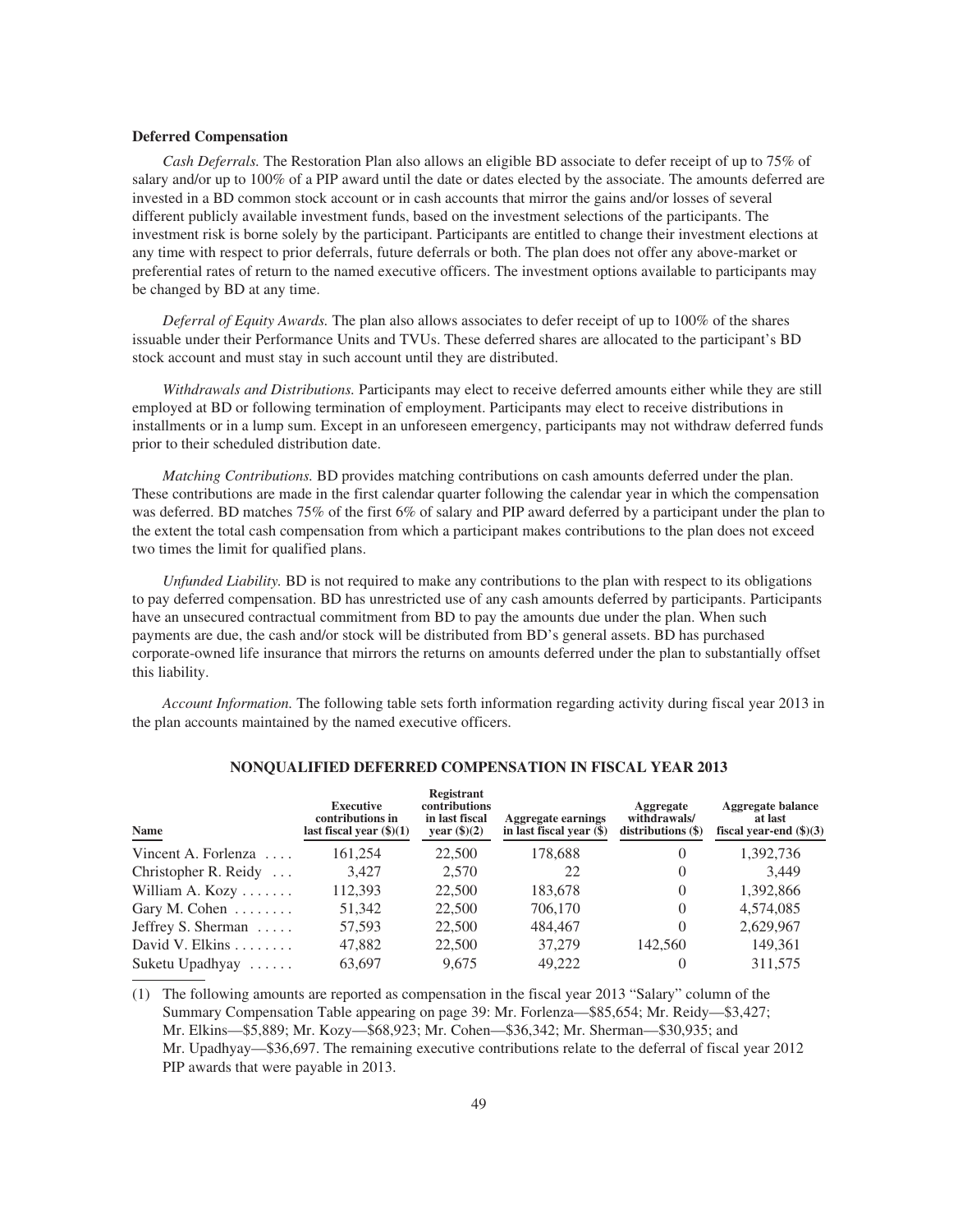- (2) Amounts in this column are included in the "All Other Compensation" column of the Summary Compensation Table and reflect matching credits that will be credited to participant accounts in 2014.
- (3) Reflects amounts in which the named executive officer is vested. BD matching contributions fully vest after a participant has been at BD for four years.

## **PAYMENTS UPON TERMINATION OF EMPLOYMENT OR CHANGE OF CONTROL**

## **Payments upon termination of employment**

The following table shows the estimated payments and benefits that would be paid by BD to each of the named executive officers listed below as a result of his termination of employment under various scenarios. The amounts shown assume termination of employment on September 30, 2013. However, the actual amounts that would be paid to these named executive officers under each scenario can only be determined at the actual time of termination.

| Name                                  | <b>Termination</b><br>without cause or<br>for "good reason"<br>following a<br>change of $control(1)$ | <b>Termination</b><br>due to<br>retirement(2) | <b>Termination</b><br>without $cause(3)$ | <b>Termination</b><br>due to<br>disability(4) | <b>Termination</b><br>due to $death(5)$ |
|---------------------------------------|------------------------------------------------------------------------------------------------------|-----------------------------------------------|------------------------------------------|-----------------------------------------------|-----------------------------------------|
| Vincent A. Forlenza $\dots\dots\dots$ | \$25,362,309                                                                                         | \$30,282,770                                  | \$30,900,174                             | \$31,529,520                                  | \$33,409,520                            |
| Christopher R. Reidy $\dots \dots$    | 1,954,125                                                                                            |                                               | 318.353                                  | 13.596                                        | 688,596                                 |
| William A. Kozy $\dots \dots \dots$   | 18,414,722                                                                                           | 20,325,900                                    | 20.946.160                               | 21,082,852                                    | 22,482,852                              |
| Gary M. Cohen $\dots\dots\dots\dots$  | 15,408,993                                                                                           |                                               | 8,725,085                                | 11,859,534                                    | 13,071,534                              |
| Jeffrey S. Sherman $\dots \dots$      | 6,325,403                                                                                            |                                               | 4.427.174                                | 7.774.519                                     | 8.299.519                               |

- (1) Includes amounts payable under change of control employment agreements (which are described below), and amounts distributable under BD's Retirement Plan and Restoration Plan, assuming payout as a lump sum. Also includes for Mr. Reidy the accelerated vesting of company matching contributions under BD's 401(k) plan and the Restoration Plan. Does not include the accelerated vesting of equity compensation awards that occurs solely upon a change of control, which is discussed below.
- (2) Includes amounts distributable under BD's Retirement Plan and Restoration Plan, assuming payout as a lump sum, and the accelerated vesting of equity compensation awards upon retirement. The amounts included for equity compensation in the above table reflect the pro rata amount of Performance Units earned as of September 30, 2013, with awards that vested in November 2013 included at actual payout and all other Performance Units at their target payout. Messrs. Reidy, Cohen and Sherman were not eligible for retirement under BD's plans as of September 30, 2013.
- (3) Includes amounts distributable under BD's Pension Plan and Restoration Plan, assuming payout as a lump sum, the accelerated vesting of equity compensation awards, outplacement services (with an assumed maximum cost of \$100,000), health and welfare benefits and severance benefits. BD's severance policy for U.S. associates provides for severance payments equal to two weeks' salary for each year of service (assuming the associate grants a general release to BD), subject to a maximum of \$510,000, except for instances that do not involve a reduction in force, in which case the payment of severance is at BD's discretion. The table assumes payment of severance to the named executive officers in the amount that would be paid in a reduction in force.
- (4) Includes amounts distributable under BD's Pension Plan and Restoration Plan, assuming payout as a lump sum, and the accelerated vesting of equity compensation awards. Also includes for Mr. Reidy the accelerated vesting of company matching contributions.
- (5) Includes amounts distributable under BD's Pension Plan and Restoration Plan, assuming payout as a lump sum, the accelerated vesting of equity compensation awards and life insurance benefits. Also includes for Mr. Reidy the accelerated vesting of company matching contributions.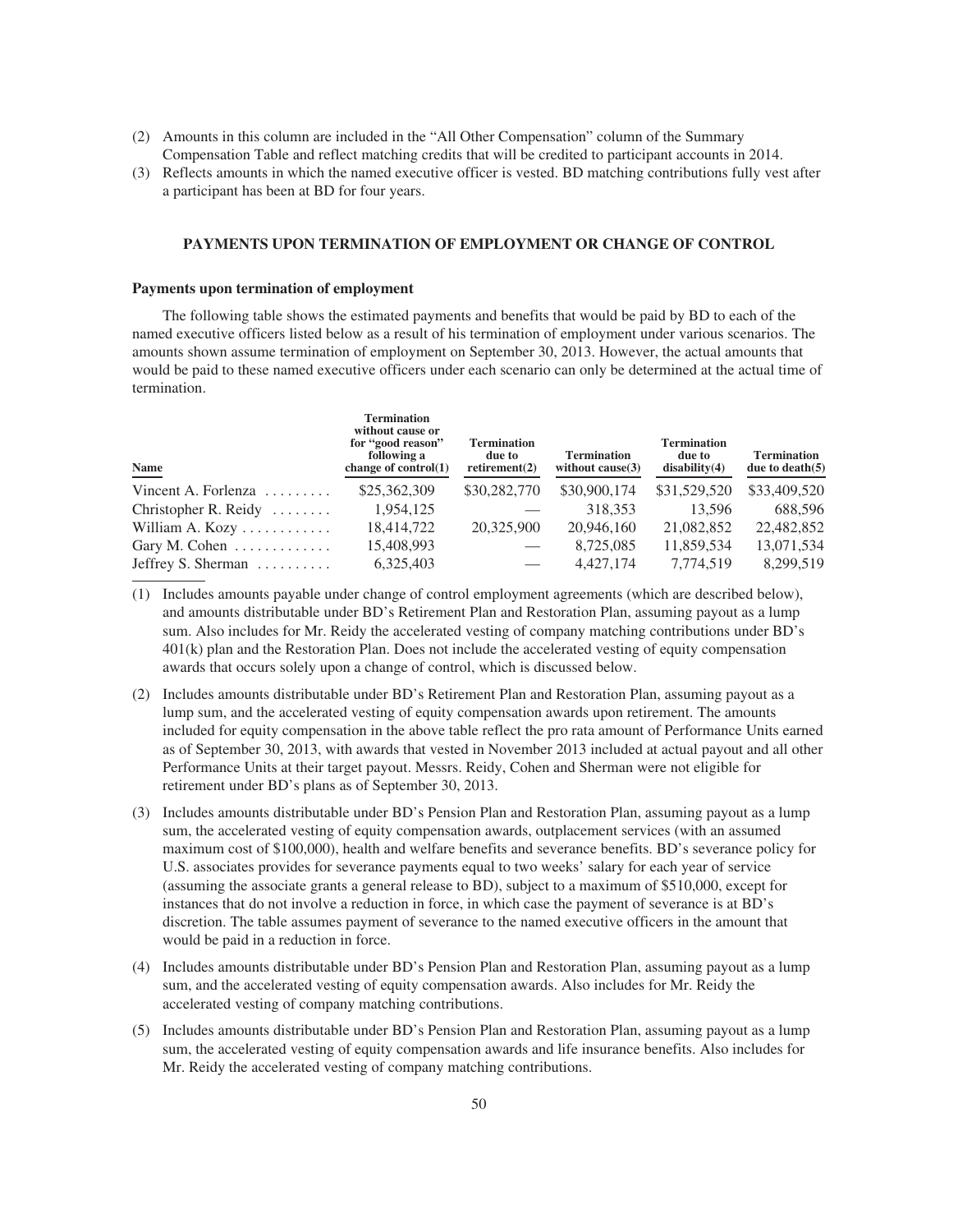The amounts shown in the above table do not include vested deferred compensation distributable upon termination, which is shown on page 49. The amounts shown also do not include the value of vested stock options and SARs held by the named executive officers as of September 30, 2013. The value of these vested options and SARs appears on page 45.

### **Payments upon the termination of employment of Messrs. Elkins and Upadhyay**

Mr. Elkins' did not receive any severance or other payments upon his resignation from BD in November 2012, other than distribution of vested amounts under BD's Retirement Plan and Restoration Plan, as shown on page 47, and vested deferred compensation. In connection with his resignation from BD in September 2013, Mr. Upadhyay received a payment of \$214,000 in recognition for his services as Acting CFO during the year and in exchange for certain releases and covenants given to BD. Mr. Upadhyay will not receive any other payments from BD in connection with his resignation, other than distribution of vested amounts under the BD Retirement Plan and Restoration Plan.

### **Payments upon termination under change of control agreements**

BD has entered into agreements with Messrs. Forlenza, Reidy, Kozy, Cohen and Sherman that provide for the continued employment of the executive for a period of two years following a change of control of BD. These agreements are designed to retain key executives and provide continuity of management in the event of an actual or threatened change of control of BD. The following is a summary of the key terms of the agreements.

The agreement provides that BD will continue to employ the executive for two years following a change of control, and that, during this period, the executive's position and responsibilities at BD will be materially the same as those prior to the change of control. The agreement also provides for minimum salary, PIP award and other benefits during this two-year period. "Change of control" is defined under the agreement generally as:

- the acquisition by any person or group of 25% or more of the outstanding BD common stock;
- the incumbent members of the Board ceasing to constitute at least a majority of the Board;
- certain business combinations; and
- shareholder approval of the liquidation or dissolution of BD.

The agreement also provides that, in the event the executive is terminated without "cause" or the executive terminates his employment for "good reason" during the two years following a change of control, the executive would receive:

- a pro rata PIP award for the year of termination based on the greater of (i) the executive's average PIP award for the last three fiscal years prior to termination, and (ii) his target PIP award for the year in which the termination occurs (the greater of the two being referred to herein as the "Incentive Payment");
- a lump sum severance payment equal to three times (two times in the case of Messrs. Reidy and Sherman) the sum of the executive's annual salary and his Incentive Payment;
- a lump sum payment equal to the present value of the increased pension benefits the executive would have received had he remained employed for an additional three years (two years in the case of Messrs. Reidy and Sherman) following termination;
- continuation of the executive's health and welfare benefits (reduced to the extent provided by any subsequent employer) for a period of three years (two years in the case of Messrs. Reidy and Sherman); and
- outplacement services, subject to a limit on the cost to BD of \$100,000.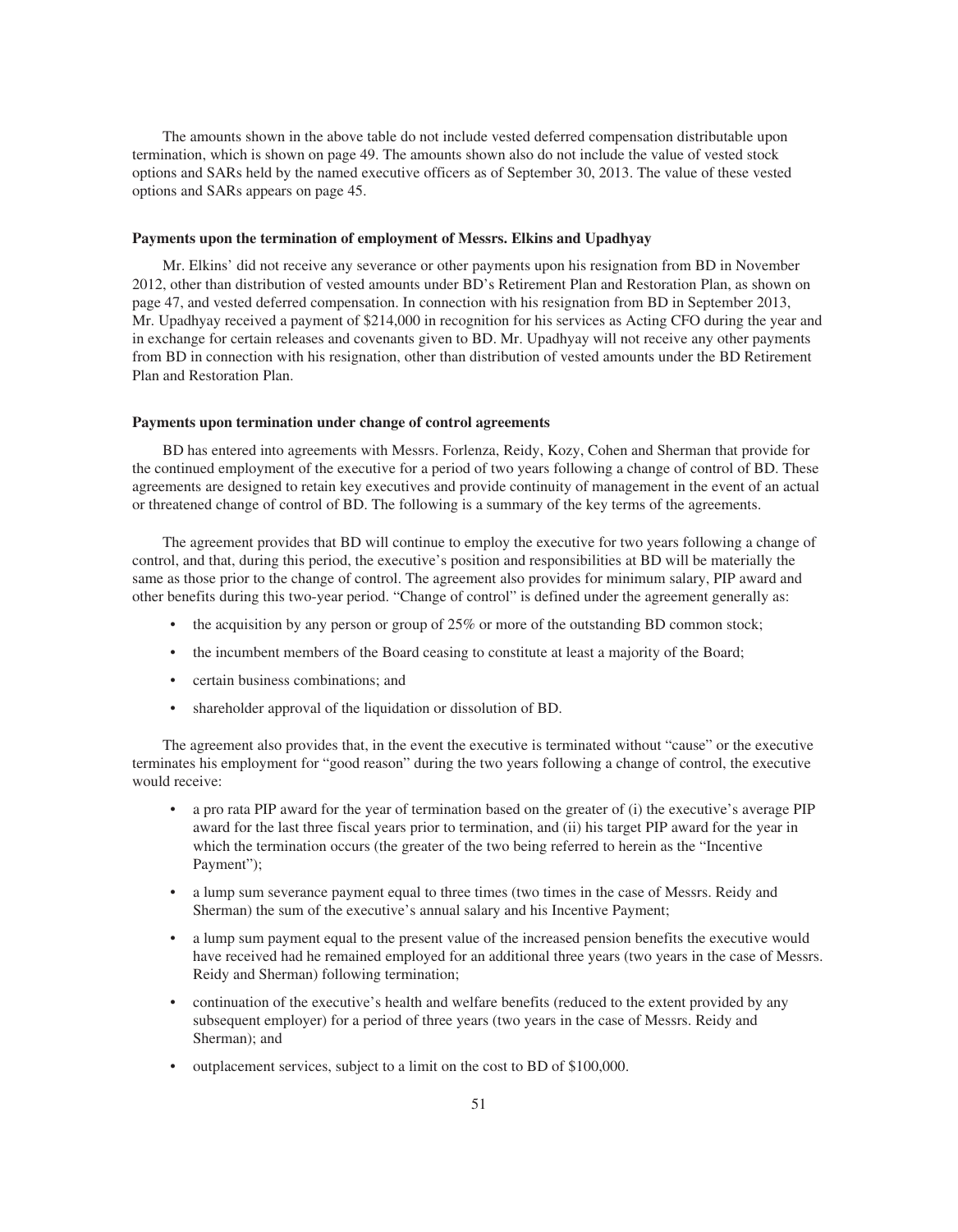"Cause" is generally defined as the willful and continued failure of the executive to substantially perform his duties, or illegal conduct or gross misconduct that is materially injurious to BD. "Good reason" is generally defined to include (i) any significant adverse change in the executive's position or responsibilities, (ii) the failure of BD to pay any compensation called for by the agreement, or (iii) certain relocations of the executive.

Under the agreement (except for the agreement entered into with Mr. Reidy), if any payments or distributions made by BD to the executive as a result of a change of control would be subject to an excise tax imposed by the Internal Revenue Code, BD will make an additional tax reimbursement payment to the executive. As a result of this payment, the executive would retain the same amount, net of all taxes, that he would have retained had the excise tax not been triggered. This provision applies to any payments or distributions resulting from the change of control, including the accelerated vesting of equity awards discussed below. However, if such payments and distributions do not exceed 110% of the level that triggers the excise tax, they will be reduced to the extent necessary to avoid the excise tax.

The following table sets forth the estimated benefits each named executive officer listed below would receive under his agreement in the event he was terminated without "cause" or terminated his employment for "good reason" following a change of control. The table assumes a termination date of September 30, 2013. These estimates are based on salary rates in effect as of September 30, 2013, and use the fiscal year 2013 target PIP awards of the named executive officers as the Incentive Payment.

| Name                                            | <b>Incentive</b><br>Payment | <b>Severance</b><br>Payment | <b>Additional</b><br><b>Retirement</b><br><b>Benefits</b> | <b>Health and</b><br>Welfare<br><b>Benefits</b> | Outplacement<br><b>Services</b> | <b>Tax</b><br>Reimbursement | <b>Total</b> |
|-------------------------------------------------|-----------------------------|-----------------------------|-----------------------------------------------------------|-------------------------------------------------|---------------------------------|-----------------------------|--------------|
| Vincent A. Forlenza $$1,128,000$ \$6,204,000 \$ |                             |                             |                                                           | 434,280 \$40,500                                | \$100,000                       | \$6,987,356 \$14,894,136    |              |
| Christopher R. Reidy $\dots$                    | 122.610                     | 1.595.220                   | 92,250                                                    | 27,000                                          | 100,000                         |                             | 1,937,080    |
| William A. Kozy $\dots$ .                       | 770,000                     | 4,410,000                   | 308,700                                                   | 40,500                                          | 100,000                         | 3,635,697                   | 9,264,897    |
| Gary M. Cohen $\dots \dots$                     | 484.560                     | 3,270,780                   | 3.140.091                                                 | 40,500                                          | 100,000                         | 4,074,826                   | 11,110,757   |
| Jeffrey S. Sherman $\ldots$ .                   | 472,500                     | 1,995,000                   | 337,529                                                   | 27,000                                          | 100,000                         | 2,337,182                   | 5,269,211    |

## **Accelerated vesting of equity compensation awards upon a change of control**

Upon a change of control, as defined in our equity compensation plans, all unvested options and SARs become fully vested and exercisable, and all time-vested restricted stock units and Performance Units become fully vested and payable (with Performance Units being payable at their target amount). This accelerated vesting occurs with respect to all equity compensation awards granted by BD, not just those granted to executive officers. No termination of employment is required to trigger this acceleration.

The following table sets forth the value to the named executive officers listed below of the accelerated vesting of the unvested equity compensation awards they held at the end of fiscal year 2013, assuming a change of control of BD occurred on September 30, 2013. The BD common stock closing price of \$100.02 on September 30, 2013 is used for purposes of these calculations.

| <b>Name</b>                                                           | <b>Time-vested</b><br>restricted stock units | Performance<br><b>Units</b> | Options/<br>SARs                     | <b>Total</b>                   |
|-----------------------------------------------------------------------|----------------------------------------------|-----------------------------|--------------------------------------|--------------------------------|
| Vincent A. Forlenza                                                   | \$6,258,351                                  |                             | \$8,746,649 \$9,969,629 \$24,974,629 |                                |
|                                                                       | 4.798.059                                    |                             |                                      | 4.210.042 4.738.088 13.746.189 |
| Gary M. Cohen $\dots \dots \dots \dots \dots \dots \dots \dots \dots$ | 3.142.929                                    |                             | 2.604.821 2.618.909                  | 8,366,659                      |
|                                                                       | 2.507.402                                    |                             | 2.493.799 2.683.420                  | 7.684.621                      |

The value of unvested restricted stock units is calculated by multiplying the shares distributable by \$100.02. The value of unvested options and SARs is calculated using the difference between the exercise price of each option or SAR and \$100.62.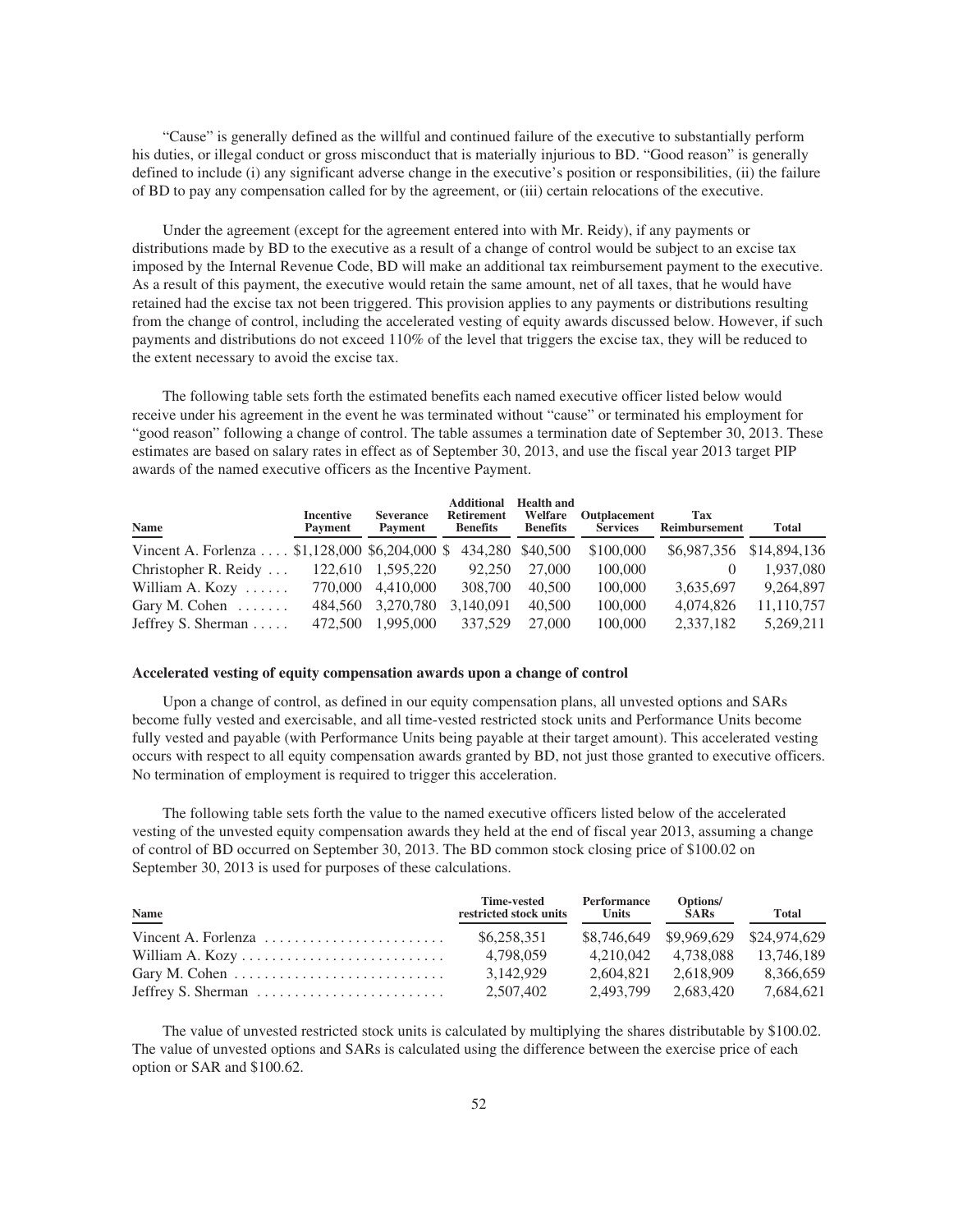## **Equity Compensation Upon Termination of Employment**

Upon a named executive officer's termination due to retirement:

- all unvested options and SARs held by the named executive officer become fully exercisable for their remaining term;
- all time-vested restricted stock units held by the named executive officer vest at, or on the first anniversary of, retirement; and
- all Performance Units held by the named executive officer vest pro rata based on the amount of the vesting period that had elapsed. The payments would be made after the end of the applicable vesting periods and would be based on BD's actual performance for the applicable performance periods, rather than award targets.

Upon a named executive officer's termination due to involuntary termination without cause:

- the named executive officer is entitled to exercise his stock options and SARs for three months following termination, but only to the extent they were vested at the time of termination;
- all TVUs held by the named executive officer vest pro rata based on the amount of the vesting period that had elapsed and all other time-vested restricted stock units fully vest; and
- all Performance Units held by the named executive officer vest pro rata based on the amount of the vesting period that had elapsed. The payments would be made after the end of the applicable vesting periods and would be based on BD's actual performance for the applicable performance periods, rather than award targets.

Upon a named executive officer's termination due to death or disability:

- all unvested options and SARs held by the named executive officer become fully exercisable for their remaining term;
- all time-vested restricted stock units held by the named executive officer fully vest; and
- all Performance Units held by the named executive officer vest pro rata based on the amount of the vesting period that had elapsed. The payment would be based on award targets.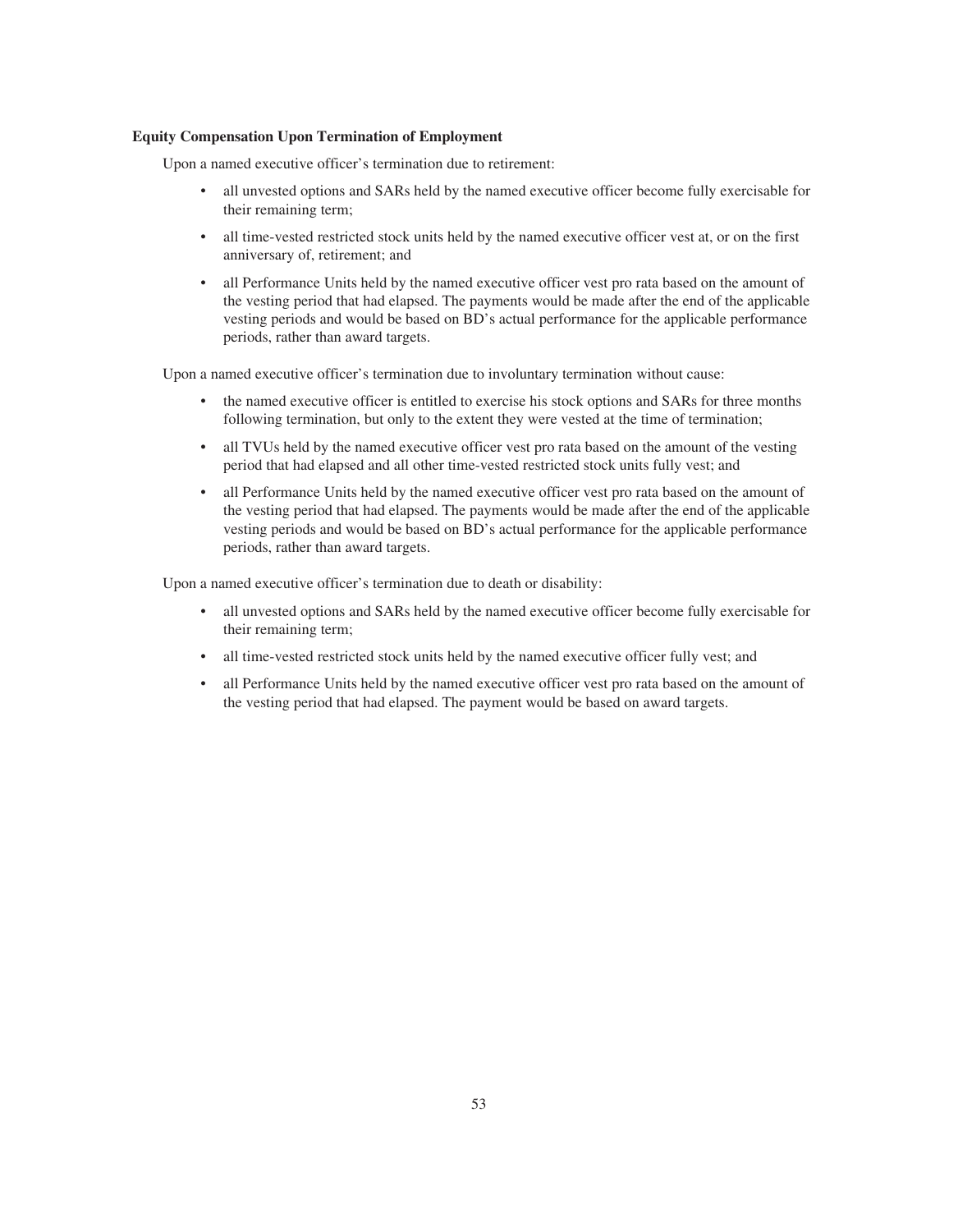## **Proposal 2. RATIFICATION OF SELECTION OF INDEPENDENT REGISTERED PUBLIC ACCOUNTING FIRM**

Ernst & Young LLP ("E&Y") has been selected by the Audit Committee of the Board to audit the accounts of BD and its subsidiaries for the fiscal year ending September 30, 2014. A representative of  $E\&Y$  is expected to attend the meeting to respond to appropriate questions and will have the opportunity to make a statement.

Listed below are the fees billed to BD by E&Y for services rendered during fiscal years 2013 and 2012:

|                                 | 2013                  | 2012        |                                                                                                                                                                                                                                                                                                                                                                                             |
|---------------------------------|-----------------------|-------------|---------------------------------------------------------------------------------------------------------------------------------------------------------------------------------------------------------------------------------------------------------------------------------------------------------------------------------------------------------------------------------------------|
| Audit Fees                      | \$6,956,000           | \$7,370,000 | "Audit Fees" include fees associated with the annual audit<br>of BD's consolidated financial statements, reviews of BD's<br>Quarterly Reports on Form 10-Q, registration statements<br>filed with the SEC and statutory audits required<br>internationally.                                                                                                                                 |
| Audit Related Fees              | \$125,000             | \$ 391,000  | "Audit Related Fees" consist of assurance and related<br>services that are reasonably related to the performance of<br>the audit or interim financial statement review and are not<br>reported under Audit Fees. These services include benefit<br>plan audits and other audit services requested by<br>management, which are in addition to the scope of the<br>financial statement audit. |
| Tax Fees  \$ 367,000            |                       | \$ 395,000  | "Tax Fees" includes tax compliance, assistance with tax<br>audits, tax advice and tax planning.                                                                                                                                                                                                                                                                                             |
| All Other Fees                  | <sup>S</sup><br>3,000 | S.<br>3,000 | "All Other Fees" includes various miscellaneous services.                                                                                                                                                                                                                                                                                                                                   |
| Total $$7,451,000$ $$8,159,000$ |                       |             |                                                                                                                                                                                                                                                                                                                                                                                             |

## **Pre-Approval of Audit and Non-Audit Services**

The Audit Committee is responsible for appointing BD's independent auditors and approving the terms of the independent auditors' services. The Audit Committee has established a policy for the pre-approval of all audit and permissible non-audit services to be provided by the independent auditors, as described below. All of the services listed in the above table were approved pursuant to this policy.

*Audit Services.* Under the policy, the Audit Committee will appoint BD's independent auditors each fiscal year and pre-approve the engagement of the independent auditors for the audit services to be provided.

*Non-Audit Services.* In accordance with the policy, the Audit Committee has established detailed preapproved categories of non-audit services that may be performed by the independent auditors during the fiscal year, subject to the dollar limitations set by the Audit Committee. The Audit Committee has also delegated to the Chair of the Audit Committee the authority to approve additional non-audit services to be performed by the independent auditors, subject to certain dollar limitations, and provided that the full Audit Committee is informed of each service. All other non-audit services are required to be pre-approved by the entire Audit Committee.

The Audit Committee believes that the provision of the non-audit services described above by  $E\&Y$  is consistent with maintaining the independence of E&Y.

## **THE BOARD OF DIRECTORS RECOMMENDS A VOTE FOR PROPOSAL 2. IF RATIFICATION IS WITHHELD, THE AUDIT COMMITTEE WILL RECONSIDER ITS SELECTION.**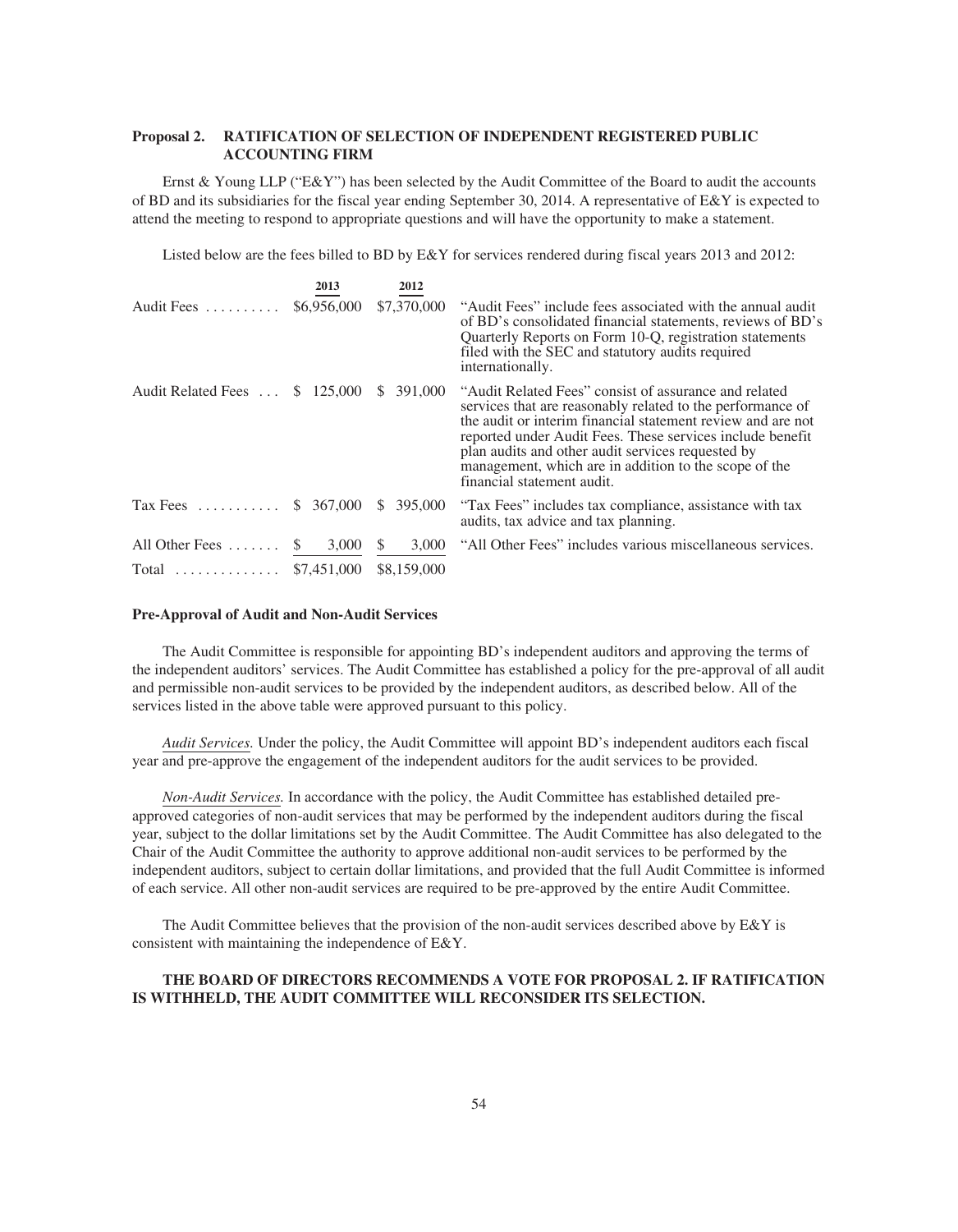## **REPORT OF THE AUDIT COMMITTEE**

The Audit Committee reviews BD's financial reporting process on behalf of the Board of Directors. Management has the primary responsibility for the financial statements and the reporting process, including the system of internal controls. The independent auditors are responsible for performing an independent audit of BD's consolidated financial statements in accordance with generally accepted auditing standards and to issue a report thereon. The Committee monitors these processes.

In this context, the Committee met and held discussions with management and the independent auditors. Management represented to the Committee that BD's consolidated financial statements were prepared in accordance with accounting principles generally accepted in the United States, and the Committee reviewed and discussed the consolidated financial statements with management and the independent auditors. The Committee also discussed with the independent auditors the matters required to be discussed by the applicable auditing standards.

In addition, the Committee discussed with the independent auditors the auditors' independence from BD and its management, and the independent auditors provided to the Committee the written disclosures and the letter pursuant to the applicable requirements of the Public Company Accounting Oversight Board regarding the independent auditor's communications with the Committee concerning independence. The Committee discussed with BD's internal and independent auditors the overall scope and plans for their respective audits. The Committee met with the internal and independent auditors, with and without management present, to discuss the results of their examinations, their evaluations of BD's internal controls, and the overall quality of BD's financial reporting. Management has also reviewed with the Audit Committee its report on the effectiveness of BD's internal control over financial reporting. The Audit Committee also received the report from the independent auditors on BD's internal control over financial reporting.

Based on the reviews and discussions referred to above, the Committee recommended to the Board of Directors, and the Board has approved, that the audited financial statements be included in BD's Annual Report on Form 10-K for the fiscal year ended September 30, 2013, for filing with the Securities and Exchange Commission.

> **AUDIT COMMITTEE Basil L. Anderson, Chair Catherine M. Burzik Christopher Jones Marshall O. Larsen Gary A. Mecklenburg James F. Orr Rebecca W. Rimel Bertram L. Scott**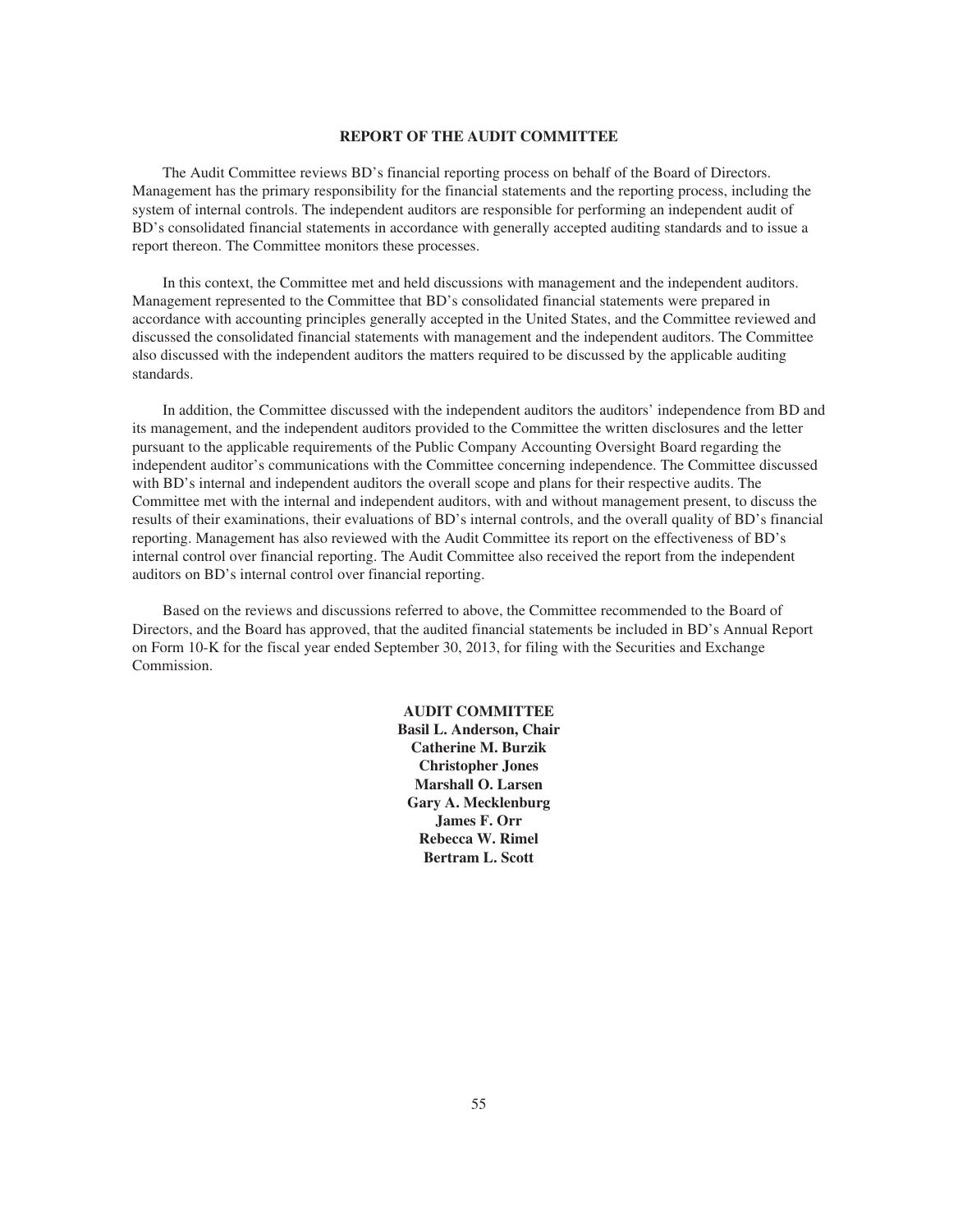### **Proposal 3. ADVISORY VOTE TO APPROVE NAMED EXECUTIVE OFFICER COMPENSATION**

The Compensation Discussion and Analysis beginning on page 24 of this proxy statement describes BD's executive compensation program and the compensation decisions made by the Compensation Committee and the Board of Directors with respect to our CEO and the other individuals named in the Summary Compensation Table on page 39 (who we refer to as the "named executive officers"). The Board of Directors is asking shareholders to cast a non-binding advisory vote on the following resolution:

"RESOLVED, that the shareholders of Becton, Dickinson and Company ("BD") approve the compensation of the BD executive officers named in the Summary Compensation Table, as disclosed in this proxy statement pursuant to the compensation disclosure rules of the Securities and Exchange Commission (which disclosure includes the Compensation Discussion and Analysis, the executive compensation tables and the related footnotes and narrative accompanying the tables)."

As we describe in the Compensation Discussion and Analysis, our executive compensation program embodies a pay-for-performance philosophy that supports BD's business strategy and aligns the interests of our executives with those of our shareholders. At the same time, we believe our program does not encourage excessive risk-taking by management. We believe that the compensation actions taken for fiscal year 2013 appropriately reflected the performance of our named executive officers and BD during the year, and that payouts under our long-term incentive compensation demonstrate a high degree of alignment with BD's performance against the targets set by our Compensation Committee.

For these reasons, the Board is asking shareholders to support this proposal. While the advisory vote we are asking you to cast is non-binding, the Compensation Committee and the Board value the views of our shareholders and will take into account the outcome of the vote when considering future compensation decisions for our executive officers. BD holds an advisory vote to approve named executive officer compensation on an annual basis.

## **THE BOARD OF DIRECTORS RECOMMENDS A VOTE FOR PROPOSAL 3.**

## **Proposal 4. APPROVAL OF MATERIAL TERMS OF PERFORMANCE GOALS UNDER BD'S 2004 EMPLOYEE AND DIRECTOR EQUITY-BASED COMPENSATION PLAN**

BD is seeking shareholder approval of the material terms of performance goals under the 2004 Employee and Director Equity-Based Compensation Plan (the "2004 Plan").

## **Background**

Section 162(m) of the Internal Revenue Code limits the deductions a publicly-held company can claim for compensation in excess of \$1 million paid in a given year to its CEO and its three other most highlycompensated executive officers (other than the chief financial officer) (these officers are generally referred to as the "covered employees"). "Performance-based" compensation that meets certain requirements is not counted against the \$1 million deductibility cap. Stock options and SARs generally qualify as performance-based compensation. Other awards that we grant may qualify as performance-based compensation if the payment, retention or vesting of the award is subject to the achievement during a performance period of the performance goals selected by the Compensation Committee. The Compensation Committee retains the discretion to set the level of performance for a given performance measure under a performance-based award. For such awards to qualify as performance-based compensation, among other things, BD's shareholders must approve the material terms of the performance goals at least every five years.

### **Employees affected**

The BD associates whose compensation would be subject to the performance goals are the members of the BD Leadership Team. The BD Leadership Team consists of 57 members of senior management, and includes the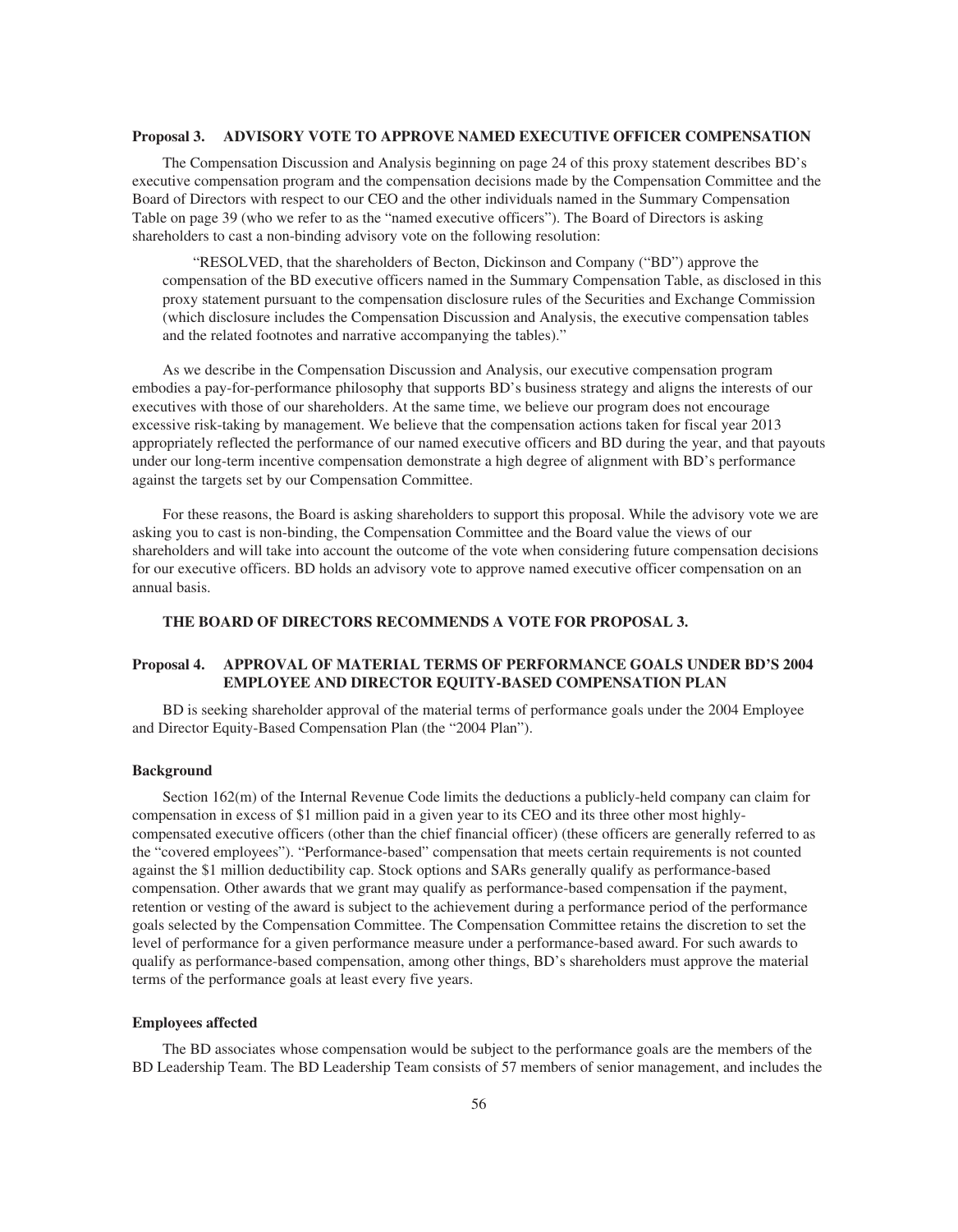named executive officers (other than Messrs. Elkins and Upadhyay) listed in the Summary Compensation Table on page 39. Although federal tax laws only limit tax deductibility for compensation paid to the covered employees mentioned above, we may apply the performance goals to all members of the BD Leadership Team, so that, in the event any of them becomes a covered employee during the time that they hold an award, such award may be tax-deductible as performance-based compensation.

## **Performance goals**

Performance-based awards (other than stock options and SARs) will, if the Compensation Committee intends any such award to qualify as performance-based compensation under Section 162(m), become earned and payable only if pre-established targets relating to one or more of the following performance measures are achieved during a performance period or periods, as determined by the Compensation Committee: (i) Return on Net Assets, (ii) Revenue Growth, (iii) Return on Common Equity, (iv) Total Shareholder Return, (v) Earnings Per Share, (vi) Net Revenue Per Employee, (vii) Market Share, (viii) Return on Invested Capital, or (ix) Net Income. Each of these performance measures is defined below.

"Return On Net Assets" for a period means net income less preferred stock dividends divided by the difference of average total assets less average non-debt liabilities, with average defined as the sum of assets or liabilities at the beginning and ending of the period divided by two.

"Revenue Growth" means the percentage change in revenue (as defined in Statement of Financial Accounting Concepts No. 6, published by the Financial Accounting Standards Board) from one period to another.

"Return On Common Equity" for a period means net income less preferred stock dividends divided by total shareholders' equity, less amounts, if any, attributable to preferred stock.

"Total Shareholder Return" means the sum of the appreciation in BD's stock price and dividends paid on the common stock of BD over a given period of time.

"Earnings Per Share" means earnings per share calculated in accordance with U.S. Generally Accepted Accounting Principles.

"Net Revenue Per Employee" in a period means net revenue divided by the average number of employees of BD, with average defined as the sum of the number of employees at the beginning and ending of the period divided by two.

"Market Share" means the percent of sales of the total available market in an industry, product line or product attained by BD or one of its business units during a time period.

"Return on Invested Capital" for a period means earnings before interest, taxes, depreciation and amortization divided by the difference of total assets less non-interest bearing current liabilities.

"Net Income" means net income calculated in accordance with U.S. Generally Accepted Accounting Principles.

## **Maximum award amounts**

The maximum number of shares that may be earned by and payable to a member of the BD Leadership Team pursuant to a performance-based award (other than stock options or SARs) is 150,000 shares, subject to adjustment as discussed below. It is BD's practice to grant performance-based awards to BD Leadership Team members only once per fiscal year.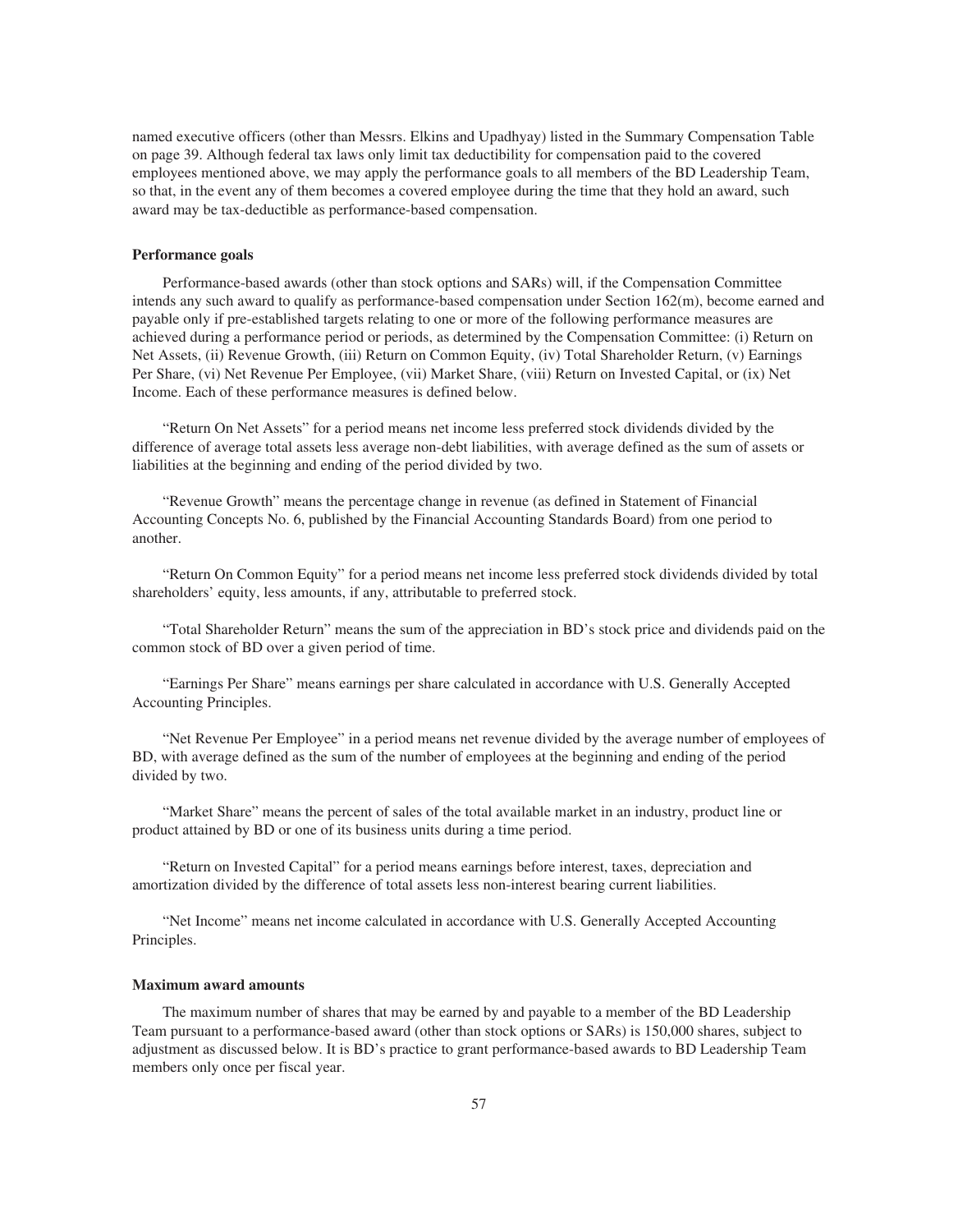#### **Material terms of the plan**

The following is a summary of the material features of the 2004 Plan. This summary is qualified in its entirety by the full text of the 2004 Plan.

### *Eligibility and Participation*

Any employee of BD, including any officer or employee-director, is eligible to receive awards under the 2004 Plan. Additionally, any holder of an outstanding equity-based award issued by a company acquired by BD may be granted a Substitute Award under the 2004 Plan. BD had approximately 29,979 employees as of September 30, 2013. Non-management directors of BD are also eligible to participate in the 2004 Plan. There are currently 14 non-management members of the Board of Directors. No participant may receive stock options or SARs under the 2004 Plan in any calendar year relating to more than 250,000 shares of BD common stock, subject to adjustment as discussed below.

### *Administration of the 2004 Plan*

The 2004 Plan is administered by the Compensation Committee. The Compensation Committee has the sole discretion to grant to eligible participants one or more equity awards and to determine the type, number or amount of any award to be granted. The Compensation Committee has, among other powers, the authority to interpret and construe any provision of the 2004 Plan, adopt rules and regulations for administering the 2004 Plan, perform other acts relating to the 2004 Plan, and delegate any administrative responsibilities under the 2004 Plan. Decisions of the Compensation Committee are final and binding on all parties.

## *Awards*

*General.* Awards are granted for no cash consideration, or for minimal cash consideration if required by applicable law. Awards may provide that upon their exercise, the holder will receive cash, BD stock, other securities, other awards, other property or any combination thereof. Shares of stock deliverable under the 2004 Plan may consist, in whole or in part, of authorized and unissued shares or treasury shares.

*Exercise Price.* Except in the case of Substitute Awards, the exercise price of any stock option or SAR, and the purchase price of any security that may be purchased under any other award, will not be less than 100% of the fair market value of the BD stock or other security on the date of grant. The Compensation Committee may not amend an award to reduce its exercise, grant or purchase price (a "repricing"), cancel an outstanding stock option or SAR and replace it with a new award with a lower exercise price (except for adjustments in connection with stock splits and other events, as described below), or exchange for cash any option or SAR whose exercise price is less than the then current BD stock price. The closing price of BD common stock on November 29, 2013 was \$108.59.

*Exercise of Award; Form of Consideration.* The Compensation Committee determines the times at which options and other purchase rights may be exercised, and the methods by which payment of the purchase price may be made. No loans are extended by BD to any participant in connection with the exercise of an award (although BD is permitted to maintain a broker-assisted "cashless exercise" programs for stock options).

*Stock Options and Stock Appreciation Rights.* The term of stock options and SARs granted under the 2004 Plan is established by the Compensation Committee, but may not exceed ten years. The Compensation Committee may impose a vesting schedule on stock options and SARs. Unless otherwise provided by the Compensation Committee, employee stock options and SARs:

> • are exercisable for three months following voluntary termination of employment or involuntary termination of employment without cause, to the extent such awards were exercisable at the time of termination;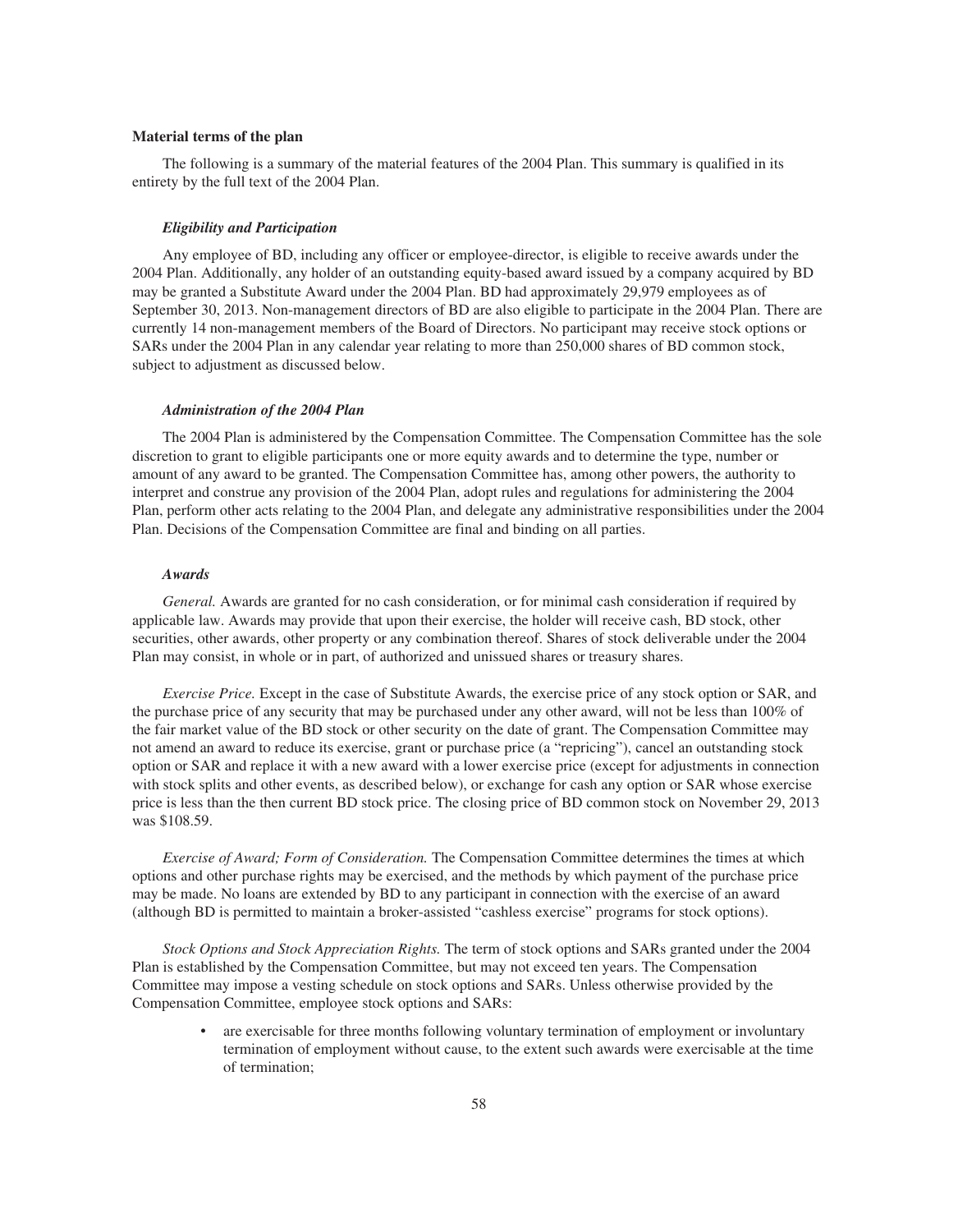- become fully vested upon retirement, death and disability, and otherwise remain in effect in accordance with their terms; and
- otherwise lapse upon termination of employment.

Stock options granted under the 2004 Plan may be "incentive stock options" ("ISOs"), which afford certain favorable tax treatment for the holder, or "nonqualified stock options" ("NQSOs"). See "Tax Matters" below.

*Restricted Stock and Restricted Stock Units*. The Compensation Committee may impose restrictions on restricted stock and restricted stock units, in its discretion. Upon death, disability or retirement, all restrictions on restricted stock and restricted stock units will no longer apply, and upon an involuntary termination without cause, participants vest in a pro rata portion of their award. In all other cases of termination of employment during the restriction period, restricted stock and restricted stock units will be forfeited.

*Performance Units.* Performance units vest upon the attainment of performance goals established by the Compensation Committee. The Compensation Committee establishes the performance criteria, the length of the performance period and the form and time of payment of the award. Upon retirement, certain disabilities or involuntary termination without cause during the performance period, a holder of performance units will receive a pro rata portion of the amount otherwise payable under the award. In the event of voluntary termination or termination for cause, performance units will be forfeited. In other cases of termination of employment during the performance period, the rights of the holder will be as determined by the Compensation Committee.

*Other Stock-Based Awards*. The Compensation Committee may grant and establish the terms and conditions of other stock-based awards, such as dividend equivalent rights.

*Certain Adjustments*. If a recapitalization, stock split or other event described in Section 5(e) of the 2004 Plan affects the BD common stock in a way that an adjustment is required to preserve the value of outstanding awards and prevent dilution or enlargement of the benefits intended to be made available under the 2004 Plan, the Compensation Committee will adjust, as it determines equitable: (i) the number and type of shares (or other securities or property) available for awards, (ii) the number and type of shares (or other securities or property) subject to outstanding awards, and (iii) the grant, purchase or exercise price of any award. The Compensation Committee may not take any other action to reduce the exercise, grant or purchase price of any award as established at the time of grant.

*Transferability*. Awards granted under the 2004 Plan are not transferable other than by will or the laws of descent and distribution, except as otherwise provided by the Compensation Committee. However, in no event may an award be transferred by a participant for value. Except to the extent a transfer is permitted, an award is exercisable during a participant's lifetime only by the participant or by the participant's guardian or legal representative.

### *Deferral*

Eligible recipients of certain awards have the right to defer the receipt of any or all of the shares deliverable upon settlement of an award in accordance with the terms and conditions of BD's deferral plans described previously in this proxy statement.

## *Change in Control*

Unless otherwise specified by the Compensation Committee, upon a "change in control" (as defined in the 2004 Plan), all awards issued under the 2004 Plan will become fully vested and exercisable, and any restrictions applicable to any award will lapse.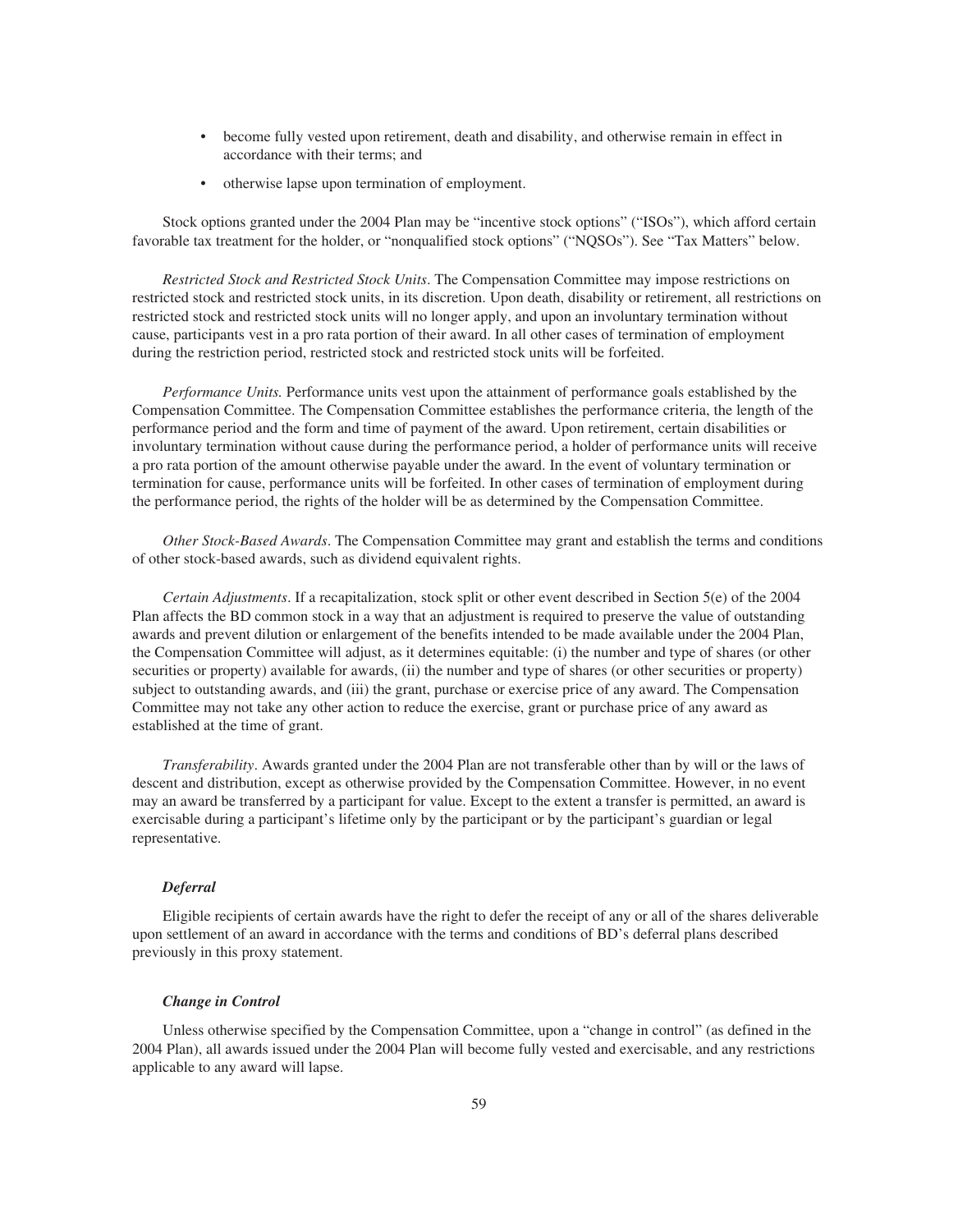## *Amendment and Termination*

The Board of Directors may amend, discontinue or terminate the 2004 Plan or any portion of the 2004 Plan at any time. Shareholder approval may be required by New York Stock Exchange, tax or regulatory requirements for certain amendments. Participant approval must also be obtained for any amendment that would adversely affect the rights of such participant under any award previously granted under the 2004 Plan.

### *New Plan Benefits*

The issuance of any awards under the 2004 Plan is discretionary. Therefore, it is not possible to determine the amount or form of any award that will be granted to any individual in the future. The table below sets forth awards that were provided under the 2004 Plan during the 2013 fiscal year. Mr. Reidy joined BD in July 2013 and did not receive any awards under the 2004 Plan during the 2013 fiscal year. More information on the awards made during the 2013 fiscal year to the named executive officers appears in the "Grants of Plan-Based Awards in Fiscal Year 2013" table on page 42.

| <b>Name and Position</b>                                | <b>Stock Appreciation</b><br><b>Rights</b> | <b>Performance</b><br>Units | <b>Time-Vested</b><br>Units |
|---------------------------------------------------------|--------------------------------------------|-----------------------------|-----------------------------|
| Vincent A. Forlenza                                     |                                            |                             |                             |
| Chairman, Chief Executive Officer and President         | 202,758                                    | 34.766                      | 17,758                      |
| William A. Kozy                                         |                                            |                             |                             |
| Executive Vice President and Chief Operating Officer    | 99,530                                     | 17,066                      | 8,717                       |
| Gary M. Cohen                                           |                                            |                             |                             |
| <b>Executive Vice President</b>                         | 32,441                                     | 5,563                       | 2,841                       |
| Jeffrey S. Sherman                                      |                                            |                             |                             |
| Senior Vice President and General Counsel               | 48,727                                     | 8,355                       | 4,268                       |
| Suketu Upadhyay                                         |                                            |                             |                             |
| Former Acting Chief Financial Officer                   | 12,976                                     | 2,225                       | 1,137                       |
| All current executive officers as a group               | 491,323                                    | 84.246                      | 48,404                      |
| All current non-employee directors as a group           | $\overline{0}$                             | $\overline{0}$              | 28,109                      |
| All employees other than executive officers, as a group | 1,032,992                                  | 177,123                     | 1,133,172                   |

## **Becton, Dickinson and Company 2004 Employee and Director Equity-Based Compensation Plan**

## *Tax Matters*

The following is a brief summary of the principal income tax consequences under current federal income tax laws relating to awards under the 2004 Plan. This summary is not intended to be exhaustive, and, among other things, does not describe state, local or foreign income and other tax consequences.

*Non-Qualified Stock Options and Stock Appreciation Rights.* An optionee or SAR recipient will not recognize any taxable income upon the grant of an NQSO or SAR and BD will not be entitled to a tax deduction with respect to the grant of an NQSO or SAR. Upon exercise of an NQSO or SAR, the excess of the fair market value of the underlying shares of BD common stock on the exercise date over the exercise price will be taxable as compensation income to the grantee and will be subject to applicable withholding taxes. BD will generally be entitled to a tax deduction at such time in the amount of such compensation income. The grantee's tax basis for the shares received pursuant to the exercise of an NQSO or SAR will equal the sum of the compensation income recognized and the exercise price. In the event of a sale of shares received upon the exercise of an NQSO or SAR, any appreciation or depreciation after the exercise date generally will be taxed as capital gain or loss and will be long-term capital gain or loss if the holding period for such shares is more than one year.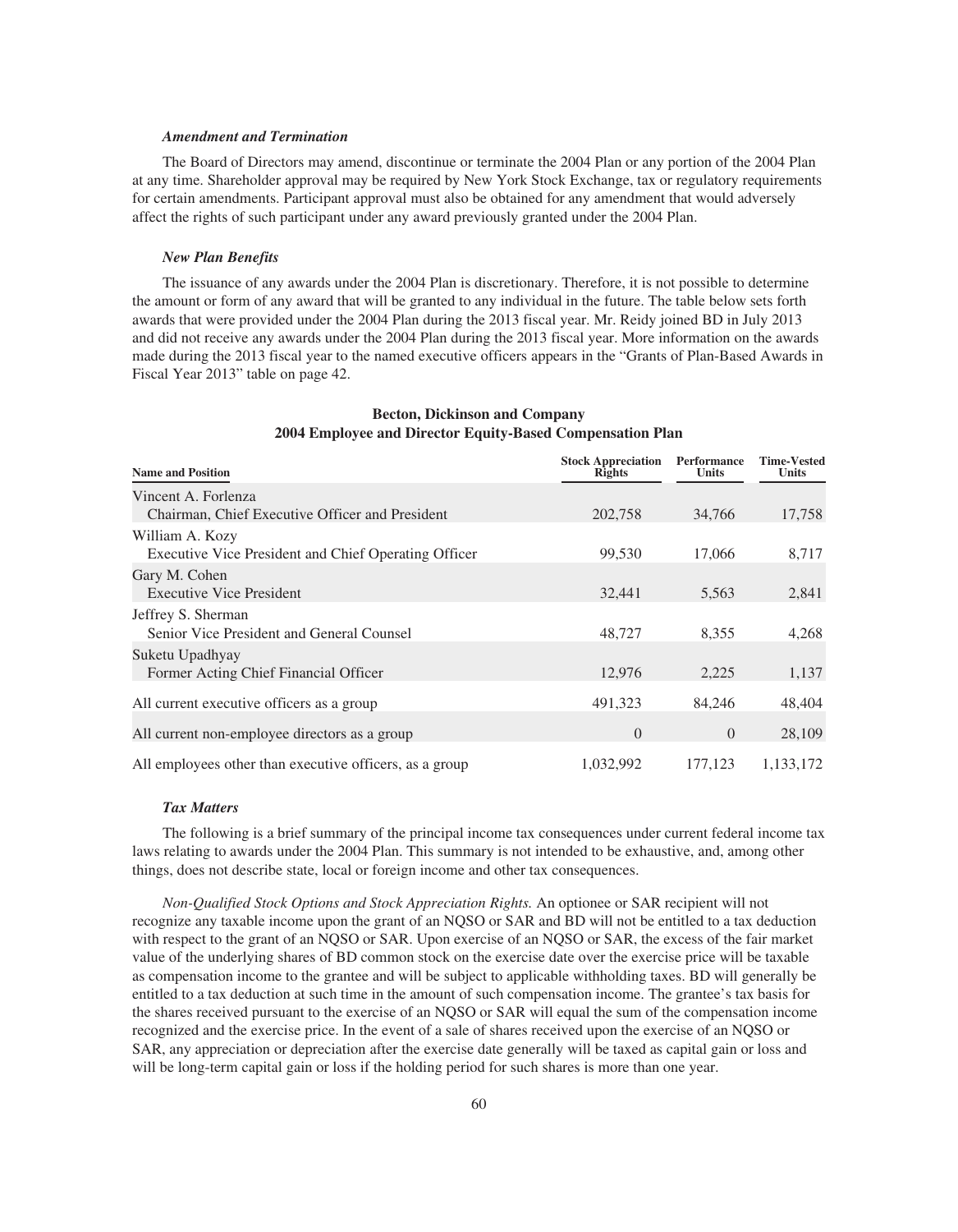*Incentive Stock Options*. An optionee will not recognize any taxable income at the time of grant or exercise of an ISO while an employee (or within three months after termination of employment), and BD will not be entitled to a tax deduction with respect to such grant or exercise. Exercise of an ISO may, however, give rise to taxable compensation income subject to applicable withholding taxes, and a tax deduction to BD, if the ISO is not exercised while the optionee is employed by BD or within three months after termination of employment, or if the optionee subsequently engages in a "disqualifying disposition," as described below. Also, the excess of the fair market value of the underlying shares on the date of exercise over the exercise price will be an item of income for purposes of the optionee's alternative minimum tax. A sale or exchange by an optionee of shares acquired upon the exercise of an ISO more than one year after the transfer of the shares to such optionee and more than two years after the date of grant of the ISO will result in any difference between the net sale proceeds and the exercise price being treated as long-term capital gain (or loss) to the optionee. If such sale or exchange takes place within two years after the date of grant of the ISO or within one year from the date of transfer of the ISO shares to the optionee, such sale or exchange will generally constitute a "disqualifying disposition" of such shares that will have the following results: any excess of (i) the lesser of (a) the fair market value of the shares at the time of exercise of the ISO and (b) the amount realized on such disqualifying disposition of the shares, over (ii) the option exercise price of such shares, will be ordinary income to the optionee, and BD will be entitled to a tax deduction in the amount of such income. Any further gain or loss after the date of exercise generally will qualify as capital gain or loss and will not result in any deduction by BD.

*Restricted Stock.* A grantee will not recognize any income upon the receipt of restricted stock, unless the holder elects under Section 83(b) of the Code, within thirty days of such receipt, to recognize ordinary income in an amount equal to the fair market value of the restricted stock at the time of receipt, less any amount paid for the shares. If restricted stock for which a Section 83(b) election has been made is subsequently forfeited, the holder will not be able to recover any taxes that were paid as a result of such election. If the election is not made, the holder will generally recognize ordinary income, on the date that the restrictions to which the restricted stock is subject are removed, in an amount equal to the fair market value of such shares on such date, less any amount paid for the shares. At the time the holder recognizes ordinary income, BD generally will be entitled to a deduction in the same amount. Generally, upon a sale or other disposition of restricted stock with respect to which the holder has recognized ordinary income (*i.e.*, a Section 83(b) election was previously made or the restrictions were previously removed), the holder will recognize capital gain or loss in an amount equal to the difference between the amount realized on such sale or other disposition and the holder's basis in such shares. Such gain or loss will be long-term capital gain or loss if the holding period for such shares is more than one year.

*Restricted Stock Units and Performance Units.* The grant of restricted stock units or performance units will not result in income for the grantee or in a tax deduction for BD. Upon the settlement of such an Award, the grantee will recognize ordinary income equal to the aggregate value of the payment received, and BD generally will be entitled to a tax deduction in the same amount.

To ensure compliance with requirements imposed by the IRS, we inform you that any U.S. tax advice contained in this communication is not intended or written to be used, and cannot be used, for the purpose of (i) avoiding penalties under the Internal Revenue Code or (ii) promoting, marketing or recommending to another party any transaction or matter addressed herein.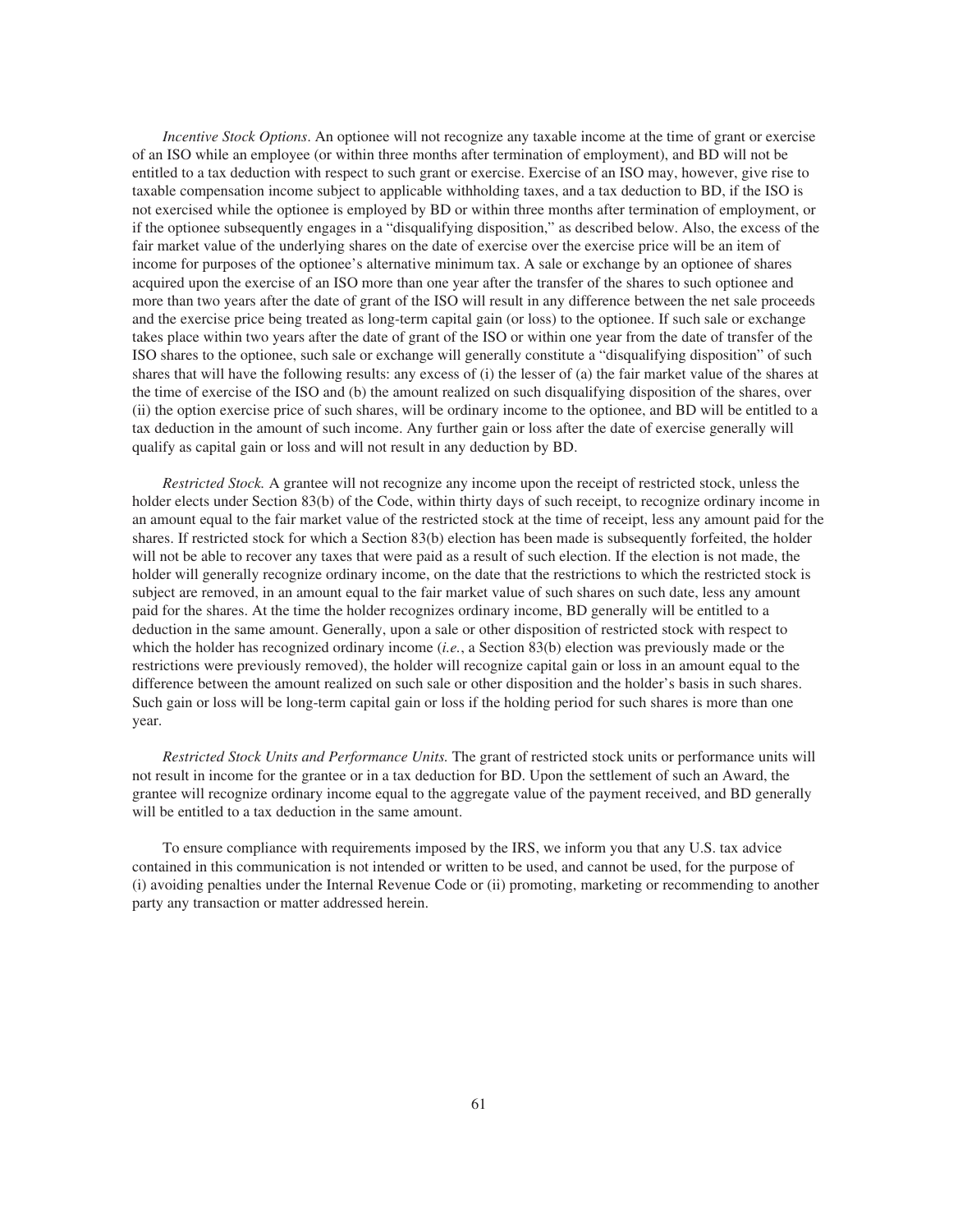#### **Equity Compensation Plan Information**

 $(a)$ 

The following table provides certain information as of September 30, 2013 regarding BD's equity compensation plans.

| <b>Plan Category</b>                                                                                      | (a)<br><b>Number of securities</b><br>to be issued upon<br>exercise of<br>outstanding options,<br>warrants and rights | (b)<br>Weighted-average<br>exercise price of<br>outstanding<br>options, warrants<br>and rights $(1)$ | <b>Number of securities</b><br>remaining available for<br>future issuance under<br>equity compensation plans<br>(excluding securities)<br>reflected in column $(a)$ ) |
|-----------------------------------------------------------------------------------------------------------|-----------------------------------------------------------------------------------------------------------------------|------------------------------------------------------------------------------------------------------|-----------------------------------------------------------------------------------------------------------------------------------------------------------------------|
| Equity compensation plans approved by security                                                            | 13,541,144(2)                                                                                                         | \$72.38                                                                                              | 9,960,371(3)                                                                                                                                                          |
| Equity compensation plans not approved by<br>security holders $\dots \dots \dots \dots \dots \dots \dots$ | 1,563,607(4)                                                                                                          | n/a                                                                                                  | 0(5)                                                                                                                                                                  |
| $Total \dots \dots \dots \dots \dots \dots \dots \dots \dots \dots \dots \dots \dots$                     | 15, 104, 751                                                                                                          | \$72.38                                                                                              | 9,960,371                                                                                                                                                             |

(1) Shares issuable pursuant to outstanding awards of Performance Units and other restricted stock units under the 2004 Plan and BD's Stock Award Plan, as well as shares issuable under BD's 1996 Directors' Deferral Plan (the "Directors' Deferral Plan"), Deferred Compensation and Retirement Benefit Restoration Plan (the "Restoration Plan") and Global Share Investment Program ("GSIP"), are not included in the calculation of weighted-average exercise price, as there is no exercise price for these shares.

- (2) Includes (i) 9,029,318 shares issuable under outstanding stock options and SARs, (ii) 1,650,890 shares issuable under Performance Unit awards (assuming maximum payout) and 2,787,464 shares issuable under TVU awards granted under the 2004 Plan, and (iii) 73,472 shares issuable under restricted stock unit awards granted under the Stock Award Plan. The weighted average remaining term of the outstanding options and SARs is 6.11 years.
- (3) Represents shares available for issuance under the 2004 Plan and includes 4,141,822 shares available for "full share" awards, assuming maximum payout of outstanding Performance Units.
- (4) Includes 4,320 shares issuable pursuant to outstanding stock options granted under BD's Non-Employee Directors 2000 Stock Option Plan (the "Directors Stock Option Plan"). Also includes 103,637 shares issuable under the Directors' Deferral Plan, 400,596 shares issuable under the Restoration Plan, and 1,059,374 shares issuable under the GSIP.
- (5) Not shown are shares issuable under the Directors' Deferral Plan, the Restoration Plan or the GSIP. There are no limits on the number of shares issuable under these plans, and the number of shares that may become issuable will depend on future elections made by plan participants.

*Deferred Compensation and Retirement Benefit Restoration Plan.* Information regarding the Restoration Plan can be found beginning on page 49 of this proxy statement. The shares held in the plan as of September 30, 2013 include 69,358 shares acquired by participants through cash deferrals and 331,238 shares deferred under participants' equity compensation awards. In the event a participant elects to have cash compensation deferred in a BD common stock account, the participant's account is credited with a number of shares based on the prevailing market price of the BD common stock. The cash deferred by the participant is used to purchase the shares of BD common stock on the open market, which are then held in a trust. The number of shares credited to the BD common stock accounts of participants is adjusted periodically to reflect the payment and reinvestment of dividends on the BD common stock.

*Global Share Investment Program.* BD maintains a GSIP for its non-U.S. associates in certain jurisdictions outside of the United States. The purpose of the GSIP is to provide non-U.S. associates with a means of saving on a regular and long-term basis and acquiring a beneficial interest in BD common stock. Participants may contribute a portion of their base pay, through payroll deductions, to the GSIP for their account. BD provides matching funds of up to 3% of a participant's base pay through contributions to the participant's plan account. Contributions to the GSIP are used to purchase shares of BD common stock on the open market, which are then held in a trust.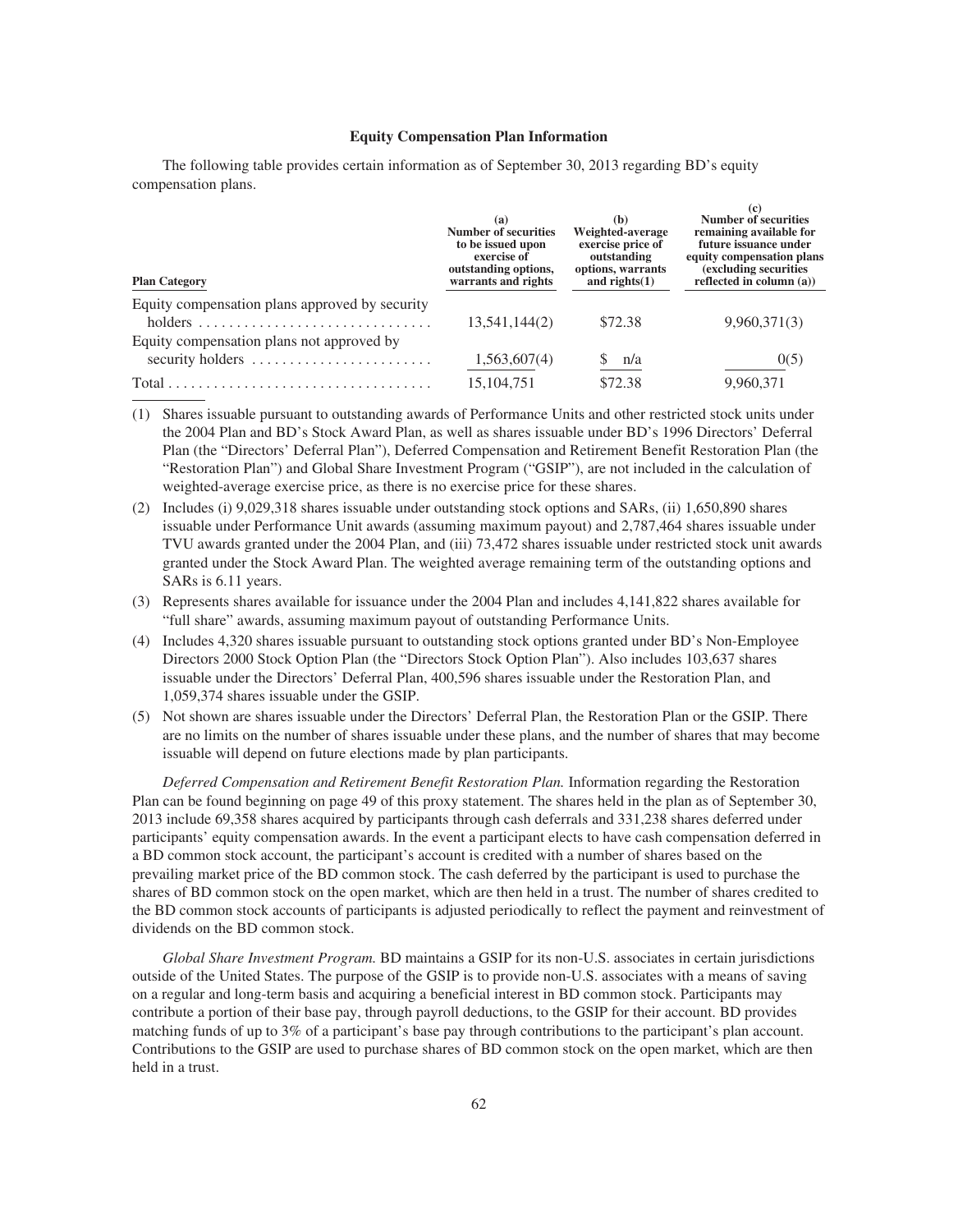A participant may withdraw the vested portion of the participant's account, although such withdrawals must be in the form of a cash payment if the participant is employed by BD at the time of withdrawal. Following termination of service, withdrawals will be paid in either cash or shares, at the election of the participant.

*Non-Employee Directors 2000 Stock Option Plan.* Non-management directors formerly received grants of nonqualified stock options under the Directors Stock Option Plan, which provided for the granting of nonqualified stock options at each Annual Meeting of Shareholders to the non-management directors elected at or continuing to serve after such meeting. Options are no longer granted under the Directors Stock Option Plan. The exercise price of stock options granted under the Directors Stock Option Plan was the fair market value of the BD common stock on the date of grant. Each option granted under the Directors Stock Option Plan has a term of 10 years from its date of grant. The options granted under the Directors Stock Option Plan have vesting periods of three to four years, depending on the year of grant.

*1996 Directors' Deferral Plan.* The Directors' Deferral Plan allows non-management directors to defer receipt, in an unfunded cash account or a BD common stock account, of all or part of their annual retainer and other cash fees. In the event a director elects to have fees deferred in a BD common stock account, the director's account is credited with a number of shares based on the market price of the BD common stock on the due date of such payment. The cash fees deferred by the director are used to purchase the shares of BD common stock on the open market, which are then held in a trust. Directors may also defer receipt of the shares underlying their restricted stock unit awards, which are otherwise distributable when they leave the Board. The number of shares credited to the BD common stock accounts of participants is adjusted periodically to reflect the payment and reinvestment of dividends on the BD common stock. Participants may elect to have amounts held in a cash account converted into a BD common stock account. The Directors' Deferral Plan is not qualified, and participants have an unsecured contractual commitment of BD to pay the amounts due under the Directors' Deferral Plan. When such payments are due, the cash and/or common stock will be distributed from BD's general assets.

## **THE BOARD OF DIRECTORS RECOMMENDS A VOTE FOR PROPOSAL 4.**

## **Proposal 5. APPROVAL OF MATERIAL TERMS OF PERFORMANCE GOALS UNDER BD'S PERFORMANCE INCENTIVE PLAN**

BD is seeking shareholder approval of the material terms of performance goals under the Performance Incentive Plan (referred to as the "PIP").

## **Background**

As discussed in Proposal 4, Section 162(m) of the Internal Revenue Code limits the deductions that may be claimed for certain compensation unless it qualifies as performance-based compensation. Awards under the PIP (referred to as "Awards") generally qualify as performance-based compensation since the payment of the Award is subject to the achievement during a performance period of the performance goals selected by the Compensation Committee. The Compensation Committee retains the discretion to set the level of performance for a given performance measure under the PIP. As discussed in Proposal 4, for Awards to qualify as performance-based compensation, among other things, BD's shareholders must approve the material terms of the performance goals at least every five years.

## **Employees affected**

See Proposal 4 for a discussion of which BD associates have compensation that would be subject to the performance goals. Proposal 4 discusses which BD associates would be subject to the Section 162(m) limits on tax deductions, as well as our discretion to subject the compensation of any member of BD Leadership Team to the performance goals.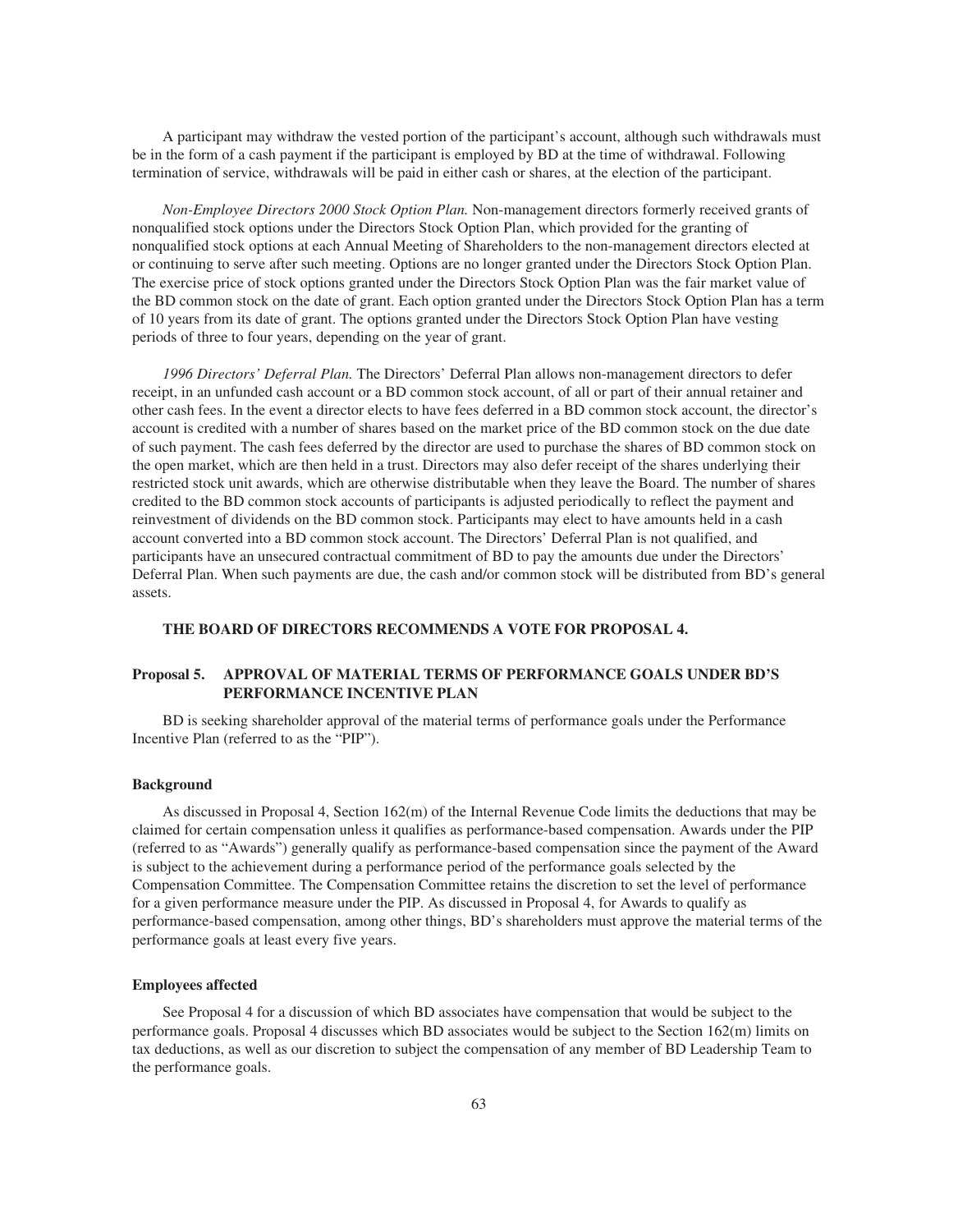#### **Performance goals**

Awards will, if the Compensation Committee intends any such Award to qualify as performance-based compensation under Section 162(m), become earned and payable only if pre-established targets relating to one or more of the following performance measures are achieved during a performance period or periods, as determined by the Compensation Committee: (i) Return on Net Assets, (ii) Revenue Growth, (iii) Return on Common Equity, (iv) Total Shareholder Return, (v) Earnings Per Share, (vi) Net Revenue Per Employee, (vii) Market Share, (viii) Return on Invested Capital, or (ix) Net Income, each of which is defined in Proposal 4.

### **Maximum award amounts**

The maximum Award that may be earned by and payable to a member of the BD Leadership Team with respect to a fiscal year is \$3,000,000.

#### **Other material terms of the PIP**

*Types of Awards.* The PIP authorizes the payment of lump sum cash incentive payments to eligible employees of BD and its subsidiaries.

*Eligibility.* Exempt employees of BD and its subsidiaries at certain management levels or with certain responsibilities (referred to herein as "Eligible Employees") are eligible to participate in the PIP. Persons promoted or newly hired to an eligible position may be considered for a pro rata Award. Non-management directors are not eligible to participate in the PIP.

Awards to the CEO are approved by the Board of Directors. Awards to BD's other executive officers are approved by the Compensation Committee. All other Awards are made at the discretion of the Performance Incentive Committee (discussed below). In addition, the total Awards paid to BD's executive officers for any fiscal year may not, barring special circumstances, as determined by the Compensation Committee, exceed 3% of BD's reported after-tax net income for such fiscal year. As of September 30, 2013, 3,972 persons were eligible to participate in the PIP.

*Administration.* In general, the PIP is administered by the Performance Incentive Committee, which consists of at least three BD associates, including the CEO and other senior executives designated by the CEO. With respect to participation in the PIP by executive officers, however, the PIP is administered by the Compensation Committee and the Board.

*Terms of Awards.* Awards under the PIP are expressed as a percentage of an Eligible Employee's base salary. Target award amounts range from 10% to 120% of an Eligible Employee's base salary. Awards become payable following the close of the fiscal year for which they are awarded.

Awards are tied to BD's overall performance, as well as the performance of the Eligible Employee and, for certain associates, of his or her business unit, region or country, or function. Accordingly, an Eligible Employee may receive less or more than the Eligible Employee's target incentive payment. Each fiscal year, the Compensation Committee establishes performance objectives for BD under the PIP, while the Performance Incentive Committee sets certain financial and operational objectives for each business unit, region or country, and function. Awards are made from a pool that is funded based in part on BD's performance against the BD performance target or targets established by the Compensation Committee.

After the funding level for the Award pool has been established, the Performance Incentive Committee determines performance ratings for each business unit, region or country, and function. These performance ratings determine the amount of the overall Award pool that will be allocated for the payment of Awards to Eligible Employees within those units, regions, countries or functions.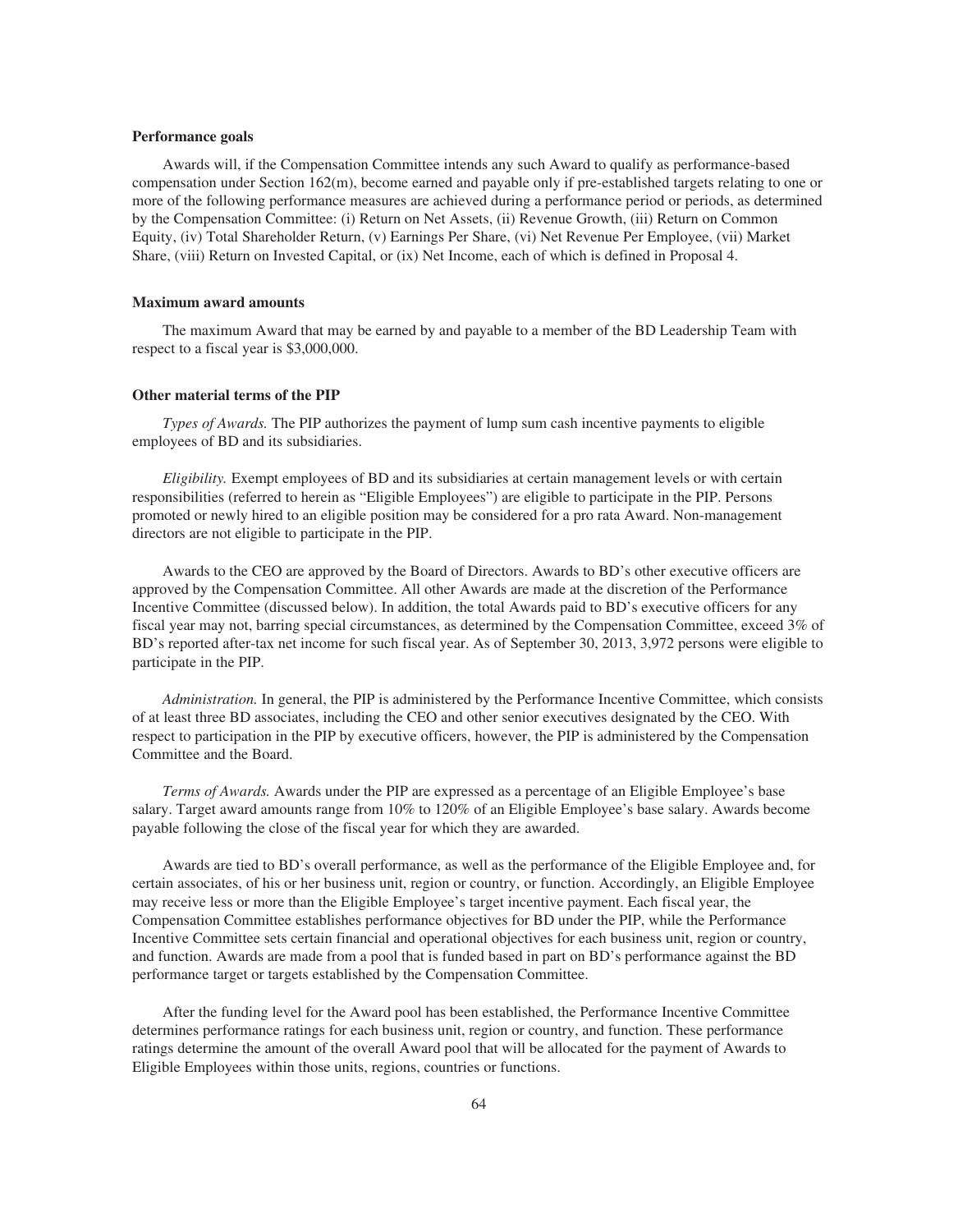*Termination of Employment.* Upon termination of employment due to death, disability or retirement during a fiscal year, an Eligible Employee will be eligible to receive an Award with respect to the portion of the fiscal year that the person was employed with BD.

*Term of the PIP.* The PIP has no termination date, and will remain in effect until terminated by the Board of Directors.

*Withholding.* All payments of cash under the PIP will be subject to withholding of all applicable federal, state, local or other taxes, as determined by BD.

*Amendment or Termination.* The PIP may be amended or terminated by the Board of Directors at any time, without a vote of security holders. Such amendments may increase the cost of the PIP to BD or alter the allocation of the benefits under the PIP as between the Eligible Employees. No such amendment, however, may increase the amount of an Award to a senior executive that is intended to qualify as qualified performance-based compensation.

*New PIP Benefits.* Future grants of Awards that may be made to Eligible Employees are discretionary, as described above, and, therefore, are not determinable at this time. The following table reflects the Awards that were granted under the PIP for fiscal 2013.

| <b>Name and Position</b>                                                                       | Award      |
|------------------------------------------------------------------------------------------------|------------|
| Vincent A. Forlenza<br>Chairman, Chief Executive Officer and President                         | 1,225,000  |
| Christopher R. Reidy<br>Executive Vice President of Administration and Chief Financial Officer | 131,192    |
| William A. Kozy<br>Executive Vice President and Chief Operating Officer                        | 865,095    |
| Gary M. Cohen<br><b>Executive Vice President</b>                                               | 466,631    |
| Jeffrey S. Sherman<br>Senior Vice President and General Counsel                                | 530,854    |
| All executive officers as a group                                                              | 5,084,387  |
| All employees other than executive officers, as a group                                        | 93,279,270 |

## **THE BOARD OF DIRECTORS RECOMMENDS A VOTE FOR PROPOSAL 5.**

## **Proposal 6. SHAREHOLDER PROPOSAL REGARDING INDEPENDENT BOARD CHAIR**

Kenneth Steiner, 14 Stoner Avenue, 2M, Great Neck, NY, has given notice that he intends to present for action at the annual meeting the following stockholder proposal. Information regarding Mr. Steiner's share ownership in BD will be provided to shareholders upon request.

## **Proposal 6—Independent Board Chairman**

RESOLVED: Shareholders request that our board of directors adopt a policy that, whenever possible, the chairman of our board of directors shall be an independent director. An independent director is a director who has not served as an executive officer of our Company. This policy should be implemented so as not to violate any contractual obligations in effect when this resolution is adopted. The policy should also specify how to select a new independent chairman if a current chairman ceases to be independent between annual shareholder meetings. To foster flexibility, this proposal gives the option of being phased in and implemented when our next CEO is chosen.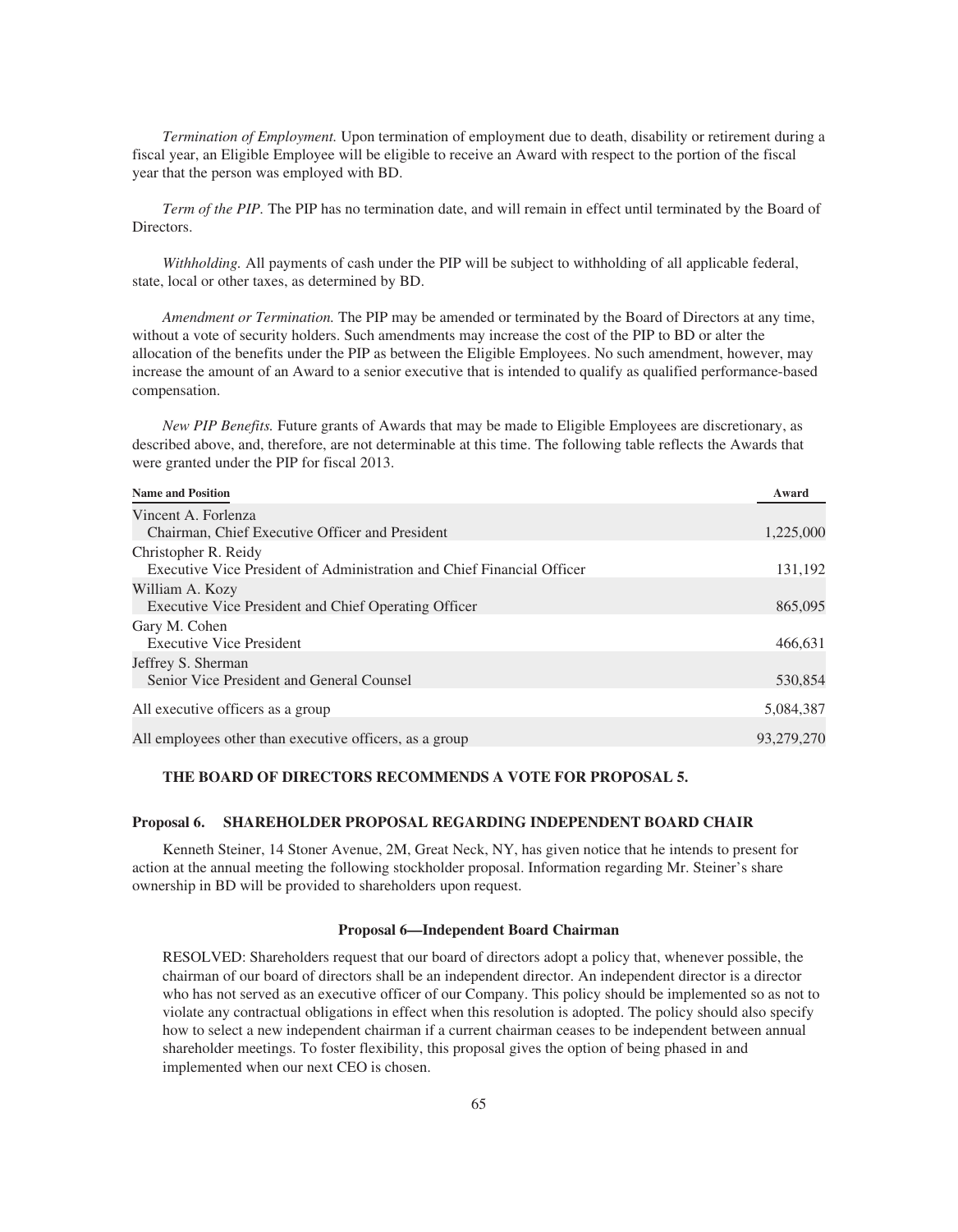When our CEO is our board chairman, this arrangement can hinder our board's ability to monitor our CEO's performance. Many companies already have an independent Chairman. An independent Chairman is the prevailing practice in the United Kingdom and many international markets. This proposal topic won 50% plus support at three major U.S. companies in 2012 including 55%-support at Sempra Energy.

This proposal should also be more favorably evaluated due to the deficiencies in our company's corporate governance as reported in 2013:

GMI Ratings, an independent investment research firm rated our company F in executive pay and D in governance. Our company was negatively flagged by GMI for related party transactions, overboarded directors, overboarded audit committee members and potential dilution of greater than 10% in traded shares. Henry Becton, our Lead Director, was inside-related and had 26-years tenure—two big independence concerns. Adel Mahmoud and Rebecca Rimel should be ashamed of each owning less than 150 shares.

According to GMI our CEO had the potential for an excessive golden parachute and our company paid longterm incentives to our CEO for underperformance. There was no executive incentive pay linked to sustainability performance.

On governance matters our management had the unilateral right to amend the charter and bylaws without shareholder approval. We had no right to act by written consent or shareholder right to call a special meeting by 10% shareholders. We had no confidential voting and no cumulative voting.

There was no environmental management system for some or all of our operations. BDX was subject to fine, settlement or conviction or investigation for engaging in anti-competitive behavior such as price fixing, bid rigging or monopolistic practices in the last 2 years. BDX had higher accounting and governance risk than 89% of companies. BDX had not implemented OSHAS 18001 as its occupational health and safety management system.

Returning to the core topic of this proposal from the context of our clearly improvable corporate governance, please vote to protect shareholder value:

#### **Independent Board Chairman—Proposal 6**

**\*\*\***

## **BOARD OF DIRECTORS' RESPONSE**

### **The Board of Directors recommends a vote AGAINST Proposal 6 for the following reasons.**

The Board has in-depth knowledge of BD's strategic goals, the opportunities and challenges facing the company, its culture, and the capabilities of senior management. As such, the Board is uniquely positioned to determine what the most effective Board leadership structure for BD is at any given time. Accordingly, rather than adopting a "one-size-fits-all" checklist approach to corporate governance, the Board believes it is important that it have the flexibility to determine who should serve in the roles of Chairman and CEO, and whether these roles should be combined.

Our Corporate Governance Principles leave it to the Board to decide what Board leadership structure best serves BD and its shareholders. At the present time, the Board believes that the most effective leadership structure for BD is for our CEO to also serve as Chairman. This combined role allows one person to speak for and lead the company and Board, creates clear lines of authority and accountability, and provides the necessary leadership to execute BD's strategy. Mr. Forlenza's over 30 years of experience at BD and knowledge of its complex businesses, along with his extensive industry expertise, also make him uniquely qualified to lead the Board on the most important issues facing the company.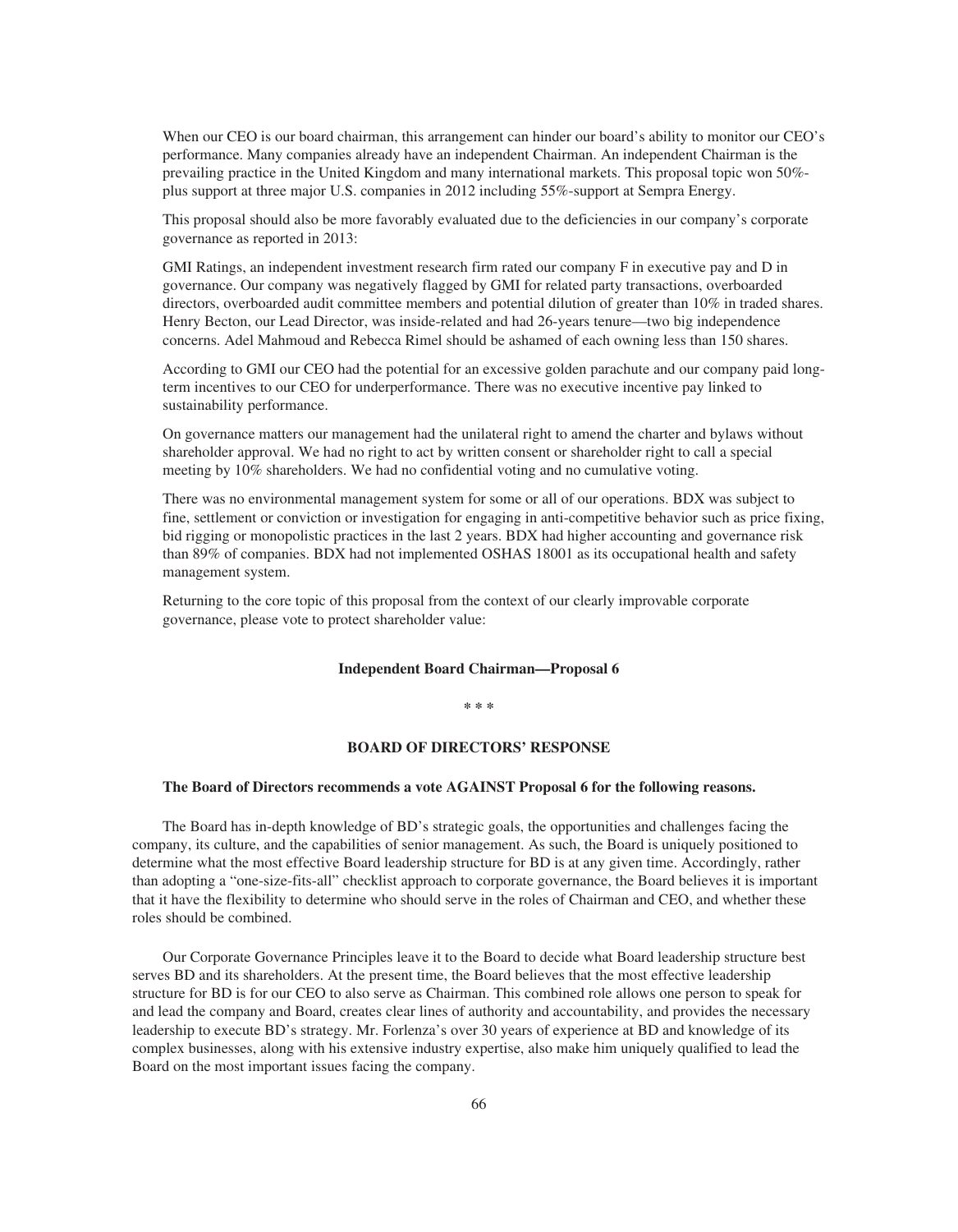At the same time, the Board recognizes the need to have effective, independent Board oversight of management. To that end, the Board appoints a Lead Director from among the independent directors whenever the Chairman is not independent. The Lead Director, among other things, chairs meetings of the nonmanagement directors, has the authority to call meetings of the non-management directors, serves as a liaison between the Chairman and the non-management directors, and approves meeting agendas and schedules and information sent to the Board. We believe this Lead Director role provides effective independent Board oversight of management and coordination between the Chairman and the rest of the Board. A full list of the Lead Director's authority and responsibilities can be found on page 16 of this proxy statement.

Other aspects of BD's governance practices also enable effective independent oversight of management. The Board is composed of 15 members, all of whom, other than Mr. Forlenza, are independent. In addition, all members of the Board's operating committees are independent, which allows for independent oversight of such important matters as the integrity of BD's financial statements, legal compliance, risk management and executive compensation. Also, the CEO's performance is evaluated on an annual basis by the independent directors. The Board and each of its operating committees also meet regularly in executive session without management present, have unlimited access to other members of management and have the authority to retain independent outside advisors to the extent they deem appropriate.

Based on the foregoing, we believe there are clear advantages to maintaining a flexible, tailored approach to determining BD's Board leadership structure, and that adopting a policy that requires an independent Chairman is not in the best interests of BD and its shareholders.

Also, while the Board takes issue with a number of claims in the proponent's supporting statement, we want to address two that we find particularly egregious. First, the proponent misrepresents the equity interests of two of our directors because he fails to include the restricted stock units these directors hold. The value of these units is tied directly to the BD stock price, but, unlike shares of stock, cannot be transferred. In addition, embedded in BD's corporate culture is a strong commitment to corporate responsibility and legal compliance, and BD has not been subject to any fine, settlement or conviction, or, to our knowledge, investigation by any governmental body for anti-competitive behavior in the last two years.

# **ACCORDINGLY, THE BOARD OF DIRECTORS RECOMMENDS A VOTE AGAINST PROPOSAL 6.**

### **SHAREHOLDER PROPOSALS OR DIRECTOR NOMINATIONS FOR 2015 ANNUAL MEETING**

Any proposal that a shareholder wishes to submit for inclusion in BD's proxy materials for the 2015 Annual Meeting pursuant to SEC Rule 14a-8 must be received by BD not later than August 22, 2014. Notice of any other proposal or director nomination that a shareholder wishes to submit for consideration at the 2015 Annual Meeting pursuant to BD's By-Laws must be delivered to BD not earlier than September 30, 2014 and not later than October 30, 2014. Such other proposal or director nomination also must satisfy the information and other requirements specified in BD's By-Laws, which are available on BD's website at *www.bd.com/investors/ corporate\_governance/.* Any shareholder proposal or director nomination submitted to BD in connection with the 2015 Annual Meeting should be addressed to: Corporate Secretary, Becton, Dickinson and Company, 1 Becton Drive, Franklin Lakes, New Jersey 07417-1880.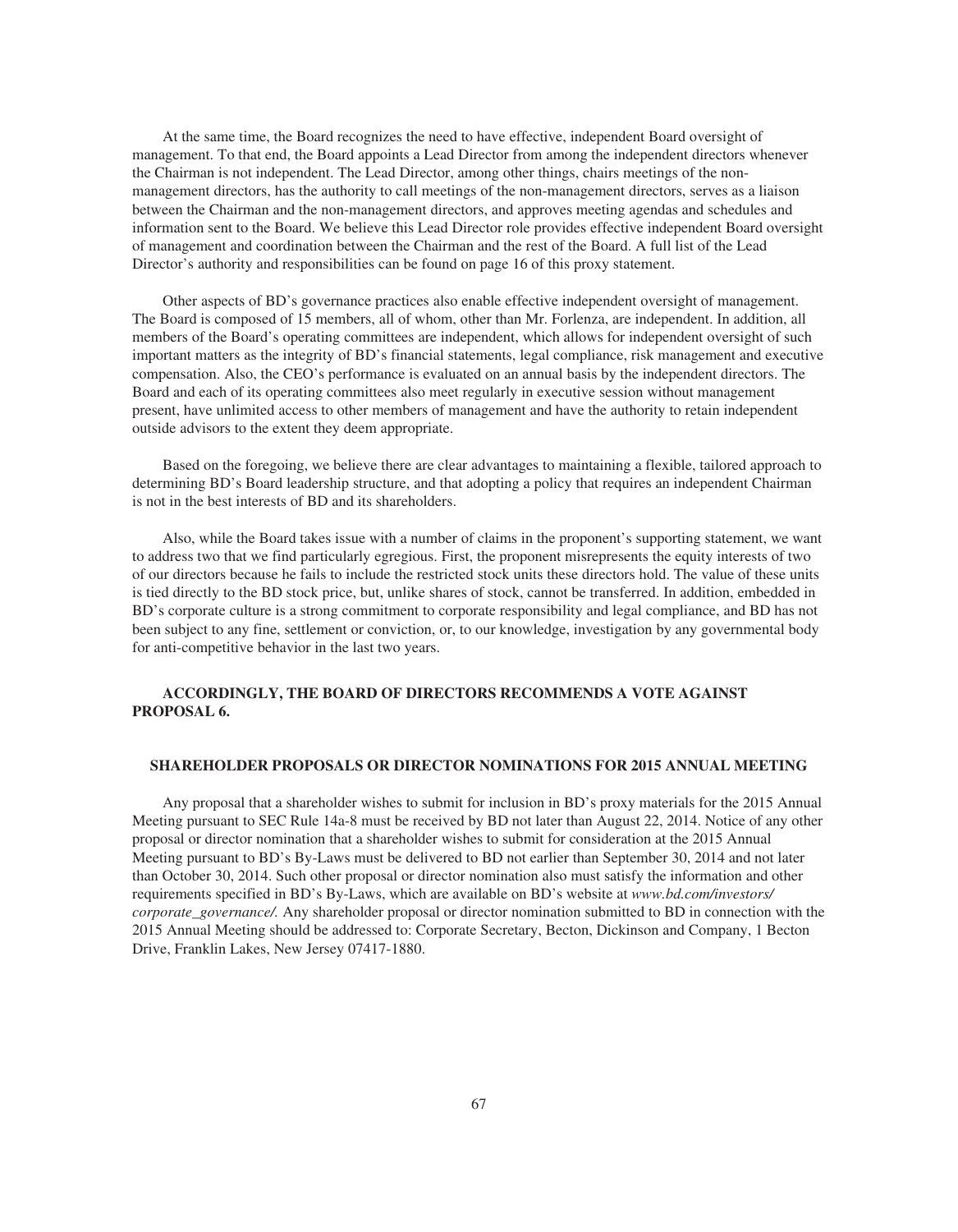## **RECONCILIATION OF NON-GAAP FINANCIAL MEASURES**

Presented below are certain financial measures that are non-GAAP measures, within the meaning of the rules of the SEC. These non-GAAP measures are intended to provide investors with additional information to analyze BD's performance for the 2013 fiscal year and assess our incentive compensation plans. Non-GAAP measures should not be considered in isolation and are not in accordance with, or a substitute for, GAAP measures. Our non-GAAP measures may differ from similar measures used by other companies, even if similar terms are used to identify such measures.

|                                                                                                                                                                                                                                                                                                                                                                                                                                                                                                  | <b>Twelve Months Ended</b><br>September 30, |                                             | % Change        |            |                  |
|--------------------------------------------------------------------------------------------------------------------------------------------------------------------------------------------------------------------------------------------------------------------------------------------------------------------------------------------------------------------------------------------------------------------------------------------------------------------------------------------------|---------------------------------------------|---------------------------------------------|-----------------|------------|------------------|
|                                                                                                                                                                                                                                                                                                                                                                                                                                                                                                  | 2013                                        | 2012                                        | <b>Reported</b> | <b>FXN</b> | <b>FX</b> Impact |
|                                                                                                                                                                                                                                                                                                                                                                                                                                                                                                  | \$8,054                                     | \$7,708                                     | 4.5             | 5.4        | (0.9)            |
|                                                                                                                                                                                                                                                                                                                                                                                                                                                                                                  |                                             | <b>Twelve Months Ended</b><br>September 30, |                 |            |                  |
|                                                                                                                                                                                                                                                                                                                                                                                                                                                                                                  |                                             | 2013                                        | 2012            |            |                  |
| Reported Diluted Earnings per Share from Continuing Operations                                                                                                                                                                                                                                                                                                                                                                                                                                   |                                             | \$4.67                                      | \$5.30          |            |                  |
| Charge associated with the pending litigation settlement related to<br>indirect purchaser antitrust class action cases (\$22 million or \$14                                                                                                                                                                                                                                                                                                                                                     |                                             |                                             |                 |            |                  |
|                                                                                                                                                                                                                                                                                                                                                                                                                                                                                                  |                                             | 0.07                                        | 0.00            |            |                  |
| Charge associated with the unfavorable verdict returned in the<br>lawsuit filed by RTI (\$341 million or \$211 million after-tax) $\dots$ .                                                                                                                                                                                                                                                                                                                                                      |                                             | 1.06                                        | 0.00            |            |                  |
| Non-cash pension settlement charges associated with lump sum<br>benefit payments made primarily from the Company's U.S.<br>supplemental pension plan, as such payments exceeded the service<br>and interest components of the plan's pension cost in each year.<br>The charges also included settlement losses associated with certain<br>foreign pension plans. (\$6 million or \$4 million after-tax and \$20)<br>million or \$13 million after-tax, respectively) $\dots\dots\dots\dots\dots$ |                                             | 0.02                                        | 0.06            |            |                  |
|                                                                                                                                                                                                                                                                                                                                                                                                                                                                                                  |                                             |                                             |                 |            |                  |
| Adjusted Diluted Earnings per Share from Continuing Operations                                                                                                                                                                                                                                                                                                                                                                                                                                   |                                             | \$5.81                                      | \$5.37          |            |                  |
| Medical device excise tax which went into effect in January 2013<br>under the U.S. Patient Protection and Affordable Care Act (\$40)<br>million or \$26 million after-tax) $\dots \dots \dots \dots \dots \dots \dots \dots \dots$                                                                                                                                                                                                                                                               |                                             | 0.13                                        | 0.00            |            |                  |
| Adjusted Diluted Earnings per Share from Continuing Operations<br>without Medical Device Excise Tax                                                                                                                                                                                                                                                                                                                                                                                              |                                             | \$5.95                                      | \$5.37          |            |                  |

|                                                                                                                                                                                                                                                                                                                                        |                              | <b>Twelve Months Ended September 30, 2013</b> |                                        |
|----------------------------------------------------------------------------------------------------------------------------------------------------------------------------------------------------------------------------------------------------------------------------------------------------------------------------------------|------------------------------|-----------------------------------------------|----------------------------------------|
|                                                                                                                                                                                                                                                                                                                                        | <b>Earnings</b><br>per Share | <b>Revenues</b>                               | <b>Free cash flow</b><br>as % of sales |
|                                                                                                                                                                                                                                                                                                                                        | \$4.67                       | \$8,054                                       | 14.0%                                  |
| Charge associated with the pending litigation settlement related to<br>indirect purchaser antitrust class action cases<br>Charge associated with the unfavorable verdict returned in the                                                                                                                                               | 0.07                         |                                               |                                        |
| antitrust and false advertising lawsuit filed against the Company by                                                                                                                                                                                                                                                                   | 1.06                         |                                               |                                        |
| Non-cash pension settlement charges associated with lump sum<br>benefit payments made primarily from the Company's U.S.<br>supplemental pension plan, as such payments exceeded the service<br>and interest components of the plan's pension cost in each year.<br>The charges also included settlement losses associated with certain |                              |                                               |                                        |
|                                                                                                                                                                                                                                                                                                                                        | 0.02                         |                                               |                                        |
|                                                                                                                                                                                                                                                                                                                                        | 0.02                         | (2)                                           | $0.1\%$                                |
| Impact of currency fluctuations versus the budget                                                                                                                                                                                                                                                                                      | (0.10)                       | (23)                                          |                                        |
| Unbudgeted depreciation and amortization expense                                                                                                                                                                                                                                                                                       |                              |                                               | $(0.8\%)$<br>$(0.6\%)$                 |
|                                                                                                                                                                                                                                                                                                                                        | \$5.73                       | \$8,029                                       | $12.7\%$                               |